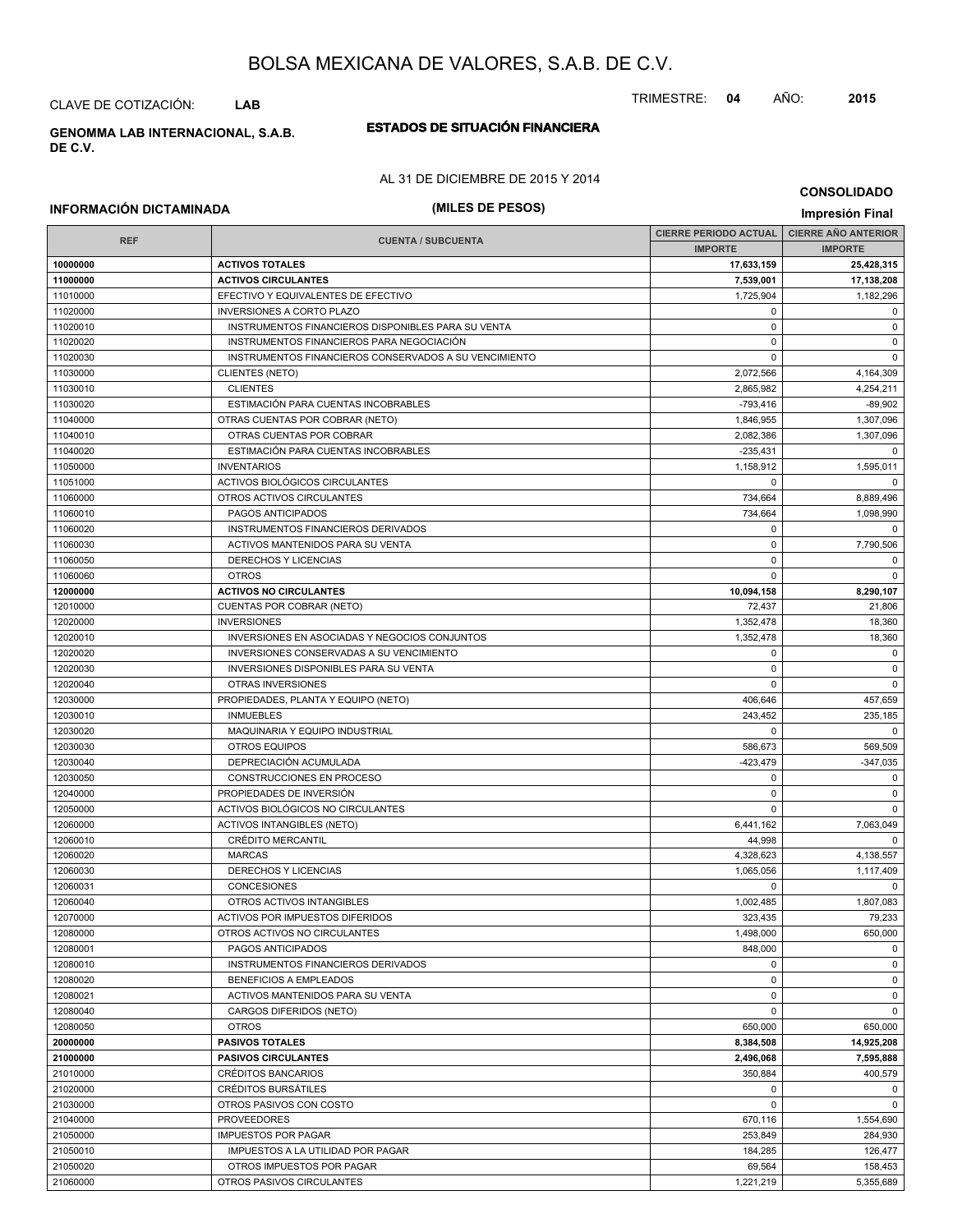CLAVE DE COTIZACIÓN: **LAB**

# **ESTADOS DE SITUACIÓN FINANCIERA GENOMMA LAB INTERNACIONAL, S.A.B. DE C.V.**

# AL 31 DE DICIEMBRE DE 2015 Y 2014

### **CONSOLIDADO**

# **INFORMACIÓN DICTAMINADA (MILES DE PESOS) Impresión Final**

| <b>REF</b> | <b>CUENTA / SUBCUENTA</b>                                                                | <b>CIERRE PERIODO ACTUAL</b> | <b>CIERRE AÑO ANTERIOR</b> |
|------------|------------------------------------------------------------------------------------------|------------------------------|----------------------------|
|            |                                                                                          | <b>IMPORTE</b>               | <b>IMPORTE</b>             |
| 21060010   | <b>INTERESES POR PAGAR</b>                                                               | 6,621                        | 7,993                      |
| 21060020   | INSTRUMENTOS FINANCIEROS DERIVADOS                                                       | $\mathbf 0$                  | $\mathbf 0$                |
| 21060030   | <b>INGRESOS DIFERIDOS</b>                                                                | 0                            | $\mathbf 0$                |
| 21060050   | <b>BENEFICIOS A EMPLEADOS</b>                                                            | 26,797                       | 13,827                     |
| 21060060   | <b>PROVISIONES</b>                                                                       | 289,419                      | 224,129                    |
| 21060061   | PASIVOS RELACIONADOS CON ACTIVOS MANTENIDOS PARA SU VENTA CIRCULANTES                    | 0                            | 4,487,400                  |
| 21060080   | <b>OTROS</b>                                                                             | 898,382                      | 622,340                    |
| 22000000   | <b>PASIVOS NO CIRCULANTES</b>                                                            | 5,888,440                    | 7,329,320                  |
| 22010000   | <b>CRÉDITOS BANCARIOS</b>                                                                | 342,266                      | 1,023,613                  |
| 22020000   | CRÉDITOS BURSÁTILES                                                                      | 5,486,964                    | 5,481,665                  |
| 22030000   | OTROS PASIVOS CON COSTO                                                                  | $\mathbf 0$                  | $\Omega$                   |
| 22040000   | PASIVOS POR IMPUESTOS DIFERIDOS                                                          | 1,695                        | 756,924                    |
| 22050000   | OTROS PASIVOS NO CIRCULANTES                                                             | 57,515                       | 67,118                     |
| 22050010   | INSTRUMENTOS FINANCIEROS DERIVADOS                                                       | $\mathbf 0$                  | $\mathbf 0$                |
| 22050020   | <b>INGRESOS DIFERIDOS</b>                                                                | 0                            | $\mathbf 0$                |
| 22050040   | <b>BENEFICIOS A EMPLEADOS</b>                                                            | 3,073                        | 2,298                      |
| 22050050   | <b>PROVISIONES</b>                                                                       | $\mathbf 0$                  | $\mathbf 0$                |
| 22050051   | PASIVOS RELACIONADOS CON ACTIVOS MANTENIDOS PARA SU VENTA NO CIRCULANTES                 | 0                            | $\mathbf 0$                |
| 22050070   | <b>OTROS</b>                                                                             | 54,442                       | 64,820                     |
| 30000000   | <b>CAPITAL CONTABLE</b>                                                                  | 9,248,651                    | 10,503,107                 |
| 30010000   | CAPITAL CONTABLE DE LA PARTICIPACIÓN CONTROLADORA                                        | 8,987,896                    | 10,292,786                 |
| 30030000   | <b>CAPITAL SOCIAL</b>                                                                    | 1,914,306                    | 1,914,306                  |
| 30040000   | ACCIONES RECOMPRADAS                                                                     | $-578,955$                   | $-74,394$                  |
| 30050000   | PRIMA EN EMISIÓN DE ACCIONES                                                             | 39,749                       | 39,749                     |
| 30060000   | APORTACIONES PARA FUTUROS AUMENTOS DE CAPITAL                                            | $\mathbf 0$                  | $\Omega$                   |
| 30070000   | OTRO CAPITAL CONTRIBUIDO                                                                 | $\Omega$                     | $\Omega$                   |
| 30080000   | UTILIDADES RETENIDAS (PERDIDAS ACUMULADAS)                                               | 7,195,046                    | 8,263,564                  |
| 30080010   | <b>RESERVA LEGAL</b>                                                                     | 344,273                      | 316,043                    |
| 30080020   | <b>OTRAS RESERVAS</b>                                                                    | $\Omega$                     | $\Omega$                   |
| 30080030   | RESULTADOS DE EJERCICIOS ANTERIORES                                                      | 7,919,291                    | 6,502,963                  |
| 30080040   | <b>RESULTADO DEL EJERCICIO</b>                                                           | $-1,068,518$                 | 1,444,558                  |
| 30080050   | <b>OTROS</b>                                                                             | $\Omega$                     | $\Omega$                   |
| 30090000   | OTROS RESULTADOS INTEGRALES ACUMULADOS (NETOS DE IMPUESTOS)                              | 417,750                      | 149,561                    |
| 30090010   | GANANCIAS POR REVALUACIÓN DE PROPIEDADES                                                 | $\Omega$                     | $\Omega$                   |
| 30090020   | GANANCIAS (PERDIDAS) ACTUARIALES POR OBLIGACIONES LABORALES                              | $\Omega$                     | $\Omega$                   |
| 30090030   | RESULTADO POR CONVERSIÓN DE MONEDAS EXTRANJERAS                                          | 417,750                      | 149,561                    |
| 30090040   | CAMBIOS EN LA VALUACIÓN DE ACTIVOS FINANCIEROS DISPONIBLES PARA SU VENTA                 | $\Omega$                     | $\Omega$                   |
| 30090050   | CAMBIOS EN LA VALUACIÓN DE INSTRUMENTOS FINANCIEROS DERIVADOS                            | $\mathbf 0$                  | $\Omega$                   |
| 30090060   | CAMBIOS EN EL VALOR RAZONABLE DE OTROS ACTIVOS                                           | $\Omega$                     | $\Omega$                   |
| 30090070   | PARTICIPACIÓN EN OTROS RESULTADOS INTEGRALES DE ASOCIADAS Y NEGOCIOS<br><b>CONJUNTOS</b> | $\mathbf 0$                  | $\Omega$                   |
| 30090080   | OTROS RESULTADOS INTEGRALES                                                              | $\Omega$                     | $\Omega$                   |
| 30020000   | CAPITAL CONTABLE DE LA PARTICIPACIÓN NO CONTROLADORA                                     | 260.755                      | 210,321                    |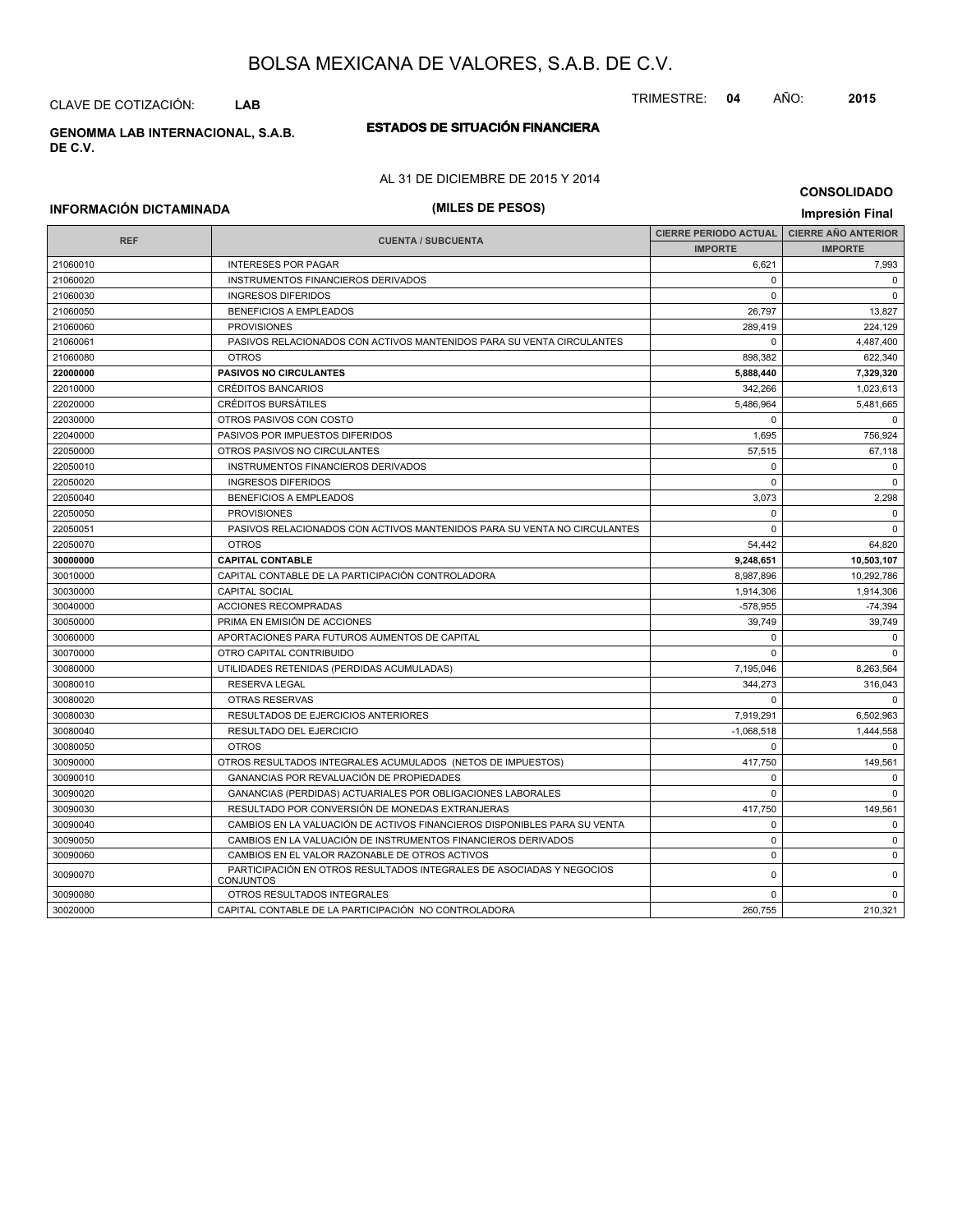# CLAVE DE COTIZACIÓN: **LAB**

**DE C.V.**

# **ESTADOS DE SITUACIÓN FINANCIERA GENOMMA LAB INTERNACIONAL, S.A.B. DATOS INFORMATIVOS**

AL 31 DE DICIEMBRE DE 2015 Y 2014

# **INFORMACIÓN DICTAMINADA (MILES DE PESOS) Impresión Final**

| <b>REF</b> | <b>CONCEPTOS</b>                            | <b>CIERRE PERIODO ACTUAL</b> | <b>CIERRE AÑO ANTERIOR</b> |
|------------|---------------------------------------------|------------------------------|----------------------------|
|            |                                             | <b>IMPORTE</b>               | <b>IMPORTE</b>             |
| 91000010   | PASIVOS MONEDA EXTRANJERA CORTO PLAZO       | 1,196,317                    | 1,174,540                  |
| 91000020   | PASIVOS MONEDA EXTRANJERA LARGO PLAZO       | 30,430                       | 33,450                     |
| 91000030   | <b>CAPITAL SOCIAL NOMINAL</b>               | 1.914.306                    | 1,914,306                  |
| 91000040   | CAPITAL SOCIAL POR ACTUALIZACIÓN            |                              | $\Omega$                   |
| 91000050   | FONDOS PARA PENSIONES Y PRIMA DE ANTIGÜEDAD |                              | 0                          |
| 91000060   | NUMERO DE FUNCIONARIOS (*)                  | 104                          | 60                         |
| 91000070   | NUMERO DE EMPLEADOS (*)                     | 774                          | 992                        |
| 91000080   | NUMERO DE OBREROS (*)                       |                              | $\Omega$                   |
| 91000090   | NUMERO DE ACCIONES EN CIRCULACIÓN (*)       | 1,048,733,370                | 1,048,733,370              |
| 91000100   | NUMERO DE ACCIONES RECOMPRADAS (*)          | 35,516,468                   | 1,874,000                  |
| 91000110   | EFECTIVO RESTRINGIDO (1)                    | 52,069                       | 17,842                     |
| 91000120   | DEUDA DE ASOCIADAS GARANTIZADA              | $\Omega$                     | $\Omega$                   |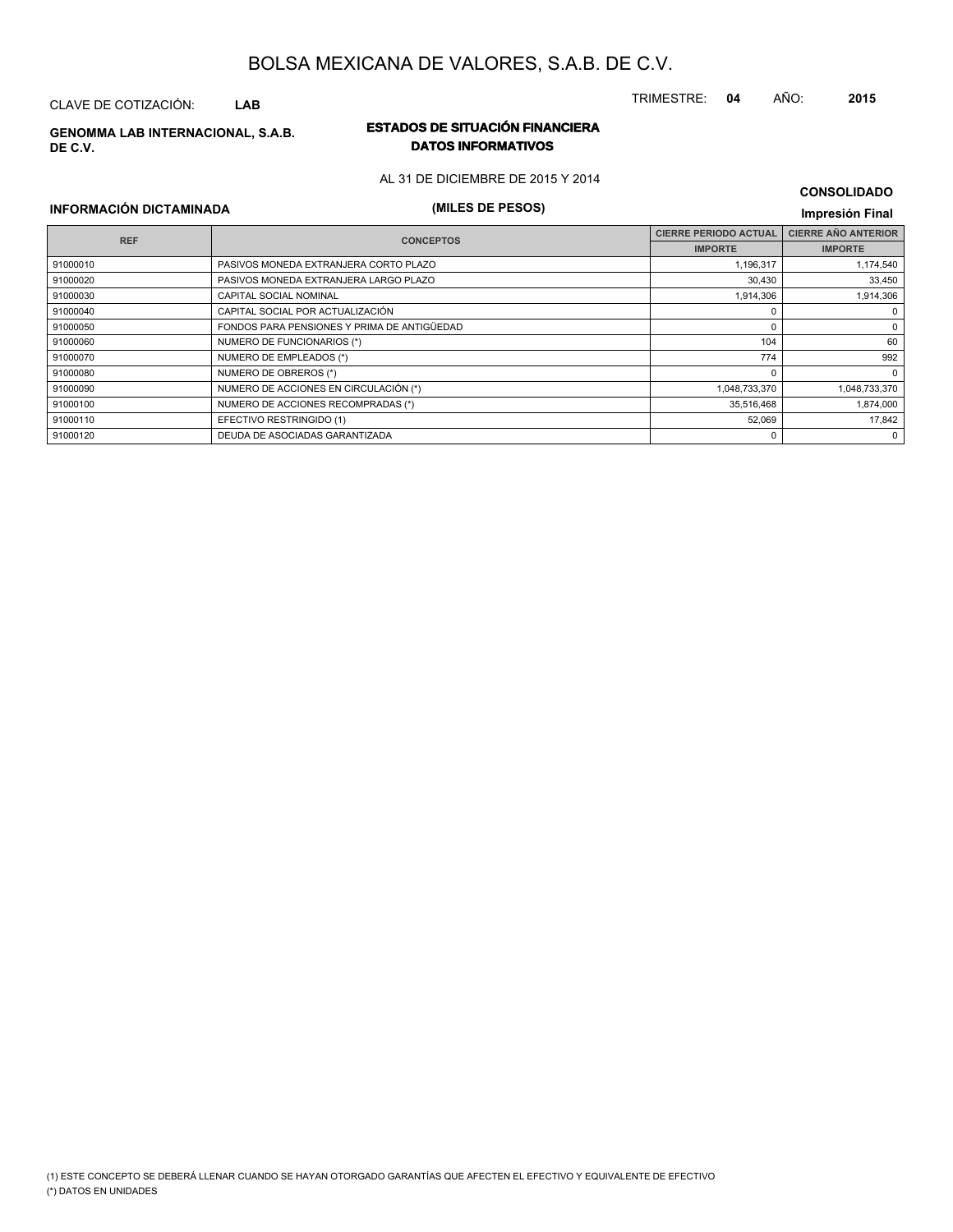**GENOMMA LAB INTERNACIONAL, S.A.B. DE C.V.** CLAVE DE COTIZACIÓN: **LAB** TRIMESTRE: **04** AÑO: **2015**

### **ESTADOS DE RESULTADOS**

#### **CONSOLIDADO**

# POR LOS PERIODOS DE DOCE Y TRES MESES TERMINADOS AL 31 DE DICIEMBRE DE 2015 Y 2014

| INFORMACIÓN DICTAMINADA | (MILES DE PESOS)                                                              |                   |                  |                     | Impresión Final  |
|-------------------------|-------------------------------------------------------------------------------|-------------------|------------------|---------------------|------------------|
|                         |                                                                               | <b>AÑO ACTUAL</b> |                  | <b>AÑO ANTERIOR</b> |                  |
| <b>REF</b>              | <b>CUENTA / SUBCUENTA</b>                                                     | <b>ACUMULADO</b>  | <b>TRIMESTRE</b> | <b>ACUMULADO</b>    | <b>TRIMESTRE</b> |
| 40010000                | <b>INGRESOS NETOS</b>                                                         | 11,042,451        | 2,674,988        | 11,540,998          | 2,843,329        |
| 40010010                | <b>SERVICIOS</b>                                                              | 27,520            | 6,155            | 8,481               | 3,232            |
| 40010020                | <b>VENTA DE BIENES</b>                                                        | 11,014,931        | 2,668,833        | 11,532,517          | 2,840,097        |
| 40010030                | <b>INTERESES</b>                                                              | $\mathbf{0}$      | $\mathbf 0$      | $\mathbf 0$         | $\mathbf 0$      |
| 40010040                | <b>REGALIAS</b>                                                               | $\mathbf 0$       | $\mathbf 0$      | $\pmb{0}$           | $\mathbf 0$      |
| 40010050                | <b>DIVIDENDOS</b>                                                             | $\mathbf 0$       | $\Omega$         | $\mathbf 0$         | $\mathbf{0}$     |
| 40010060                | ARRENDAMIENTO                                                                 | $\mathbf 0$       | $\mathbf 0$      | $\mathbf 0$         | $\mathbf 0$      |
| 40010061                | CONSTRUCCIÓN                                                                  | $\mathsf 0$       | $\mathbf 0$      | $\mathbf 0$         | $\pmb{0}$        |
| 40010070                | <b>OTROS</b>                                                                  | $\mathbf 0$       | $\Omega$         | $\Omega$            | $\mathbf 0$      |
| 40020000                | <b>COSTO DE VENTAS</b>                                                        | 3,777,058         | 1,246,671        | 3,538,831           | 864,523          |
| 40021000                | UTILIDAD (PÉRDIDA) BRUTA                                                      | 7,265,393         | 1,428,317        | 8,002,167           | 1,978,806        |
| 40030000                | <b>GASTOS GENERALES</b>                                                       | 7,334,155         | 2,843,955        | 5,569,258           | 1,300,504        |
| 40040000                | UTILIDAD (PÉRDIDA) ANTES DE OTROS INGRESOS Y GASTOS, NETO                     | -68,762           | $-1,415,638$     | 2,432,909           | 678,302          |
| 40050000                | OTROS INGRESOS Y (GASTOS), NETO                                               | $-906, 459$       | -898.326         | 12.187              | -3.875           |
| 40060000                | UTILIDAD (PÉRDIDA) DE OPERACIÓN (*)                                           | $-975,221$        | -2,313,964       | 2,445,096           | 674,427          |
| 40070000                | <b>INGRESOS FINANCIEROS</b>                                                   | 20,586            | 2,836            | 44,352              | 97,251           |
| 40070010                | <b>INTERESES GANADOS</b>                                                      | 20.586            | 2.836            | 10.191              | 2.793            |
| 40070020                | UTILIDAD POR FLUCTUACIÓN CAMBIARIA, NETO                                      | $\mathbf{0}$      | $\mathbf 0$      | 32,525              | 93,389           |
| 40070030                | UTILIDAD POR DERIVADOS, NETO                                                  | $\mathsf 0$       | $\mathbf 0$      | $\mathbf 0$         | $\mathbf 0$      |
| 40070040                | UTILIDAD POR CAMBIOS EN VALOR RAZONABLE DE INSTRUMENTOS<br><b>FINANCIEROS</b> | $\mathbf 0$       | $\Omega$         | $\Omega$            | $\Omega$         |
| 40070050                | OTROS INGRESOS FINANCIEROS                                                    | $\mathbf{0}$      | $\mathbf 0$      | 1,636               | 1,069            |
| 40080000                | <b>GASTOS FINANCIEROS</b>                                                     | 512,074           | 177,372          | 360,003             | 90,757           |
| 40080010                | INTERESES DEVENGADOS A CARGO                                                  | 366,973           | 77,350           | 353,518             | 89,488           |
| 40080020                | PÉRDIDA POR FLUCTUACIÓN CAMBIARIA, NETO                                       | 119,512           | 92,469           | $\mathbf 0$         | $\mathbf 0$      |
| 40080030                | PÉRDIDA POR DERIVADOS, NETO                                                   | $\mathsf 0$       | $\mathbf 0$      | $\mathbf 0$         | $\pmb{0}$        |
| 40080050                | PÉRDIDA POR CAMBIOS EN VALOR RAZONABLE DE INSTRUMENTOS<br><b>FINANCIEROS</b>  | $\mathbf 0$       | $\Omega$         | $\mathbf 0$         | $\mathbf 0$      |
| 40080060                | OTROS GASTOS FINANCIEROS                                                      | 25.589            | 7.553            | 6,485               | 1.269            |
| 40090000                | <b>INGRESOS (GASTOS) FINANCIEROS NETO</b>                                     | -491,488          | -174,536         | -315,651            | 6,494            |
| 40100000                | PARTICIPACIÓN EN LOS RESULTADOS DE ASOCIADAS Y NEGOCIOS<br><b>CONJUNTOS</b>   | 12,024            | 15,832           | $-11,684$           | $-9,205$         |
| 40110000                | UTILIDAD (PÉRDIDA) ANTES DE IMPUESTOS A LA UTILIDAD                           | 1,454,685         | -2,472,668       | 2,117,761           | 671.716          |
| 40120000                | <b>IMPUESTOS A LA UTILIDAD</b>                                                | $-373,895$        | $-737,223$       | 623,598             | 170,447          |
| 40120010                | <b>IMPUESTO CAUSADO</b>                                                       | 616,923           | 135,699          | 581,886             | 53,279           |
| 40120020                | <b>IMPUESTO DIFERIDO</b>                                                      | $-990.818$        | $-872.922$       | 41.712              | 117,168          |
| 40130000                | UTILIDAD (PÉRDIDA) DE LAS OPERACIONES CONTINUAS                               | $-1,080,790$      | $-1,735,445$     | 1,494,163           | 501,269          |
| 40140000                | UTILIDAD (PÉRDIDA) DE LAS OPERACIONES DISCONTINUAS, NETO                      | 68,154            | $\mathbf 0$      | 12,943              | 12,943           |
| 40150000                | UTILIDAD (PÉRDIDA) NETA                                                       | $-1,012,636$      | -1,735,445       | 1,507,106           | 514,212          |
| 40160000                | PARTICIPACIÓN NO CONTROLADORA EN LA UTILIDAD (PÉRDIDA) NETA                   | 55,882            | 12,366           | 62,548              | 3,605            |
| 40170000                | PARTICIPACIÓN CONTROLADORA EN LA UTILIDAD (PÉRDIDA) NETA                      | $-1.068.518$      | $-1,747,811$     | 1,444,558           | 510.607          |
|                         |                                                                               |                   |                  |                     |                  |
| 40180000                | UTILIDAD (PÉRDIDA) NETA BÁSICA POR ACCIÓN                                     | $-1.04$           | $-1.72$          | 1.38                | 0.49             |
| 40190000                | UTILIDAD (PÉRDIDA) NETA POR ACCIÓN DILUIDA                                    | 0.07              | 0.00             | 0.01                | 0.01             |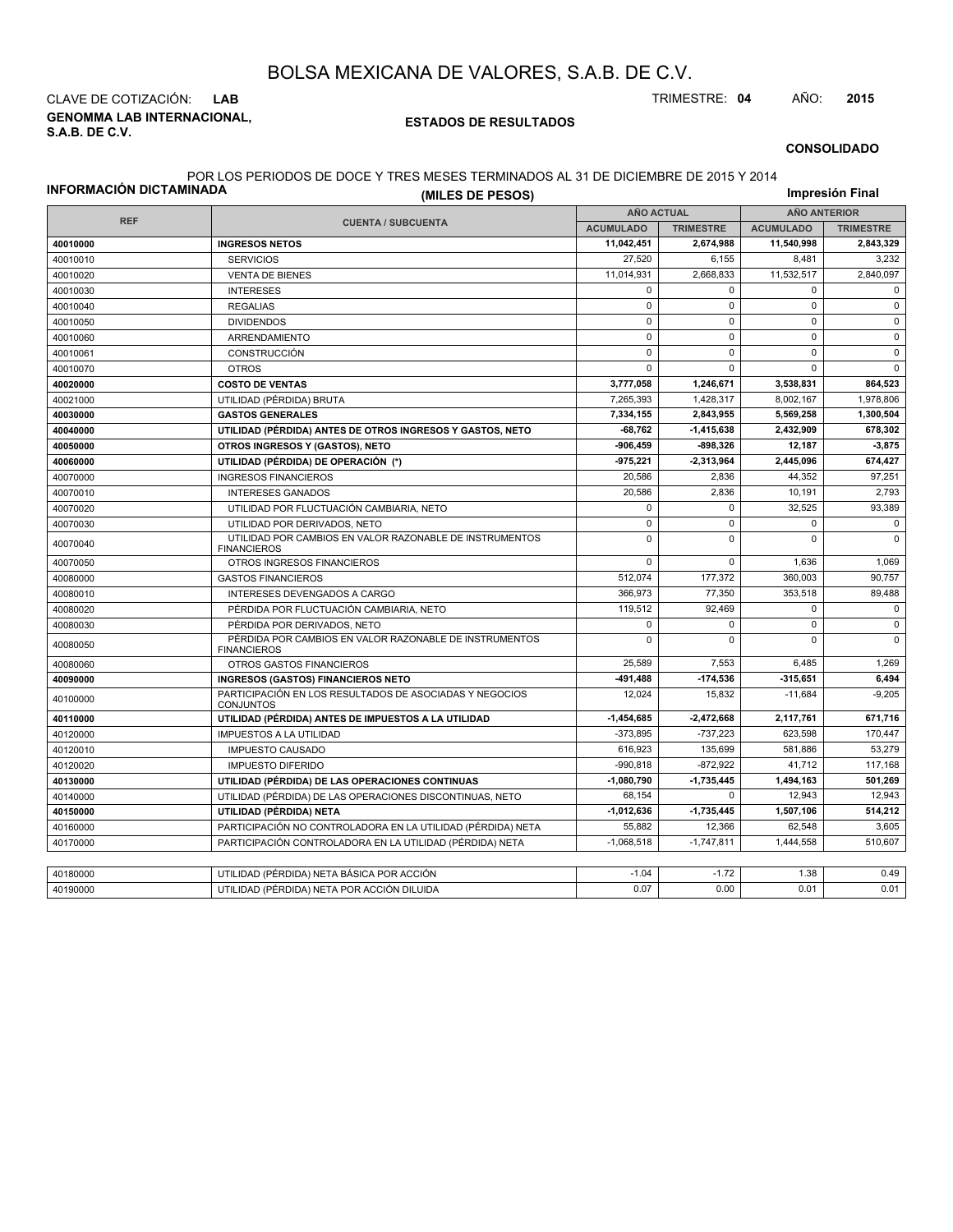**GENOMMA LAB INTERNACIONAL, S.A.B. DE C.V.** CLAVE DE COTIZACIÓN: **LAB** TRIMESTRE: **04** AÑO: **2015**

 $\mathsf{L}$ 

# **ESTADOS DEL RESULTADO INTEGRAL (NETOS DE IMPUESTOS)**

**CONSOLIDADO**

### **INFORMACIÓN DICTAMINADA** POR LOS PERIODOS DE DOCE Y TRES MESES TERMINADOS AL 31 DE DICIEMBRE DE 2015 Y 2

**(MILES DE PESOS)**

| ،L 31 DE DICIEMBRE DE 2015 Y 2014 |                 |
|-----------------------------------|-----------------|
|                                   | Impresión Final |

| <b>REF</b>                                                                            |                                                                                                             | <b>AÑO ACTUAL</b>    |                  | <b>AÑO ANTERIOR</b> |                  |  |  |
|---------------------------------------------------------------------------------------|-------------------------------------------------------------------------------------------------------------|----------------------|------------------|---------------------|------------------|--|--|
|                                                                                       | <b>CUENTA / SUBCUENTA</b>                                                                                   |                      | <b>TRIMESTRE</b> | <b>ACUMULADO</b>    | <b>TRIMESTRE</b> |  |  |
| 40200000                                                                              | UTILIDAD (PÉRDIDA) NETA                                                                                     | $-1,012,636$         | $-1,735,445$     | 1,507,106           | 514,212          |  |  |
|                                                                                       | PARTIDAS QUE NO SERAN RECLASIFICADAS A RESULTADOS                                                           |                      |                  |                     |                  |  |  |
| 40210000                                                                              | <b>GANANCIAS POR REVALUACIÓN DE PROPIEDADES</b>                                                             | $\Omega$             |                  | 0                   |                  |  |  |
| 40220000                                                                              | GANANCIAS (PÉRDIDAS) ACTUARIALES POR OBLIGACIONES LABORALES                                                 | $\Omega$<br>$\Omega$ |                  |                     |                  |  |  |
| 40220100                                                                              | PARTICIPACIÓN EN RESULTADOS POR REVALUACIÓN DE PROPIEDADES DE<br>$\Omega$<br>ASOCIADAS Y NEGOCIOS CONJUNTOS |                      | $\Omega$         | $\Omega$            | 0                |  |  |
| <b>PARTIDAS QUE PUEDEN SER RECLASIFICADAS SUBSECUENTEMENTE A</b><br><b>RESULTADOS</b> |                                                                                                             |                      |                  |                     |                  |  |  |
| 40230000                                                                              | RESULTADO POR CONVERSIÓN DE MONEDAS EXTRANJERAS                                                             | 262.741              | 48,384           | 160,329             | 109,922          |  |  |
| 40240000                                                                              | CAMBIOS EN LA VALUACIÓN DE ACTIVOS FINANCIEROS DISPONIBLES PARA<br><b>SU VENTA</b>                          | $\Omega$             | $\Omega$         | C                   | 0                |  |  |
| 40250000                                                                              | CAMBIOS EN LA VALUACIÓN DE INSTRUMENTOS FINANCIEROS DERIVADOS                                               | 0                    | $\mathbf 0$      | $\Omega$            | 0 <sup>1</sup>   |  |  |
| 40260000                                                                              | CAMBIOS EN EL VALOR RAZONABLE DE OTROS ACTIVOS                                                              | 0                    | $\Omega$         | $\Omega$            | 0 <sup>1</sup>   |  |  |
| 40270000                                                                              | PARTICIPACIÓN EN OTROS RESULTADOS INTEGRALES DE ASOCIADAS Y<br>NEGOCIOS CONJUNTOS                           | $\Omega$             | $\Omega$         | $\Omega$            | 0                |  |  |
| 40280000                                                                              | OTROS RESULTADOS INTEGRALES                                                                                 | 0                    | 0                | O                   | $\mathbf{0}$     |  |  |
| 40290000                                                                              | TOTAL DE OTROS RESULTADOS INTEGRALES                                                                        | 262,741              | 48,384           | 160,329             | 109,922          |  |  |
|                                                                                       |                                                                                                             |                      |                  |                     |                  |  |  |
| 40300000                                                                              | UTILIDAD (PÉRDIDA) INTEGRAL                                                                                 | -749,895             | $-1,687,061$     | 1,667,435           | 624,134          |  |  |
|                                                                                       | $I$ <sub>1</sub>                                                                                            | $- - - -$            | $-1$             | $\cdots$            | $-1$ $-1$        |  |  |

| 40300000 | UTILIDAD (PËRDIDA) INTEGRAL                                                      | -749.895 | $-1.687.061$ | 1.667.435 | 624.134 |
|----------|----------------------------------------------------------------------------------|----------|--------------|-----------|---------|
| 40320000 | UTILIDAD (PÉRDIDA) INTEGRAL ATRIBUIBLE A LA PARTICIPACIÓN NO<br>CONTROLADORA     | 50.434   | 15.433       | 86.151    | 21.615  |
| 40310000 | UTILIDAD (PÉRDIDA) INTEGRAL ATRIBUIBLE A LA PARTICIPACIÓN<br><b>CONTROLADORA</b> | -800.329 | -1.702.494   | 1.581.284 | 602.519 |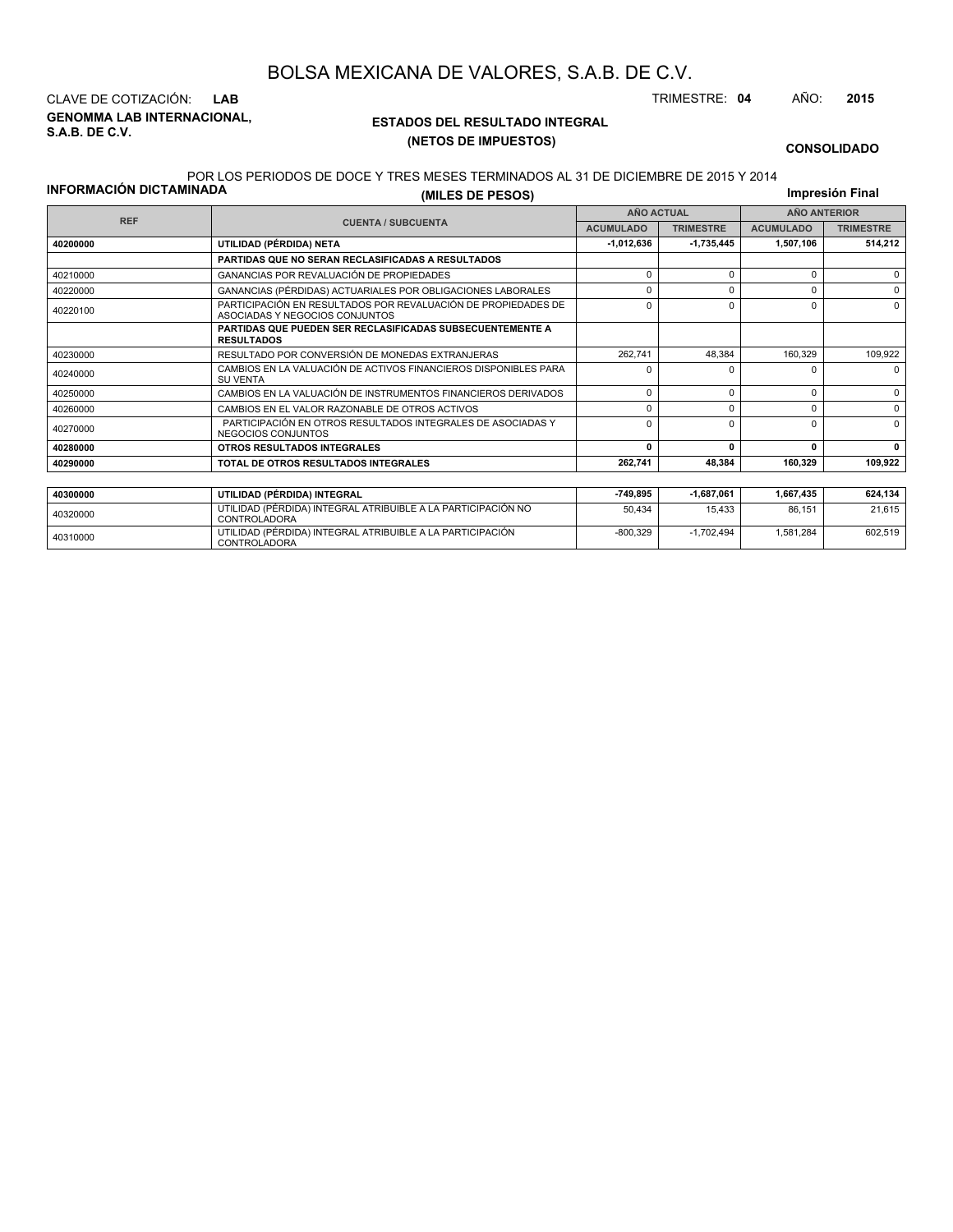**GENOMMA LAB INTERNACIONAL, S.A.B. DE C.V.** CLAVE DE COTIZACIÓN: **LAB** TRIMESTRE: **04** AÑO: **2015**

# **ESTADOS DE RESULTADOS DATOS INFORMATIVOS**

# **CONSOLIDADO**

#### POR LOS PERIODOS DE DOCE Y TRES MESES TERMINADOS AL 31 DE DICIEMBRE DE 2015 Y 2014

| <b>INFORMACIÓN DICTAMINADA</b> | <u>UN LUU LINUDUU DE DUUE T TINEU MEULU TENMINADUU AL UT DE DIUIEMDINE DE ZUTU T ZUTT</u> | Impresión Final  |                  |                     |                  |  |
|--------------------------------|-------------------------------------------------------------------------------------------|------------------|------------------|---------------------|------------------|--|
| <b>REF</b>                     |                                                                                           | AÑO ACTUAL       |                  | <b>ANO ANTERIOR</b> |                  |  |
|                                | <b>CUENTA / SUBCUENTA</b>                                                                 | <b>ACUMULADO</b> | <b>TRIMESTRE</b> | <b>ACUMULADO</b>    | <b>TRIMESTRE</b> |  |
| 92000010                       | DEPRECIACIÓN Y AMORTIZACIÓN OPERATIVA                                                     | 118.233          | 33.115           | 98.021              | 28,831           |  |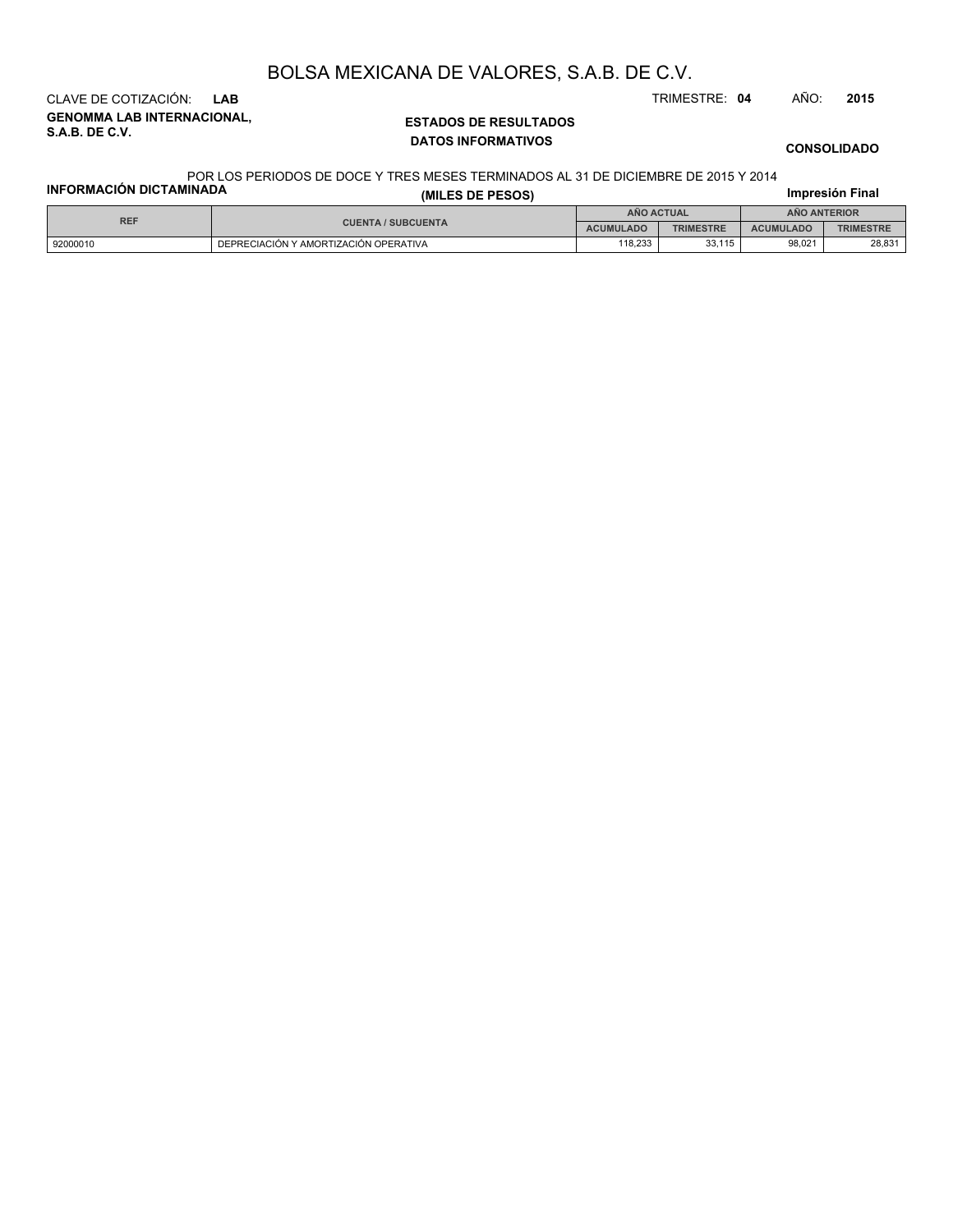**GENOMMA LAB INTERNACIONAL, S.A.B. DE C.V.** CLAVE DE COTIZACIÓN: **LAB** TRIMESTRE: **04** AÑO: **2015**

# **ESTADOS DE RESULTADOS DATOS INFORMATIVOS (12 MESES)**

**CONSOLIDADO**

### POR LOS PERIODOS DE DOCE MESES TERMINADOS EL 31 DE DICIEMBRE DE 2015 Y 2014

**INFORMACIÓN DICTAMINADA**

**(MILES DE PESOS)**

**Impresión Final**

| <b>REF</b> |                                                              | <b>AÑO</b>    |                 |  |  |  |  |
|------------|--------------------------------------------------------------|---------------|-----------------|--|--|--|--|
|            | <b>CUENTA / SUBCUENTA</b>                                    | <b>ACTUAL</b> | <b>ANTERIOR</b> |  |  |  |  |
| 92000030   | INGRESOS NETOS (**)                                          | 11.042.451    | 11.540.998      |  |  |  |  |
| 92000040   | UTILIDAD (PÉRDIDA) DE OPERACIÓN (**)                         | $-975.221$    | 2.445.096       |  |  |  |  |
| 92000060   | UTILIDAD (PÉRDIDA) NETA (**)                                 | $-1.012.636$  | 1.507.106       |  |  |  |  |
| 92000050   | PARTICIPACIÓN CONTROLADORA EN LA UTILIDAD (PÉRDIDA) NETA(**) | $-1.068.518$  | 1.444.558       |  |  |  |  |
| 92000070   | DEPRECIACIÓN Y AMORTIZACIÓN OPERATIVA (**)                   | 118,233       | 98.021          |  |  |  |  |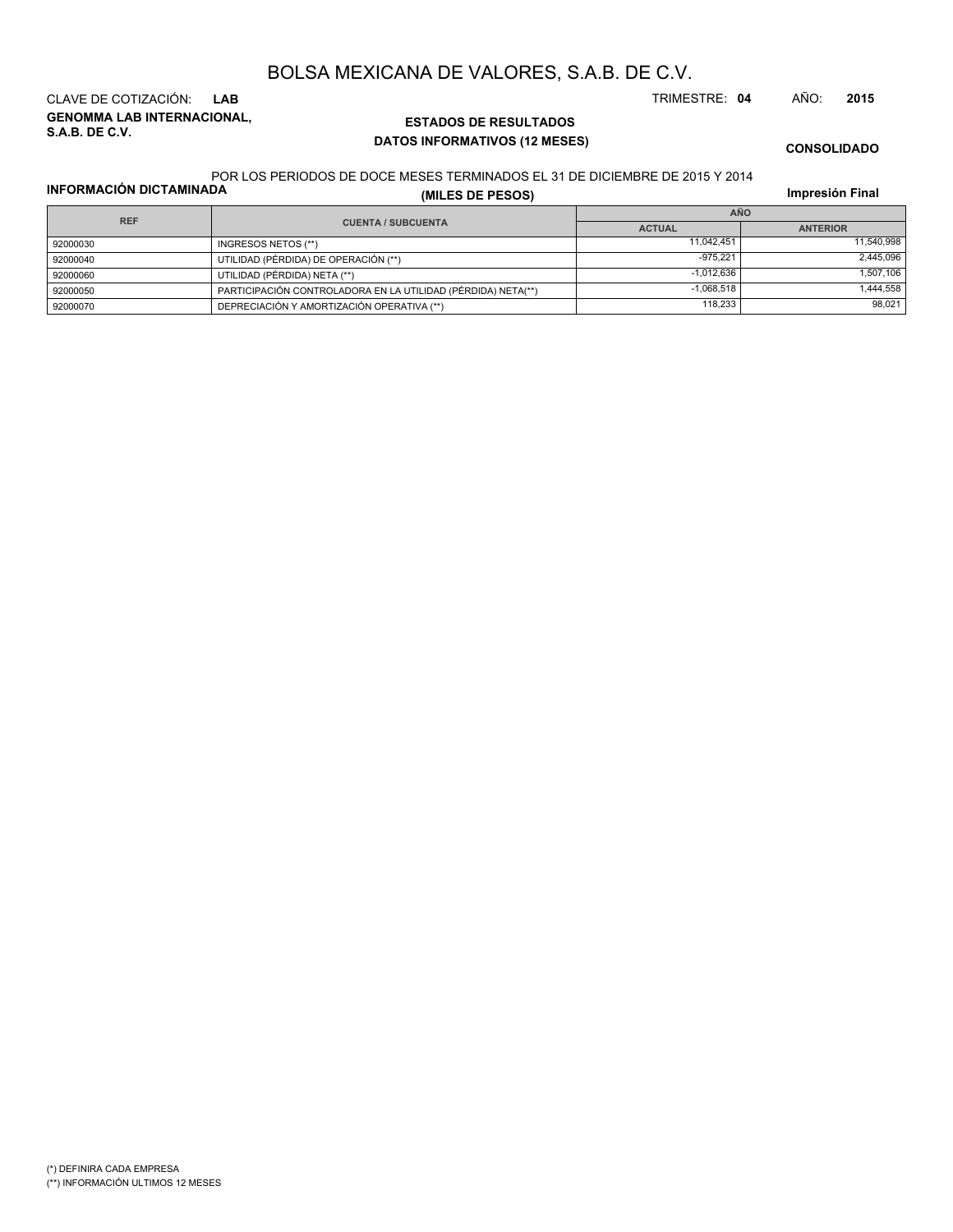CLAVE DE COTIZACIÓN:**LAB**

**GENOMMA LAB INTERNACIONAL, S.A.B. DE C.V.**

# **ESTADOS DE CAMBIOS EN EL CAPITALCONTABLE(MILES DE PESOS)**

#### TRIMESTRE:TRIMESTRE: 04 AÑO: **<sup>2015</sup>**

### **CONSOLIDADO**

**Impresión Final**

# **INFORMACIÓN DICTAMINADA**

|                                                                     |                       |                                       |                                                         | <b>APORTACIONES</b>                                         |                                           | <b>ACUMULADAS</b> | UTILIDADES O PÉRDIDAS                                                    | <b>OTROS</b><br><b>RESULTADOS</b>                                        |                                             |                                                          |                                            |
|---------------------------------------------------------------------|-----------------------|---------------------------------------|---------------------------------------------------------|-------------------------------------------------------------|-------------------------------------------|-------------------|--------------------------------------------------------------------------|--------------------------------------------------------------------------|---------------------------------------------|----------------------------------------------------------|--------------------------------------------|
| <b>CONCEPTOS</b>                                                    | <b>CAPITAL SOCIAL</b> | <b>ACCIONES</b><br><b>RECOMPRADAS</b> | <b>PRIMA EN</b><br><b>EMISIÓN DE</b><br><b>ACCIONES</b> | <b>PARA FUTUROS</b><br><b>AUMENTOS DE</b><br><b>CAPITAL</b> | <b>OTRO CAPITAL</b><br><b>CONTRIBUIDO</b> | <b>RESERVAS</b>   | <b>UTILIDADES</b><br><b>RETENIDAS</b><br>(PÉRDIDAS<br><b>ACUMULADAS)</b> | <b>INTEGRALES</b><br><b>ACUMULADOS</b><br>(NETOS DE<br><b>IMPUESTOS)</b> | <b>PARTICIPACIÓN</b><br><b>CONTROLADORA</b> | <b>PARTICIPACIÓN</b><br><b>NO</b><br><b>CONTROLADORA</b> | <b>TOTAL DE CAPITAL</b><br><b>CONTABLE</b> |
| SALDO INICIAL AL 1 DE ENERO DEL 2014                                | 1,914,306             | $-74,622$                             | 39,749                                                  |                                                             |                                           | 249,609           | 6,569,397                                                                | 12,835                                                                   | 8,711,274                                   | 124,170                                                  | 8,835,444                                  |
| AJUSTES RETROSPECTIVOS                                              |                       |                                       |                                                         |                                                             |                                           |                   |                                                                          |                                                                          |                                             |                                                          |                                            |
| APLICACIÓN DE OTROS RESULTADOS<br>INTEGRALES A UTILIDADES RETENIDAS |                       |                                       |                                                         |                                                             |                                           |                   |                                                                          |                                                                          |                                             |                                                          |                                            |
| CONSTITUCIÓN DE RESERVAS                                            |                       |                                       |                                                         |                                                             |                                           | 66,434            | $-66,434$                                                                |                                                                          |                                             |                                                          |                                            |
| DIVIDENDOS DECRETADOS                                               |                       |                                       |                                                         |                                                             |                                           |                   |                                                                          |                                                                          |                                             |                                                          |                                            |
| (DISMINUCIÓN) AUMENTOS DE CAPITAL                                   |                       | - 0                                   |                                                         |                                                             |                                           |                   |                                                                          |                                                                          |                                             |                                                          |                                            |
| RECOMPRA DE ACCIONES                                                |                       | $-53,342$                             |                                                         |                                                             |                                           |                   |                                                                          |                                                                          | $-53,342$                                   |                                                          | $-53,342$                                  |
| (DISMINUCIÓN) AUMENTO EN PRIMA EN<br>EMISIÓN DE ACCIONES            |                       |                                       |                                                         |                                                             |                                           |                   |                                                                          |                                                                          |                                             |                                                          |                                            |
| (DISMINUCIÓN) AUMENTO DE LA<br>PARTICIPACIÓN NO CONTROLADORA        |                       |                                       |                                                         |                                                             |                                           |                   |                                                                          |                                                                          |                                             |                                                          |                                            |
| OTROS MOVIMIENTOS                                                   |                       | 53,570                                |                                                         |                                                             |                                           |                   |                                                                          |                                                                          | 53,570                                      |                                                          | 53,570                                     |
| RESULTADO INTEGRAL                                                  | $\Omega$              | $\Omega$                              | $\Omega$                                                |                                                             |                                           | $\Omega$          | 1,444,558                                                                | 136,726                                                                  | 1,581,284                                   | 86,151                                                   | 1,667,435                                  |
| SALDO FINAL AL 31 DE DICIEMBRE DEL 2014                             | 1,914,306             | $-74,394$                             | 39,749                                                  |                                                             |                                           | 316,043           | 7,947,521                                                                | 149,561                                                                  | 10,292,786                                  | 210,321                                                  | 10,503,107                                 |
| SALDO INICIAL AL 1 DE ENERO DEL 2015                                | 1,914,306             | $-74,394$                             | 39,749                                                  |                                                             |                                           | 316,043           | 7,947,521                                                                | 149,561                                                                  | 10,292,786                                  | 210,321                                                  | 10,503,107                                 |
| AJUSTES RETROSPECTIVOS                                              |                       |                                       |                                                         |                                                             |                                           |                   |                                                                          |                                                                          |                                             |                                                          |                                            |
| APLICACIÓN DE OTROS RESULTADOS<br>INTEGRALES A UTILIDADES RETENIDAS |                       |                                       |                                                         |                                                             |                                           | $\Omega$          |                                                                          |                                                                          |                                             |                                                          |                                            |
| CONSTITUCIÓN DE RESERVAS                                            |                       |                                       |                                                         |                                                             |                                           | 28,230            | $-28,230$                                                                |                                                                          |                                             |                                                          |                                            |
| DIVIDENDOS DECRETADOS                                               |                       |                                       |                                                         |                                                             |                                           |                   |                                                                          |                                                                          |                                             |                                                          |                                            |
| (DISMINUCIÓN) AUMENTOS DE CAPITAL                                   |                       |                                       |                                                         |                                                             |                                           |                   |                                                                          |                                                                          |                                             |                                                          |                                            |
| RECOMPRA DE ACCIONES                                                |                       | $-504,561$                            |                                                         |                                                             |                                           |                   |                                                                          |                                                                          | $-504,561$                                  |                                                          | $-504,561$                                 |
| (DISMINUCIÓN) AUMENTO EN PRIMA EN<br>EMISIÓN DE ACCIONES            |                       |                                       |                                                         |                                                             |                                           |                   |                                                                          |                                                                          |                                             |                                                          |                                            |
| (DISMINUCIÓN) AUMENTO DE LA<br>PARTICIPACIÓN NO CONTROLADORA        |                       |                                       |                                                         |                                                             |                                           |                   |                                                                          |                                                                          |                                             |                                                          |                                            |
| OTROS MOVIMIENTOS                                                   |                       |                                       |                                                         |                                                             |                                           |                   |                                                                          |                                                                          |                                             |                                                          |                                            |
| RESULTADO INTEGRAL                                                  |                       |                                       |                                                         |                                                             |                                           |                   | $-1,068,518$                                                             | 268,189                                                                  | $-800,329$                                  | 50,434                                                   | $-749,895$                                 |
| SALDO FINAL AL 31 DE DICIEMBRE DEL 2015                             | 1,914,306             | $-578,955$                            | 39,749                                                  | $\mathbf 0$                                                 | $\mathbf{0}$                              | 344,273           | 6,850,773                                                                | 417,750                                                                  | 8,987,896                                   | 260,755                                                  | 9,248,651                                  |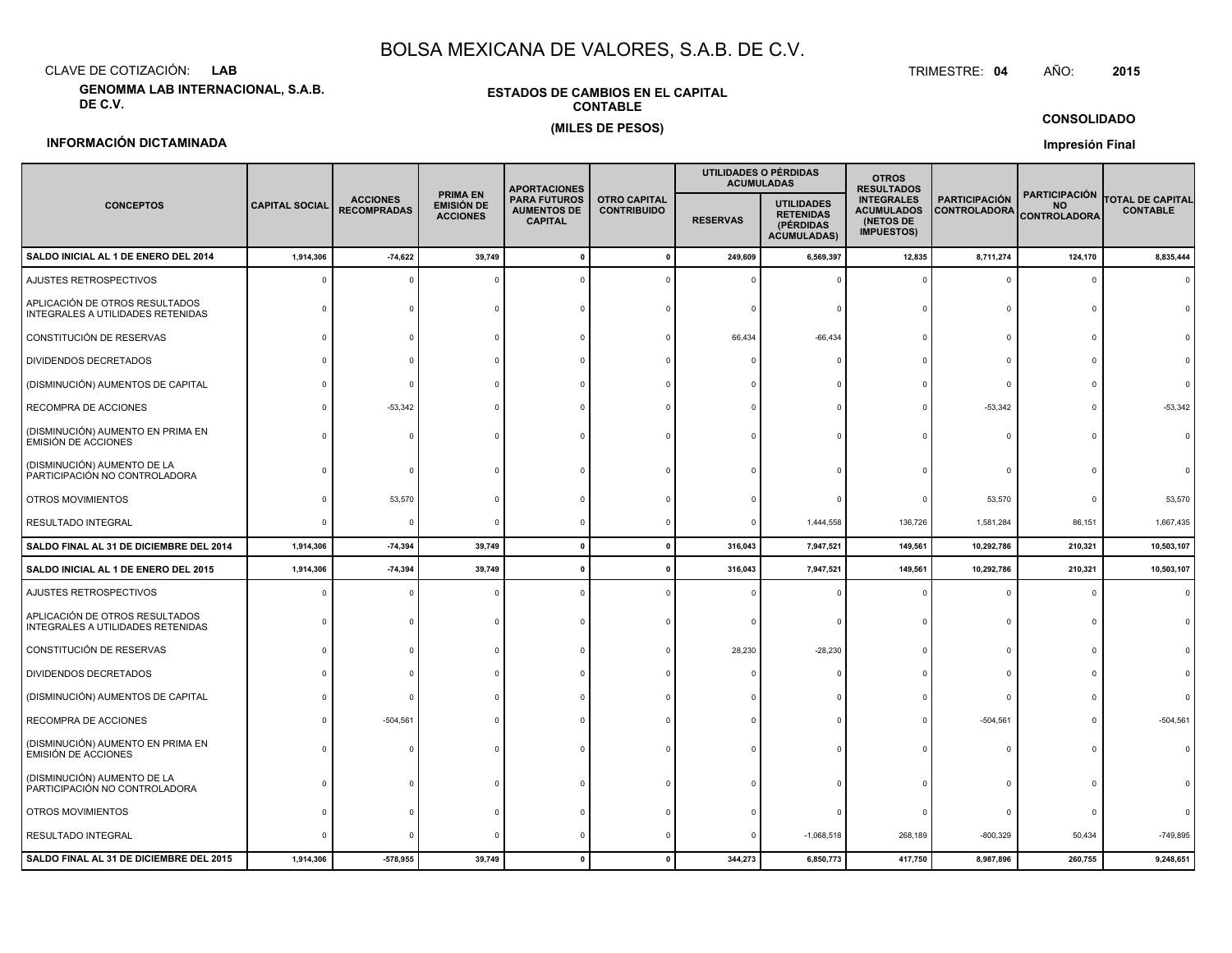TRIMESTRE: **04** AÑO: **2015**

# CLAVE DE COTIZACIÓN: **LAB**

**INDIRECTO) GENOMMA LAB INTERNACIONAL, S.A.B. DE C.V.**

# **ESTADOS DE FLUJOS DE EFECTIVO (METODO**

# POR LOS PERIODOS DE DOCE MESES TERMINADOS EL 31 DE DICIEMBRE DE

2015 Y 2014

# **INFORMACIÓN DICTAMINADA (MILES DE PESOS) Impresión Final**

**CONSOLIDADO**

|                                      |                                                                                                 | <b>AÑO ACTUAL</b>          | <b>AÑO ANTERIOR</b>      |  |
|--------------------------------------|-------------------------------------------------------------------------------------------------|----------------------------|--------------------------|--|
| <b>REF</b>                           | <b>CUENTA/SUBCUENTA</b>                                                                         | <b>IMPORTE</b>             | <b>IMPORTE</b>           |  |
| <b>ACTIVIDADES DE OPERACIÓN</b>      |                                                                                                 |                            |                          |  |
| 50010000                             | UTILIDAD (PÉRDIDA) NETA ANTES DE IMPUESTOS A LA UTILIDAD                                        | $-1,454,685$               | 2,117,761                |  |
| 50020000                             | +(-) PARTIDAS SIN IMPACTO EN EL EFECTIVO                                                        | $\mathbf 0$                | $\mathbf 0$              |  |
| 50020010                             | + ESTIMACIÓN DEL PERIODO                                                                        | $\mathbf 0$                | $\mathbf 0$              |  |
| 50020020                             | +PROVISIÓN DEL PERIODO                                                                          | $\mathbf 0$                | $\mathbf 0$              |  |
| 50020030                             | + (-) OTRAS PARTIDAS NO REALIZADAS                                                              | $\Omega$                   | $\mathbf 0$              |  |
| 50030000                             | +(-) PARTIDAS RELACIONADAS CON ACTIVIDADES DE INVERSIÓN                                         | 1,171,571                  | 109,890                  |  |
| 50030010                             | + DEPRECIACIÓN Y AMORTIZACIÓN DEL PERIODO                                                       | 118,233                    | 98,021                   |  |
| 50030020                             | (-) + UTILIDAD O PERDIDA EN VENTA DE PROPIEDADES PLANTA Y EQUIPO                                | 6,136                      | 416                      |  |
| 50030030                             | +(-) PÉRDIDA (REVERSIÓN) POR DETERIORO                                                          | 899,613                    | $\Omega$                 |  |
| 50030040                             | (-)+PARTICIPACIÓN EN ASOCIADAS Y NEGOCIOS CONJUNTOS                                             | $-12,024$                  | 11,684                   |  |
| 50030050                             | (-)DIVIDENDOS COBRADOS                                                                          | $\mathbf 0$                | $\mathbf 0$              |  |
| 50030060                             | (-)INTERESES A FAVOR                                                                            | $\mathbf 0$                | $\mathbf 0$              |  |
| 50030070                             | (-)FLUCTUACIÓN CAMBIARIA                                                                        | 203                        | $-231$                   |  |
| 50030080                             | (-) +OTRAS PARTIDAS                                                                             | 159,410                    | $\mathbf 0$              |  |
| 50040000                             | +(-) PARTIDAS RELACIONADAS CON ACTIVIDADES DE FINANCIAMIENTO                                    | 363,211                    | 338,165                  |  |
| 50040010                             | (+)INTERESES DEVENGADOS A CARGO                                                                 | 343,045                    | 333,756                  |  |
| 50040020                             | (+)FLUCTUACIÓN CAMBIARIA                                                                        | $\mathbf 0$                | $\mathbf 0$              |  |
| 50040030                             | (+)OPERACIONES FINANCIERAS DE DERIVADOS                                                         | $\mathbf 0$                | $\mathbf 0$              |  |
| 50040040                             | + (-) OTRAS PARTIDAS                                                                            | 20,166                     | 4,409                    |  |
| 50050000                             | FLUJO DERIVADO DEL RESULTADO ANTES DE IMPUESTOS A LA UTILIDAD                                   | 80,097                     | 2,565,816                |  |
| 50060000                             | FLUJOS GENERADOS O UTILIZADOS EN LA OPERACIÓN                                                   | 242,202                    | $-1.527.222$             |  |
| 50060010                             | + (-) DECREMENTO (INCREMENTO) EN CLIENTES                                                       | 2,091,831                  | 851,770                  |  |
| 50060020                             | + (-) DECREMENTO (INCREMENTO) EN INVENTARIOS                                                    | 436.100                    | $-152,957$               |  |
| 50060030                             | + (-) DECREMENTO (INCREMENTO) EN OTRAS CUENTAS POR COBRAR Y OTROS ACTIVOS<br><b>CIRCULANTES</b> | $-1,199,954$               | $-2,201,548$             |  |
| 50060040                             | + (-) INCREMENTO (DECREMENTO) EN PROVEEDORES                                                    | $-885,250$                 | $-89,396$                |  |
| 50060050                             | + (-) INCREMENTO (DECREMENTO) EN OTROS PASIVOS                                                  | 255,599                    | 441,621                  |  |
| 50060060                             | + (-)IMPUESTOS A LA UTILIDAD PAGADOS O DEVUELTOS                                                | $-456, 124$                | $-376,712$               |  |
| 50070000                             | FLUJOS NETOS DE EFECTIVO DE ACTIVIDADES DE OPERACIÓN                                            | 322,299                    | 1,038,594                |  |
| <b>ACTIVIDADES DE INVERSIÓN</b>      |                                                                                                 |                            |                          |  |
| 50080000                             | FLUJOS NETOS DE EFECTIVO DE ACTIVIDADES DE INVERSIÓN                                            | 1,728,187                  | $-2,759,690$             |  |
| 50080010                             | (-)INVERSIONES CON CARÁCTER PERMANENTE                                                          | $\mathbf 0$                | $\mathbf 0$              |  |
| 50080020                             | +DISPOSICIONES DE INVERSIONES CON CARÁCTER PERMANENTE                                           | $\mathbf 0$                | $\mathbf 0$              |  |
| 50080030                             | (-)INVERSION EN PROPIEDADES, PLANTA Y EQUIPO                                                    | $-56,252$                  | $-120,251$               |  |
| 50080040                             | +VENTA DE PROPIEDADES, PLANTA Y EQUIPO                                                          | 13,180                     | 1,600                    |  |
| 50080050                             | (-) INVERSIONES TEMPORALES                                                                      | $\mathbf 0$                | $\mathbf 0$              |  |
| 50080060                             | +DISPOSICION DE INVERSIONES TEMPORALES                                                          | $\mathbf 0$                | $\mathbf 0$              |  |
| 50080070                             | (-)INVERSION EN ACTIVOS INTANGIBLES                                                             | $-71,735$                  | $-783,842$               |  |
| 50080080                             | +DISPOSICION DE ACTIVOS INTANGIBLES                                                             | $\mathbf 0$                | $\mathbf 0$              |  |
| 50080090                             | (-)ADQUISICIONES DE NEGOCIOS                                                                    | $-12,172$                  | $-1,857,197$             |  |
| 50080100                             | +DISPOSICIONES DE NEGOCIOS                                                                      | 1,050,000                  | $\mathbf 0$              |  |
| 50080110                             | +DIVIDENDOS COBRADOS                                                                            | $\mathbf 0$                | $\mathbf 0$              |  |
| 50080120                             | +INTERESES COBRADOS                                                                             | 0                          | 0                        |  |
| 50080130                             | +(-) DECREMENTO (INCREMENTO) ANTICIPOS Y PRESTAMOS A TERCEROS                                   | $\Omega$                   | $\pmb{0}$                |  |
| 50080140                             | + (-) OTRAS PARTIDAS                                                                            | 805,166                    | 0                        |  |
| <b>ACTIVIDADES DE FINANCIAMIENTO</b> |                                                                                                 |                            |                          |  |
| 50090000                             | FLUJOS NETOS DE EFECTIVO DE ACTIVIDADES DE FINANCIAMIENTO                                       | $-1,581,568$               | 1,152,780                |  |
| 50090010                             | + FINANCIAMIENTOS BANCARIOS                                                                     | 986,752                    | 1,248,807                |  |
| 50090020                             | + FINANCIAMIENTOS BURSÁTILES                                                                    | 0<br>$\Omega$              | 1,500,000                |  |
| 50090030                             | + OTROS FINANCIAMIENTOS                                                                         |                            | $\mathbf 0$              |  |
| 50090040                             | (-) AMORTIZACIÓN DE FINANCIAMIENTOS BANCARIOS                                                   | $-1,705,734$               | $-1,276,220$             |  |
| 50090050<br>50090060                 | (-) AMORTIZACIÓN DE FINANCIAMIENTOS BURSÁTILES<br>(-) AMORTIZACIÓN DE OTROS FINANCIAMIENTOS     | $\mathbf 0$<br>$\mathbf 0$ | 0<br>$\pmb{0}$           |  |
|                                      |                                                                                                 |                            |                          |  |
| 50090070                             | + (-) INCREMENTO (DECREMENTO) EN EL CAPITAL SOCIAL                                              | $\mathbf 0$                | 0                        |  |
| 50090080                             | (-) DIVIDENDOS PAGADOS                                                                          | $\mathbf 0$<br>$\mathbf 0$ | $\mathbf 0$<br>$\pmb{0}$ |  |
| 50090090                             | + PRIMA EN EMISIÓN DE ACCIONES                                                                  | $\mathbf 0$                |                          |  |
| 50090100                             | + APORTACIONES PARA FUTUROS AUMENTOS DE CAPITAL                                                 |                            | $\mathbf 0$              |  |
| 50090110<br>50090120                 | (-)INTERESES PAGADOS<br>(-)RECOMPRA DE ACCIONES                                                 | $-343,257$<br>$-524,727$   | $-331,219$               |  |
| 50090130                             | + (-) OTRAS PARTIDAS                                                                            | 5,398                      | $-12,193$<br>23,605      |  |
|                                      |                                                                                                 |                            |                          |  |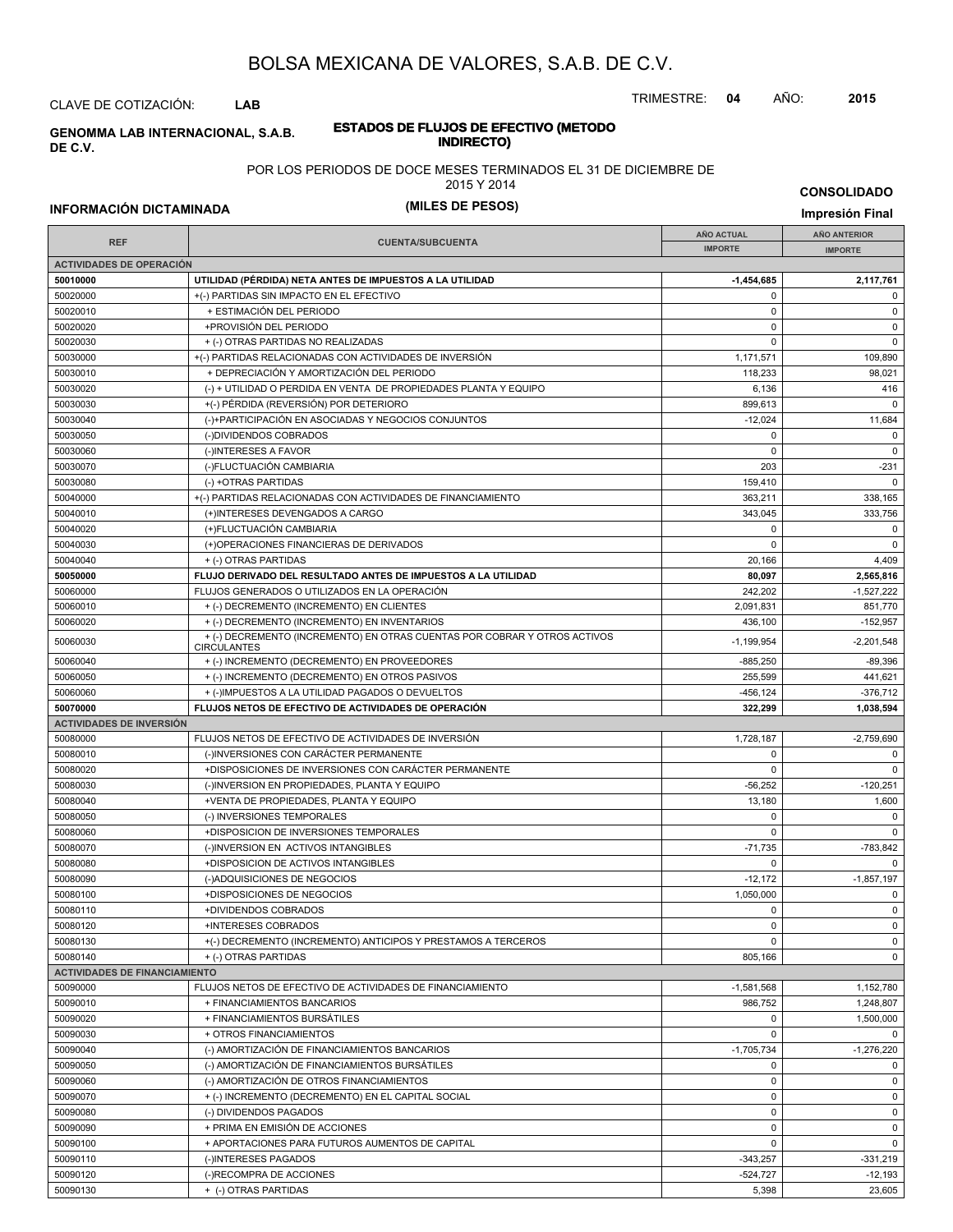CLAVE DE COTIZACIÓN: **LAB**

**INDIRECTO) GENOMMA LAB INTERNACIONAL, S.A.B. ESTADOS DE FLUJOS DE EFE**<br>INDIRECTO **DE C.V.**

# **ESTADOS DE FLUJOS DE EFECTIVO (METODO**

POR LOS PERIODOS DE DOCE MESES TERMINADOS EL 31 DE DICIEMBRE DE

2015 Y 2014

# **INFORMACIÓN DICTAMINADA (MILES DE PESOS) Impresión Final**

**IMPRESIÓN FINAL EN EN ENCLORED EN EL ENCLORED EN EL ENCLORED EN EL ENCLORED EN EL ENCLORED EN EL ENCLORED EN EL ENCLORED EN EL ENCLORED EN EL ENCLORED EN EL ENCLORED EN EL ENCLORED EN EL ENCLORED EN EL ENCLORED EN EL ENCL AÑO ACTUAL IMPORTE IMPORTE REF AÑO ANTERIOR IMPORTE EDITIONS CONSIDERED ASSAULT ATTACHMENTO (DISMINUCION) DE EFECTIVO Y EQUIVALENTES DE EFECTIVO <b>468,918** 468,918 468,918 - 568,316 **50110000 CAMBIOS EN EL VALOR DEL EFECTIVO Y EQUIVALENTES DE EFECTIVO 74,690 -16,532** 50120000 EFECTIVO Y EQUIVALENTES DE EFECTIVO AL PRINCIPIO DEL PERIODO 1,182,296 1,182,296 1,767,144 **50130000 EFECTIVO Y EQUIVALENTES DE EFECTIVO AL FINAL DEL PERIODO 1,725,904 1,182,296**

**CONSOLIDADO**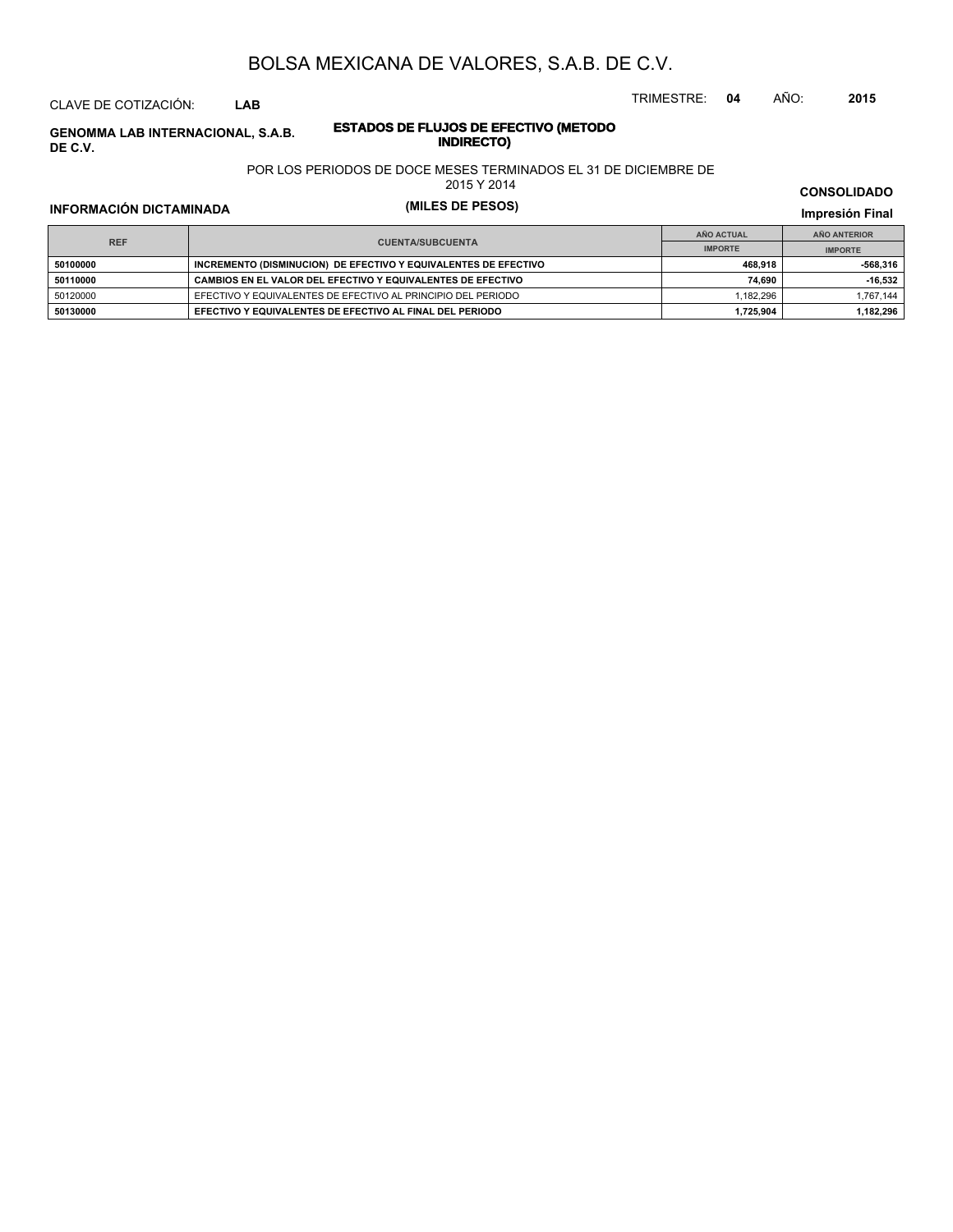CLAVE DE COTIZACIÓN: **LAB**

**GENOMMA LAB INTERNACIONAL, S.A.B. DE C.V.**

TRIMESTRE: **04** AÑO: **2015**

 $1/11$ **CONSOLIDADO Impresión Final PAGINA** 

#### **COMENTARIOS Y ANALISIS DE LA ADMINISTRACIÓN SOBRE LOS RESULTADOS DE OPERACIÓN Y SITUACIÓN FINANCIERA DE LA COMPAÑÍA**

**INFORMACIÓN DICTAMINADA**

México D.F., a 25 de febrero de 2016

Genomma Lab Internacional, S.A.B. de C.V. (BMV: LAB.B) ("Genomma Lab" o "la Compañía"), da a conocer los resultados correspondientes al cuarto trimestre y el año completo terminados el 31 de diciembre de 2015. Todas las cifras incluidas en este reporte se encuentran en pesos nominales mexicanos y están presentadas de acuerdo a las Normas Internacionales de Información Financiera (NIIF o IFRS por sus siglas en inglés).

Resultados y Hechos Relevantes del 4T 2015 (vs. 4T 2014)

Las Ventas Netas en el cuarto trimestre alcanzaron Ps. 2,675.0 millones; 2.9% por arriba de la guía de resultados de la Compañía para el trimestre, representando una disminución de 5.9% comparado con el mismo periodo de 2014. Las Ventas Netas por región fueron: oLas ventas en las operaciones de Latinoamérica incrementaron 37.1% para alcanzar Ps. 1,439.9 millones, comparado con Ps. 1,049.9 millones en el cuarto trimestre de 2014. oLas ventas en las operaciones de México alcanzaron Ps. 929.3 millones para el trimestre, una caída de 34.7%, comparado con 2014, en línea con nuestro plan de ajuste de inventarios. oLas ventas en las operaciones de E.U.A. alcanzaron Ps. 305.8 millones, lo que representa una caída de 17.5% comparado con el mismo periodo de 2014, y 9.2% por encima de nuestra guía de resultados para el trimestre. El EBITDA incluyendo las partidas no recurrentes que requieren flujo de efectivo y partidas no recurrentes que no requieren flujo de efectivo fue de menos Ps. 2,280.8 millones. El EBITDA Ajustado alcanzó Ps. 279.3 millones y el margen de EBITDA Ajustado para el trimestre fue de 10.4%. Resultados y Hechos Relevantes 2015 (vs. 2014) Las Ventas Netas en 2015 alcanzaron Ps. 11,042.5 millones, una disminución de 4.3% comparado con 2014, y 1.1% por encima de la guía de resultados para el trimestre. oLas ventas en las operaciones de Latinoamérica aumentaron 25.9% para alcanzar Ps. 5,850.7 millones comparado con 2014. oLas ventas en México para 2015 fueron de Ps. 3,918.2 millones, una caída de 35.9% comparado con 2014. oLas ventas en las operaciones de E.U.A. incrementaron 62.4% para alcanzar Ps. 1,273.5 millones. El EBITDA reportado fue una pérdida de Ps. 857.0 millones y el margen EBITDA Ajustado para el año fue de 16.3%; 0.1 puntos porcentuales por debajo de nuestra guía de resultados, alcanzando Ps. 1,798.0 millones. La Compañía anunció una estrategia en el tercer trimestre de 2015 para el proceso de turnaround de sus operaciones en México, diversificar su presencia geográfica, enfocarse en las marcas "core", agilizar las operaciones y establecer una vía para la rentabilidad a largo plazo. Las tres fases principales de la estrategia están descritas debajo, y los resultados del cuarto trimestre y año completo 2015 reflejan la implementación de las acciones tomadas durante este proceso. Proceso de Turnaround

•Creación de valor para los accionistas •Modelo de negocio sustentable y marcas más fuertes •Expansión internacional •Menor dependencia en México

•Marcas: Enfoque en marcas "core", reforzar el valor y sustentabilidad de las marcas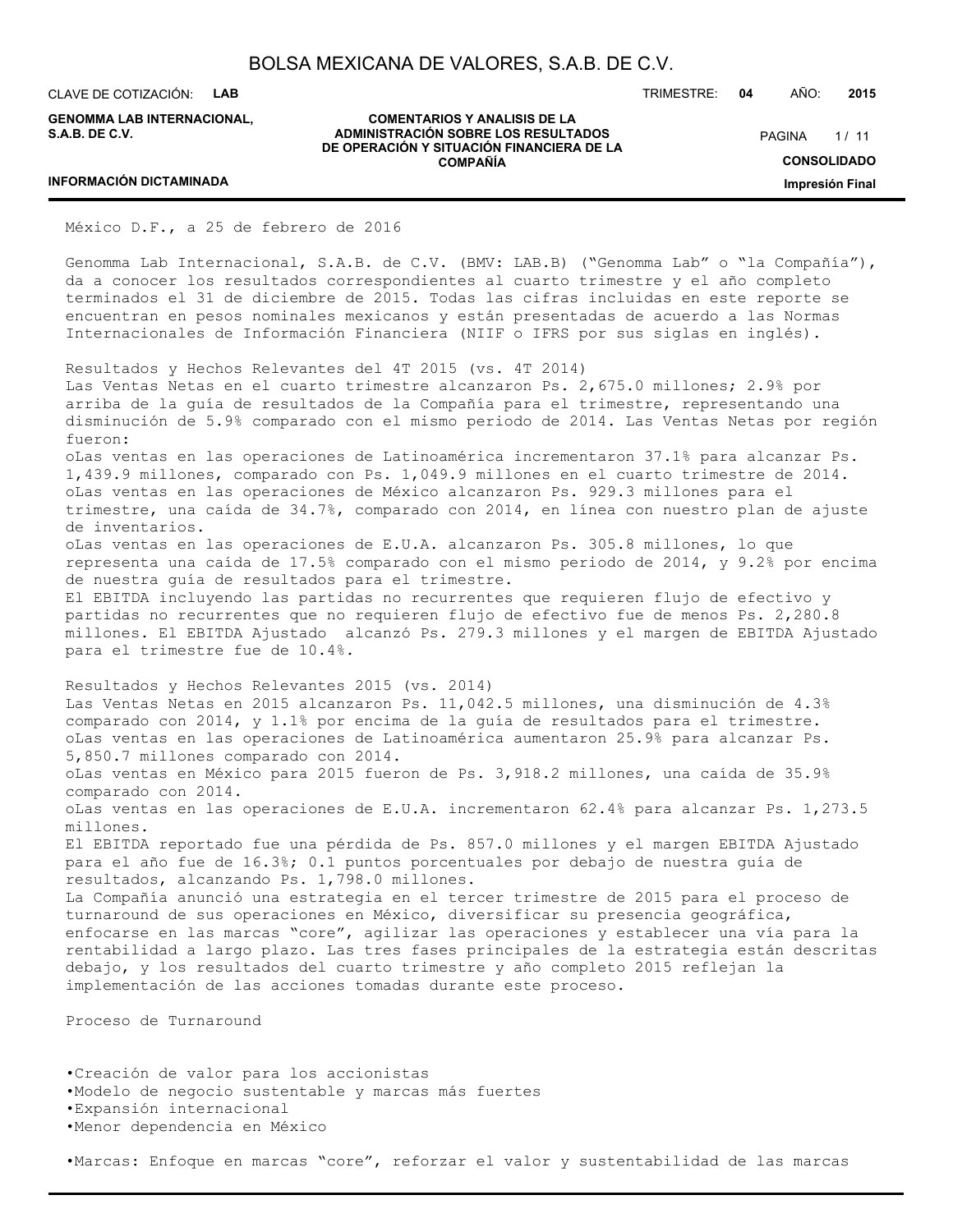CLAVE DE COTIZACIÓN: **LAB**

**GENOMMA LAB INTERNACIONAL, S.A.B. DE C.V.**

#### **COMENTARIOS Y ANALISIS DE LA ADMINISTRACIÓN SOBRE LOS RESULTADOS DE OPERACIÓN Y SITUACIÓN FINANCIERA DE LA COMPAÑÍA**

 $2/11$ **PAGINA** 

TRIMESTRE: **04** AÑO: **2015**

**CONSOLIDADO**

**Impresión Final**

# **INFORMACIÓN DICTAMINADA**

•México: Ajuste de inventarios en el canal •Presencia geográfica: Crecimiento internacional y expansión del margen – diversificación fuera de México •Eficiencia: Apalancamiento de los Gastos Generales, de Venta, Mercadotecnia y Administración •Nuevo equipo administrativo que ejecutará la nueva estrategia y creará valor en esta nueva fase

•Fortalecimiento de políticas corporativas y procedimientos resultaron principalmente en partidas no recurrentes que no requieren flujo de efectivo en los resultados del cuarto trimestre y año completo 2015 •Políticas y procedimientos más estrictos con supervisión adicional para apoyar la estrategia a futuro

#### Comentarios del Director General

Máximo Juda, Director General de la Compañía, mencionó: "2015 representó un momento crucial para Genomma Lab. Empezamos el año implementando una nueva estrategia comercial enfocada al fortalecimiento de nuestro modelo de negocio en México mientras continuamos creciendo exitosamente en nuestras operaciones internacionales. También racionalizamos nuestro portafolio de marcas a través de un renovado enfoque en nuestros productos "core". El 22 de junio, anunciamos la venta de Marzam, lo cual mejoró nuestra estructura de capital a través del prepago de Ps. 950.0 millones de deuda. Al final del año, nuestra deuda neta fue de Ps. 4,454.2 millones, una reducción de 22.2% de dónde se encontraba en 2014. A lo largo del año continuamos construyendo nuestras capacidades de administración, y estoy convencido de que tenemos el equipo correcto para mantener a Genomma en el curso hacia el crecimiento sustentable, rentabilidad y valor para los accionistas a largo plazo.

En el cuarto trimestre, tomamos varias decisiones para asegurar que Genomma esté utilizando unas políticas contables seguras para manejar las nuevas y difíciles condiciones. Nuestro nuevo Vicepresidente Ejecutivo de Finanzas y Administración evaluó estas políticas y procedimientos que teníamos. Nos parecieron que requerían fortalecerse dadas las circunstancias actuales, por lo que tomamos medidas inmediatas para revalorar los supuestos fundamentales. Estas acciones, las cuales creemos que están enfocadas a crear valor para nuestros accionistas a largo plazo, nos requieren que registremos tanto, las partidas no recurrentes que requieren flujo de efectivo y las partidas no recurrentes que no requieren flujo de efectivo, en el cuarto trimestre. Detallaremos los impactos financieros de las partidas en el reporte a continuación. Si bien el efecto de estas partidas redujo significativamente nuestros resultados reportados para el cuarto trimestre y el año completo 2015, no afectaron la salud de nuestro negocio – de hecho las nuevas políticas han fortalecido las operaciones de Genomma.

Nuestro nuevo equipo directivo se puso nuevas metas y están ejecutando de forma exitosa las estrategias del turnaround que anunciamos en el tercer trimestre. El nuevo equipo directivo busca mayor eficiencia en Gastos Generales, de Venta, Mercadotecnia y Administración. La estrategia está basada en los siguientes pilares:

•Primero, crear y buscar mayor eficiencia en el valor de las marcas de nuestras marcas "core";

•segundo, implementar eficiencias y mejoras en el margen, y un ajuste de inventarios significativo en México que resultará en una mejora en el ciclo de conversión de efectivo y en la generación de flujo libre de efectivo; y,

•finalmente, llevar el crecimiento internacional y expansión de margen, particularmente en E.U.A., donde rápidamente nos hemos convertido en un jugador importante en el mercado general con puntos de venta en Walgreens, Walmart, CVS, Target, Rite Aid y Kroger y un importante motor de crecimiento en la participación de hispanos en estas tiendas.

El desempeño de Genomma en el cuarto trimestre y año completo 2015 refleja los avances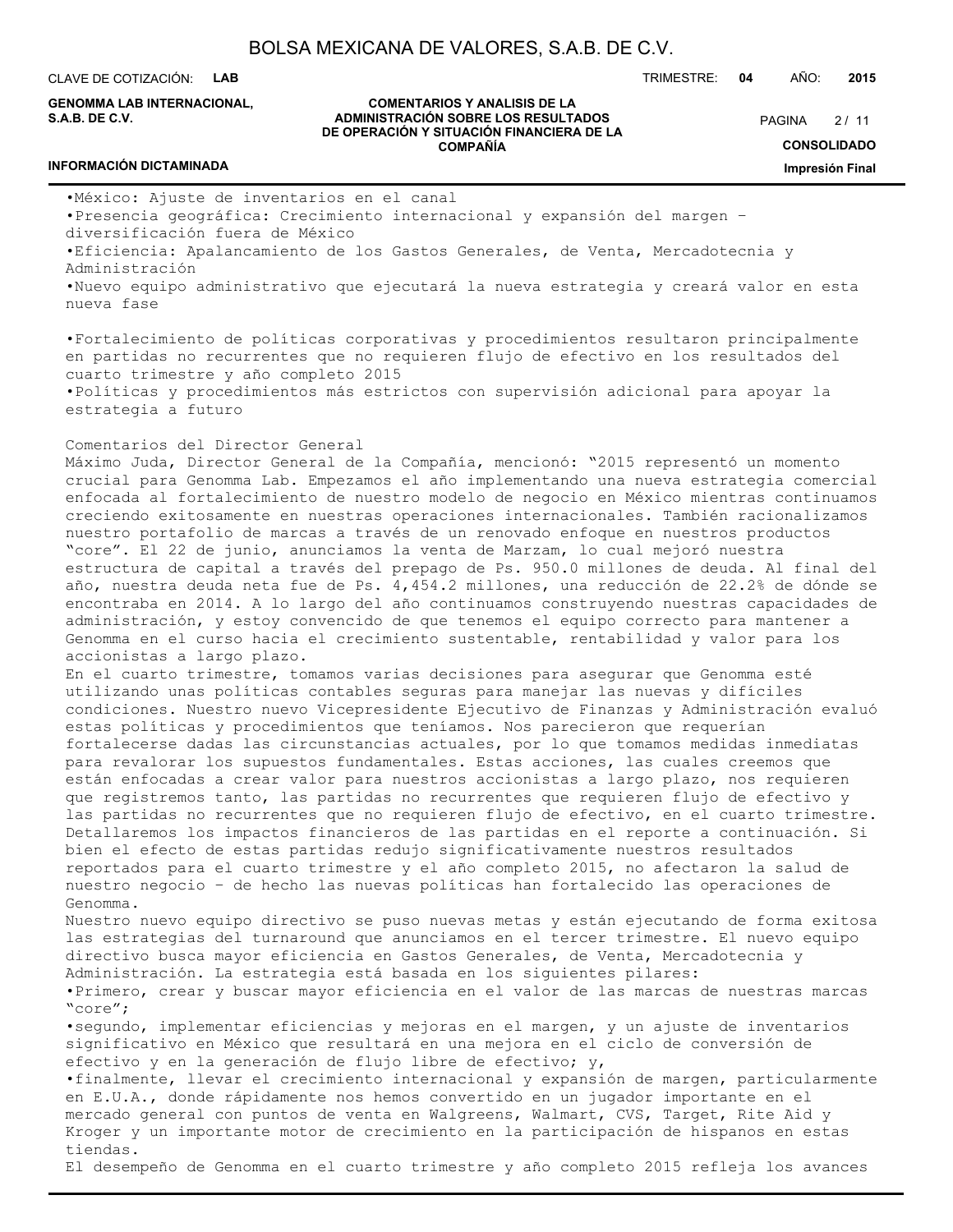CLAVE DE COTIZACIÓN: **LAB**

**INFORMACIÓN DICTAMINADA**

**GENOMMA LAB INTERNACIONAL, S.A.B. DE C.V.**

TRIMESTRE: **04** AÑO: **2015**

 $3/11$ **PAGINA** 

#### **ADMINISTRACIÓN SOBRE LOS RESULTADOS DE OPERACIÓN Y SITUACIÓN FINANCIERA DE LA COMPAÑÍA**

**COMENTARIOS Y ANALISIS DE LA**

**CONSOLIDADO Impresión Final**

que hemos llevado a cabo durante estas dos primeras fases de esta estrategia de turnaround. Durante el último trimestre del año alcanzamos Ps. 2,675.0 millones en Ventas Netas; excediendo nuestra guía de resultados por 2.9%, y las Ventas Netas para el año completo alcanzaron Ps. 11,042.5 millones, también ligeramente por arriba de la guía de resultados proporcionamos al mercado por 1.1%. Es importante tomar en cuenta que la caída de 4.3% año contra año en Ventas Netas es debido a la reducción de ventas en México, lo cual está en línea con nuestra estrategia de ajuste de inventarios. Las operaciones internacionales de Genomma tuvieron un fuerte crecimiento en ventas de 31.1% para el año y ahora representa el 64.5% de nuestras ventas totales. También vimos una mejora en el margen EBITDA en el cuarto trimestre en Latinoamérica a pesar de las circunstancias en varios de nuestros mercados clave.

La estrategia que tenemos implementada y la extensiva revisión de nuestras operaciones, requieren de cambios prudentes a nuestras políticas contables para reflejar mejor la situación de nuestro negocio actual. Nuestro continuo progreso, combinado con el enfoque conservador que hemos adoptado, proporcionará una base sólida para el futuro crecimiento de la Compañía.

Hacia futuro, esperamos que el proceso de turnaround de Genomma concluya a finales de 2016, y que el proceso de ajuste de inventarios concluya para el segundo trimestre de 2016, lo que resultará en un fortalecimiento de nuestro modelo de negocio, marcas más fuertes y un incremento en la penetración en los mercados internacionales y, un mayor valor para los accionistas."

A)Resultados Consolidados del Cuarto Trimestre y Año Completo 2015 – Reportados y Ajustados con Base Comparable

La siguiente tabla presenta los resultados consolidados de las operaciones reportados y también ajustados con bases comparables para las partidas no recurrentes de restructuración y las partidas no recurrentes que no requieren flujo de efectivo, en millones de pesos. El margen de cada concepto se muestra como porcentaje de Ventas Netas. Todas las figuras para 2015 están comparadas con el mismo periodo del año anterior:

Para el cuarto trimestre y año completo terminados el 31 de diciembre 2015 y 2014. (En millones de pesos)

1 El EBITDA se calcula agregando la Depreciación y Amortización a la Utilidad Operativa.

2 La Utilidad Por Acción se calculó dividiendo la Utilidad Neta Mayoritaria de los últimos 12 meses entre el promedio ponderado del número de acciones que había en la sociedad durante el periodo. El número total de acciones en circulación al 31 de diciembre de 2015 era de 1,013,216,902.

Nota: Los resultados ajustados con base comparable fueron ajustados agregando las partidas no recurrentes que requieren flujo de efectivo y las partidas no recurrentes que no requieren flujo de efectivo derivadas de políticas más estrictas, tanto en el cuarto trimestre y trimestres previos de 2015.

B) Partidas no recurrentes registradas en el Cuarto Trimestre 2015 La Compañía continuó su proceso de restructuración de México, y fortaleció sus políticas y procedimientos financieros. En consecuencia, se hicieron dos tipos de ajustes durante el cuarto trimestre, de los cuales la gran mayoría fueron partidas no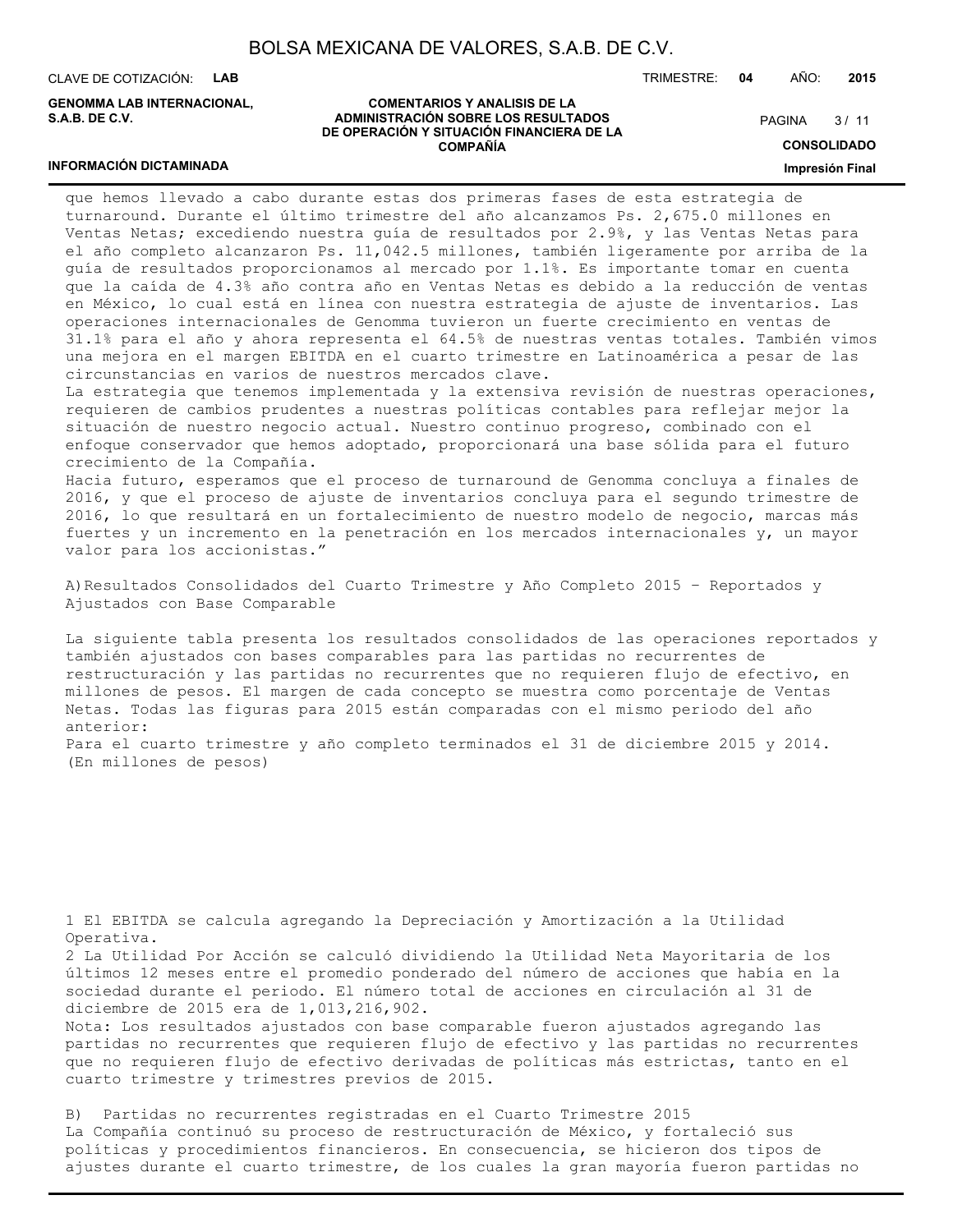CLAVE DE COTIZACIÓN: **LAB**

**GENOMMA LAB INTERNACIONAL, S.A.B. DE C.V.**

#### **COMENTARIOS Y ANALISIS DE LA ADMINISTRACIÓN SOBRE LOS RESULTADOS DE OPERACIÓN Y SITUACIÓN FINANCIERA DE LA COMPAÑÍA**

 $4/11$ **PAGINA** 

TRIMESTRE: **04** AÑO: **2015**

**CONSOLIDADO**

**Impresión Final**

**INFORMACIÓN DICTAMINADA**

recurrentes que no requieren flujo de efectivo, así como otras partidas no recurrentes.

B.1) Partidas no recurrentes de restructuración en el Cuarto Trimestre 2015 (no requieren flujo de efectivo)

Las partidas no recurrentes en México alcanzaron Ps. 237.0 millones. Las partidas clave son:

•Los pagos de indemnización y pérdida por litigios durante el trimestre alcanzaron Ps. 57.4 millones. Estos gastos se registraron como parte de los Gastos Generales, de Venta, Mercadotecnia y Administración.

•Gastos de Banca de Inversión, legales y otros gastos relacionados con la transacción de fusiones y adquisiciones derivada de la venta de Grupo Marzam. Estos pagos suman un total de Ps. 34.7 millones y están incluidos en los Gastos Generales, de Venta, Mercadotecnia y Administración.

•Eliminación de inventarios obsoletos y otras partidas no recurrentes alcanzaron Ps. 144.5 millones durante el cuarto trimestre de 2015 y se debió principalmente a devoluciones de inventario por Grupo Marzam que se volvió obsoleto y que fue eliminado en el cuarto trimestre, así como a exceso de materia prima previamente almacenada por nuestros socios manufactureros. Este monto se registró como parte de Costo de Ventas.

B.2) Partidas no recurrentes derivadas del fortalecimiento de políticas (Partidas que no requieren flujo de efectivo)

La Compañía fortaleció sus políticas financieras e implementó procedimientos y controles adicionales en el cuarto trimestre resultando en los ajustes descritos a continuación. Creemos que ahora existe un nivel de reservas adecuadas y que éstas políticas reflejan un enfoque contable prudente a la luz de las circunstancias actuales. Éstas políticas fueron presentadas y aprobadas por el Comité de Auditoría y el Consejo de Administración con el fin de aumentar la relevancia y confiabilidad de la información contenida en los estados financieros.

Las siguientes partidas fueron ajustadas en los de resultados del cuarto trimestre de 2015: estimaciones para cuentas de cobro dudoso, estimación para inventarios obsoletos, estimación de contingencias (costos de litigios), acuerdos de no competencia con mayoristas y distribuidores (deterioro de intangibles), activos intangibles relacionados con operaciones discontinuas, cargo por deterioro de otros activos intangibles y deterioro por créditos comerciales de intercambio.

•Estimación para Cuentas de Cobro Dudoso alcanzó Ps. 737.9 millones. Esta es una partida no recurrente que no requiere de flujo de efectivo en los Gastos Generales, de Venta, de Mercadotecnia y Administración. Considerando la tendencia esperada de cobranza requiere una estimación más prudente de esta provisión.

La política de anterior permitía ajustes discrecionales a la estimación para cuentas de cobro dudoso por el gerente de Cuentas por Cobrar. Durante 2015, el criterio usado no fue adecuado considerando el cambio de circunstancias, por lo que ya no está en la empresa. Adicionalmente, la nueva política excluye todos los aspectos discrecionales y aplica objetivamente fórmulas para estimar los cobros dudosos, en línea con las mejores prácticas de la industria. La Compañía registró una estimación del 100% del saldo pendiente de los clientes que han salido del negocio o que no han hecho negocios con la Compañía en los últimos 12 meses y reforzó los procesos de cobranzas por medio de procedimientos judiciales. Como parte de la nueva política, la Compañía está implementando políticas de riesgo crediticio más sólidas y procedimientos para prevenir retrasos adicionales en la cartera de clientes existentes. Estos nuevos procesos serán incorporados en el sistema ERP de la Compañía, el cual también se está mejorando. Estimación para Inventarios Obsoletos alcanzó Ps. 299.1 millones. El ajuste en inventarios que no requiere flujo de efectivo está registrado en Costo de Ventas. Por consiguiente, el balance de Inventarios fue ajustado en el Balance General. Las NIIF exige el reconocimiento inmediato de cualquier obsolescencia tan pronto como se detecte. Durante el tercer trimestre de 2015, la Compañía recibió devoluciones de inventario de productos terminados de Marzam, como parte del Acuerdo de Compra de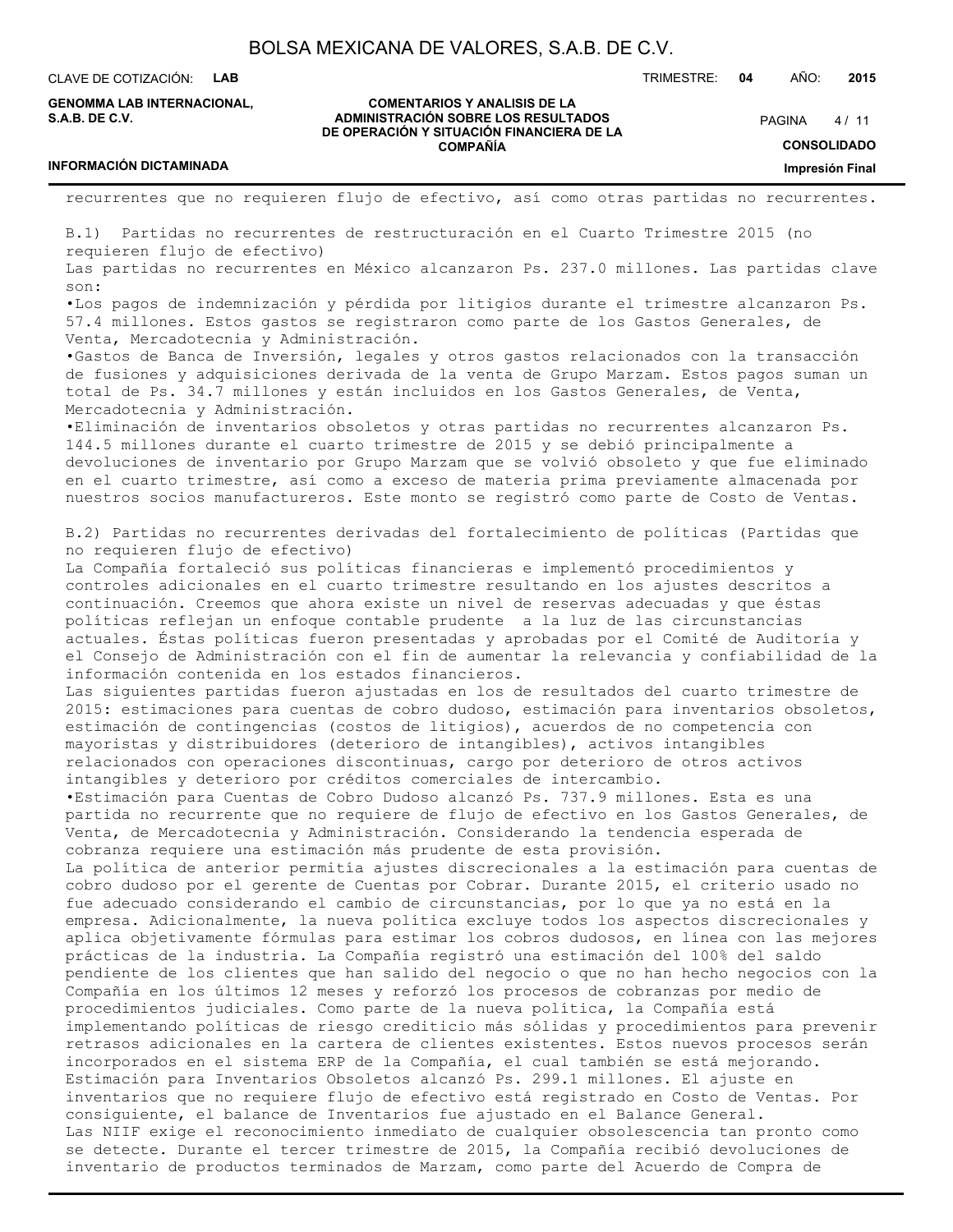CLAVE DE COTIZACIÓN: **LAB**

**INFORMACIÓN DICTAMINADA**

**GENOMMA LAB INTERNACIONAL, S.A.B. DE C.V.**

#### **COMENTARIOS Y ANALISIS DE LA ADMINISTRACIÓN SOBRE LOS RESULTADOS DE OPERACIÓN Y SITUACIÓN FINANCIERA DE LA COMPAÑÍA**

 $5/11$ **PAGINA** 

TRIMESTRE: **04** AÑO: **2015**

**CONSOLIDADO**

#### **Impresión Final**

Acciones. La Compañía cree que hay un riesgo de obsolescencia en parte del inventario de productos terminados, ya que no será capaz de vender todos estos productos antes de que estos expiren en los siguientes tres trimestres. Al 31 de diciembre de 2015, Grupo Marzam mantiene 67 días de inventarios de nuestros productos.

Como parte de la nueva política de la Compañía, es prudente realizar revisiones de obsolescencia más frecuentes, y mantener reservas basadas en la obsolescencia histórica o esperada, en particular mientras el proceso de ajuste de inventarios se lleva a cabo. Basado en la mejor práctica internacional, la Compañía está revelando el monto de las reducciones como una partida separada de los Costos de Venta normales (ver con ajustados con base comparable).

•Estimación de contingencias legales alcanzaron Ps. 53.6 millones. La provisión que no requiere flujo de efectivo está registrada como Gastos Generales, de Venta, Mercadotecnia y Administración. A través de los años, la Compañía no había perdido ningún juicio, por lo que no había una provisión para costos de litigio. Durante el cuarto trimestre de 2015 la Compañía tuvo que pagar Ps. 10.0 millones en un juicio en contra de la Compañía. En línea con IAS-37, todos los juicios que puedan ser estimables y que puedan constituir pérdidas probables (más del 50% de probabilidad) están ahora provisionados.

•No competencia con mayoristas y distribuidores alcanzó Ps. 418.8 millones. Estas eliminaciones que no requieren flujo de efectivo están relacionadas con acuerdos de no competencia con los mayoristas y distribuidores enfocados en nuevos canales (incluyendo el canal tradicional, liquidadores y otros) que no han operado con la Compañía durante los últimos doce meses.

•Activos Intangibles relacionados con operaciones discontinuas alcanzaron Ps. 467.0 millones. Estas eliminaciones que no requieren flujo de efectivo están relacionadas con acuerdos de no competencia de operaciones discontinuas. Por ejemplo, la Compañía ya no opera la unidad de negocio a cargo de medicamentos genéricos, que fue adquirida previamente. Esta partida también incluye deterioros relacionados a "know-how" para manufactura.

•Deterioro por créditos comerciales de intercambio. La Compañía mantiene activos no monetarios para créditos comerciales de intercambio con Active International. Algunos de estos créditos se han intercambiado por servicios de publicidad en el pasado. Sin embargo, la Compañía estima que pudiera no ser capaz de convertir estos créditos en el corto plazo, en línea con los datos históricos recientes (la última transacción por Ps. 1.0 millón fue en enero de 2015). Se reconoció una pérdida por deterioro de Ps. 346.6 millones ya que es probable que la Compañía no utilice todos los créditos restantes. A pesar de este deterioro, la Compañía hará su mejor esfuerzo para convertir estos créditos comerciales de intercambio en efectivo en el futuro.

Una vez que los auditores externos hayan emitido los resultados financieros auditados del 2015, así como su dictamen y opinión positiva relacionada a los cambios en nuestras nuevas políticas, éstas serán publicadas como parte del proceso de reporte anual de resultados.

A pesar de estas eliminaciones, vale la pena mencionar que la Compañía mantiene marcas desarrolladas internamente y otros intangibles, que producen beneficios económicos para sus accionistas. Siguiendo los principios contables, el valor de estos intangibles desarrollados internamente está reflejado en el Balance General. Si la Compañía decidiera vender cualquiera de estos activos intangibles, se obtendrían fuentes de ingreso adicionales.

C) Discusión y Análisis de Resultados Consolidados del Cuarto Trimestre y Año Completo 2015

Ventas Netas de Ps. 2,675.0 millones durante el cuarto trimestre de 2015, 2.9% por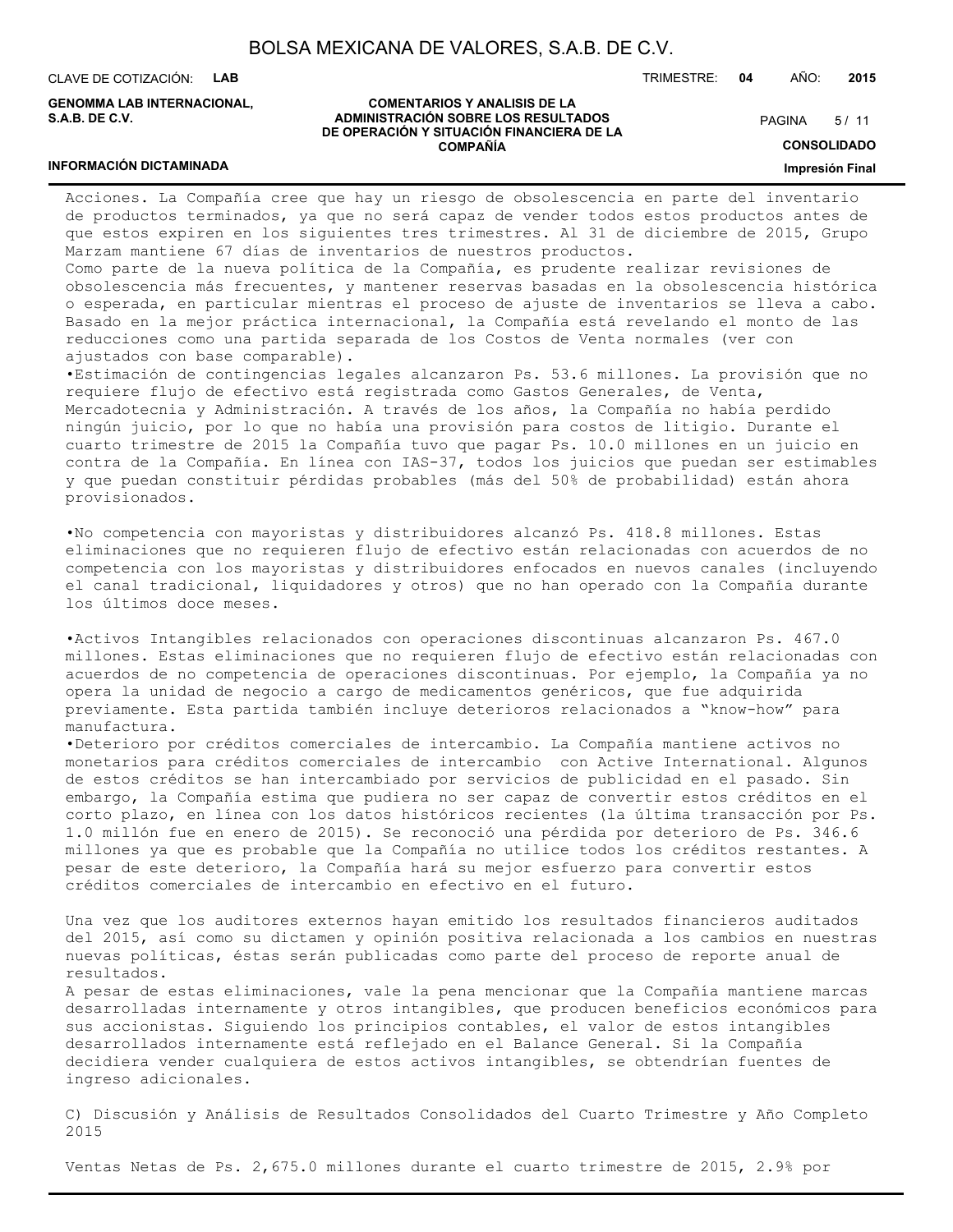**COMENTARIOS Y ANALISIS DE LA ADMINISTRACIÓN SOBRE LOS RESULTADOS**

CLAVE DE COTIZACIÓN: **LAB**

**INFORMACIÓN DICTAMINADA**

**GENOMMA LAB INTERNACIONAL, S.A.B. DE C.V.**

TRIMESTRE: **04** AÑO: **2015**

#### $6/11$ **PAGINA**

**DE OPERACIÓN Y SITUACIÓN FINANCIERA DE LA COMPAÑÍA**

**CONSOLIDADO**

**Impresión Final**

# arriba de la guía de resultados de la Compañía, lo que representa una caída de 5.9% trimestre contra trimestre. Para el año completo, las Ventas Netas alcanzaron Ps. 11,042.5 millones, 1.1% por encima de la guía de resultados proporcionada al mercado, lo que representó una caída de 4.3% contra el año anterior. Los resultados por región fueron: Latinoamérica Las Ventas Netas aumentaron 37.1% para alcanzar Ps. 1,439.9 millones en el cuarto trimestre de 2015 contra el año anterior, en línea con nuestra guía de resultados, con varios países registrando fuertes crecimientos de doble dígito. Los principales motores de crecimiento fueron los nuevos canales adicionales, como las tiendas de autoservicios y canales especializados, nuevos clientes, lanzamientos de productos, así como incrementos de precios. Para el año completo, las Ventas Netas en Latinoamérica crecieron 25.9% a Ps. 5,850.7 millones, comparado con Ps. 4,648.8 millones en 2014, en línea con la guía de resultados. A medida que avanzamos en 2016, Argentina está experimentando una importante devaluación de su moneda y Brasil continúa enfrentándose a debilidades del mercado; estos efectos pueden tener un impacto en sus resultados. México Las Ventas Netas (sell-in) alcanzaron Ps. 929.3 millones en el cuarto trimestre de 2015, lo que representa una disminución de 34.7% comparado con el cuarto trimestre de 2014. Esto se debió al proceso de ajuste de inventarios en el canal de la Compañía. Para el año completo, las Ventas Netas en México alcanzaron Ps. 3,918.2 millones; 35.4% por debajo de 2014. Sell-out (desplazamiento) durante el trimestre aumentó 2.5% contra el mismo trimestre del año pasado, lo que permitió que la reducción de inventarios en el punto de venta continuara. Tomará al menos dos trimestres más para finalizar el proceso de ajuste de inventarios. E.U.A. Las Ventas Netas quedaron 9.2% por encima de nuestra guía de resultados, alcanzando Ps. 305.8 millones durante el cuarto trimestre de 2015. La caída esperada de 17.5% en ventas trimestre a trimestre fue el resultado de traslapar la expansión comercial en Walgreens y Walmart el año pasado, dónde el crecimiento fue de 107% y 49%, respectivamente, comparado con el mismo periodo de 2013. Para el año completo, las Ventas Netas en E.U.A. aumentaron 62.4% a Ps. 1,273.5 millones, comparado con Ps. 784.0 millones en 2014. Estos resultados estuvieron 2.2% por arriba de nuestra guía de resultados anual. Ventas Netas Reportadas por Región y Segmento (En millones de pesos)

La Utilidad Bruta disminuyó 27.8% a Ps. 1,428.3 millones en el cuarto trimestre de 2015, comparado con Ps. 1,978.8 millones durante el cuarto trimestre de 2014. El Margen Bruto disminuyó 16.2 puntos porcentuales a 53.4% en el cuarto trimestre de 2015. La reducción en margen bruto se debió principalmente a ajustes en México por descuentos menores registrados en trimestres anteriores a los que fueron realmente aceptados por parte de algunos de nuestros clientes. Al ajustar por partidas no recurrentes, la Utilidad Bruta hubiera alcanzado Ps. 1,855.1 millones en el trimestre con un Margen Bruto de 69.3%. La Utilidad Bruta para el año completo disminuyó 9.2% a Ps. 7,265.4 millones, comparado con Ps. 8,002.2 millones durante 2014. Sin embargo, el Margen Bruto ajustado permaneció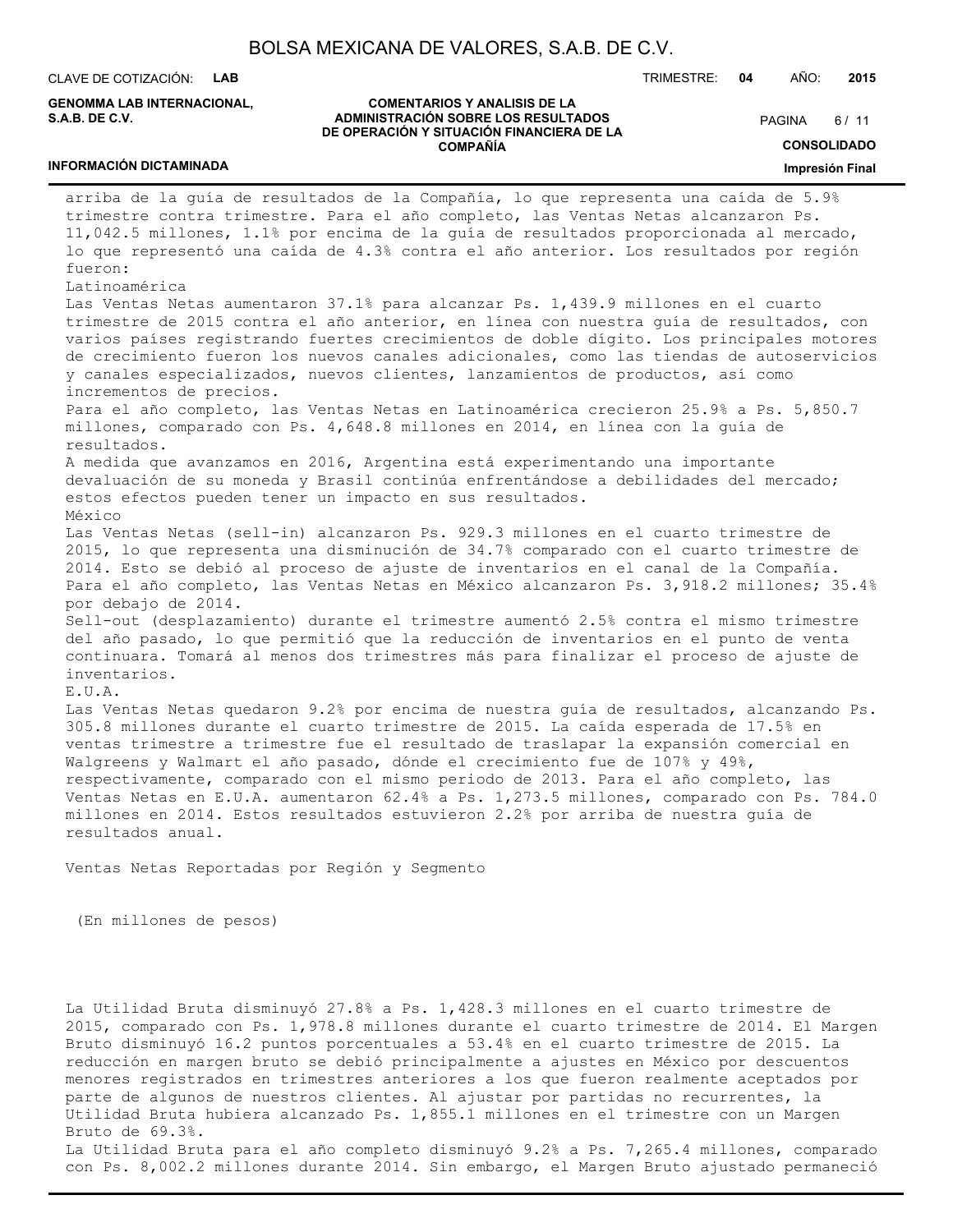CLAVE DE COTIZACIÓN: **LAB**

**GENOMMA LAB INTERNACIONAL, S.A.B. DE C.V.**

TRIMESTRE: **04** AÑO: **2015**

 $7/11$ PAGINA

**ADMINISTRACIÓN SOBRE LOS RESULTADOS DE OPERACIÓN Y SITUACIÓN FINANCIERA DE LA COMPAÑÍA**

**COMENTARIOS Y ANALISIS DE LA**

**CONSOLIDADO Impresión Final**

**INFORMACIÓN DICTAMINADA**

estable en 69.7% en 2015.

Gastos Generales, de Venta, Mercadotecnia y Administración, excluyendo las operaciones en México, el margen cayó 1.4 puntos porcentuales en 2015 comparado con 2014, como resultado de economías de escala alcanzadas en ciertos países, principalmente Argentina. Los Gastos Generales, de Venta, Mercadotecnia y Administración en México incrementaron como porcentaje de ventas por mantener los gastos de publicidad así como las inversiones en punto de venta para conservar el nivel de "sell-out" de nuestros clientes y por el proceso de ajuste de inventarios como parte de la plataforma para el futuro crecimiento de Genomma. Los Gastos Generales, de Venta, Mercadotecnia y Administración en México también incluyen las partidas no recurrentes como estimación para cobros dudosos, estimación de contingencias y deterioro por créditos comerciales de intercambio. Los Gastos Generales, de Venta, Mercadotecnia y Administración (incluyendo Depreciación y Amortización) para el año completo, como porcentaje de Ventas Netas, alcanzaron 66.4%, comparado con 48.3% en 2014. Al ajustar por las partidas no recurrentes, los Gastos Generales, de Venta, Mercadotecnia y Administración son de 54.3%. Otros Ingresos (Gastos) alcanzaron menos Ps. 898.3 millones en el cuarto trimestre de 2015 e incluyen principalmente las partidas no recurrentes que no requieren flujo de efectivo derivadas del deterioro de activos intangibles. Otros gastos para el año completo alcanzaron menos Ps. 906.5 millones. EBITDA Ajustado disminuyó 60.3% a Ps. 279.3 millones en el cuarto trimestre de 2015, comparado con Ps. 703.3 millones en el cuarto trimestre de 2014. El margen de EBITDA Ajustado disminuyó a 10.4% en el cuarto trimestre de 2015. La disminución en el margen de EBITDA Ajustado se debió principalmente a mayores Gastos Generales, de Venta, Mercadotecnia y Administración (excluyendo Depreciación y Amortización), como porcentaje de Ventas Netas, así como a mayores Costos de Venta, como porcentaje de Ventas Netas. El EBITDA ajustado para el año completo alcanzó Ps. 1,798.0 millones, lo que representa un margen de 16.3%, comparado con Ps. 2,543.1 millones en 2014, lo que representó un margen de 22.0%. Conciliación del EBITDA Para el cuarto trimestre y año completo terminados el 31 de diciembre de 2015 y 2014 (En millones de pesos) 1Los gastos no recurrentes están relacionados con la disminución de empleados en México (indemnizaciones) ocurridos durante el cuarto trimestre de 2015 y el año completo 2015, y las destrucciones de inventarios y pagos y otros gastos derivados de la venta de Grupo Marzam durante el cuarto trimestre de 2015. Las partidas no recurrentes están relacionadas con el reforzamiento de políticas y procedimientos durante el cuarto trimestre de 2015. El Resultado Integral de Financiamiento representó una pérdida de Ps. 174.5 millones en el cuarto trimestre de 2015, comparado con la ganancia de Ps. 6.5 millones en el cuarto trimestre de 2014. Este cambio se atribuye principalmente a: i) una pérdida cambiaria de Ps. 4.3 millones en el cuarto trimestre de 2015, comparado con una ganancia de Ps. 133.9 millones para el mismo periodo de 2014; el resultado en este trimestre se mantuvo estable respecto al trimestre anterior; ii) una disminución de Ps. 5.9 millones en los gastos financieros a Ps. 84.9 millones durante el cuarto trimestre de 2015, comparado con Ps. 90.8 millones durante el mismo periodo de 2014; iii) un menor ingreso financiero, que alcanzó Ps. 2.8 millones durante el cuarto trimestre de 2015, comparado con Ps. 3.9 millones durante el mismo periodo de 2014; y iv) una pérdida en el efecto

de conversión de entidades extranjeras de Ps. 88.2 millones en el cuarto trimestre de 2015 relacionado al tipo de cambio en nuestras operaciones internacionales, comparado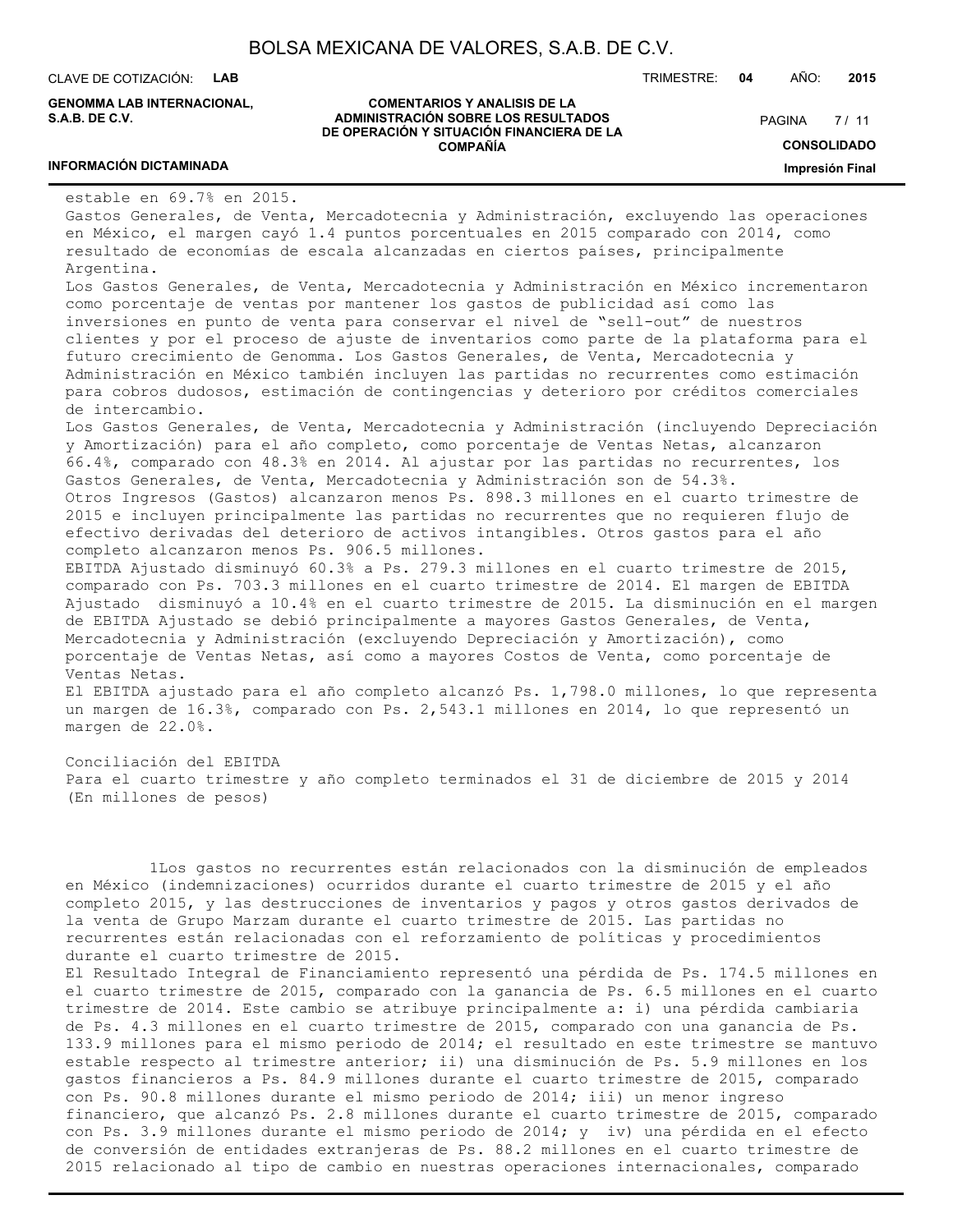CLAVE DE COTIZACIÓN: **LAB**

**GENOMMA LAB INTERNACIONAL, S.A.B. DE C.V.**

#### **COMENTARIOS Y ANALISIS DE LA ADMINISTRACIÓN SOBRE LOS RESULTADOS DE OPERACIÓN Y SITUACIÓN FINANCIERA DE LA COMPAÑÍA**

 $8/11$ **PAGINA** 

TRIMESTRE: **04** AÑO: **2015**

**CONSOLIDADO**

**Impresión Final**

## **INFORMACIÓN DICTAMINADA**

con una pérdida de Ps. 40.5 millones en el mismo periodo de 2014. El Resultado Integral de Financiamiento para el año completo resultó en una pérdida de Ps. 491.5 millones, lo que representa un aumento de Ps. 175.8 millones en la pérdida, comparado con una pérdida de Ps. 315.7 millones en 2014. La Utilidad (Pérdida) Neta alcanzó una pérdida de Ps. 1,735.4 millones en el cuarto trimestre de 2015, comparado con una utilidad de Ps. 514.2 millones en el cuarto trimestre de 2014. La Utilidad (Pérdida) Neta Consolidada para el año completo alcanzó una pérdida de Ps. 1,012.6 millones, comparado con un ingreso de Ps. 1,507.1 millones en 2014, lo que representó un margen de 13.1%. La tasa de impuestos consolidada para el año completo 2015 fue de 25.7%, compuesta por una tasa de impuestos de 31.2% en México y de 36.1% en las operaciones internacionales.

Flujo de Efectivo para el Cuarto Trimestre y Año Completo 2015

Para el cuarto trimestre y año completo terminados el 31 de diciembre de 2015 y 2014 (En millones de pesos)

Flujos Netos de Efectivo de Actividades de Operación Los recursos netos de actividades de operación alcanzaron Ps. 52.2 millones en el cuarto trimestre de 2015 principalmente debido a cambios en políticas con clientes en México donde ya no estamos proporcionando descuentos desventajosos por pronto pago. Para el año completo, los recursos netos de actividades de operación alcanzaron Ps. 1,138.3 millones.

Flujos Netos de Efectivo de Actividades de Financiamiento En el cuarto trimestre de 2015, la Compañía pagó un total de Ps. 266.9 millones relacionados con actividades de financiamiento, derivado de la recompra de acciones alcanzando Ps. 272.3 millones, los pagos de deuda con instituciones financieras alcanzando Ps. 189.7 millones y el pago de intereses alcanzando Ps. 78.8 millones, los cuales fueron contrarrestados por un incremento en la deuda alcanzando Ps. 270.9 millones en nuestras operaciones en Brasil que será pagada en junio de 2016. Para el año completo, los recursos netos de actividades de financiamiento alcanzaron Ps. 1,592.4 millones.

Flujos Netos de Efectivo de Actividades de Inversión Los recursos netos de actividades de inversión en el cuarto trimestre de 2015 alcanzaron Ps. 83.5 millones, principalmente relacionados a gastos de capital. Esta cifra está en línea con la estrategia para reducir inventarios, principalmente en adquisiciones de marcas. Para el año completo, los recursos netos de actividades de inversión alcanzaron Ps. 923.5 millones.

Balance General

Efectivo y Equivalentes alcanzaron Ps. 1,725.9 millones al 31 de diciembre de 2015, lo que representa un incremento de 46.0% comparado con Ps. 1,182.3 millones al 31 de diciembre de 2014. Este aumento se debió principalmente al efectivo generado por nuestras operaciones durante los últimos doce meses. En el cuarto trimestre de 2015, la Compañía recompró Ps. 272.3 millones en acciones y para fin de año se redujeron los descuentos por pronto pago. Como resultado, Efectivo y Equivalentes disminuyeron Ps. 390.4 millones comparado con el trimestre anterior. La Cartera de Clientes alcanzó Ps. 2,072.6 millones al 31 de diciembre de 2015, una disminución de Ps. 2,091.7 millones comparado con diciembre de 2014. Esta mejora se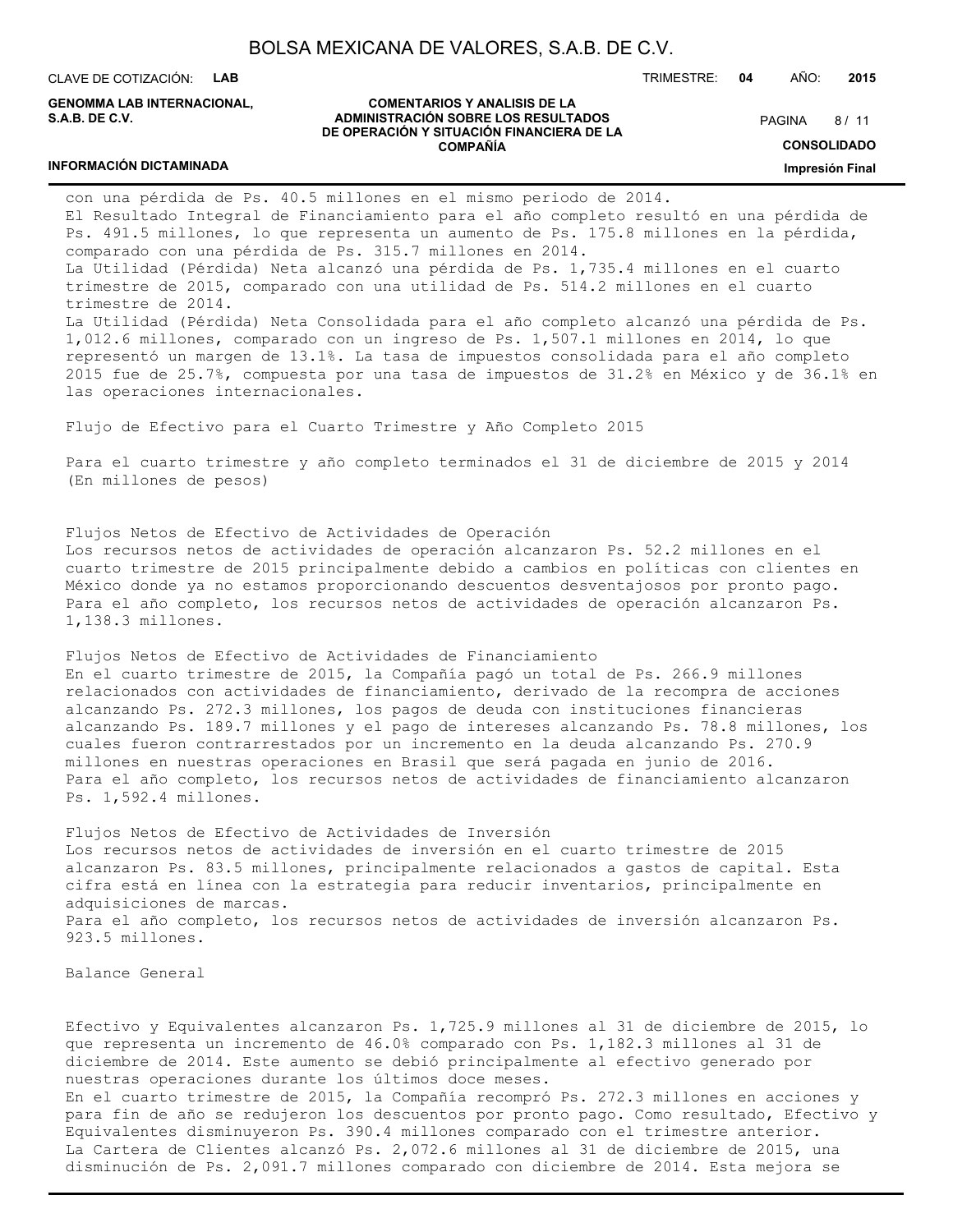CLAVE DE COTIZACIÓN: **LAB**

**INFORMACIÓN DICTAMINADA**

**GENOMMA LAB INTERNACIONAL, S.A.B. DE C.V.**

#### **COMENTARIOS Y ANALISIS DE LA ADMINISTRACIÓN SOBRE LOS RESULTADOS DE OPERACIÓN Y SITUACIÓN FINANCIERA DE LA COMPAÑÍA**

**PAGINA** 

TRIMESTRE: **04** AÑO: **2015**

**CONSOLIDADO**

**Impresión Final**

debió principalmente a tres factores: a) una mejora significativa de cobros en nuestras operaciones internacionales, b) un incremento en provisión para cuentas de cobro dudoso que no requiere flujo de efectivo, y fue parcialmente contrarrestada por c) la reducción de descuentos sustanciales por pronto pago en nuestras operaciones en México. Para propósitos de comparación, los días de clientes en las operaciones de Genomma mejoraron de 130 días a 91 días, excluyendo la provisión que no requiere de flujo de efectivo. Los días de clientes disminuyeron a 68 días ya que las nuevas políticas financieras fueron implementadas.

Las Cuentas por Cobrar a diciembre de 2015 por región fueron:

Inventarios alcanzaron Ps. 1,158.9 millones al 31 de diciembre de 2015, una disminución de Ps. 436.1 millones comparado con diciembre de 2014. Esta mejora se deriva de cuatro factores: a) una mejora significativa en el manejo de inventarios en las operaciones internacionales de la Compañía, b) bajos niveles de compras en las operaciones en México, c) un incremento de la estimación para inventarios obsoletos que no requieren flujo de efectivo, y d) la eliminación de inventarios obsoletos. Para propósitos de comparación, los días de inventarios en las operaciones en Genomma

mejoraron de 162 días a 136 días, excluyendo las reservas que no requieren flujo de efectivo.

Otros Activos Circulantes alcanzaron Ps. 2,581.6 millones al 31 de diciembre de 2015; una disminución de Ps. 7,615.0 millones principalmente derivados de la venta de activos clasificados como mantenidos para la venta por la transacción de Marzam y del deterioro por créditos comerciales de intercambio mencionado anteriormente.

Otros Activos fueron impactados por partidas no recurrentes como se mencionó previamente.

Proveedores alcanzaron Ps. 670.1 millones al 31 de diciembre de 2015, comparado con Ps. 1,554.7 millones al 31 de diciembre de 2014. Durante 2015, los días de proveedores disminuyeron de 158 a 68 como resultado de la reducción temporal del nivel de compras en nuestras operaciones en México. Esta situación se revertirá una vez que se termine el proceso de ajuste de inventarios.

Otros Pasivos Circulantes alcanzaron Ps. 1,475.1 millones al 31 de diciembre de 2015; una disminución de Ps. 4,165.5 millones principalmente derivada de los pasivos relacionados a la transacción de Marzam.

Deuda Financiera alcanzó Ps. 6,180.1 millones al 31 de diciembre de 2015, comparado con 6,905.9 millones en el mismo periodo de 2014 debido al prepago de deuda bancaria con los recursos derivados de la venta de Marzam. El vencimiento de la deuda a largo plazo empieza en septiembre de 2017.

Basado en la posición actual de efectivo y proyección de generación de efectivo de la Compañía, Genomma Lab está en una posición financiera saludable para cubrir sus obligaciones de deuda y no prevé la necesidad de levantar más deuda en un futuro cercano. Además, es importante tomar en cuenta que la Compañía no está en riesgo de violación de ninguna de las cláusulas de la deuda pendiente. Asimismo, los tres bonos en circulación de la Compañía tienen un perfil de vencimiento largo (septiembre 2017, julio 2018 y enero 2020).

Ciclo de Conversión de Efectivo alcanzó 114 días al final del cuarto trimestre de 2015, comparado con 134 días en diciembre de 2014.

Otros Eventos Corporativos

El flujo de efectivo utilizado para la recompra de acciones alcanzó Ps. 272.3 millones durante el cuarto trimestre de 2015.

La Compañía mantiene su guía de resultados de 2016 en ventas, EBITDA y flujo libre de efectivo. No obstante, las proyecciones pueden ser impactadas por la volatilidad en las monedas principales. Para propósitos de la guía de resultados, a continuación se muestran los tipos de cambio para fines de 2016 (vs. USD) en estos países: Argentina15.8

 $9/11$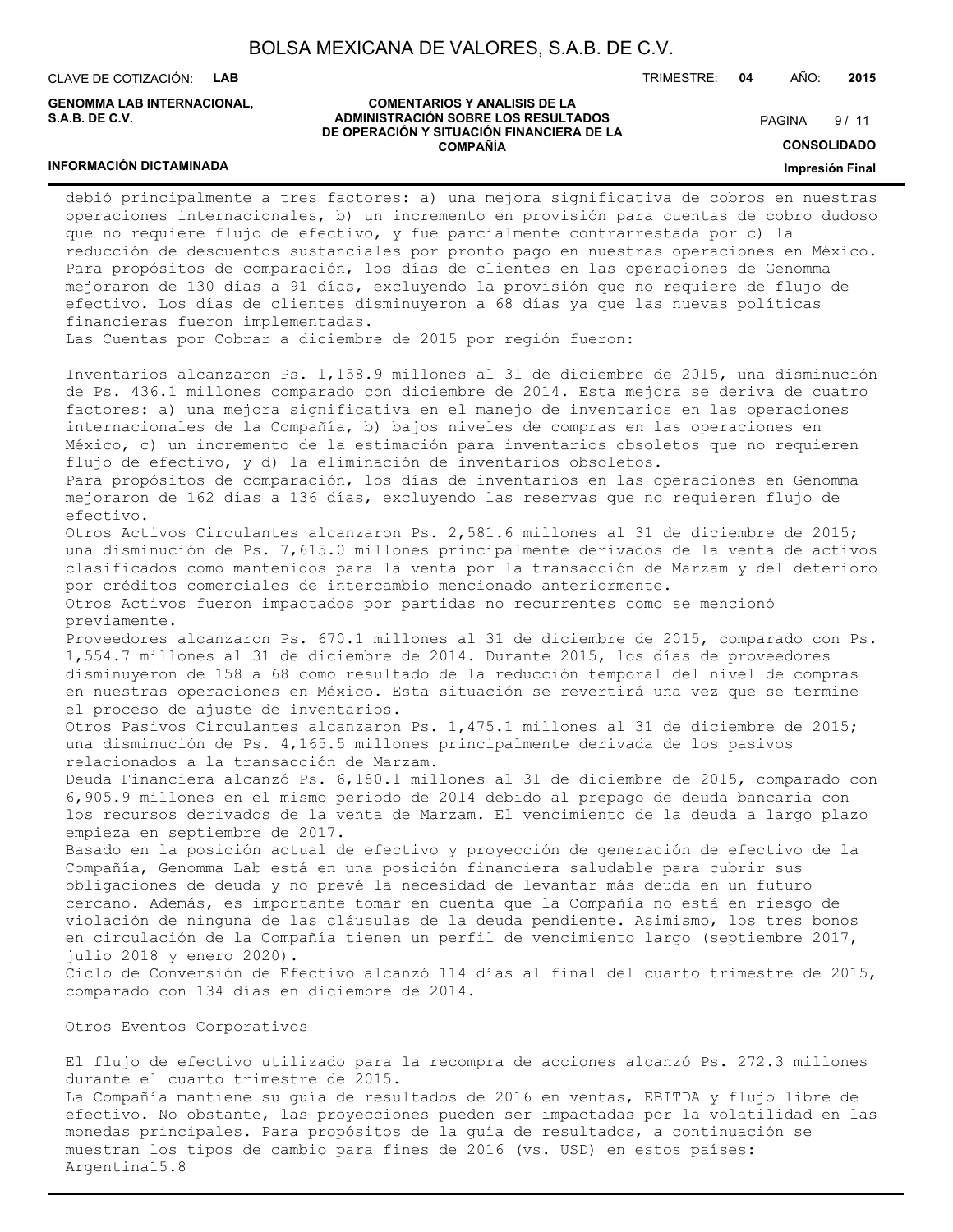**COMENTARIOS Y ANALISIS DE LA ADMINISTRACIÓN SOBRE LOS RESULTADOS DE OPERACIÓN Y SITUACIÓN FINANCIERA DE LA COMPAÑÍA**

CLAVE DE COTIZACIÓN: **LAB**

**GENOMMA LAB INTERNACIONAL, S.A.B. DE C.V.**

TRIMESTRE: **04** AÑO: **2015**

PAGINA 10 / 11

**CONSOLIDADO**

**Impresión Final**

# **INFORMACIÓN DICTAMINADA**

Brasil4.1 Colombia3,338.0

#### Cobertura de Análisis

Banco Itaú BBA, S.A.; Casa de Bolsa Credit Suisse S.A.; Santander Investment Securities Inc.; BBVA Bancomer, S.A. Institución de Banca Múltiple; UBS Casa de Bolsa S.A.; Barclays Bank PLC; BTG Pactual US Capital LLC; GBM Grupo Bursátil Mexicano, S.A. de C.V. Casa de Bolsa; Grupo Financiero Banorte S.A.B de C.V.; Grupo Financiero Interacciones, S.A. de C.V.; HSBC Securities (USA) Inc.; Intercam Casa de Bolsa, S.A. de C.V.; Invex Grupo Financiero S.A. de C.V.; Signum Research; Vector Casa de Bolsa, y JP Morgan Securities LLC.

### Descripción de la Compañía

Genomma Lab Internacional, S.A.B. de C.V. es una de las empresas líderes en la industria de productos farmacéuticos y para el cuidado personal en México con una creciente presencia internacional. Genomma Lab se dedica al desarrollo, venta y promoción de una gran variedad de productos de marca premium, muchos de los cuales son líderes de la categoría en la cual compiten en términos de ventas y participación de mercado. Genomma Lab tiene una combinación de desarrollo de nuevos y exitosos productos, una mercadotecnia dirigida al cliente, una amplia red de distribución de productos y un modelo de operación altamente flexible y de bajo costo. Las acciones de Genomma Lab cotizan en la Bolsa Mexicana de Valores bajo el símbolo de cotización "LAB.B" (Bloomberg: labb.mx).

# Información sobre estimaciones y riesgos asociados

La información que se presenta en este comunicado contiene ciertas declaraciones acerca del futuro e información relativa a Genomma Lab Internacional, S.A.B. de C.V. y sus subsidiarias (en conjunto "Genomma Lab" o la "Compañía") las cuales están basadas en el entendimiento de sus administradores, así como en supuestos e información actualmente disponible para la Compañía. Tales declaraciones reflejan la visión actual de Genomma Lab sobre eventos futuros y están sujetas a ciertos riesgos, factores inciertos y presunciones. Muchos factores podrían causar que los resultados, desempeño, o logros actuales de la Compañía sean materialmente diferentes con respecto a cualquier resultado futuro, desempeño o logro de Genomma Lab que pudiera ser incluida, en forma expresa o implícita dentro de dichas declaraciones acerca del futuro, incluyendo, entre otros: cambios en las condiciones generales económicas y/o políticas, cambios gubernamentales y comerciales a nivel global y en los países en los que la Compañía hace negocios, cambios en las tasas de interés y de inflación, volatilidad cambiaria, cambios en la demanda y regulación de los productos comercializados por la Compañía, cambios en el precio de materias primas y otros insumos, cambios en la estrategia de negocios y varios otros factores. Si uno o más de estos riesgos o factores inciertos se materializan, o si los supuestos utilizados resultan ser incorrectos, los resultados reales podrían variar materialmente de aquellos descritos en el presente como anticipados , creídos, estimados o esperados. Genomma Lab no pretende y no asume ninguna obligación de actualizar estas declaraciones acerca del futuro.

Contacto: Relación con Inversionistas En Nueva York: MBS, Barbaro Cano Tel: +52 (55) 5081-0000 Ext. 4016 Tel: +1 (646) 452-2338 E-mail: inversion@genommalab.com E-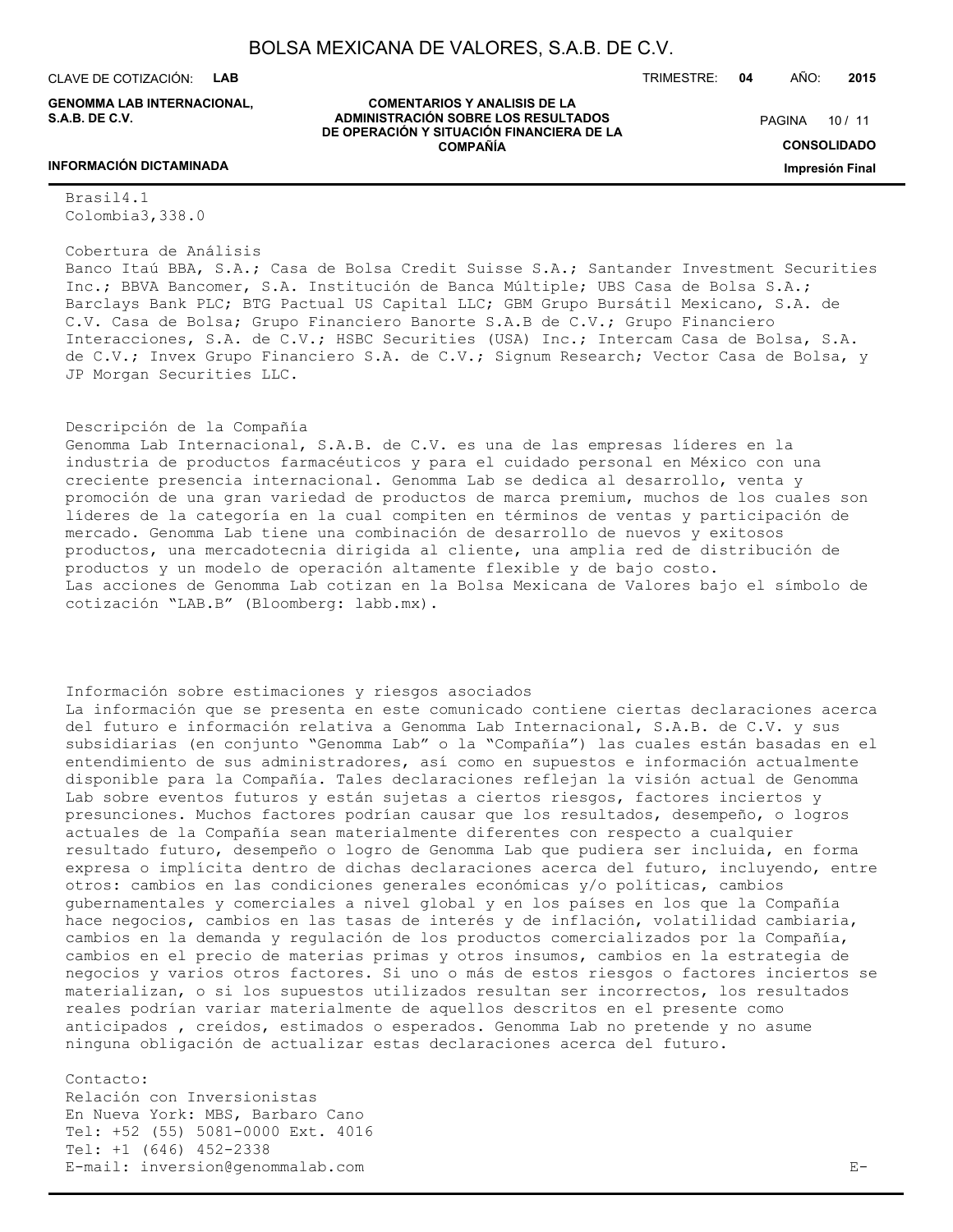CLAVE DE COTIZACIÓN: **LAB**

**GENOMMA LAB INTERNACIONAL, S.A.B. DE C.V.**

TRIMESTRE: **04** AÑO: **2015**

PAGINA 11 / 11

**CONSOLIDADO**

**Impresión Final**

# **INFORMACIÓN DICTAMINADA**

mail: barbara.cano@mbsvalue.com

Estado de Resultados

Balance General

Flujo de Efectivo

### **COMENTARIOS Y ANALISIS DE LA ADMINISTRACIÓN SOBRE LOS RESULTADOS DE OPERACIÓN Y SITUACIÓN FINANCIERA DE LA COMPAÑÍA**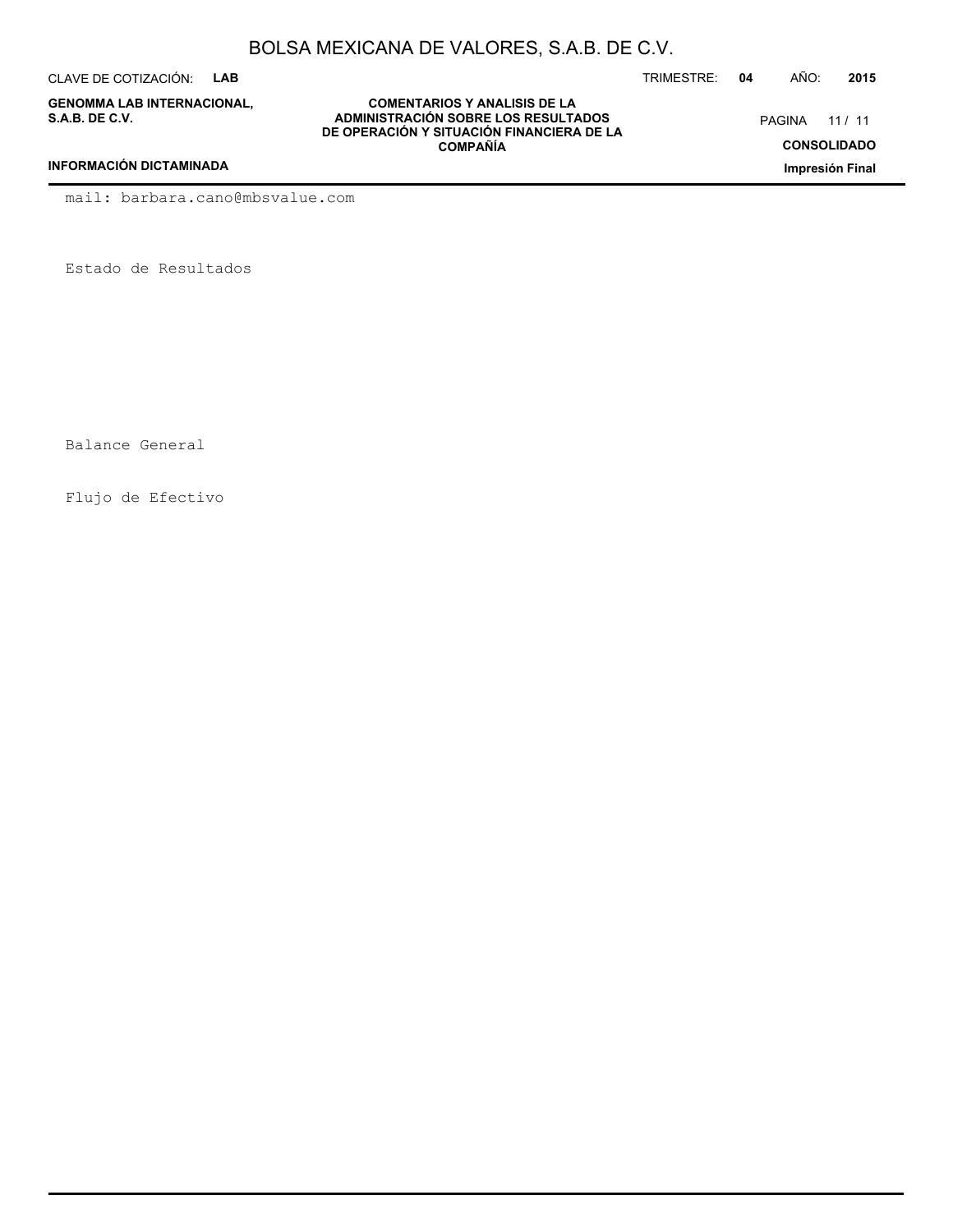CLAVE DE COTIZACIÓN: TRIMESTRE: **04** AÑO: **2015 LAB**

**INFORMACIÓN DICTAMINADA**

**GENOMMA LAB INTERNACIONAL, S.A.B. DE C.V.**

**NOTAS COMPLEMENTARIAS A LA INFORMACIÓN FINANCIERA**

PAGINA 1/51

# **CONSOLIDADO**

**Impresión Final**

Genomma Lab Internacional, S. A. B. de C. V. y Subsidiarias

Notas a los estados financieros consolidados Por los años que terminaron el 31 de diciembre de 2015, 2014 y 2013 (En miles de pesos)

1.Actividades y eventos importantes

Actividades -

Genomma Lab Internacional, S. A. B. de C. V. y Subsidiarias (Genomma Lab o la Entidad) se dedica a la venta de productos farmacéuticos de libre venta (en adelante productos OTC), de productos farmacéuticos genéricos en México (en adelante productos GI) y productos de cuidado personal (en adelante productos PC) con una creciente presencia en mercados internacionales.

La Entidad desarrolla, vende y comercializa una amplia gama de productos de primera clase con 89 marcas propias, con productos en diversas categorías, entre los que se encuentran anti-acné, medicamentos genéricos, protección y mejora sexual, crema para mejorar la textura de piel con cicatrices, tratamiento de hemorroides, contra varices, para evitar la caída del cabello, ungüento para dolores musculares, antiácidos, antimicóticos, para el alivio de la colitis, para contrarrestar el nivel de stress, jabones, multivitamínicos, shampoos y antigripales. La Entidad está enfocada en incrementar el valor de las marcas de sus productos por medio de campañas mercadológicas, principalmente a través de la televisión. Las ventas de las subsidiarias en el extranjero representan aproximadamente un 65%, 47% y 38% de las ventas netas consolidadas al 31 de diciembre de 2015, 2014 y 2013, respectivamente.

Eventos importantes -

a.Venta del 50% más una acción de las acciones de Grupo Comercial e Industrial Marzam, S.A.P.I. de C.V. - El 29 de septiembre de 2015, la Entidad a través de su subsidiaria Gibart, S.A. de C.V. realizó la venta del 50% más una acción de Grupo Comercial e Industrial Marzam, S.A.P.I. de C.V. y subsidiarias (Marzam) a Moench Coöperatief, U.A. por \$1,350,000; de acuerdo al contrato de compra venta la Entidad recibió \$1,050,000 y los \$300,000 restantes serán pagados un año después a la fecha de la venta de las acciones.

A partir de la fecha de cierre del contrato, Moench Coöperatief, U.A. tomó el control de las operaciones de Marzam. La relación comercial entre la Entidad y Marzam continuará siendo tan importante como lo había sido anteriormente.

b.Adquisición de negocios -

i.El 28 de octubre de 2015, la Entidad llevó acabo la adquisición del 51% restante de las acciones de Televisa Consumer Products, LLC por \$76,283. Con dicha transacción la Entidad es dueña del 100% de las acciones de la Entidad.

ii.El 28 de octubre de 2015, la Entidad llevó acabo la adquisición del 30% restante de las acciones de Lab Brands Internacional, LLC por \$52. Con dicha transacción la Entidad es dueña del 100% de las acciones de la Entidad.

iii.El 19 de junio de 2015, se realizó una restructura dentro de la Entidad, por lo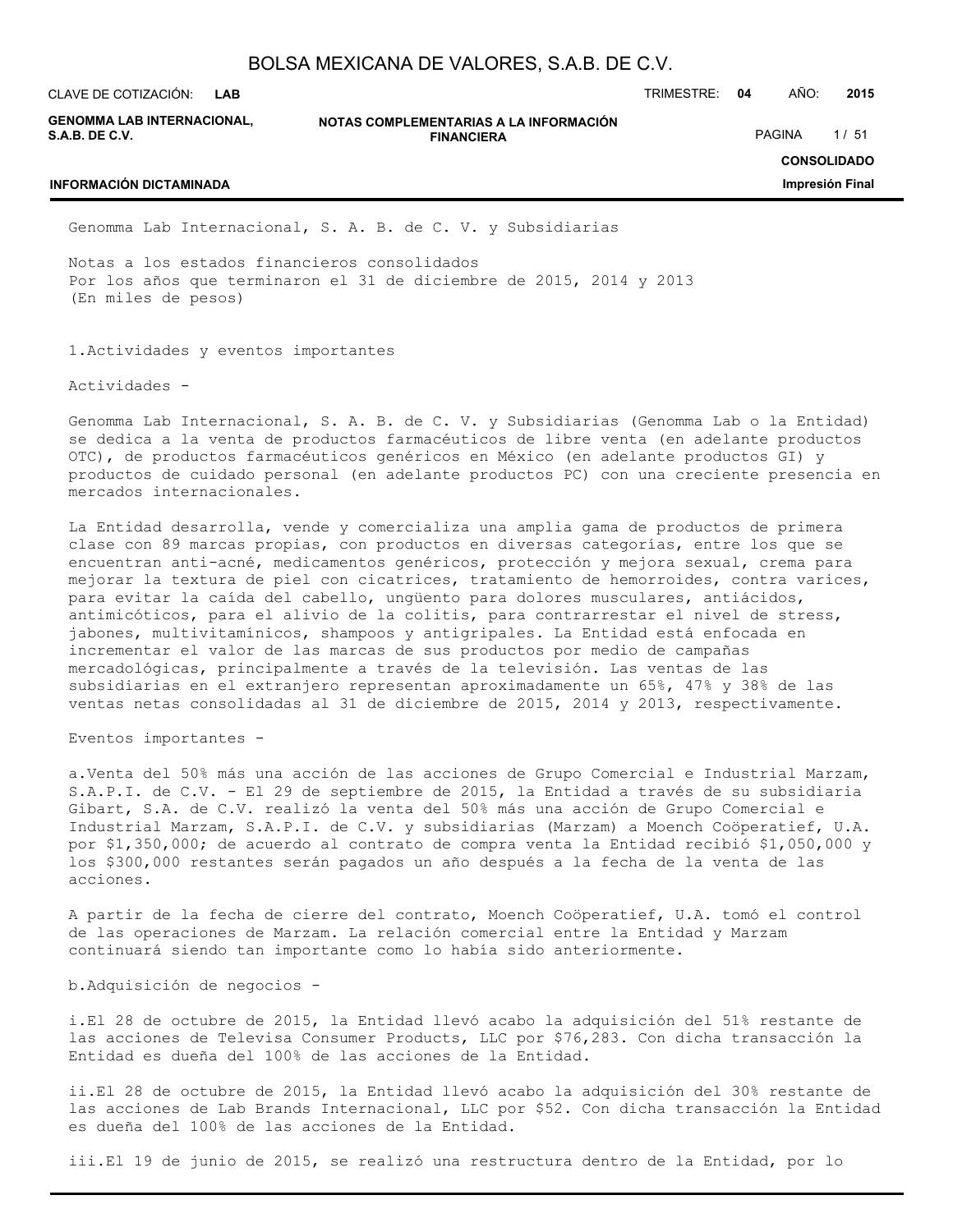| BOLSA MEXICANA DE VALORES, S.A.B. DE C.V. |  |  |  |
|-------------------------------------------|--|--|--|
|-------------------------------------------|--|--|--|

CLAVE DE COTIZACIÓN: TRIMESTRE: **04** AÑO: **2015 LAB**

**GENOMMA LAB INTERNACIONAL, S.A.B. DE C.V.**

**NOTAS COMPLEMENTARIAS A LA INFORMACIÓN FINANCIERA**

PAGINA 2/51

**CONSOLIDADO Impresión Final**

#### **INFORMACIÓN DICTAMINADA**

cual Gibart, S.A. de C.V. dejó de ser subsidiaria de Grupo Comercial e Industrial Marzam, S.A.P.I. de C.V. y pasó a ser subsidiaria de la Entidad el monto de la transacción asciende a \$41,000.

iv.Durante 2014, la Entidad adquirió el 100% de Marzam, la cual se registró utilizando el método de compra.

El pago de la primera etapa de la compra se realizó el 26 de junio de 2014 por \$600,000, que correspondía al 49% de las acciones. Con el segundo pago realizado el 6 de octubre 2014 por el 51% restante, se adquiere el 100% de la compañía y el control de la misma. El monto total de la contraprestación pagada asciende a \$1,857,197, habiendo generado un crédito mercantil por \$398,201. El resultado de dicha entidad ha sido incluido en los presentes estados financieros consolidados desde el día de la adquisición; su presentación esta dentro de operaciones discontinuas como se describe abajo.

La Entidad ha manifestado su intención de vender el 51% de las acciones de Marzam, por lo que de acuerdo con la IFRS 5 Activos no Corrientes Mantenidos para la Venta y Operaciones Discontinuadas ha decidido presentar en el estado de posición financiera de la Entidad, como activos disponibles para la venta y pasivos directamente asociados con activos mantenidos para su venta el 100% del estado de posición financiera de Marzam al 31 de diciembre de 2014, adicionalmente, en el estado de resultados y otros resultados integrales de la Entidad en el rubro de operaciones discontinuas se encuentra el efecto neto de la eliminación de transacciones con Marzam del 6 de octubre al 31 de diciembre de 2014.

c.Compra de marcas

i.Los días 27 y 29 de agosto de 2014, la Entidad llevó a cabo el cierre de la adquisición de las marcas Proctan y Cinatil Gel, respectivamente, a través de Genomma Laboratories do Brasil, LTDA. Proctain es un medicamento indicado como auxiliar en el tratamiento de las hemorroides y Cinatil Gel es un antiinflamatorio. La transacción ascendió a \$9,749.

ii.En 2013 como parte de los planes estratégicos de expansión internacional, principalmente en Brasil así como en otros países de Latinoamérica, la Entidad llevó a cabo la adquisición de dos paquetes de marcas de productos OTC, los cuales se describen a continuación:

-El 8 de noviembre de 2013 la Entidad adquirió del paquete de marcas de McNEIL-PPC Inc., subsidiaria de Johnson and Johnson y está compuesto por Agarol, Kaopectate, Masse, Triatop Emplastro Sabia, Bebederm, Carlo Erba y Dulcoryl, mismas que tienen presencia en varios países de Centro y Sudamérica.

-El 1 de octubre de 2013 adquirió el derecho para la obtención de 15 marcas y 30 registros sanitarios OTC en Brasil en las categorías de anti-gripales, anti-ácidos, anti-micóticos y multi-vitamínicos, entre otros, así como una planta farmacéutica de Producción. La Entidad ejercerá este derecho una vez que haya desincorporado la planta con sus respectivos contratos de maquila el monto de la inversión asciende a \$1,035,238 (ver Nota 11 anticipos de inversión).

iii.El 27 de septiembre de 2013, la Entidad informó al público inversionista sobre la adquisición de siete marcas de medicamentos de libre venta (OTC) en México a través de la firma de diversos contratos de adquisición y licencia de uso de marcas. Las marcas en cuestión son Oxigricol, Mopral, Xyloproct, Xyloderm, Estomacurol, Passiflorine y Ah-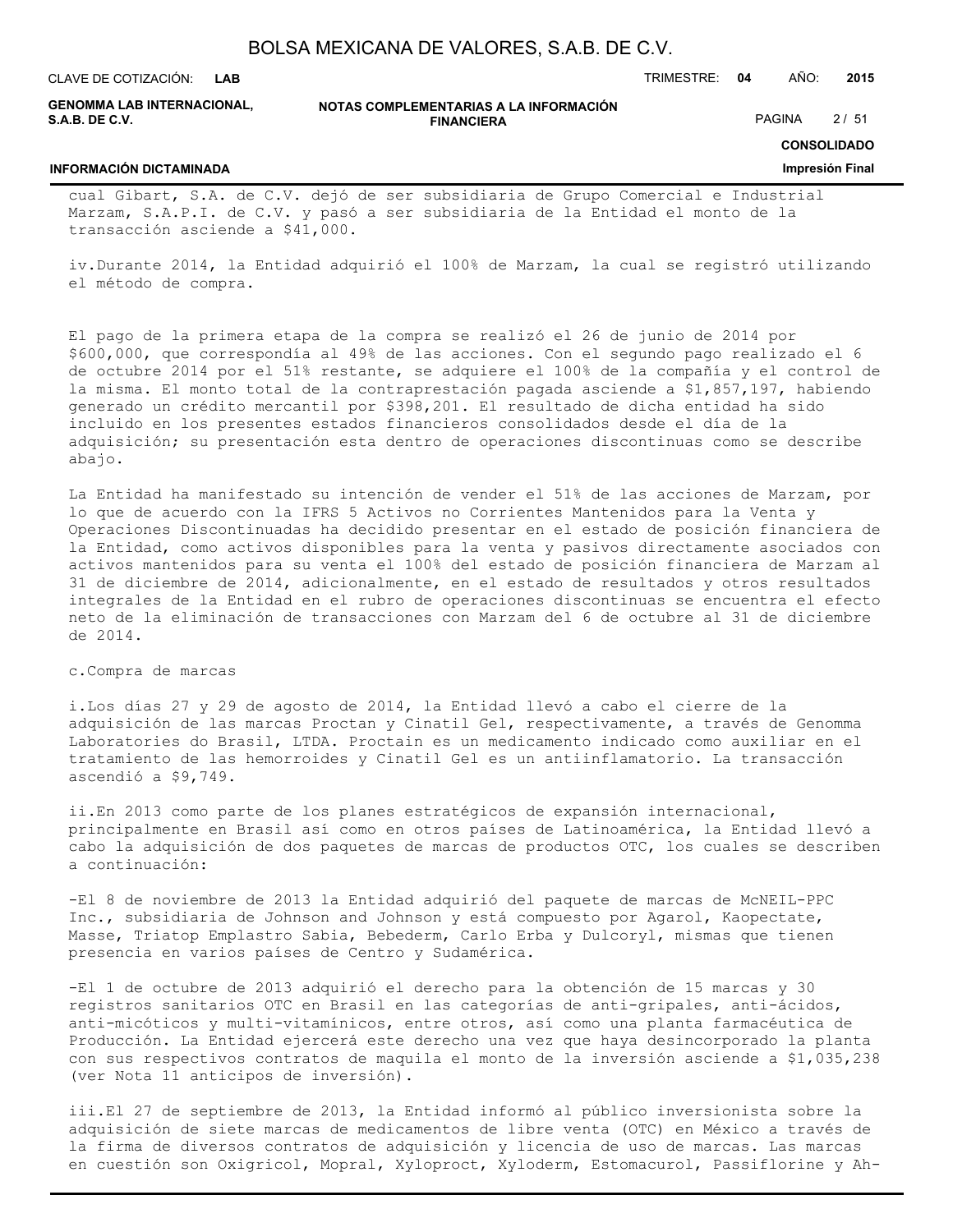| S.A.B. DE C.V.             |      | <b>FINANCIERA</b>                      |            |     | PAGINA | 3/51<br><b>CONSOLIDADO</b> |
|----------------------------|------|----------------------------------------|------------|-----|--------|----------------------------|
| GENOMMA LAB INTERNACIONAL. |      | NOTAS COMPLEMENTARIAS A LA INFORMACIÓN |            |     |        |                            |
| CLAVE DE COTIZACIÓN:       | I AR |                                        | TRIMESTRE: | -04 | AÑO:   | 2015                       |

#### **INFORMACIÓN DICTAMINADA**

Micol. La transacción ascendió a \$252,100.

iv.El 20 de mayo de 2013, la Entidad llevó a cabo la firma de un contrato de licencia para uso de la marca de medicamentos de libre venta Losec A. El contrato tendrá una duración de 99 años y aplica para productos bajo la marca mencionada que participan en el mercado de medicamentos de libre venta en México. La transacción ascendió a \$286,000.

**Impresión Final**

v.El 25 de enero de 2013, la Entidad llevó a cabo el cierre de la adquisición de la marca Tafirol a través de su subsidiaria en Argentina. Tafirol es una marca con alto grado de recordación que tiene más de 14 años en el mercado y se encuentra en la posición número uno de la categoría de analgésicos en Argentina, en términos de unidades de acuerdo con IMS Health. Además de analgésicos, participa en las categorías de anti-gripales, descongestivos, analgésicos para la mujer y analgésicos antiinflamatorios. La transacción ascendió a \$341,100.

### d.Emisión de deuda

El 28 de noviembre de 2014, la Entidad concretó con éxito la colocación de Certificados Bursátiles LAB'14 por un monto de \$1,500,000 a un plazo de 5.2 años, siendo ésta su tercera colocación en el mercado de deuda mexicano. Los certificados pagarán intereses cada 28 días a una Tasa de Interés Interbancaria y de Equilibrio (TIIE) a 28 días más 0.60%. Los recursos netos obtenidos por esta colocación ascienden a \$1,495,149 con vencimiento en enero de 2020.

El 3 de octubre de 2013, la Entidad concretó con éxito la colocación de Certificados Bursátiles LAB'13-2 por un monto de \$2,000,000 a un plazo de 4 años, siendo ésta su segunda colocación en el mercado de deuda mexicano. Los certificados pagarán intereses cada 28 días a una tasa TIIE a 28 días más 0.70%. Los recursos netos obtenidos por esta colocación ascienden a \$1,991,545 de pesos con vencimiento en octubre 2017.

El 8 de julio de 2013, la Entidad concretó con éxito la colocación de Certificados Bursátiles LAB'13-1 por un monto de \$2,000,000 a un plazo de 5 años, siendo ésta su primera colocación en el mercado de deuda mexicano. Los certificados pagarán intereses cada 28 días a una tasa TIIE a 28 días más 0.70%. Los recursos netos obtenidos por esta colocación ascienden a \$1,988,926 con vencimiento en julio 2018.

e.Deterioro de activos de larga duración

i.Durante 2014 y 2013, la Entidad adquirió el derecho para la obtención de varios registros sanitarios OTC, así como los derechos para completar la inversión de una planta farmacéutica de Producción (ver Nota 11 anticipos de inversión).

En 2015 la Entidad decidió suspender los principales proyectos de inversión en activos fijos, en tanto se completa el proceso de reducción de inventarios de Mexico. Al cierre del 2015 se realizó un análisis de deterioro sobre la inversión antes mencionada, dando como resultado una baja en su valor por un monto de \$376,000.

ii.Asimismo, la Entidad registró el deterioro de un acuerdo de no competencia por \$418,764 con una empresa que estaba desarrollando un nuevo canal de venta, pero con la cual dejó de operar en el 2015.

2.Adopción de las Normas Internacionales de Información Financiera nuevas y revisadas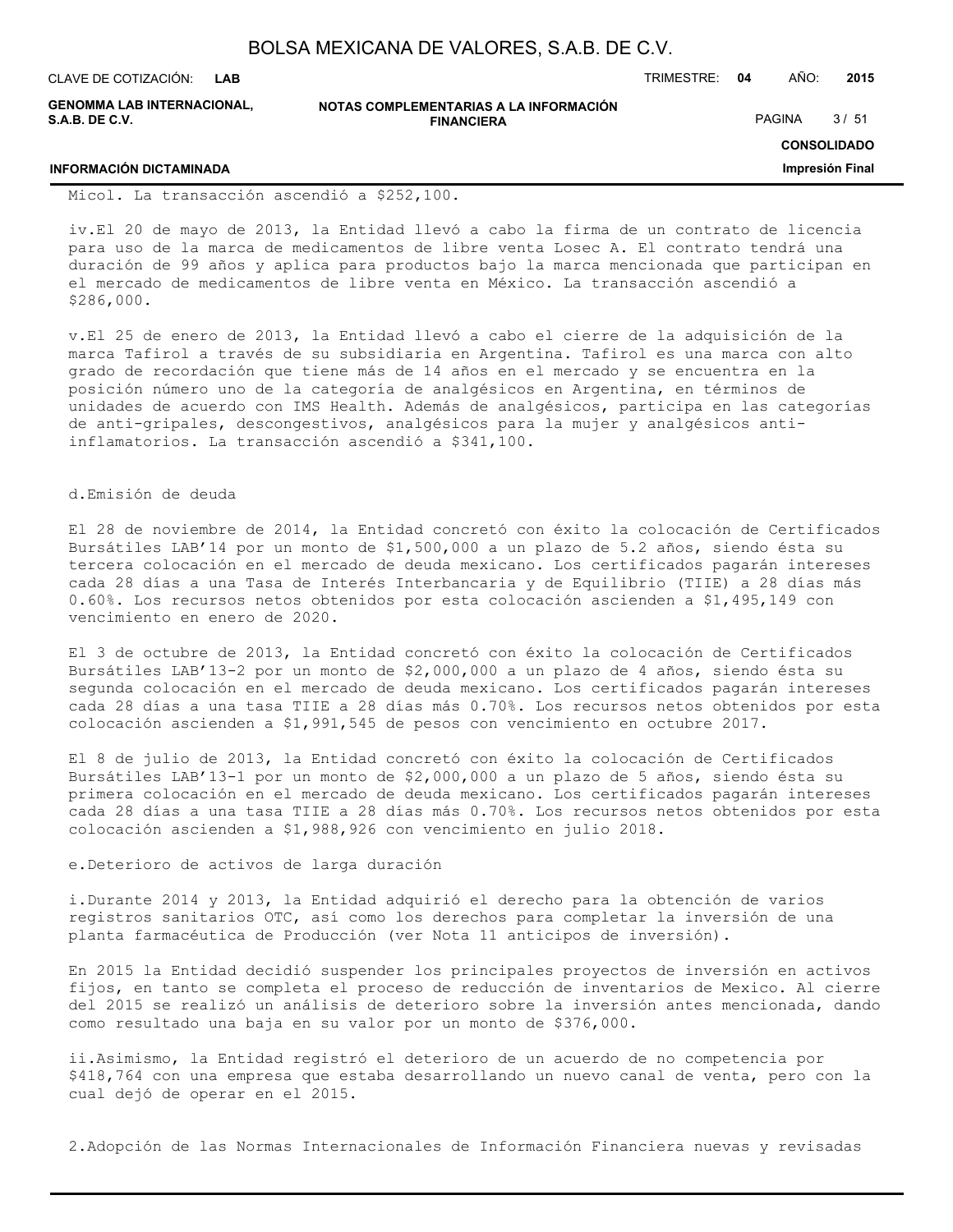| BOLSA MEXICANA DE VALORES, S.A.B. DE C.V. |  |  |  |
|-------------------------------------------|--|--|--|
|-------------------------------------------|--|--|--|

CLAVE DE COTIZACIÓN: TRIMESTRE: **04** AÑO: **2015 LAB**

**GENOMMA LAB INTERNACIONAL, S.A.B. DE C.V.**

**NOTAS COMPLEMENTARIAS A LA INFORMACIÓN FINANCIERA**

PAGINA 4/51

**CONSOLIDADO**

#### **INFORMACIÓN DICTAMINADA**

**Impresión Final** a.Modificaciones a las Normas Internacionales de Información Financiera (IFRSs o IAS

por sus siglas en inglés) y nuevas interpretaciones que son obligatorias a partir de 2015

En el año en curso, la Entidad aplicó una serie de IFRSs nuevas y modificadas, emitidas por el Consejo de Normas Internacionales de Contabilidad ("IASB") las cuales son obligatorias y entran en vigor a partir de los ejercicios que inicien en o después del 1 de enero de 2015.

Modificaciones a la IAS 19 Planes de Beneficios Definidos: Contribuciones de Empleados

La Entidad ha aplicado las modificaciones a esta norma por primera vez en este año. Antes de las modificaciones, la Entidad reconocía las contribuciones a los planes de beneficios definidos como una reducción del costo del servicio, cuando se pagaban las contribuciones a los planes, y se reconocían las contribuciones de los empleados especificados en los planes de beneficios definidos como una reducción del costo del servicio cuando se prestaban los servicios. Las modificaciones requieren que la Entidad contabilice las contribuciones de los empleados de la siguiente manera:

•Las contribuciones discrecionales de los empleados se contabilizan como una reducción del costo del servicio al momento del pago a los planes.

•Las contribuciones de los empleados especificadas en los planes de beneficios definidos se contabilizan como la reducción del costo del servicio, sólo si tales contribuciones están vinculadas a los servicios. Específicamente, cuando el importe de dicha contribución depende del número de años de servicio, la reducción de costo del servicio se realiza mediante la asignación de las contribuciones a los períodos de servicio en la misma manera que la atribución de los beneficios. Por otro lado, cuando dichas contribuciones se determinan en base a un porcentaje fijo del salario (es decir, independiente del número de años de servicio), la Entidad reconoce la reducción del costo de los servicios en el período en que se prestan los servicios relacionados.

La aplicación de estas modificaciones no ha tenido ningún impacto material en las revelaciones o los importes reconocidos en los estados financieros consolidados de la Entidad.

Mejoras Anuales a las IFRS Ciclo 2010 - 2012 y 2011 - 2013

La Entidad ha aplicado las modificaciones a las IFRS incluidas en las Mejoras Anuales a las IFRS ciclo 2010 a 2012 y 2011 - 2013 por primera vez en este año. Una de las mejoras anuales requiere que las entidades revelen juicios hechos por la administración en la aplicación de los criterios de agregación establecidas en el párrafo 12 de la IFRS 8 Segmentos de Operación. La aplicación de las demás modificaciones no ha tenido ningún impacto en las revelaciones o importes reconocidos en los estados financieros consolidados de la Entidad.

3.Principales políticas contables

a.Declaración de cumplimiento

Los estados financieros consolidados de la Entidad han sido preparados de acuerdo con las IFRSs emitidas por el Consejo de Normas Internacionales de Contabilidad.

b.Bases de medición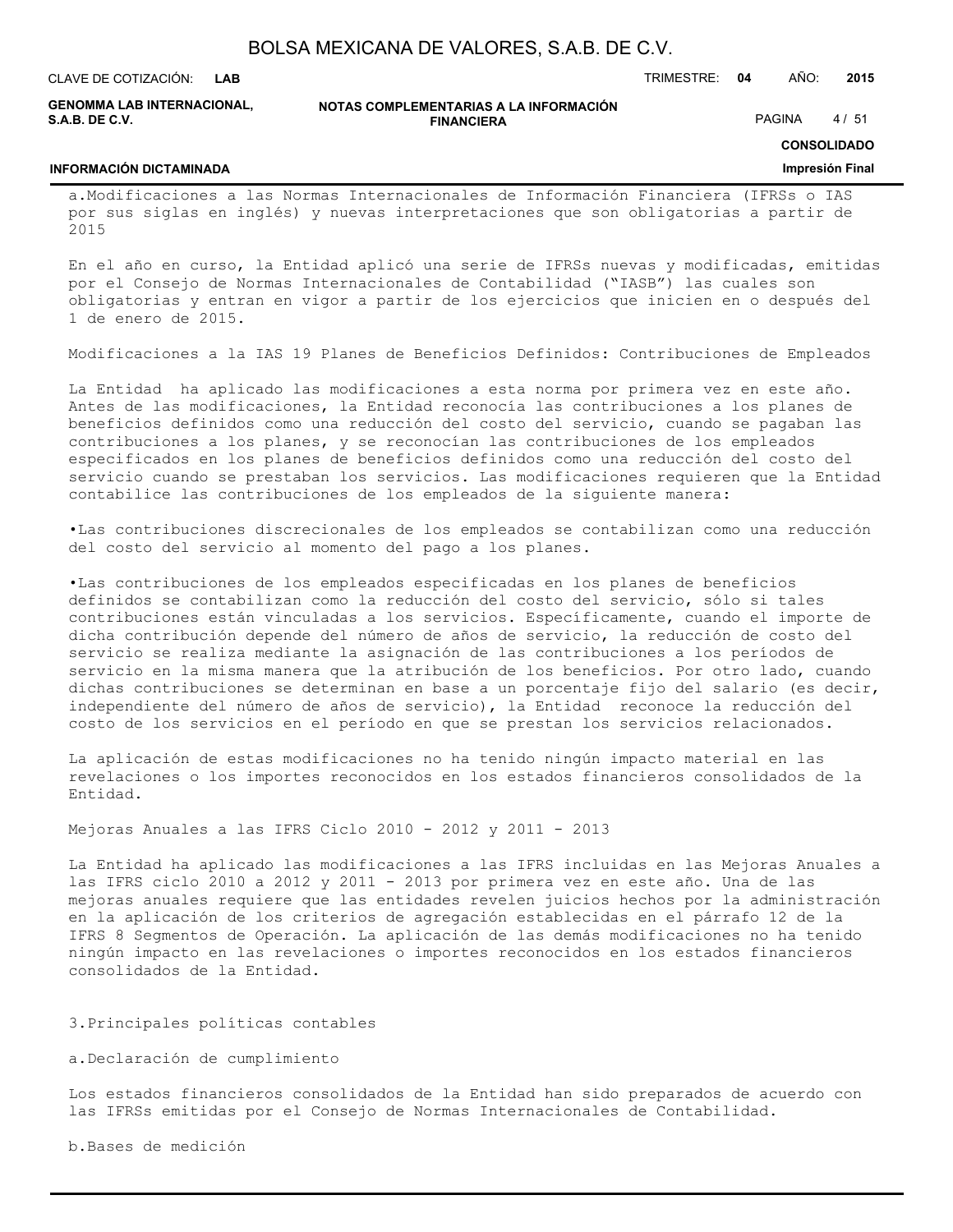| BOLSA MEXICANA DE VALORES, S.A.B. DE C.V. |  |  |
|-------------------------------------------|--|--|
|-------------------------------------------|--|--|

CLAVE DE COTIZACIÓN: TRIMESTRE: **04** AÑO: **2015 LAB**

**INFORMACIÓN DICTAMINADA**

**GENOMMA LAB INTERNACIONAL, S.A.B. DE C.V.**

#### **NOTAS COMPLEMENTARIAS A LA INFORMACIÓN FINANCIERA**

PAGINA 5/51

**CONSOLIDADO**

#### **Impresión Final**

Los estados financieros consolidados de la Entidad han sido preparados sobre la base de costo histórico excepto por ciertos instrumentos financieros, que se valúan a sus valores razonables al cierre de cada periodo, como se explica en las políticas contables incluidas más adelante.

i.Costo histórico

El costo histórico generalmente se basa en el valor razonable de la contraprestación entregada a cambio de bienes y servicios.

ii.Valor razonable

El valor razonable se define como el precio que se recibiría por vender un activo o que se pagaría por transferir un pasivo en una transacción ordenada entre participantes en el mercado a la fecha de valuación independientemente de si ese precio es observable o estimado utilizando directamente otra técnica de valuación. Al estimar el valor razonable de un activo o un pasivo, la Entidad tiene en cuenta las características del activo o pasivo, si los participantes del mercado tomarían esas características al momento de fijar el precio del activo o pasivo en la fecha de medición. El valor razonable para propósitos de medición y / o revelación de estos estados financieros consolidados se determina de forma tal, a excepción de las transacciones con pagos basados en acciones que están dentro del alcance de la IFRS 2, las operaciones de arrendamiento que están dentro del alcance de la IAS 17, y las modificaciones que tienen algunas similitudes con valor razonable, pero no es un valor razonable, tales como el valor neto de realización de la IAS 2 o el valor en uso de la IAS 36.

Además, para efectos de información financiera, las mediciones de valor razonable se clasifican en el Nivel 1, 2 ó 3 con base en al grado en que se incluyen datos de entrada observables en las mediciones y su importancia en la determinación del valor razonable en su totalidad, las cuales se describen de la siguiente manera:

•Nivel 1 - Se consideran precios de cotización en un mercado activo para activos o pasivos idénticos; •Nivel 2 - Datos de entrada observables distintos de los precios de cotización del Nivel 1, sea directa o indirectamente, •Nivel 3 - Considera datos de entrada no observables.

c.Bases de consolidación de estados financieros

Los estados financieros consolidados incluyen los de Genomma Lab y los de sus subsidiarias en las que tiene control. El control se obtiene cuando la Entidad cumple con los siguientes supuestos:

a) tiene poder sobre la inversión, b) está expuesto, o tiene derecho a los retornos variables derivados de su participación en dicha entidad, y c) tiene la capacidad de afectar tales rendimientos a través de su poder sobre la entidad en la que invierte.

La Entidad reevalúa si tiene o no el control en una entidad si los hechos y circunstancias indican que hay cambios a uno o más de los tres elementos de control que se listaron anteriormente.

La participación accionaria en su capital social se muestra a continuación:

Entidad ParticipaciónActividad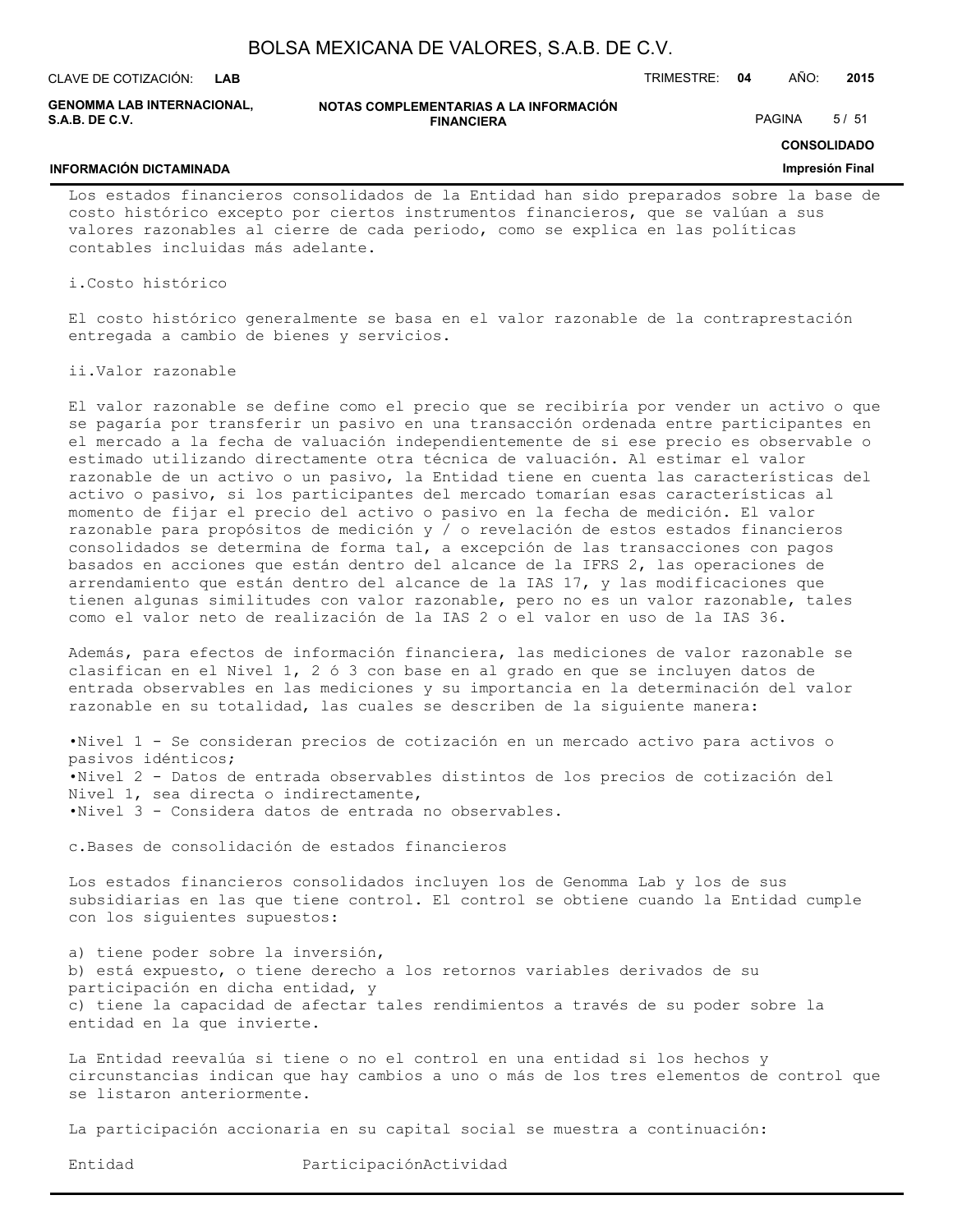**NOTAS COMPLEMENTARIAS A LA INFORMACIÓN FINANCIERA** CLAVE DE COTIZACIÓN: TRIMESTRE: **04** AÑO: **2015 CONSOLIDADO Impresión Final LAB GENOMMA LAB INTERNACIONAL, S.A.B. DE C.V. INFORMACIÓN DICTAMINADA** PAGINA 6/51 201520142013 Genomma Laboratories México, S. A. de C. V.100%100%100%Investigación y desarrollo de productos OTC y PC Grupo Comercial e Industrial Marzam, S. A. P. I. de C. V. y Subsidiarias (1)-%100%-% Distribución de productos farmacéuticos, artículos para la salud y belleza Television Products Retail, S. A. de C. V.100%100%100%Prestación de servicios profesionales Medicinas y Medicamentos Nacionales, S. A. de C. V.100%100%100%Venta de medicamentos genéricos Iniciativas de Éxito, S. A. de C. V.100%100%100%Venta de productos OTC y PC Aero Lab, S. A. de C. V.100%100%100%Servicios de transportación aérea Servicios Logísticos Genomma, S. A. de C. V. (7)100%100%100%Servicios logísticos Gibart, S.A. de C.V. (5)100%--Distribución de productos farmacéuticos, artículos para la salud y belleza Internacional - Genomma Lab USA, Inc.100%100%100%Venta de productos OTC y PC Lab Brands International, LLC(4)100%70%70%Investigación y desarrollo de productos OTC y PC Genomma Lab Perú, S. A.100%100%100%Venta de productos OTC y PC Genomma Lab Chile, S. A.100%100%100%Venta de productos OTC y PC Genomma Lab Ecuador, S. A.100%100%100%Venta de productos OTC y PC Genomma Laboratories Argentina, S. A.85%85%85%Venta de productos OTC y PC Genomma Lab Colombia, LTDA100%100%100%Venta de productos OTC y PC Genomma Laboratories do Brasil, LTDA y Subsidiarias (2)85%85%85%Venta de productos OTC y PC Genomma Lab Centroamérica, S.A.100%100%100%Venta de productos OTC y PC Genomma Lab Dominicana, S.R.L.100%100%100%Venta de productos OTC y PC Genomma Laboratorios Médicos, S. L.100%100%100%Venta de productos OTC y PC The Dutch-LATEM Royalty Company, B. V. (8) 100%100%100%Investigación y desarrollo de productos OTC y PC Televisa Consumer Products, LLC(3)100%-%-%Venta de productos OTC y PC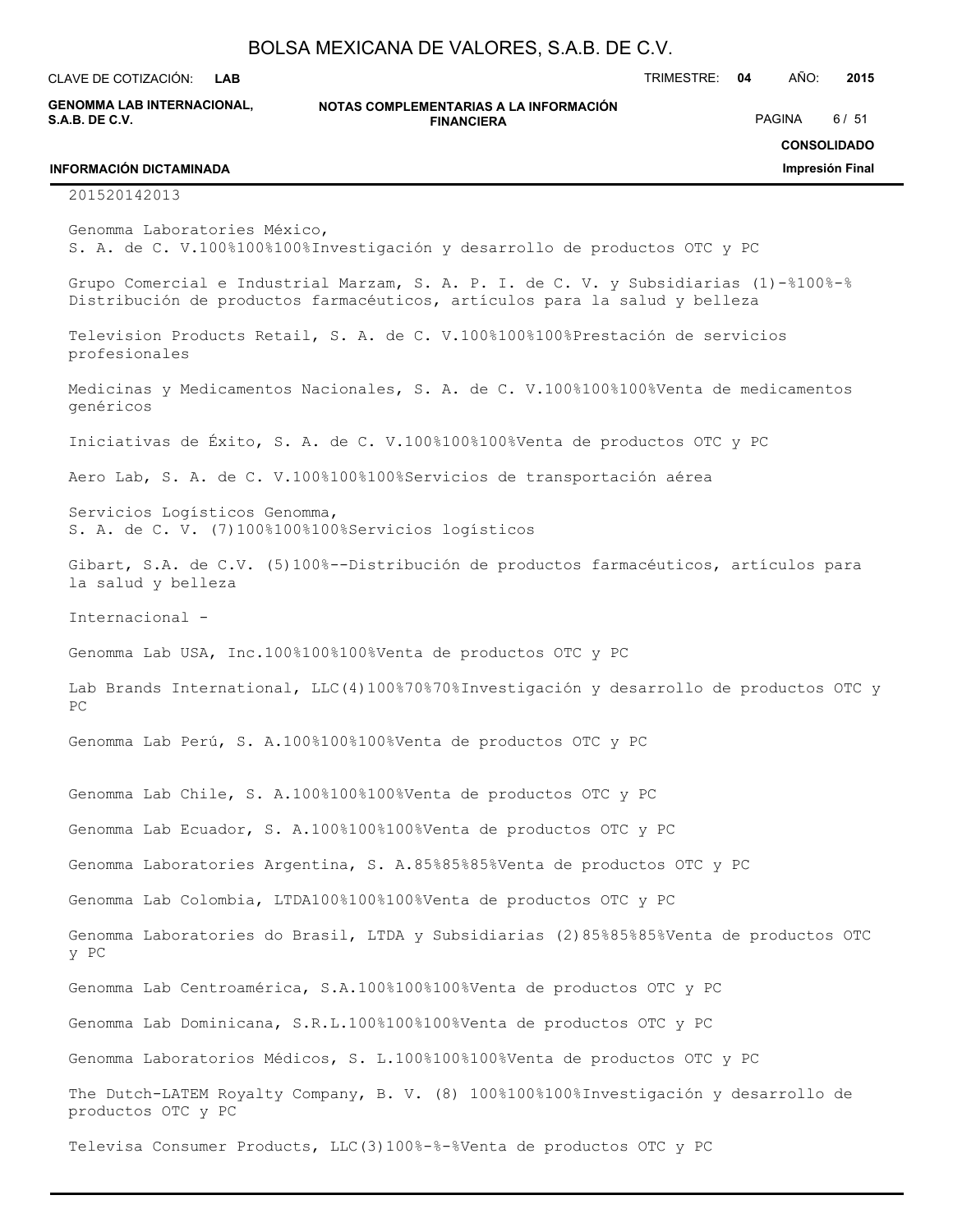**NOTAS COMPLEMENTARIAS A LA INFORMACIÓN FINANCIERA** CLAVE DE COTIZACIÓN: TRIMESTRE: **04** AÑO: **2015 CONSOLIDADO Impresión Final LAB GENOMMA LAB INTERNACIONAL, S.A.B. DE C.V. INFORMACIÓN DICTAMINADA** Genomma Lab Guatemala, S.A.(6)100%--Venta de productos OTC y PC

Genomma Lab El Salvador, S.A. de C.V. (6)100%--Venta de productos OTC y PC Genomma Lab Honduras, S.A. de C.V. (6)100%--Venta de productos OTC y PC GL Nicaragua, S.A. (6)100%--Venta de productos OTC y PC Genomma Lab Panamá, S.A. (6)100%--Venta de productos OTC y PC GLB Laboratorios Bolivia, S.A. (6)100%--Venta de productos OTC y PC (1)Ver compra - venta de Marzam (Ver Nota 1a y b, Nota 5 y 12), a partir del 29 de septiembre de 2015 Marzam es una compañía asociada de la Entidad. (2)Incluye Genomma Laboratories Paraguay, S.R.L., Genomma Laboratories Uruguay, S.R.L. y Genomma Lab Industria Farmacéutica, LTDA. (3)Ver Nota 1b inciso i (4)Ver Nota 1b inciso ii (5)Ver Nota 1b inciso iii (6)Iniciaron operaciones a finales de 2015 (7)Esta entidad fue creada el 21 de noviembre de 2013 y se dedica a la logística del Centro de Distribución Doña Rosa. (8)Esta entidad se adquirió junto con el paquete de la Licencia Losec A el 5 de mayo de 2013.

Asociada ParticipaciónActividad 201520142013 Grupo Comercial e Industrial Marzam, S. A. P. I. de C. V. y Subsidiarias (1)49.99%-%-% Distribución de productos farmacéuticos, artículos para la salud y belleza

Televisa Consumer Products, LLC(3)-%49%49%Venta de productos OTC y PC

Cuando la Entidad tiene menos de la mayoría de los derechos de voto de una participada, tiene poder sobre la misma cuando los derechos de voto son suficientes para otorgarle la capacidad práctica de dirigir sus actividades relevantes, de forma unilateral. La Entidad considera todos los hechos y circunstancias relevantes para evaluar si los derechos de voto de la Entidad en la participada son suficientes para otorgarle poder, incluyendo:

•El porcentaje de participación de la Entidad en los derechos de voto en relación con el porcentaje y la dispersión de los derechos de voto de los otros tenedores de los mismos; •Los derechos de voto potenciales mantenidos por la Entidad, por otros accionistas o por terceros; •Los derechos derivados de otros acuerdos contractuales, y •Cualquier hecho y circunstancia adicional que indiquen que la Entidad tiene, o no tiene, la capacidad actual de dirigir las actividades relevantes en el momento en que las decisiones deben tomarse, incluidas las tendencias de voto de los accionistas en las asambleas anteriores.

Las subsidiarias se consolidan desde la fecha en que se transfiere el control a la Entidad, y se dejan de consolidar desde la fecha en la que se pierde el control. Las ganancias y pérdidas de las subsidiarias adquiridas o vendidas durante el año se incluyen en los estados consolidados de resultados y otros resultados integrales desde la fecha que la tenedora obtiene el control o hasta la fecha que se pierde, según sea

PAGINA 7 / 51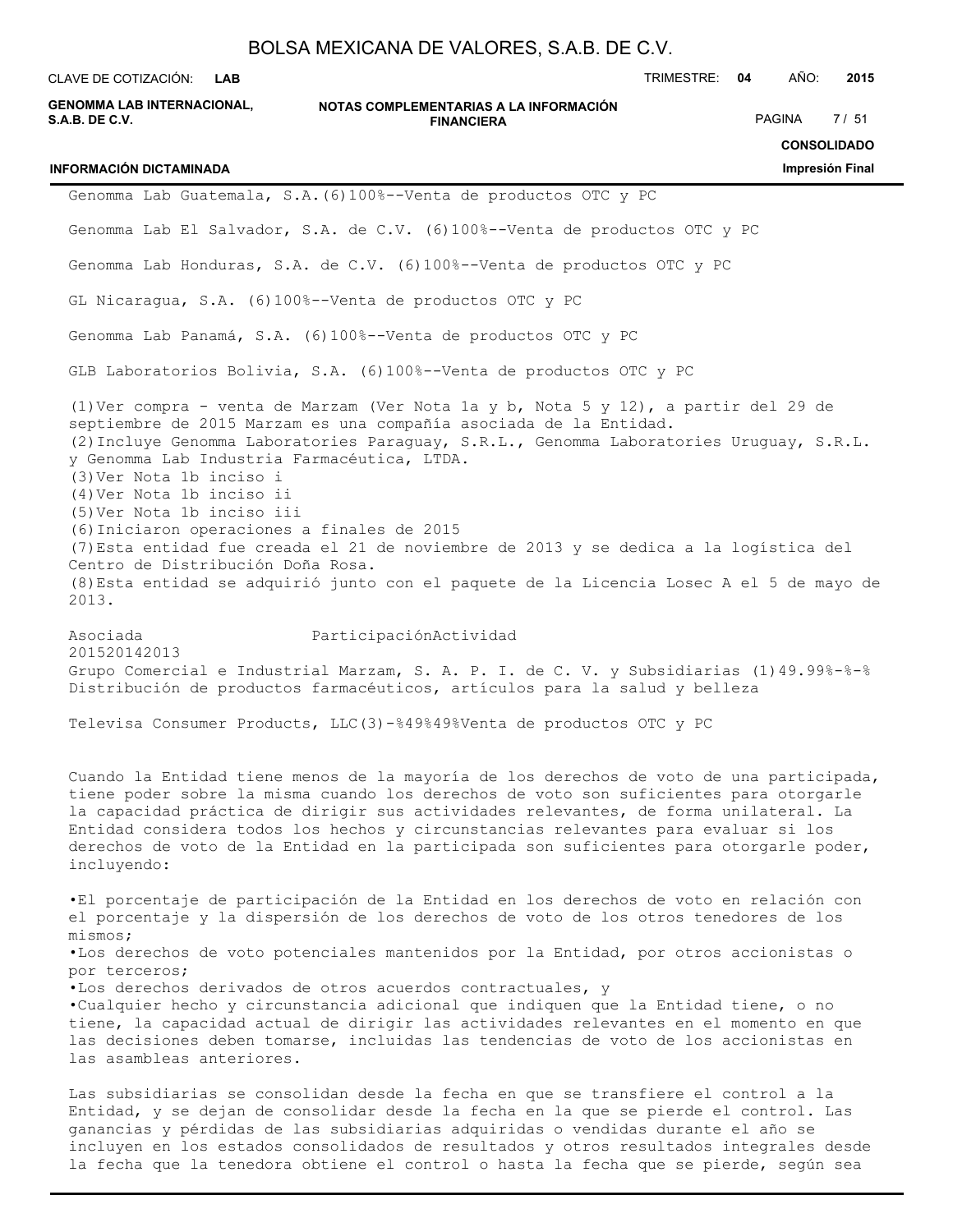CLAVE DE COTIZACIÓN: TRIMESTRE: **04** AÑO: **2015 LAB**

**GENOMMA LAB INTERNACIONAL, S.A.B. DE C.V.**

**NOTAS COMPLEMENTARIAS A LA INFORMACIÓN FINANCIERA**

PAGINA 8/51

**CONSOLIDADO**

**Impresión Final**

#### **INFORMACIÓN DICTAMINADA**

el caso.

La utilidad y cada componente de los otros resultados integrales se atribuyen a las participaciones controladoras y no controladoras. El resultado integral de las subsidiarias se atribuye a las participaciones controladoras y no controladoras aún si da lugar a un déficit en éstas últimas.

Cuando es necesario, se realizan ajustes a los estados financieros de las subsidiarias para alinear sus políticas contables de conformidad con las políticas contables de la Entidad.

Los saldos y operaciones entre las entidades consolidadas han sido eliminados.

Las participaciones no controladoras en las subsidiarias se identifican de manera separada respecto a las inversiones que la Entidad tiene en ellas. Las participaciones no controladoras pueden ser inicialmente valuadas ya sea a su valor razonable o a la participación proporcional de las participaciones no controladoras sobre el valor razonable de los activos netos identificables de la entidad adquirida. La elección de la base de valuación se hace de manera individual por cada operación. Posteriormente a la adquisición, el valor en libros de las participaciones controladoras representa el importe de dichas participaciones al reconocimiento inicial más la porción de las participaciones no controladoras posteriores del estado de variaciones en el capital contable. El resultado integral se atribuye a las participaciones no controladoras aún si da lugar a un déficit en éstas.

i.Subsidiarias - Las subsidiarias son todas las entidades sobre las que la Entidad tiene control al cumplir con las tres siguientes características: a) tiene poder sobre la Entidad, b) está expuesto, o tiene los derechos a los retornos variables derivados de su participación en dicha entidad y c) tiene la capacidad de afectar tales rendimientos a través de su poder sobre la Entidad en que invierte. La existencia y efectos de los derechos potenciales de voto que son actualmente ejercibles o convertibles se consideran al evaluar si la Entidad controla a otra entidad. Las subsidiarias se consolidan desde la fecha en que su control se transfiere a la Entidad, y se dejan de consolidar desde la fecha en la que se pierde el control.

Las políticas contables de las subsidiarias han sido modificadas cuando ha sido necesario, para asegurar que exista una consistencia con las políticas adoptadas por la Entidad.

ii.Asociada - La Entidad ejerce influencia significativa sobre Marzam pero no cumple con las condiciones necesarias para ejercer control. La Entidad mantiene una participación accionaria del 49.99% de los derechos a voto. La inversión en asociada se reconoció a valor razonable a la fecha de venta del 50.01% de Marzam y posteriormente a través del método de participación.

Hasta el 28 de octubre de 2015, la Entidad ejercía influencia significativa sobre Televisa Consumer Products, LLP pero no cumplía con las condiciones necesarias para ejercer control. La Entidad mantenía una participación accionaria del 49% de los derechos a voto. La inversión en asociada se reconocía inicialmente al costo histórico y posteriormente a través del método de participación.

Cambios en las participaciones de la Entidad en subsidiarias existentes

Los cambios en las inversiones en subsidiarias de la Entidad que no den lugar a una pérdida de control se registran como transacciones de capital. El valor en libros de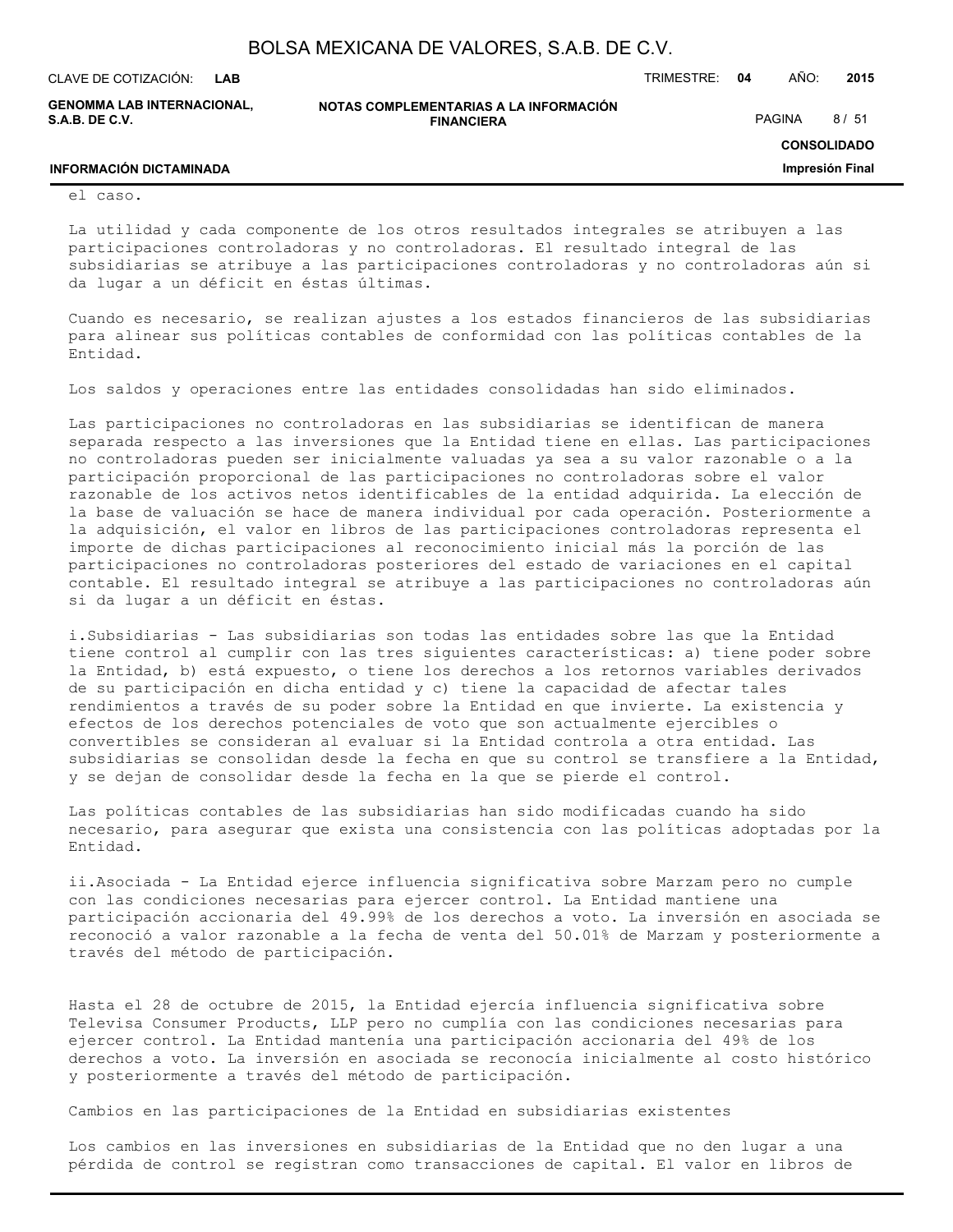| BOLSA MEXICANA DE VALORES, S.A.B. DE C.V. |  |  |  |
|-------------------------------------------|--|--|--|
|-------------------------------------------|--|--|--|

CLAVE DE COTIZACIÓN: TRIMESTRE: **04** AÑO: **2015 LAB**

**GENOMMA LAB INTERNACIONAL, S.A.B. DE C.V.**

**INFORMACIÓN DICTAMINADA**

#### **NOTAS COMPLEMENTARIAS A LA INFORMACIÓN FINANCIERA**

PAGINA 9/51

**CONSOLIDADO**

#### **Impresión Final**

las inversiones y participaciones no controladoras de la Entidad se ajusta para reflejar los cambios en las correspondientes inversiones en subsidiarias. Cualquier diferencia entre el importe por el cual se ajustan las participaciones no controladoras y el valor razonable de la contraprestación pagada o recibida se reconoce directamente en el capital contable y se atribuye a los propietarios de la Entidad.

Cuando la Entidad pierde el control de una subsidiaria, la ganancia o pérdida en la disposición se calcula como la diferencia entre (i) la suma del valor razonable de la contraprestación recibida y el valor razonable de cualquier participación retenida y (ii) el valor en libros anterior de los activos (incluyendo el crédito mercantil) y pasivos de la subsidiaria y cualquier participación no controladora.

Los importes previamente reconocidos en otras partidas del resultado integral relativos a la subsidiaria se registran (es decir, se reclasifican a resultados o se transfieren directamente a otras partidas de capital contable según lo especifique/permita la IFRS aplicable) de la misma manera establecida para el caso de que se disponga de los activos o pasivos relevantes. El valor razonable de cualquier inversión retenida en la subsidiaria a la fecha en que se pierda el control se considera como el valor razonable para el reconocimiento inicial, según la IAS 39, Instrumentos Financieros: Reconocimiento y Valuación o, en su caso, el costo en el reconocimiento inicial de una inversión en una asociada o negocio conjunto.

d.Conversión de estados financieros de operaciones extranjeras - Para consolidar los estados financieros de subsidiarias extranjeras, éstos se modifican en la moneda de registro de las transacciones para presentarse en pesos mexicanos (moneda de presentación), considerando las siguientes metodologías:

-Las operaciones extranjeras cuya moneda de registro y funcional es la misma, convierten sus estados financieros utilizando los siguientes tipos de cambio:1) de cierre para los activos y pasivos, 2) histórico para el capital contable y 3) el de la fecha de devengamiento para los ingresos, costos y gastos. Los efectos de conversión se registran en el capital contable.

-Las operaciones extranjeras cuya moneda funcional no es la misma convierten sus estados financieros de la moneda de registro a la moneda funcional, utilizando los siguientes tipos de cambio: 1) de cierre para los activos y pasivos monetarios, 2) histórico para activos no monetarios, pasivos no monetarios y capital contable y 3) el de la fecha de devengamiento para los ingresos, costos y gastos, excepto los que provienen de partidas no monetarias que se convierten al tipo de cambio histórico de la partida no monetaria; los efectos de conversión, se registran en el resultado integral de financiamiento. Posteriormente, para convertir los estados financieros de la moneda funcional al peso mexicano, se utilizan los siguientes tipos de cambio:1) de cierre para los activos y pasivos y 2) histórico para el capital contable, y 3) el de la fecha de devengamiento para todos los ingresos, costos y gastos. Los efectos de conversión se registran en el capital contable. En el caso de operaciones extranjeras que operan en un entorno económico inflacionario, primero reexpresan sus estados financieros en moneda de poder adquisitivo al cierre del ejercicio, utilizando el índice de precios del país de origen de la moneda funcional, y posteriormente los convierten utilizando el tipo de cambio de cierre para todas las partidas; los efectos de conversión, se registran en el capital contable.¬

Las monedas de registro de las operaciones extranjeras de las subsidiarias que se consolidan y los tipos de cambio utilizados en los diferentes procesos de conversión, son como sigue: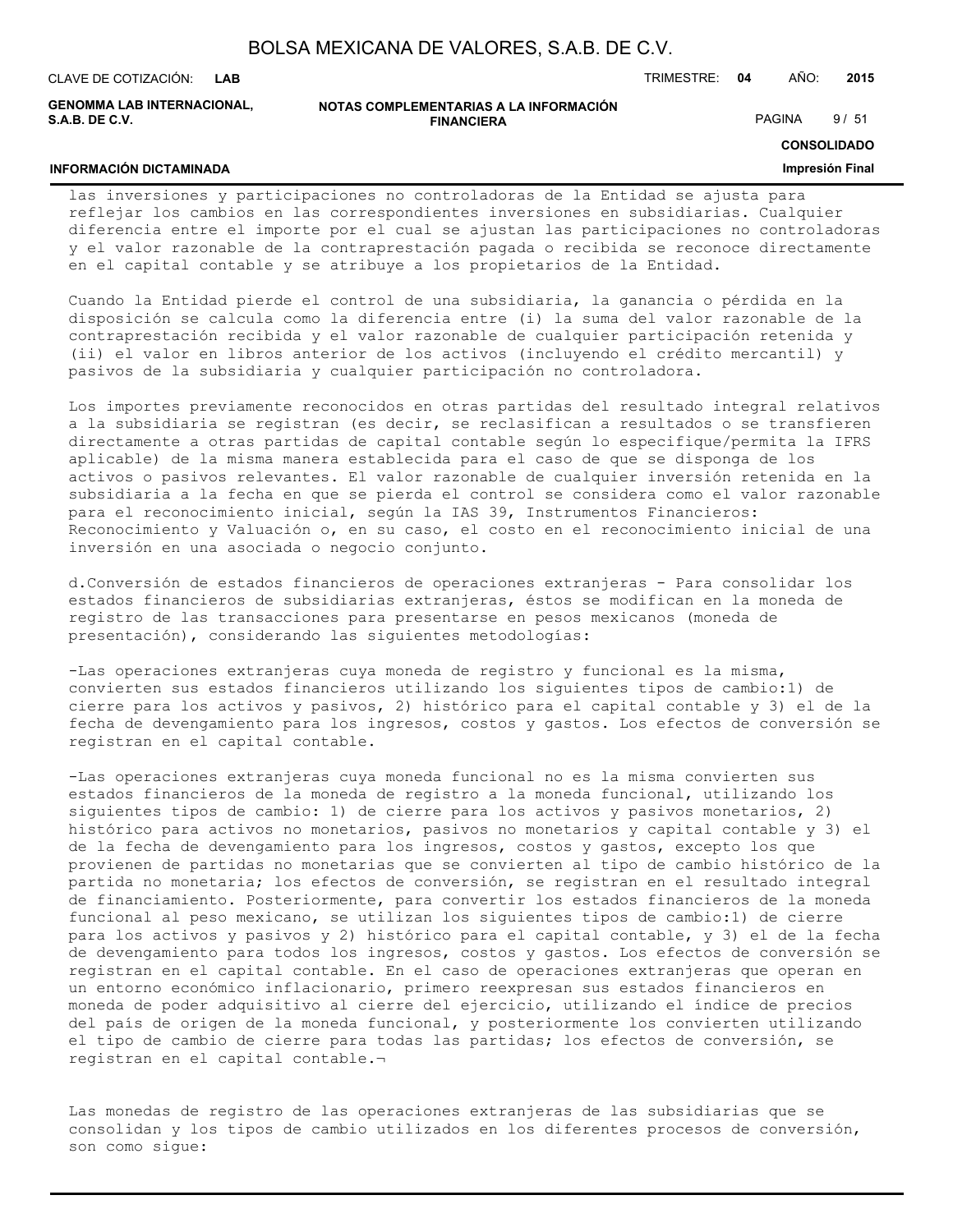| CLAVE DE COTIZACIÓN: LAB                                 |                                                                                                                                                                               | TRIMESTRE: 04 | AÑO:   | 2015                        |
|----------------------------------------------------------|-------------------------------------------------------------------------------------------------------------------------------------------------------------------------------|---------------|--------|-----------------------------|
| <b>GENOMMA LAB INTERNACIONAL,</b><br>S.A.B. DE C.V.      | NOTAS COMPLEMENTARIAS A LA INFORMACIÓN<br><b>FINANCIERA</b>                                                                                                                   |               | PAGINA | 10/51<br><b>CONSOLIDADO</b> |
| <b>INFORMACIÓN DICTAMINADA</b>                           |                                                                                                                                                                               |               |        | Impresión Final             |
| EntidadMoneda                                            | de registroTipo de cambio para convertir de moneda de registro a moneda funcionalTipo<br>de cambio para convertir de moneda funcional a peso mexicano                         |               |        |                             |
|                                                          | Genomma Lab USA, Inc. Dólar estadounidense1.000017.3398                                                                                                                       |               |        |                             |
|                                                          | Lab Brands International, LLCDólar estadounidensel.000017.3398                                                                                                                |               |        |                             |
|                                                          | Televisa Consumer Products, LLCDólar estadounidense1.000017.3398                                                                                                              |               |        |                             |
|                                                          | Genomma Lab Centroamérica, S. A. Dólar estadounidense1.000017.3398                                                                                                            |               |        |                             |
|                                                          | Genomma Lab Dominicana, S. R. L. Peso dominicano0.022017.3398                                                                                                                 |               |        |                             |
| Genomma Lab Perú, S. A.Sol0.293717.3398                  |                                                                                                                                                                               |               |        |                             |
| Genomma Lab Chile, S. A. Peso chileno0.001417.3398       |                                                                                                                                                                               |               |        |                             |
|                                                          | Genomma Lab Ecuador, S. A. Dólar estadounidense1.00017.3398                                                                                                                   |               |        |                             |
|                                                          | Genomma Laboratories Argentina, S. A.Peso argentino0.077317.3398                                                                                                              |               |        |                             |
|                                                          | Genomma Lab Colombia, LTDAPeso colombiano0.000317.3398                                                                                                                        |               |        |                             |
|                                                          | Genomma Laboratories do Brasil, LTDAReal0.252517.3398                                                                                                                         |               |        |                             |
| Genomma Laboratorios Médicos,<br>S. L. Euro1.090617.3398 |                                                                                                                                                                               |               |        |                             |
|                                                          | The Dutch -LATEM Royalty Company, B. V. Dólar estadounidense1.000017.3398                                                                                                     |               |        |                             |
| Genomma Lab Guatemala, S.A.Quetzal0.131117.3398          |                                                                                                                                                                               |               |        |                             |
|                                                          | Genomma Lab El Salvador, S.A. de C.V.Colón0.113917.3398                                                                                                                       |               |        |                             |
|                                                          | Genomma Lab Honduras, S.A. de C.V.Lempira0.045217.3398                                                                                                                        |               |        |                             |
| GL Nicaragua, S.A.Córdoba0.036017.3398                   |                                                                                                                                                                               |               |        |                             |
| Genomma Lab Panamá, S.A.Balboa1.000017.3398              |                                                                                                                                                                               |               |        |                             |
|                                                          | GLB Laboratorios Bolivia, S.A.Boliviano 0.144817.3398                                                                                                                         |               |        |                             |
|                                                          | La moneda funcional de la Entidad es el peso mexicano y la moneda funcional de las<br>subsidiarias de la Entidad es el dólar estadounidense. Debido a que la Entidad mantiene |               |        |                             |

inversiones en subsidiarias en el extranjero, cuya moneda funcional no es el peso mexicano, se encuentra expuesta a un riesgo de conversión de moneda extranjera. Asimismo, se mantienen activos y pasivos monetarios denominados en diversas monedas, principalmente el dólar estadounidense, y existe una exposición al riesgo cambiario, atribuible a operaciones comerciales y proveeduría de insumos, durante el curso normal del negocio, así como por la posición en moneda extranjera.

e.Combinaciones de negocios

Las adquisiciones de negocios se contabilizan utilizando el método de adquisición. La contraprestación transferida en una combinación de negocios se mide a valor razonable,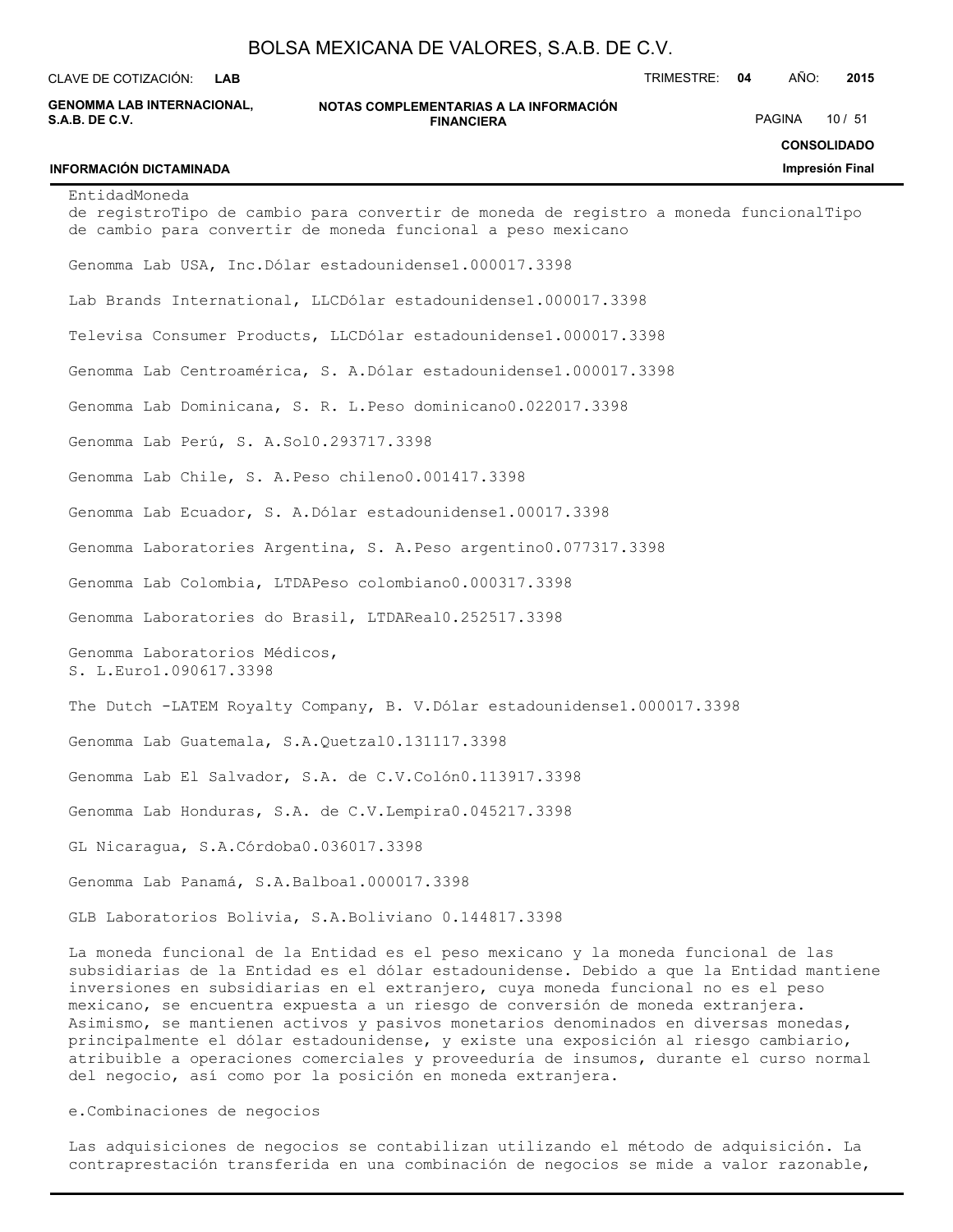CLAVE DE COTIZACIÓN: TRIMESTRE: **04** AÑO: **2015 LAB GENOMMA LAB INTERNACIONAL,**

**NOTAS COMPLEMENTARIAS A LA INFORMACIÓN FINANCIERA**

PAGINA 11 / 51

# **CONSOLIDADO**

### **Impresión Final**

el cual se calcula como la suma de los valores razonables de los activos transferidos por la Entidad, menos los pasivos incurridos por la Entidad con los anteriores propietarios de la empresa adquirida y las participaciones de capital emitidas por la Entidad a cambio del control sobre la empresa adquirida a la fecha de compra. Los costos relacionados con la adquisición generalmente se reconocen en el estado consolidado de resultados y otros resultados integrales conforme se incurren.

A la fecha de adquisición, los activos identificables adquiridos y los pasivos asumidos se reconocen a valor razonable con excepción de:

-Impuestos diferidos activos o pasivos y activos o pasivos relacionados con beneficios a empleados que se reconocen y miden de conformidad con IAS 12 Impuestos a la Utilidad e IAS 19 Beneficios para Empleados, respectivamente;

-Pasivos o instrumentos de capital relacionados con acuerdos de pagos basados en acciones de la empresa adquirida o acuerdos de pagos basados en acciones de la Entidad celebrados para reemplazar acuerdos de pagos basados en acciones de la empresa adquirida que se miden de conformidad con la IFRS 2 Pagos Basados en Acciones a la fecha de adquisición; y

-Activos (o un grupo de activos para su disposición) que se clasifican como mantenidos para venta de conformidad con la IFRS 5, Activos no Circulantes Mantenidos para la Venta y Operaciones Discontinuas que se miden de conformidad con dicha norma.

El crédito mercantil se mide como el exceso de la suma de la contraprestación transferida, el monto de cualquier participación no controladora en la empresa adquirida, y el valor razonable de la tenencia accionaria previa del adquirente en la empresa adquirida (si hubiere) sobre el neto de los montos de activos adquiridos identificables y pasivos asumidos a la fecha de adquisición. Si después de una revaluación el neto de los montos de activos adquiridos identificables y pasivos asumidos a la fecha de adquisición excede la suma de la contraprestación transferida, el monto de cualquier participación no controladora en la empresa adquirida y el valor razonable de la tenencia accionaria previa del adquirente en la empresa adquirida (si hubiere), el exceso se reconoce inmediatamente en el estado consolidado de resultados y otros resultados integrales como una ganancia por compra a precio de ganga.

Las participaciones no controladoras que son participaciones accionarias actuales y que otorgan a sus tenedores una participación proporcional de los activos netos de la Entidad en caso de liquidación, se pueden medir inicialmente ya sea a valor razonable o al valor de la participación proporcional de la participación no controladora en los montos reconocidos de los activos netos identificables de la empresa adquirida. La opción de base de medición se realiza en cada transacción. Otros tipos de participaciones no controladoras se miden a valor razonable o, cuando aplique con base en lo especificado en otra IFRS.

Cuando la contraprestación transferida por la Entidad en una combinación de negocios incluya activos o pasivos resultantes de un acuerdo de contraprestación contingente, la contraprestación contingente se mide a su valor razonable a la fecha de adquisición y se incluye como parte de la contraprestación transferida. Los cambios en el valor razonable de la contraprestación contingente que califican como ajustes del periodo de medición se ajustan retrospectivamente con los correspondientes ajustes contra crédito mercantil. Los ajustes del periodo de medición son ajustes que surgen de la información adicional obtenida durante el "periodo de medición" (que no puede ser mayor a un año a partir de la fecha de adquisición) sobre hechos y circunstancias que existieron a la fecha de adquisición.

El tratamiento contable para cambios en el valor razonable de la contraprestación contingente que no califiquen como ajustes del periodo de medición depende de cómo se

# **INFORMACIÓN DICTAMINADA**

**S.A.B. DE C.V.**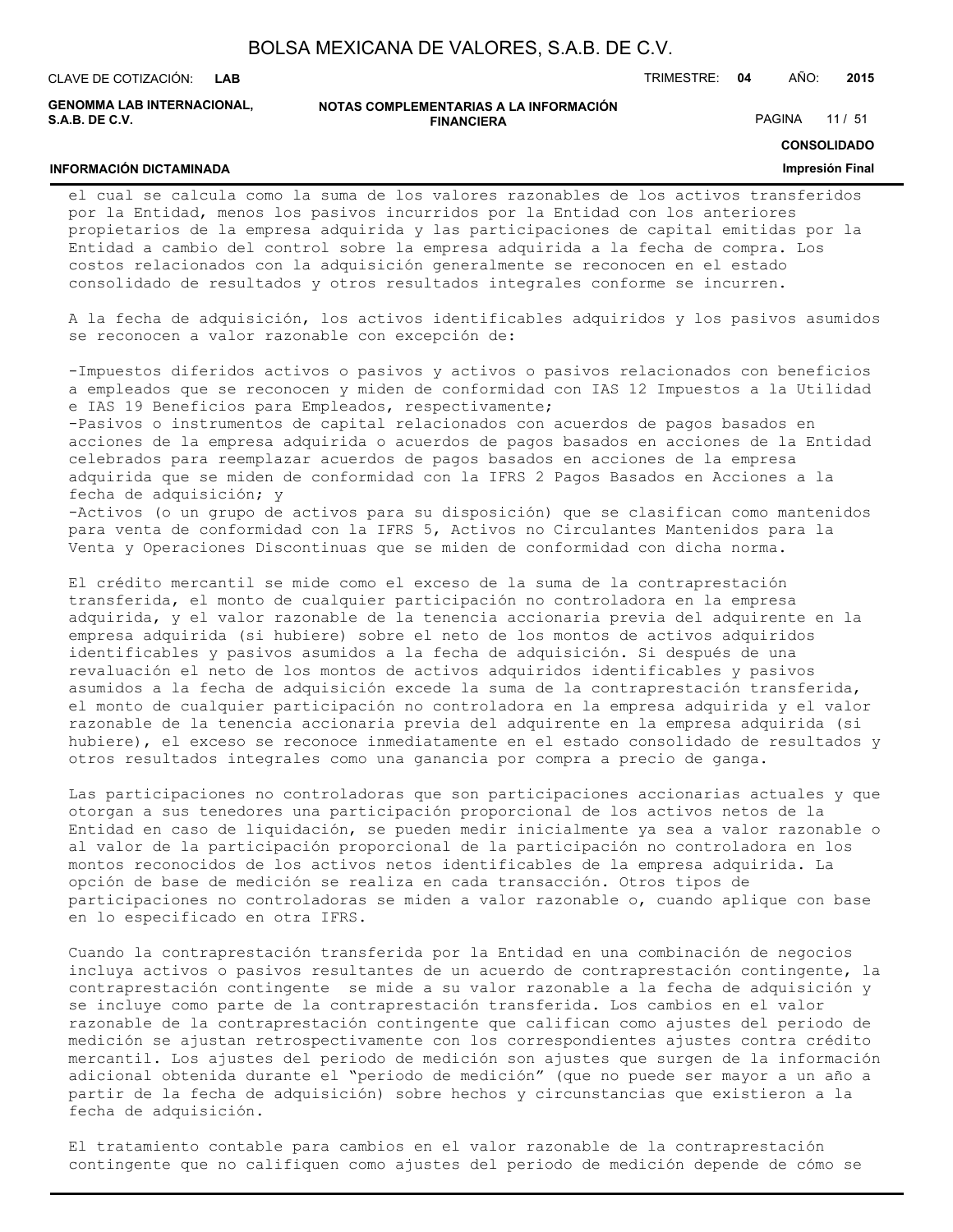CLAVE DE COTIZACIÓN: TRIMESTRE: **04** AÑO: **2015 LAB**

**INFORMACIÓN DICTAMINADA**

**GENOMMA LAB INTERNACIONAL, S.A.B. DE C.V.**

#### **NOTAS COMPLEMENTARIAS A LA INFORMACIÓN FINANCIERA**

PAGINA 12 / 51

# **CONSOLIDADO**

#### **Impresión Final**

clasifique la contraprestación contingente. La contraprestación contingente que se clasifique como capital no se vuelve a medir posteriormente y su posterior liquidación se contabiliza dentro del capital. La contraprestación contingente que se clasifique como un activo o pasivo se vuelve a medir en fechas de informe posteriores de conformidad con IAS 39, o IAS 37 Provisiones, Pasivos Contingentes y Activos Contingentes, según corresponda, reconociendo la ganancia o pérdida resultante en el estado consolidado de resultados y otros resultados integrales.

Cuando una combinación de negocios se logra por etapas, la participación accionaria previa de la Entidad en la empresa adquirida se remide a su valor razonable a la fecha de adquisición y la ganancia o pérdida resultante, si hubiere, se reconoce en el estado consolidado de resultados y otros resultados integrales. Los montos que surgen de participaciones en la empresa adquirida antes de la fecha de adquisición que han sido previamente reconocidos en otros resultados integrales se reclasifican al estado consolidado de resultados y otros resultados integrales cuando este tratamiento sea apropiado si dicha participación se elimina.

Si el tratamiento contable inicial de una combinación de negocios está incompleto al final del periodo de informe en el que ocurre la combinación, la Entidad reporta montos provisionales para las partidas cuya contabilización esté incompleta. Dichos montos provisionales se ajustan durante el periodo de medición o se reconocen activos o pasivos adicionales para reflejar la nueva información obtenida sobre los hechos y circunstancias que existieron a la fecha de adquisición y que, de haber sido conocidos, hubiesen afectado a los montos de activos o pasivos reconocidos a dicha fecha.

#### f.Información por segmento

Los segmentos operativos son reportados de manera consistente con los reportes internos elaborados para proveer información al Director General, quien es el responsable de asistir a la Presidencia Ejecutiva de Genomma, por lo que se considera a ésta la persona que toma las decisiones estratégicas para la asignación de recursos y la evaluación de los segmentos operativos sobre la plataforma establecida de Gobierno Corporativo.

#### g.Instrumentos financieros

Los activos y pasivos financieros se reconocen cuando la Entidad se convierte en una parte de las disposiciones contractuales de los instrumentos.

Los activos y pasivos financieros se valúan inicialmente a su valor razonable. Los costos de la transacción que son directamente atribuibles a la adquisición o emisión de activos y pasivos financieros (distintos de los activos financieros a valor razonable con cambios en resultados) se suman o reducen del valor razonable de los activos o pasivos financieros, en su caso, en el reconocimiento inicial. Los costos de transacción directamente atribuibles a la adquisición de activos y pasivos financieros a su valor razonable con cambios en resultados se reconocen inmediatamente en resultados.

# h.Activos financieros

Los activos financieros se clasifican en las siguientes categorías: activos financieros "a valor razonable con cambios a través de resultados" ("FVTPL", por sus siglas en inglés), inversiones 'conservadas al vencimiento', activos financieros "disponibles para su venta" ("AFS", por sus siglas en inglés) y "préstamos y cuentas por cobrar". La clasificación depende de la naturaleza y propósito de los activos financieros y se determina al momento del reconocimiento inicial. Todas las compras o ventas de activos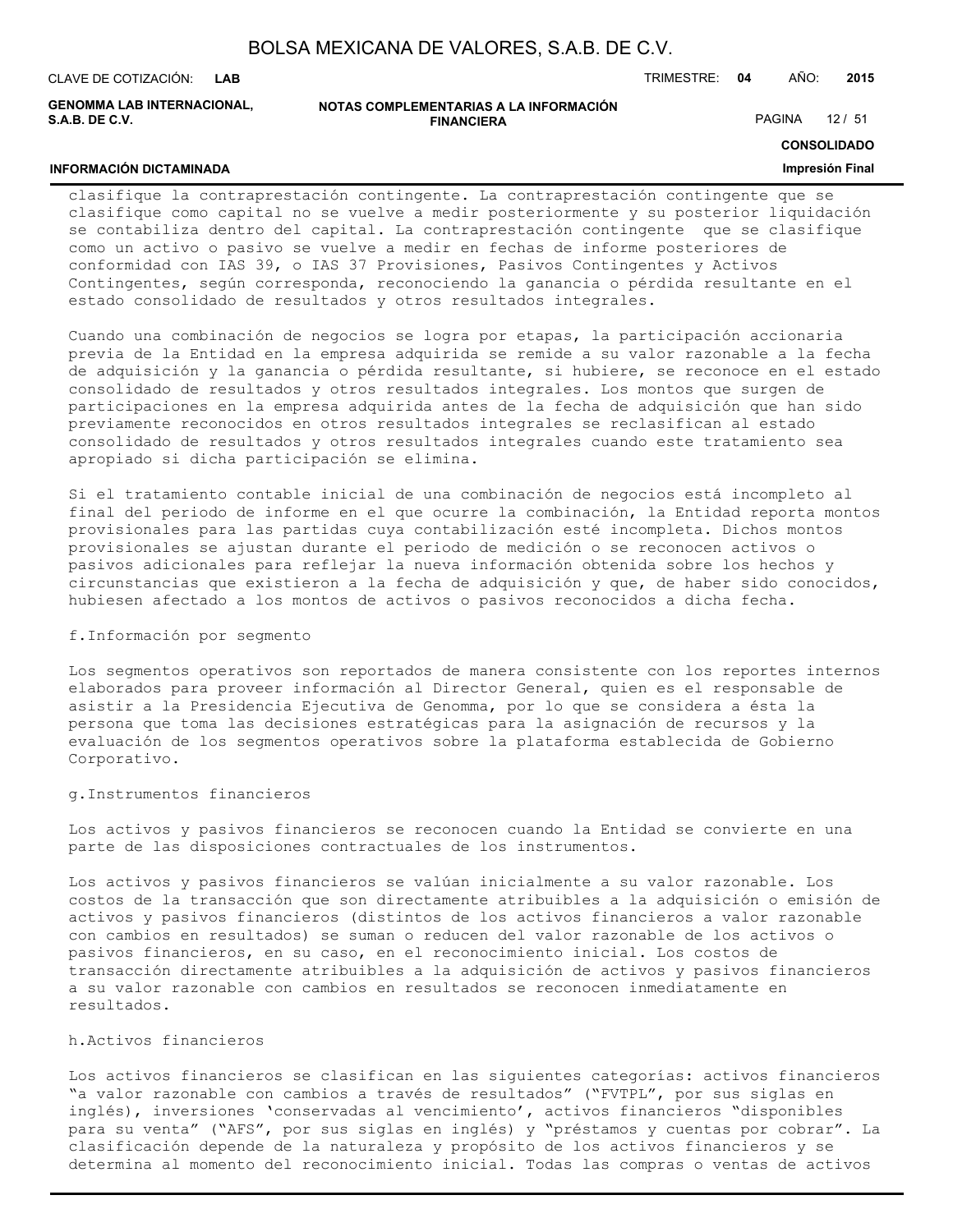| BOLSA MEXICANA DE VALORES, S.A.B. DE C.V. |  |  |  |
|-------------------------------------------|--|--|--|
|-------------------------------------------|--|--|--|

CLAVE DE COTIZACIÓN: TRIMESTRE: **04** AÑO: **2015 LAB**

**INFORMACIÓN DICTAMINADA**

**GENOMMA LAB INTERNACIONAL, S.A.B. DE C.V.**

#### **NOTAS COMPLEMENTARIAS A LA INFORMACIÓN FINANCIERA**

PAGINA 13 / 51

# **CONSOLIDADO**

#### **Impresión Final**

financieros realizadas de forma habitual se reconocen y eliminan con base en a la fecha de negociación. Las compras o ventas realizadas de forma habitual son aquellas compras o ventas de activos financieros que requieren la entrega de los activos dentro del marco de tiempo establecido por norma o costumbre en dicho mercado.

1.Método de la tasa de interés efectiva

El método de interés efectivo es un método para calcular el costo amortizado de un instrumento de deuda y de asignación del ingreso o costo financiero durante el periodo relevante. La tasa de interés efectiva es la tasa que descuenta los ingresos futuros de efectivo estimados (incluyendo todos los honorarios y puntos base pagados o recibidos que forman parte integral de la tasa de interés efectiva, costos de la transacción y otras primas o descuentos) durante la vida esperada del instrumento de deuda o, cuando es apropiado, un periodo menor, al valor en libros neto al momento del reconocimiento inicial.

Los ingresos se reconocen con base en al interés efectivo para instrumentos de deuda distintos a aquellos activos financieros clasificados como FVTPL.

2.Activos financieros a FVTPL

Los activos financieros se clasifican como FVTPL los activos son (i) la contraprestación contingente que sería pagada por un adquiriente como parte de una combinación de negocios en la cual se aplique IFRS 3, (ii)cuando se conservan para ser negociados o (iii) se designan como FVTPL.

Un activo financiero se clasifica como mantenido con fines de negociación si:

•Se compra principalmente con el objetivo de venderlo en un periodo corto; o •En su reconocimiento inicial, es parte de una cartera de instrumentos financieros identificados que la Entidad administra conjuntamente, y para la cual existe un patrón real reciente de toma de utilidades a corto plazo; o •Es un derivado que no está designado y es efectivo como instrumento de cobertura.

Un activo financiero que no sea un activo financiero mantenido con fines de negociación o la contraprestación contingente que sería pagada por un adquiriente como parte de una combinación de negocios podría ser designado como un activo financiero a valor razonable con cambios a través de resultados al momento del reconocimiento inicial si:

•Con dicha designación se elimina o reduce significativamente una inconsistencia de valuación o reconocimiento que de otra manera surgiría; o •El activo financiero forma parte de un grupo de activos financieros, de pasivos financieros o de ambos, el cual se administra y su desempeño se evalúa sobre una base de valor razonable, de acuerdo con la estrategia documentada de administración de riesgos e inversión de la Entidad, y se provea internamente información sobre ese grupo, sobre la misma base; •Forma parte de un contrato que contenga uno o más instrumentos derivados implícitos y

la IAS 39 permita que la totalidad del contrato híbrido sea designado como de valor razonable con cambios a través de resultados.

Los activos financieros a valor razonable con cambios a través de resultados se registran a valor razonable, reconociendo en resultados cualquier utilidad o pérdida que surge de su revaluación. La utilidad o pérdida neta reconocida en los resultados incluye cualquier dividendo o interés obtenido del activo financiero y se incluye en el rubro de 'otros ingresos y gastos' en el estado de resultados y otros resultados integrales/resultados. El valor razonable se determina de la forma descrita en la Nota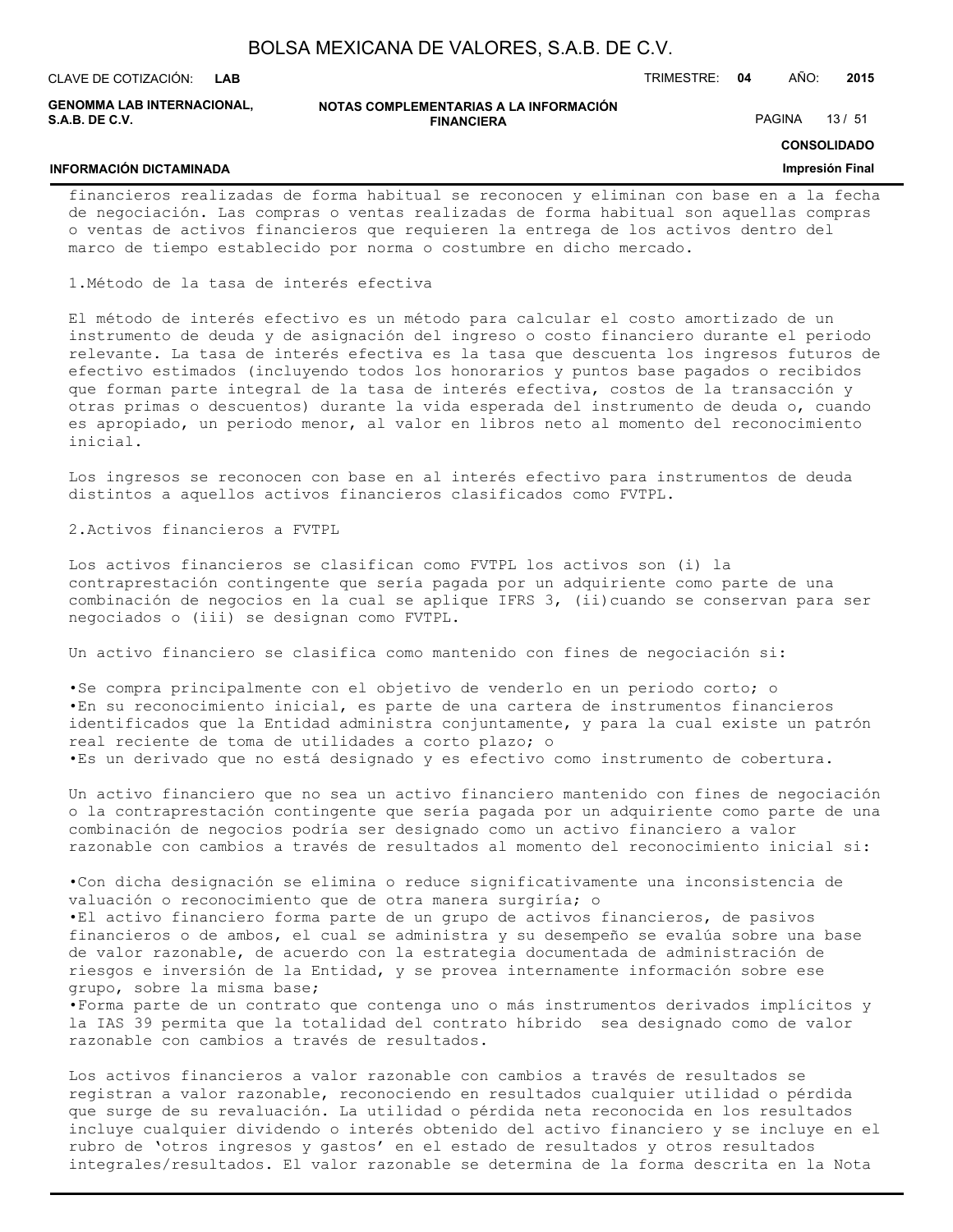**LAB**

**INFORMACIÓN DICTAMINADA**

**GENOMMA LAB INTERNACIONAL, S.A.B. DE C.V.**

**NOTAS COMPLEMENTARIAS A LA INFORMACIÓN FINANCIERA**

CLAVE DE COTIZACIÓN: TRIMESTRE: **04** AÑO: **2015**

PAGINA 14 / 51

**CONSOLIDADO**

**Impresión Final**

17.

3.Préstamos y cuentas por cobrar

Las cuentas por cobrar a clientes, préstamos y otras cuentas por cobrar con pagos fijos o determinables, que no se negocian en un mercado activo, se clasifican como préstamos y cuentas por cobrar. Los préstamos y cuentas por cobrar se valúan al costo amortizado usando el método de interés efectivo, menos cualquier deterioro. Los ingresos por intereses se reconocen aplicando la tasa de interés efectiva, excepto por las cuentas por cobrar a corto plazo en caso de que el reconocimiento de intereses sea inmaterial.

4.Activos financieros disponibles para su venta

Los activos financieros disponibles para su venta son instrumentos financieros no derivados que se designan como disponibles para su venta o que no son clasificados como (a) préstamos y cuentas por cobrar, (b) inversiones mantenidas hasta el vencimiento o (c) activos financieros a valor razonable con cambios a través de resultados.

### 5.Deterioro de activos financieros

Los activos financieros distintos a los activos financieros a valor razonable con cambios a través de resultados, se sujetan a pruebas para efectos de deterioro al final de cada periodo de reporte. Se considera que los activos financieros están deteriorados, cuando existe evidencia objetiva que, como consecuencia de uno o más eventos que hayan ocurrido después del reconocimiento inicial del activo financiero, los flujos de efectivo futuros de la inversión han sido afectados.

Para los instrumentos de capital cotizados y no cotizados en un mercado activo clasificados como disponibles para su venta, un descenso significativo o prolongado del valor razonable de los valores por debajo de su costo, se considera evidencia objetiva de deterioro.

Para todos los demás activos financieros, la evidencia objetiva de deterioro podría incluir:

•Dificultades financieras significativas del emisor o contraparte;

•Incumplimiento en el pago de los intereses o el principal;

•Es probable que el prestatario entre en quiebra o en una reorganización financiera; o •La desaparición de un mercado activo para el activo financiero debido a dificultades financieras.

Para ciertas categorías de activos financieros, como cuentas por cobrar a clientes, los activos que se han sujetado a pruebas para efectos de deterioro y que no han sufrido deterioro en forma individual, se incluyen en la evaluación de deterioro sobre una base colectiva. Entre la evidencia objetiva de que una cartera de cuentas por cobrar podría estar deteriorada, se podría incluir la experiencia pasada de la Entidad con respecto a la cobranza, un incremento en el número de pagos atrasados en la cartera que superen el periodo de crédito promedio de 90 días, así como cambios observables en las condiciones económicas nacionales y locales que se correlacionen con el incumplimiento en los pagos.

Para los activos financieros que se contabilicen al costo, el importe de la pérdida por deterioro se calcula como la diferencia entre el valor en libros del activo y el valor presente de los flujos futuros de efectivo estimados, descontados a la tasa actual del mercado de cambio de un activo financiero similar. Tal pérdida por deterioro no se revertirá en los periodos posteriores.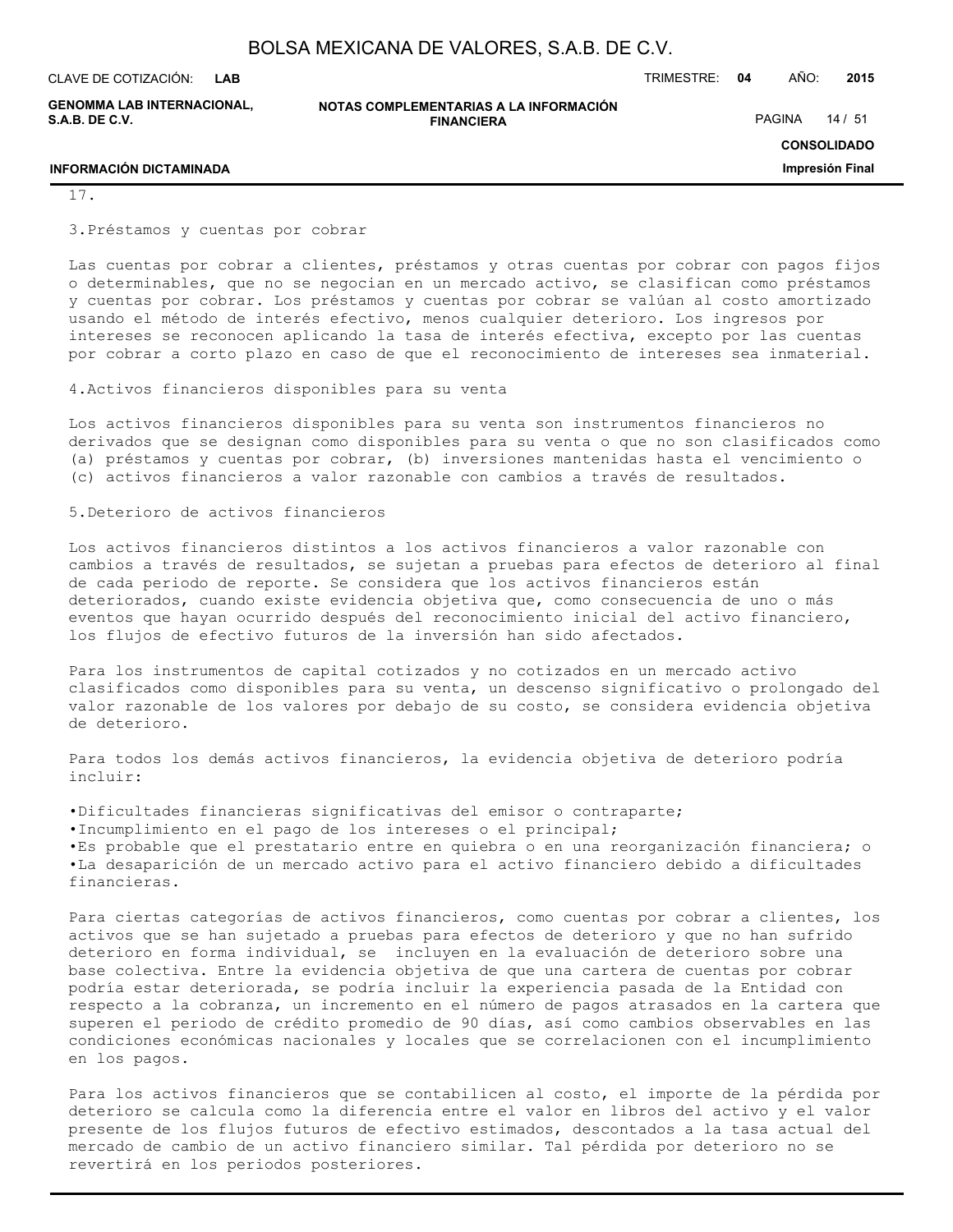CLAVE DE COTIZACIÓN: TRIMESTRE: **04** AÑO: **2015 LAB**

**INFORMACIÓN DICTAMINADA**

**GENOMMA LAB INTERNACIONAL, S.A.B. DE C.V.**

**NOTAS COMPLEMENTARIAS A LA INFORMACIÓN FINANCIERA**

PAGINA 15 / 51

# **CONSOLIDADO**

#### **Impresión Final**

Cuando se considera que un activo financiero disponible para la venta está deteriorado, las utilidades o pérdidas acumuladas previamente reconocidas en otros resultados integrales se reclasifican a los resultados del periodo.

Para activos financiero valuados a costo amortizado, si, en un periodo subsecuente, el importe de la pérdida por deterioro disminuye y esa disminución se puede relacionar objetivamente con un evento que ocurre después del reconocimiento del deterioro, la pérdida por deterioro previamente reconocida se reversa a través de resultados hasta el punto en que el valor en libros de la inversión a la fecha en que se reversó el deterioro no exceda el costo amortizado que habría sido si no se hubiera reconocido el deterioro.

El valor en libros del activo financiero se reduce por la pérdida por deterioro directamente para todos los activos financieros, excepto para las cuentas por cobrar a clientes, donde el valor en libros se reduce a través de una cuenta de estimación para cuentas de cobro dudoso. Cuando se considera que una cuenta por cobrar es incobrable, se elimina contra la estimación. La recuperación posterior de los montos previamente eliminados se convierte en créditos contra la estimación. Los cambios en el valor en libros de la cuenta de la estimación se reconocen en los resultados.

En el caso de que en un periodo subsecuente, el importe de la pérdida por deterioro disminuye y esa disminución se puede relacionar objetivamente con un evento que ocurre después del reconocimiento del deterioro, la pérdida por deterioro previamente reconocida se reversa a través de resultados hasta el punto en que el valor en libros de la inversión a la fecha en que se reversó el deterioro no exceda el costo amortizado que habría sido si no se hubiera reconocido el deterioro.

#### 6.Baja de activos financieros

La Entidad deja de reconocer un activo financiero únicamente cuando expiran los derechos contractuales sobre los flujos de efectivo del activo financiero o cuando se transfieren de manera sustancial los riesgos y beneficios inherentes a la propiedad del activo financiero. Si la Entidad no transfiere ni retiene substancialmente todos los riesgos y beneficios inherentes a la propiedad y continúa reteniendo el control del activo transferido, la Entidad reconocerá su participación en el activo y la obligación asociada por los montos que tendría que pagar. Si la Entidad retiene substancialmente todos los riesgos y beneficios inherentes a la propiedad de un activo financiero transferido, la Entidad continúa reconociendo el activo financiero y también reconoce un préstamo colateral por los recursos recibidos.

En la baja de un activo financiero en su totalidad, la diferencia entre el valor en libros del activo y la suma de la contraprestación recibida y por recibir y la ganancia o pérdida acumulada que haya sido reconocida en otros resultados integrales y resultados acumulados se reconocen en resultados.

i.Efectivo, equivalentes de efectivo y efectivo restringido

Consisten principalmente en depósitos bancarios en cuentas de cheques e inversiones en valores a corto plazo de gran liquidez, fácilmente convertibles en efectivo, con vencimiento hasta de tres meses a partir de la fecha de su adquisición y sujetos a riesgos poco importantes de cambios en valor. El efectivo se presenta a valor nominal y los equivalentes se valúan a su valor razonable. Los equivalentes de efectivo están representados principalmente por inversiones en mesas de dinero. La Entidad tiene fondos restringidos designados para la recompra de acciones propias de la Entidad, los cuales se encuentran invertidos en mesas de dinero a corto plazo en papel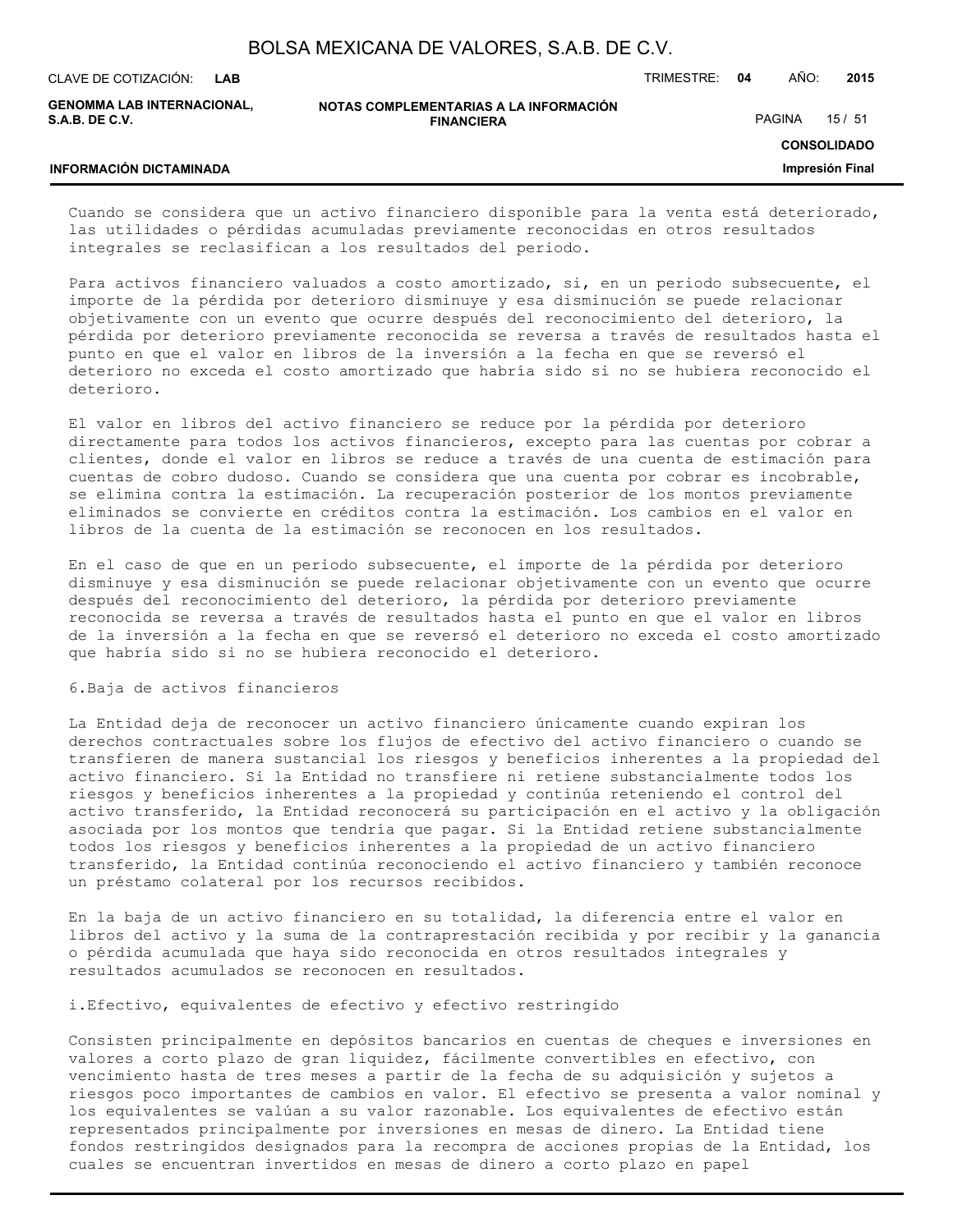CLAVE DE COTIZACIÓN: TRIMESTRE: **04** AÑO: **2015 LAB**

**GENOMMA LAB INTERNACIONAL, S.A.B. DE C.V.**

**NOTAS COMPLEMENTARIAS A LA INFORMACIÓN FINANCIERA**

PAGINA 16 / 51

# **CONSOLIDADO**

#### **Impresión Final**

#### **INFORMACIÓN DICTAMINADA**

gubernamental. j.Inventarios

Los inventarios se valúan al menor entre el costo de adquisición, utilizando el método de costos promedio, o valor neto de realización. El valor neto de realización representa el precio de venta estimado menos todos los gastos necesarios para efectuar su venta.

#### k.Pagos anticipados

Los pagos anticipados están representados principalmente por gastos de publicidad, los cuales se amortizan a resultados conforme se devenga el servicio. La Entidad clasifica a largo plazo el gasto de publicidad que espera devengar a más de un año.

#### l.Activos disponibles para la venta

Los activos de larga duración y los grupos de activos en disposición se clasifican como mantenidos para su venta si su valor en libros será recuperado a través de su venta y no mediante su uso continuo. Se considera que esta condición ha sido cumplida únicamente cuando la venta es altamente probable y el activo (o grupo de activos en disposición) está disponible para su venta inmediata en su condición actual sujeta únicamente a términos comunes de venta de dichos activos. La administración debe estar comprometida con la venta, misma que debe calificar para su reconocimiento como venta finalizada dentro un año a partir de la fecha de clasificación.

Cuando la Entidad se encuentra comprometida con un plan de venta que involucre la pérdida de control en una subsidiaria, todos los activos y pasivos de esa subsidiaria son clasificados como disponibles para su venta cuando se cumplen los criterios descritos anteriormente, independientemente de si la Entidad conservará una participación no controladora en su anterior subsidiaria después de la venta.

m.Inmuebles, propiedades y equipo

Los inmuebles, propiedades y equipo se registran inicialmente al costo de adquisición.

Los terrenos y edificios mantenidos para su uso para fines administrativos, se presentan en el estado de posición financiera a costo, menos cualquier depreciación acumulada o pérdidas por deterioro acumuladas.

Las propiedades que están en proceso de construcción para fines de producción o para propósitos aún no determinados, se registran al costo menos cualquier pérdida por deterioro reconocida. El costo incluye honorarios profesionales. La depreciación de estos activos, al igual que en otras propiedades, se inicia cuando los activos están listos para su uso planeado.

Los terrenos no se deprecian.

El mobiliario y equipo se presentan al costo menos la depreciación acumulada y cualquier pérdida acumulada por deterioro.

La depreciación se reconoce para llevar a resultados el costo, menos su valor residual, sobre sus vidas útiles utilizando el método de línea recta. La vida útil estimada, el valor residual y el método de depreciación se revisan al final de cada año, y el efecto de cualquier cambio en la estimación registrada se reconoce sobre una base prospectiva.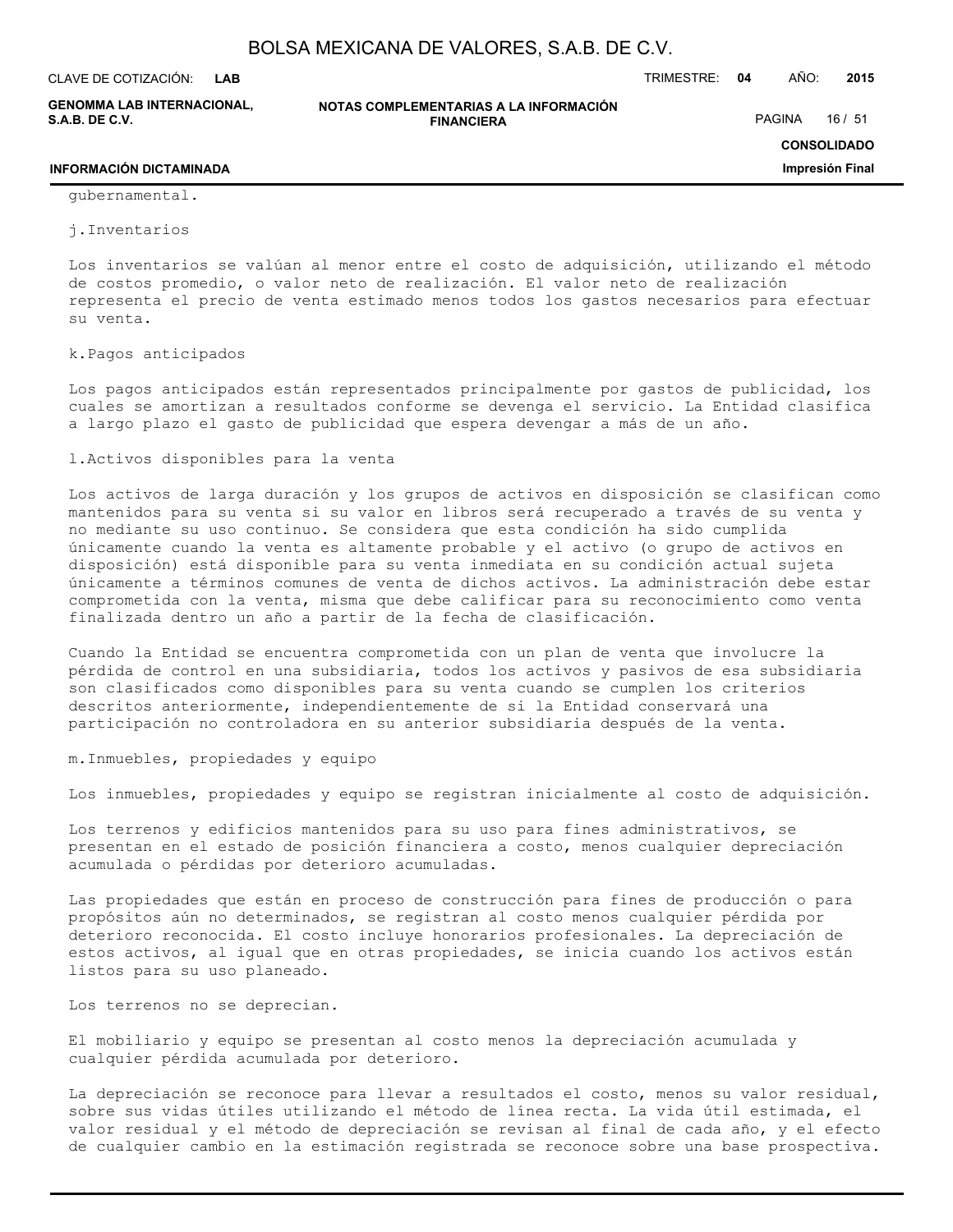**GENOMMA LAB INTERNACIONAL, S.A.B. DE C.V.**

**NOTAS COMPLEMENTARIAS A LA INFORMACIÓN FINANCIERA**

PAGINA 17 / 51

**CONSOLIDADO**

#### **Impresión Final**

## **INFORMACIÓN DICTAMINADA**

La ganancia o pérdida que surge de la venta o retiro de una partida de inmuebles, propiedades y equipo, se calcula como la diferencia entre los recursos que se reciben por ventas y el valor en libros del activo, y se reconoce en los resultados.

#### n.Inversión en asociada

Una asociada es una entidad sobre la cual la Entidad tiene influencia significativa. Influencia significativa es el poder de participar en decisiones sobre políticas financieras y de operación de la entidad en la que se invierte, pero no implica un control o control conjunto sobre esas políticas.

Los resultados y los activos y pasivos de la entidad asociada son incorporados a los estados financieros utilizando el método de participación, excepto si la inversión, o una porción de la misma, se clasifica como mantenida para su venta, en cuyo caso se contabiliza conforme a la IFRS 5 Activos No Corrientes Mantenidos para la Venta y Operaciones Discontinuas. Conforme al método de participación, la inversión en entidad asociada se contabiliza en el estado consolidado de posición financiera al costo, ajustado por cambios posteriores a la adquisición por la participación de la entidad en los activos netos de la entidad asociada, menos cualquier deterioro en el valor de las inversiones en lo individual. Las pérdidas de una Entidad asociada en exceso a la participación de la Entidad en la misma (la cual incluye cualquier inversión a largo plazo que, en sustancia, forme parte de la inversión neta de la Entidad en la entidad asociada) se reconocen siempre y cuando la Entidad haya contraído alguna obligación legal o implícita o haya hecho pagos en nombre de la asociada.

Una inversión en una asociada se registra utilizando el método de participación desde la fecha en que la participada se convierte en una asociada. En la adquisición de la inversión en una asociada, el exceso en el costo de adquisición sobre la participación de la Entidad en el valor razonable neto de los activos y pasivos identificables en la inversión se reconoce como crédito mercantil, el cual se incluye en el valor en libros de la inversión. Cualquier exceso de participación de la Entidad en el valor razonable neto de los activos y pasivos identificables en el costo de adquisición de la inversión, después de la re-evaluación, luego de su re-evaluación, se reconoce inmediatamente en los resultados del periodo en el cual la inversión se adquirió.

Los requerimientos de IAS 39 se aplican para determinar si es necesario reconocer una pérdida por deterioro con respecto a la inversión de la Entidad en una asociada. Cuando es necesario, se prueba el deterioro del valor en libros total de la inversión de conformidad con IAS 36 Deterioro de Activos como un único activo, comparando su monto recuperable (mayor entre valor en uso y valor razonable menos costo de venta) contra su valor en libros. Cualquier pérdida por deterioro reconocida forma parte del valor en libros de la inversión. Cualquier reversión de dicha pérdida por deterioro se reconoce de conformidad con IAS 36 en la medida en que dicho monto recuperable de la inversión incrementa posteriormente.

La Entidad descontinua el uso del método de participación desde la fecha en que la inversión deja de ser una asociada o un negocio conjunto, o cuando la inversión se clasifica como mantenida para la venta. Cuando la Entidad mantiene la participación en la antes asociada o negocio conjunto la inversión retenida se mide a valor razonable a dicha fecha y se considera como su valor razonable al momento del reconocimiento inicial de conformidad con IAS 39. La diferencia entre el valor contable de la asociada o negocio conjunto en la fecha en que el método de la participación se descontinuo y el valor razonable atribuible a la participación retenida y la ganancia por la venta de una parte del interés en la asociada o negocio conjunto se incluye en la determinación de la ganancia o pérdida por disposición de la asociada o negocio conjunto. Adicionalmente, la Entidad contabiliza todos los montos previamente reconocidos en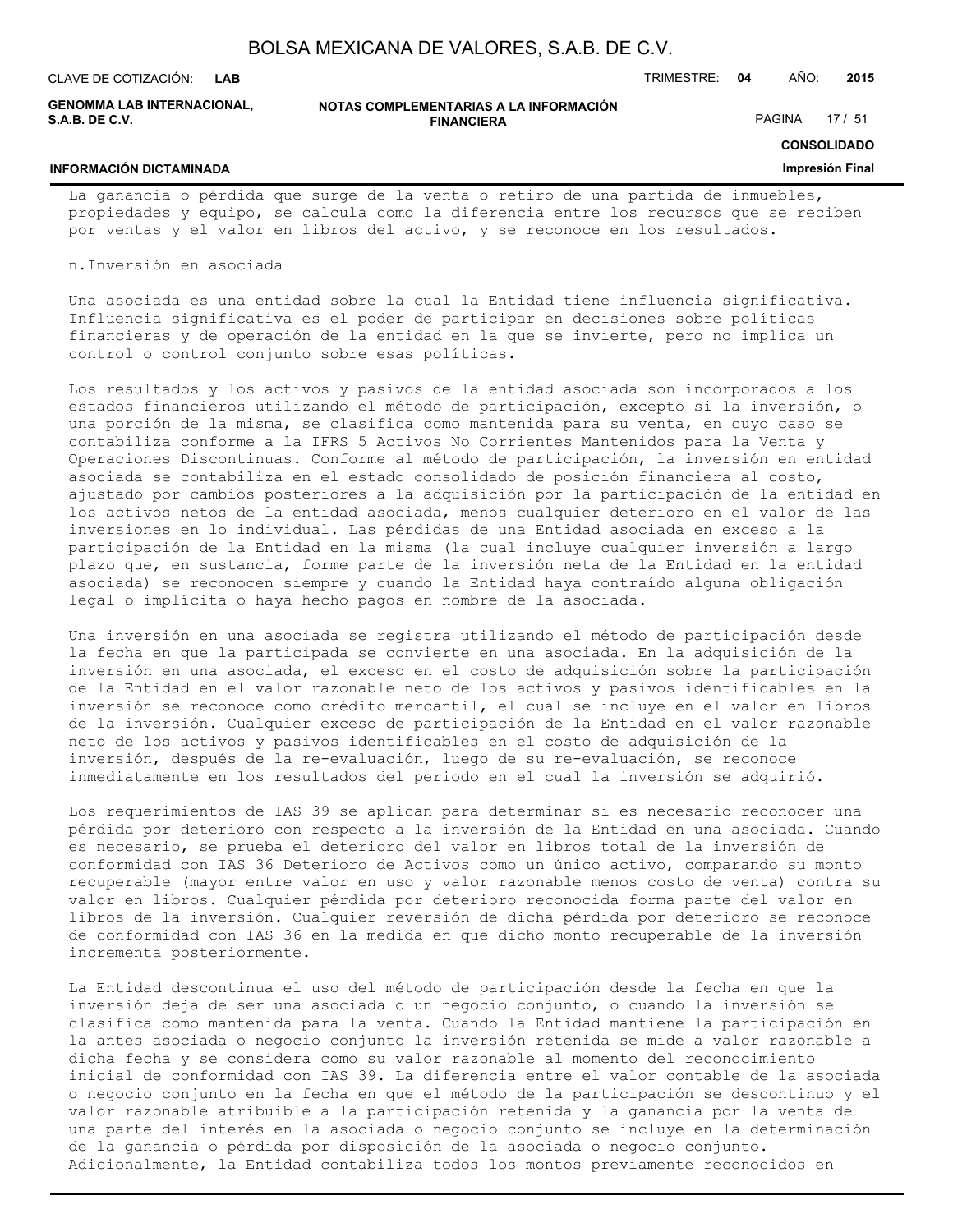| BOLSA MEXICANA DE VALORES, S.A.B. DE C.V. |  |
|-------------------------------------------|--|
|-------------------------------------------|--|

**INFORMACIÓN DICTAMINADA**

**GENOMMA LAB INTERNACIONAL, S.A.B. DE C.V.**

#### **NOTAS COMPLEMENTARIAS A LA INFORMACIÓN FINANCIERA**

PAGINA 18 / 51

**CONSOLIDADO**

#### **Impresión Final**

otros resultados integrales en relación a esa asociada o negocio conjunto con la misma base que se requeriría si esa asociada o negocio conjunto hubiese dispuesto directamente los activos o pasivos relativos. Por lo tanto, si una ganancia o pérdida previamente reconocida en otros resultados integrales por dicha asociada o negocio conjunto se hubiere reclasificado al estado de resultados al disponer de los activos o pasivos relativos, la Entidad reclasifica la ganancia o pérdida del capital al estado de resultados (como un ajuste por reclasificación) cuando el método de participación se descontinua.

Cuando la Entidad lleva a cabo transacciones con su asociada, la utilidad o pérdida resultante de dichas transacciones con la asociada se reconoce en los estados financieros consolidados de la Entidad sólo en la medida de la participación en la asociada que no se relacione con la Entidad.

o.Otros activos

Estos activos representan erogaciones que dan origen a beneficios económicos futuros porque cumplen con ciertos requisitos para su reconocimiento como activos. Los costos de investigación, así como las erogaciones en fase de desarrollo que no cumplen con dichos requisitos, se registran en resultados en el ejercicio en que se incurren.

La Entidad clasifica sus activos intangibles en activos con vida útil indefinida y activos con vida útil definida, de acuerdo con el periodo en el cual la Entidad espera recibir los beneficios.

i.Activos de vida útil indefinida

Corresponden a marcas, licencias y otros derechos, por los que la Entidad espera generar ingresos de manera indefinida por lo que no se amortizan, pero su valor se sujeta a pruebas de deterioro.

ii.Activos de vida útil definida

Corresponden principalmente a costos erogados en la fase de desarrollo de sistemas de información integral y se amortizan con base en el método de línea recta de acuerdo a la vida útil del proyecto y con máximo de 5 años. Asimismo, se incluyen depósitos en garantía pagados por renta de inmuebles, que se registran al valor del efectivo dado en garantía y que se estima recuperar al final del contrato de arrendamiento; licencias para la comercialización de los productos de la Entidad, los cuales se amortizan con base en el método de línea recta en el periodo de vigencia de dichas licencias; y la inversión para la expansión de la marca Sistema GB.

#### iii.Baja de activos intangibles

Un activo intangible se da de baja por venta, o cuando no se espera tener beneficios económicos futuros por su uso o disposición. Las ganancias o pérdidas que surgen de la baja de un activo intangible, medido como la diferencia entre los ingresos netos y el valor en libros del activo, se reconocen en resultados cuando el activo sea dado de baja.

p.Deterioro de activos tangibles e intangibles excluyendo el crédito mercantil

Al final de cada periodo sobre el cual se informa, la Entidad revisa los valores en libros de sus activos tangibles e intangibles a fin de determinar si existe un indicativo de que estos activos han sufrido alguna pérdida por deterioro. Si existe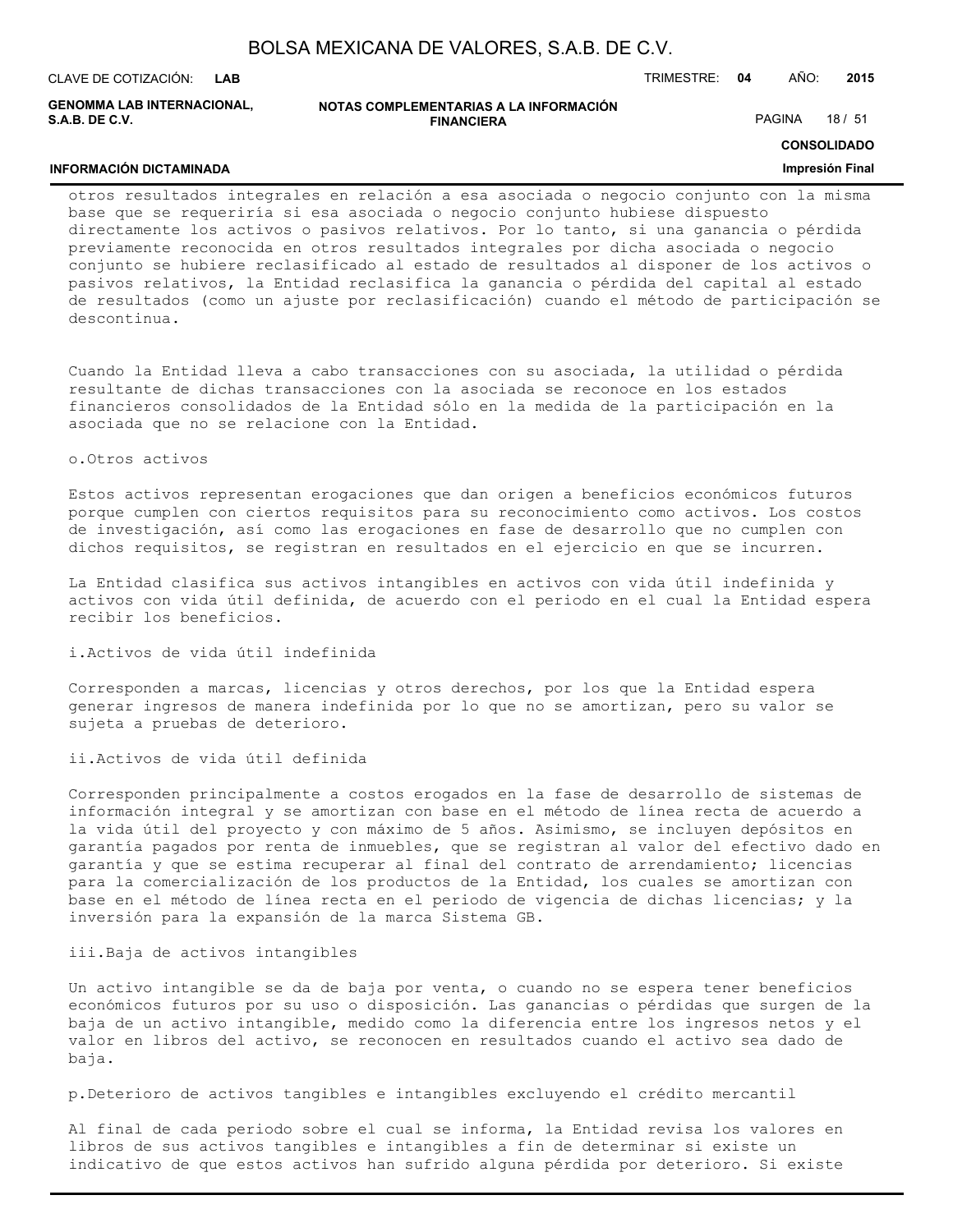**INFORMACIÓN DICTAMINADA**

**GENOMMA LAB INTERNACIONAL, S.A.B. DE C.V.**

#### **NOTAS COMPLEMENTARIAS A LA INFORMACIÓN FINANCIERA**

PAGINA 19 / 51

## **CONSOLIDADO**

#### **Impresión Final**

algún indicio, se calcula el monto recuperable del activo a fin de determinar el alcance de la pérdida por deterioro (de haber alguna). Cuando no es posible estimar el monto recuperable de un activo individual, la Entidad estima el monto recuperable de la unidad generadora de efectivo a la que pertenece dicho activo. Cuando se puede identificar una base razonable y consistente de distribución, los activos corporativos también se asignan a las unidades generadoras de efectivo individuales, o de lo contrario, se asignan al grupo más pequeño de unidades generadoras de efectivo para los cuales se puede identificar una base de distribución razonable y consistente.

Los activos intangibles con una vida útil indefinida o todavía no disponibles para su uso, se sujetan a pruebas para efectos de deterioro al menos cada año, y siempre que exista un indicio de que el activo podría haberse deteriorado.

El monto recuperable es el mayor entre el valor razonable menos el costo de venderlo y el valor de uso. Al evaluar el valor de uso, los flujos de efectivo futuros estimados se descuentan a su valor presente utilizando una tasa de descuento antes de impuestos que refleje la evaluación actual del mercado respecto al valor del dinero en el tiempo y los riesgos específicos del activo para el cual no se han ajustado las estimaciones de flujos de efectivo futuros.

Si se estima que el monto recuperable de un activo (o unidad generadora de efectivo) es menor que su valor en libros, el valor en libros del activo (o unidad generadora de efectivo) se reduce a su monto recuperable. Las pérdidas por deterioro se reconocen inmediatamente en resultados.

Cuando una pérdida por deterioro se revierte posteriormente, el valor en libros del activo (o unidad generadora de efectivo) se aumenta al valor estimado revisado a su monto recuperable, de tal manera que el valor en libros incrementado no excede el valor en libros que se habría determinado si no se hubiera reconocido una pérdida por deterioro para dicho activo (o unidad generadora de efectivo) en años anteriores. La reversión de una pérdida por deterioro se reconoce inmediatamente en resultados.

Durante 2015 la Entidad realizó un análisis de deterioro sobre su inversión en Brasil que se menciona en la Nota 1e., inciso i, dando como resultado una baja en su valor por un monto de \$376,000.

Asimismo, durante 2015, la Entidad registró el deterioro de un acuerdo de no competencia que tenía firmado con uno de sus clientes por un importe de \$418,764. (Ver Nota 1e. inciso ii)

#### q.Crédito mercantil

El crédito mercantil que surge por la adquisición de un negocio se reconoce al costo determinado a la fecha de adquisición del negocio (ver Nota 5) menos las pérdidas acumuladas por deterioro, si existieran.

Para fines de evaluar el deterioro, el crédito mercantil se asigna a cada unidad generadora de efectivo (o grupos de unidades generadoras de efectivo) de la Entidad, que se espera será beneficiada por las sinergias de la combinación.

Las unidades generadoras de efectivo a las que se les ha asignado crédito mercantil se prueban por deterioro anualmente o con mayor frecuencia cuando existen indicios de que la unidad pueda estar deteriorada. Si el monto recuperable una unidad generadora de efectivo es menor a su valor en libros, la pérdida por deterioro se asigna primero para reducir el valor en libros de cualquier crédito mercantil asignado a la unidad y posteriormente a los otros activos de la unidad de manera prorrateada y con base en el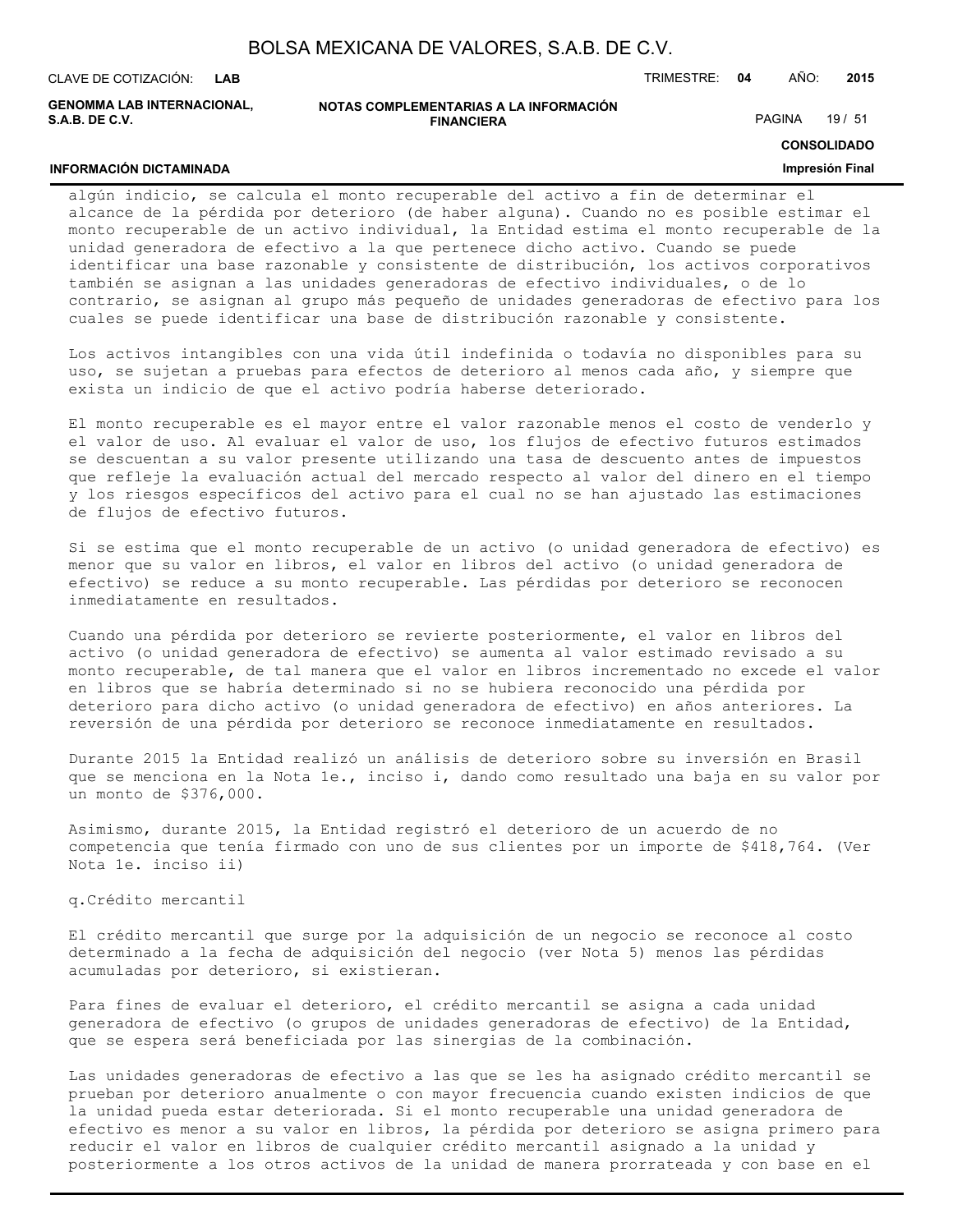CLAVE DE COTIZACIÓN: TRIMESTRE: **04** AÑO: **2015 LAB**

**INFORMACIÓN DICTAMINADA**

**GENOMMA LAB INTERNACIONAL, S.A.B. DE C.V.**

**NOTAS COMPLEMENTARIAS A LA INFORMACIÓN FINANCIERA**

PAGINA 20 / 51

**CONSOLIDADO**

#### **Impresión Final**

valor en libros de cada activo dentro de la unidad. Cualquier pérdida por deterioro del crédito mercantil se reconoce directamente en resultados. Una pérdida por deterioro al crédito mercantil reconocida no se reversa en periodos posteriores.

Al disponer de la unidad generadora de efectivo relevante, el monto de crédito mercantil atribuible se incluye en la determinación de la utilidad o pérdida al momento de la disposición.

r.Pasivos financieros e instrumentos de capital

Los pasivos financieros se reconocen cuando la Entidad se convierte en una parte de las disposiciones contractuales de los instrumentos.

Los pasivos financieros se valúan inicialmente a su valor razonable. Los costos de la transacción que son directamente atribuibles a la adquisición o emisión de pasivos financieros (distintos de los pasivos financieros a valor razonable con cambios en resultados) se suman o deducen del valor razonable de los pasivos financieros, en su caso, en el reconocimiento inicial. Los costos de la transacción directamente atribuibles a la adquisición de pasivos financieros a valor razonable con cambios en resultados se reconocen inmediatamente en resultados.

1.Clasificación como deuda o capital

Los instrumentos de deuda y/o capital se clasifican como pasivos financieros o como capital de conformidad con la sustancia del acuerdo contractual y las definiciones de pasivo y capital.

2.Instrumentos de capital

Un instrumento de capital consiste en cualquier contrato que evidencie un interés residual en los activos de la Entidad luego de deducir todos sus pasivos. Los instrumentos de capital emitidos por la Entidad se reconocen por los recursos recibidos, neto de los costos directos de emisión.

La recompra de instrumentos de capital propio de la Entidad se reconoce y se deduce directamente en el capital. Ninguna ganancia o pérdida se reconoce en utilidad o pérdida en la compra, venta, emisión o amortización de los instrumentos de capital propio de la Entidad.

3.Pasivos financieros

Los pasivos financieros se clasifican como pasivos financieros a valor razonable con cambios a través de resultados o como otros pasivos financieros.

4.Pasivos financieros a valor razonable con cambios a través de resultados

Un pasivo financiero a valor razonable con cambios a través de resultados es un pasivo financiero que se clasifica como mantenido con fines de negociación o se designa como a valor razonable con cambios a través de resultados:

Un pasivo financiero se clasifica como mantenido con fines de negociación si:

•Se adquiere principalmente con el objetivo de recomprarlo en un futuro cercano; o

•Es parte de una cartera de instrumentos financieros identificados que se administran conjuntamente, y para la cual existe evidencia de un patrón reciente de toma de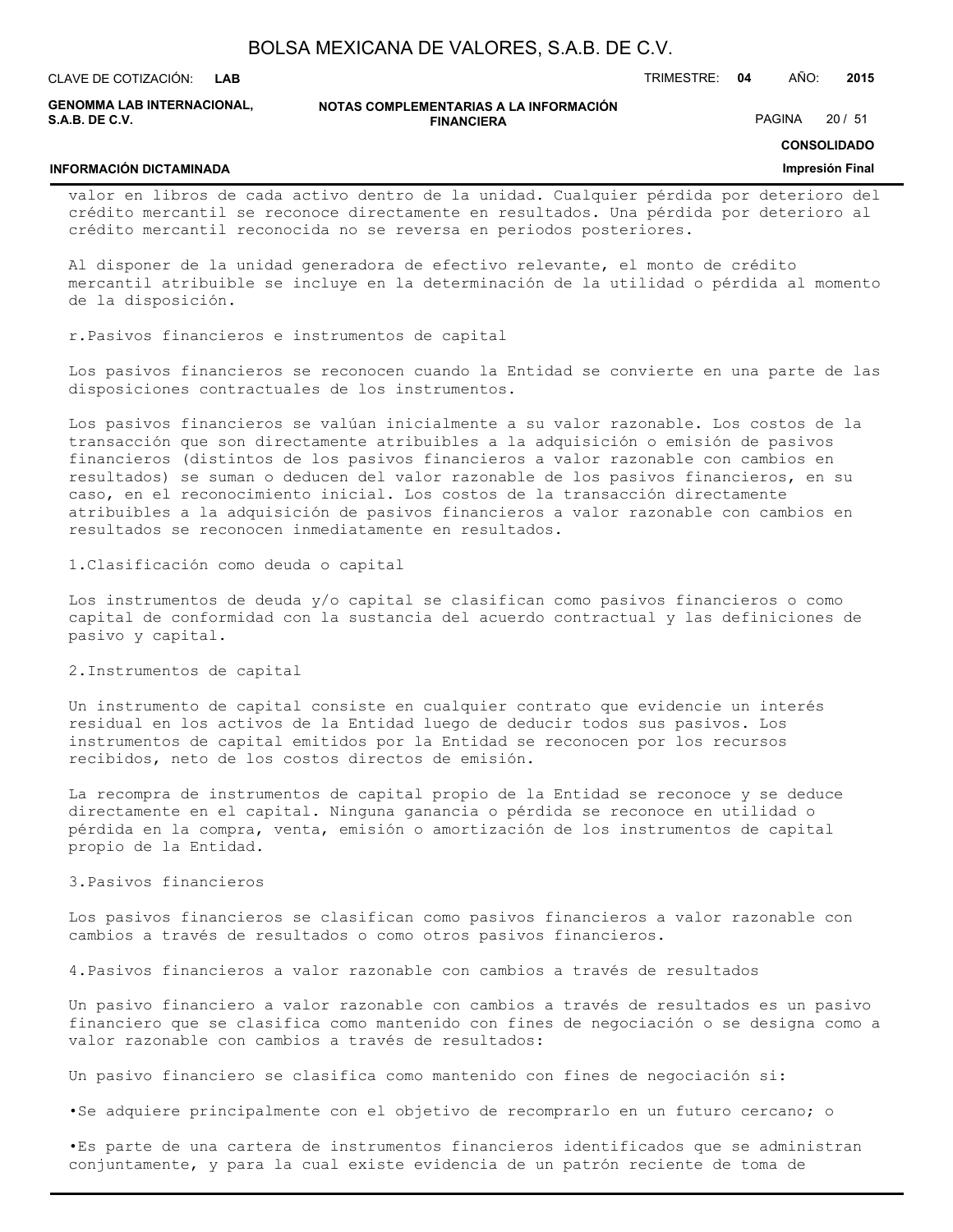**LAB**

CLAVE DE COTIZACIÓN: TRIMESTRE: **04** AÑO: **2015**

**GENOMMA LAB INTERNACIONAL, S.A.B. DE C.V.**

#### **NOTAS COMPLEMENTARIAS A LA INFORMACIÓN FINANCIERA**

PAGINA 21 / 51

**CONSOLIDADO**

**Impresión Final**

# **INFORMACIÓN DICTAMINADA**

utilidades a corto plazo; o

•Es un derivado que no ha sido designado como instrumento de cobertura y cumple las condiciones para ser efectivo.

Un pasivo financiero que no sea mantenido con fines de negociación podría ser designado a valor razonable con cambios a través de resultados al momento del reconocimiento inicial si:

•Con ello se elimina o reduce significativamente alguna inconsistencia en la valuación o en el reconocimiento que de otra manera surgiría; o

•El rendimiento de un grupo de activos financieros, de pasivos financieros o de ambos, se administre y evalúe sobre la base de su valor razonable, de acuerdo con una estrategia de inversión o de administración del riesgo que la Entidad tenga documentada, y se provea internamente información sobre ese grupo, sobre la base de su valor razonable; o

•Forme parte de un contrato que contenga uno o más instrumentos derivados implícitos, y la IAS 39 Instrumentos Financieros: Reconocimiento y Medición permita que la totalidad del contrato híbrido (activo o pasivo) sea designado como a valor razonable con cambios a través de resultados.

Los pasivos financieros a valor razonable con cambios a través de resultados se registran a valor razonable, reconociendo cualquier ganancia o pérdida surgida de la remedición en el estado de resultados. La ganancia o pérdida neta reconocida en los resultados incluye cualquier dividendo o interés obtenido del pasivo financiero y se incluye en la partida de 'otras ganancias y pérdidas' en el estado de resultado integral.

5.Otros pasivos financieros

Otros pasivos financieros, (incluyendo los préstamos y cuentas por pagar), son valuados subsecuentemente al costo amortizado usando el método de tasa de interés efectiva.

El método de tasa de interés efectiva es un método de cálculo del costo amortizado de un pasivo financiero y de asignación del gasto financiero a lo largo del periodo pertinente. La tasa de interés efectiva es la tasa que descuenta exactamente los flujos estimados de pagos en efectivo a lo largo de la vida esperada del pasivo financiero (o, cuando sea adecuado, en un periodo más corto) con el importe neto en libros del pasivo financiero en su reconocimiento inicial.

## 6.Baja de pasivos financieros

La Entidad da de baja los pasivos financieros si, y solo si las obligaciones de la Entidad se cumplen, cancelan o expiran. La diferencia entre el valor en libros del pasivo financiero dado de baja y la contraprestación pagada y por pagar se reconoce en resultados.

#### s.Impuestos a la utilidad

El gasto por impuestos a la utilidad representa la suma de los impuestos a la utilidad causados y los impuestos a la utilidad diferidos.

1.Impuestos a la utilidad causados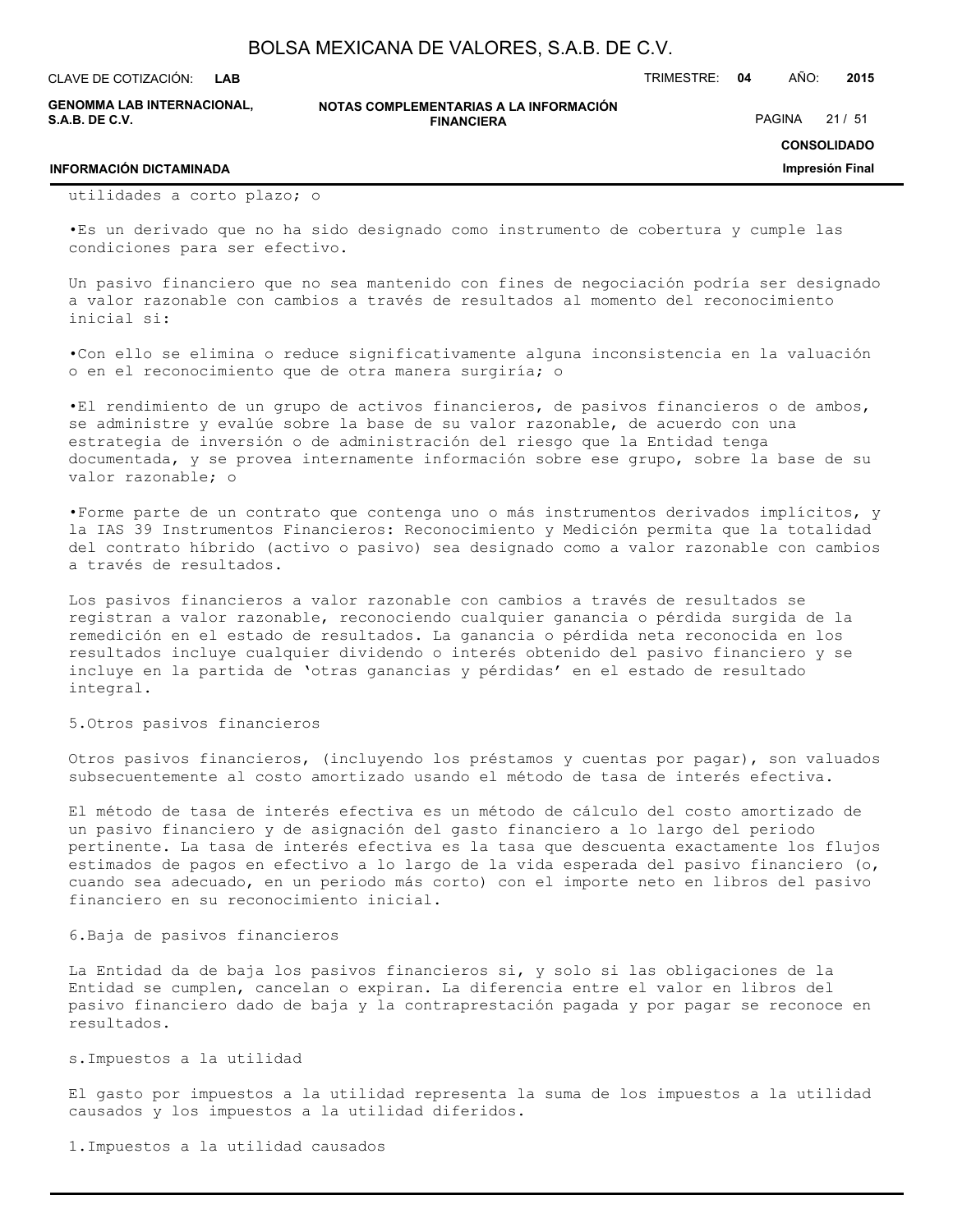**LAB**

CLAVE DE COTIZACIÓN: TRIMESTRE: **04** AÑO: **2015**

|                | <b>GENOMMA LAB INTERNACIONAL,</b> |
|----------------|-----------------------------------|
| S.A.B. DE C.V. |                                   |

**INFORMACIÓN DICTAMINADA**

**NOTAS COMPLEMENTARIAS A LA INFORMACIÓN FINANCIERA**

PAGINA 22 / 51

**CONSOLIDADO**

**Impresión Final**

El impuesto causado calculado corresponde al impuesto sobre la renta ("ISR") y se registra en los resultados del año en que se causa.

2.Impuestos a la utilidad diferidos

Los impuestos a la utilidad diferidos se reconoce sobre las diferencias temporales entre el valor en libros de los activos y pasivos incluidos en los estados financieros y las bases fiscales correspondientes utilizadas para determinar el resultado fiscal, la tasa correspondientes a estas diferencias y en su caso se incluyen los beneficios de las pérdidas fiscales por amortizar y de algunos créditos fiscales. El activo o pasivo por impuesto a la utilidad diferido se reconoce generalmente para todas las diferencias fiscales temporales. Se reconocerá un activo por impuestos diferidos, por todas las diferencias temporales deducibles, en la medida en que resulte probable que la Entidad disponga de utilidades fiscales futuras contra las que pueda aplicar esas diferencias temporales deducibles. Estos activos y pasivos no se reconocen si las diferencias temporales surgen del crédito mercantil o del reconocimiento inicial (distinto al de la combinación de negocios) de otros activos y pasivos en una operación que no afecta el resultado fiscal ni el contable.

Se reconoce un pasivo por impuestos diferidos por diferencias temporales gravables asociadas con inversiones en subsidiarias y asociadas, y participaciones en negocios conjuntos, excepto cuando la Entidad es capaz de controlar la reversión de la diferencia temporal y cuando sea probable que la diferencia temporal no se reversará en un futuro previsible. Los activos por impuestos diferidos que surgen de las diferencias temporales asociadas con dichas inversiones y participaciones se reconocen únicamente en la medida en que resulte probable que habrán utilidades fiscales futuras suficientes contra las que se utilicen esas diferencias temporales y se espera que éstas se reversarán en un futuro cercano.

El valor en libros de un activo por impuestos diferidos debe someterse a revisión al final de cada periodo sobre el que se informa y se debe reducir en la medida que se estime probable que no habrán utilidades gravables suficientes para permitir que se recupere la totalidad o una parte del activo.

Los activos y pasivos por impuestos diferidos se valúan empleando las tasas fiscales que se espera aplicar en el período en el que el pasivo se pague o el activo se realice, basándose en las tasas (y leyes fiscales) que hayan sido aprobadas o sustancialmente aprobadas al final del periodo sobre el que se informa.

La valuación de los pasivos y activos por impuestos diferidos refleja las consecuencias fiscales que se derivarían de la forma en que la Entidad espera, al final del periodo sobre el que se informa, recuperar o liquidar el valor en libros de sus activos y pasivos.

Los activos por impuestos diferidos y los pasivos por impuestos diferidos se compensan cuando existe un derecho legal para compensar activos a corto plazo con pasivos a corto plazo y cuando se refieren a impuestos a la utilidad correspondientes a la misma autoridad fiscal y la Entidad tiene la intención de liquidar sus activos y pasivos sobre una base neta.

#### 3.Impuestos causados y diferidos

Los impuestos causados y diferidos se reconocen en resultados, excepto cuando se refieren a partidas que se reconocen fuera de los resultados, ya sea en los otros resultados integrales o directamente en el capital contable, respectivamente. Cuando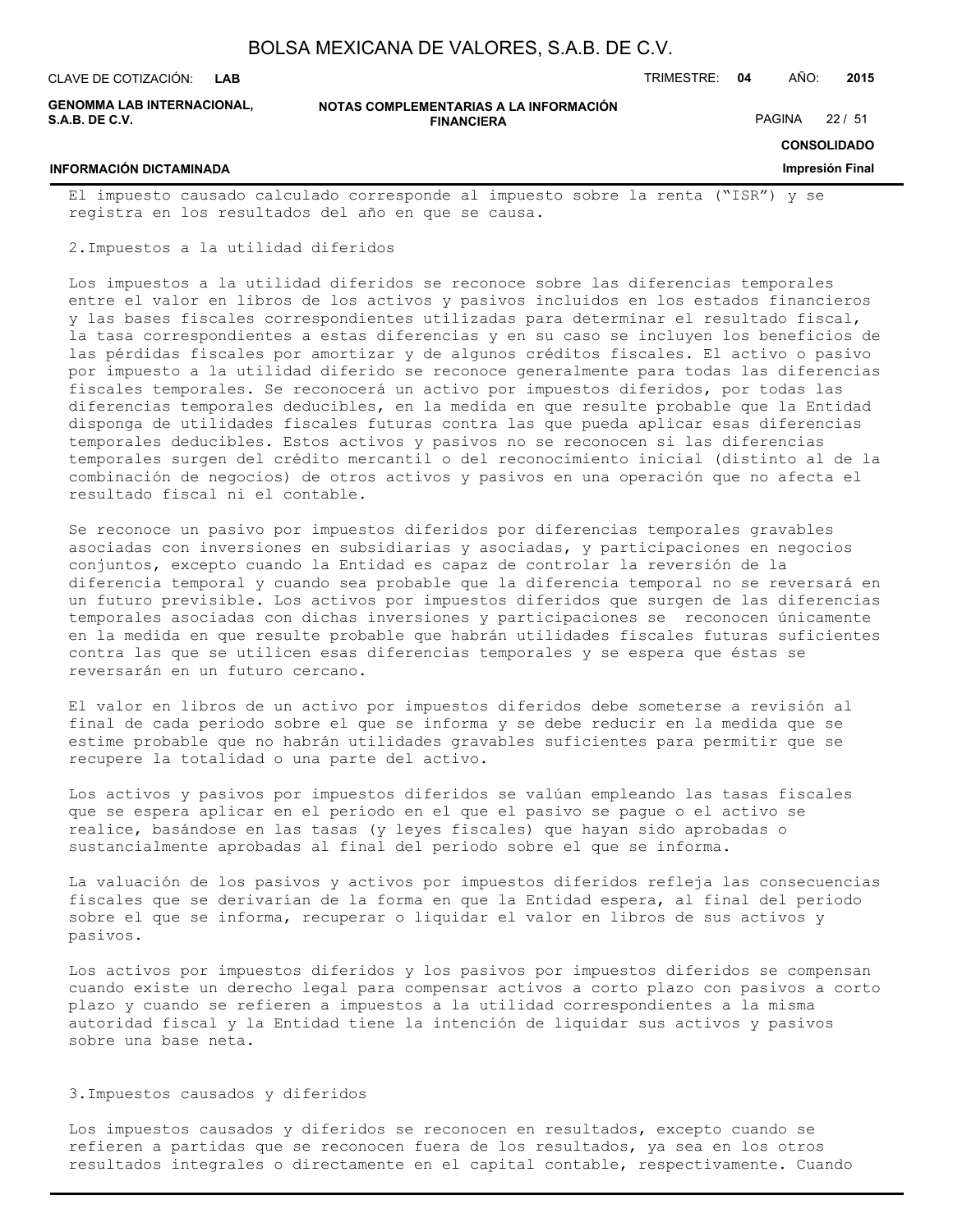**LAB**

CLAVE DE COTIZACIÓN: TRIMESTRE: **04** AÑO: **2015**

**GENOMMA LAB INTERNACIONAL, S.A.B. DE C.V.**

**NOTAS COMPLEMENTARIAS A LA INFORMACIÓN FINANCIERA**

PAGINA 23 / 51

**CONSOLIDADO Impresión Final**

#### **INFORMACIÓN DICTAMINADA**

surgen del reconocimiento inicial de una combinación de negocios el efecto fiscal se incluye dentro del reconocimiento de la combinación de negocios.

#### t.Provisiones

Las provisiones se reconocen cuando la Entidad tiene una obligación presente (ya sea legal o asumida) como resultado de un suceso pasado, es probable que la Entidad tenga que liquidar la obligación, y puede hacerse una estimación confiable del importe de la obligación.

El importe que se reconoce como provisión es la mejor estimación del desembolso necesario para liquidar la obligación presente, al final del periodo sobre el que se informa, teniendo en cuenta los riesgos y las incertidumbres que rodean a la obligación. Cuando se valúa una provisión usando los flujos de efectivo estimados para liquidar la obligación presente, su valor en libros representa el valor presente de dichos flujos de efectivo (cuando el efecto del valor del dinero en el tiempo es material).

Cuando se espera la recuperación de algunos o de todos los beneficios económicos requeridos para liquidar una provisión por parte de un tercero, se reconoce una cuenta por cobrar como un activo si es virtualmente cierto que se recibirá el desembolso y el monto de la cuenta por cobrar puede ser valuado confiablemente.

Las provisiones se clasifican como circulantes o no circulantes en función del período estimado para atender las obligaciones que cubren.

u.Beneficios a empleados

Beneficios a empleados por terminación y retiro

Las aportaciones a los planes de beneficios al retiro de contribuciones definidas se reconocen como gastos al momento en que los empleados han prestado los servicios que les otorgan el derecho a las contribuciones.

En el caso de los planes de beneficios definidos, que incluyen prima de antigüedad y pensiones, su costo se determina utilizando el método de crédito unitario proyectado, con valuaciones actuariales que se realizan al final de cada periodo sobre el que se informa. Las remediciones, que incluyen las ganancias y pérdidas actuariales, el efecto de los cambios en el piso del activo (en su caso) y el retorno del plan de activos (excluidos los intereses), se refleja de inmediato en el estado de posición financiera con cargo o crédito que se reconoce en otros resultados integrales en el período en el que ocurren. Las remediciones reconocidas en otros resultados integrales se reflejan de inmediato en las utilidades acumuladas y no se reclasifica a resultados. Costo por servicios pasados se reconoce en resultados en el período de la modificación al plan. Los intereses netos se calculan aplicando la tasa de descuento al inicio del período de la obligación el activo o pasivo por beneficios definidos. Los costos por beneficios definidos se clasifican de la siguiente manera:

•Costo por servicio (incluido el costo del servicio actual, costo de los servicios pasados, así como las ganancias y pérdidas por reducciones o liquidaciones). •Los gastos o ingresos por interés netos. •Remediciones

La Entidad presenta los dos primeros componentes de los costos por beneficios definidos como un gasto o un ingreso según la partida Gastos de personal. Las ganancias y pérdidas por reducción del servicio se reconocen como costos por servicios pasados.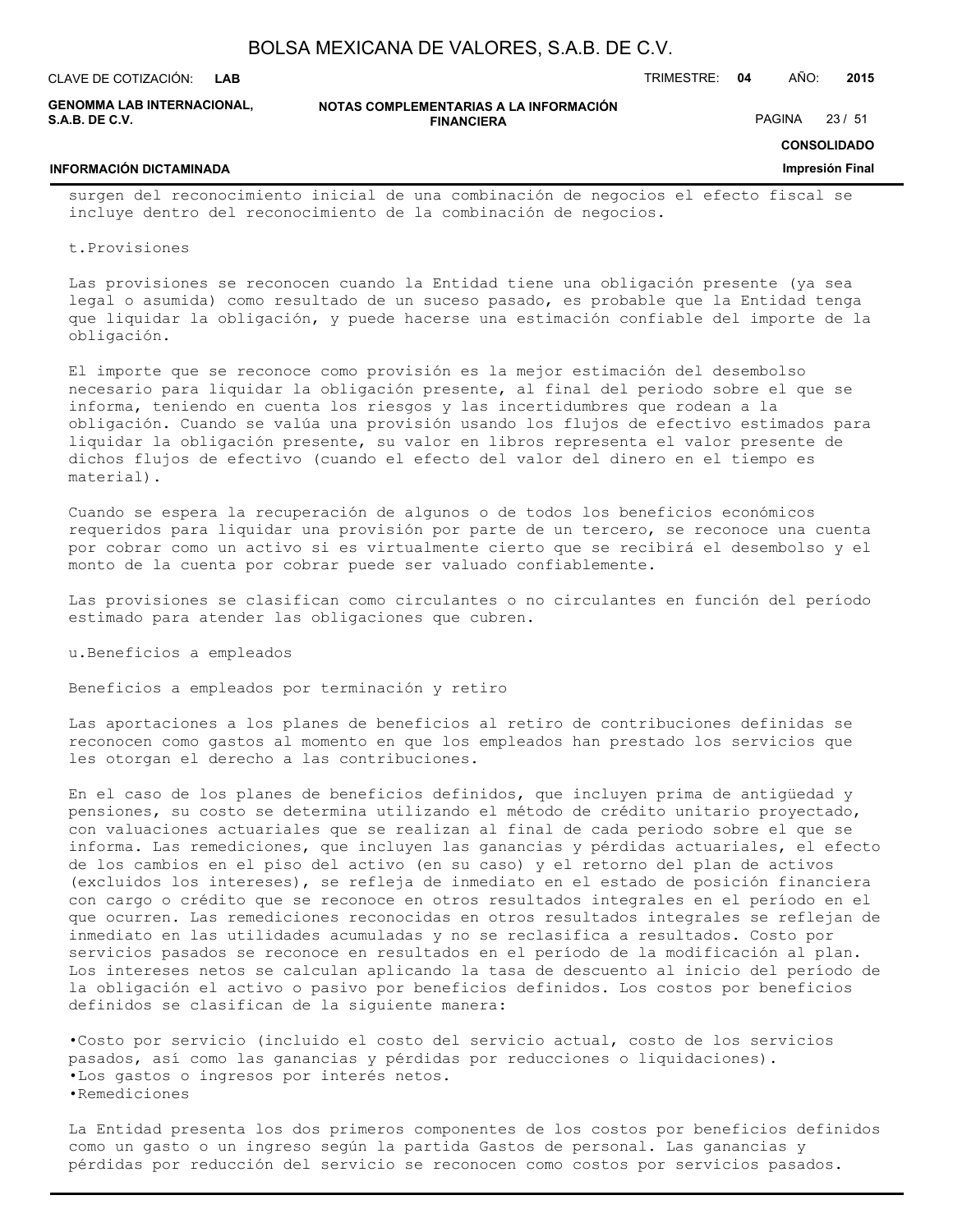| BOLSA MEXICANA DE VALORES, S.A.B. DE C.V. |  |  |
|-------------------------------------------|--|--|
|-------------------------------------------|--|--|

**LAB**

CLAVE DE COTIZACIÓN: TRIMESTRE: **04** AÑO: **2015**

**GENOMMA LAB INTERNACIONAL, S.A.B. DE C.V.**

**INFORMACIÓN DICTAMINADA**

**NOTAS COMPLEMENTARIAS A LA INFORMACIÓN FINANCIERA**

PAGINA 24 / 51

**CONSOLIDADO**

**Impresión Final**

Las obligaciones por beneficios al retiro reconocidas en el estado consolidado de posición financiera, representan las pérdidas y ganancias actuales en los planes por beneficios definidos de la Entidad. Cualquier ganancia que surja de este cálculo se limita al valor presente de cualquier beneficio económico disponible de los reembolsos y reducciones de contribuciones futuras al plan.

Cualquier obligación por indemnización se reconoce al momento que la Entidad ya no puede retirar la oferta de indemnización y/o cuando la Entidad reconoce los costos de reestructuración relacionados.

Beneficios a los empleados a corto plazo

Se reconoce un pasivo por beneficios que correspondan a los empleados con respecto a sueldos y salarios, vacaciones anuales y licencia por enfermedad en el periodo de servicio en que es prestado por el importe no descontado por los beneficios que se espera pagar por ese servicio.

Los pasivos reconocidos por los beneficios a los empleados a corto plazo se valúan al importe no descontado por los beneficios que se espera pagar por ese servicio.

Participación de los trabajadores en las utilidades ("PTU")

La PTU se registra en los resultados del año en que se causa y se presenta en el rubro de gastos de operación en el estado consolidado de resultados y otros resultados integrales.

En México, la PTU se determina con base en la utilidad fiscal conforme a la fracción I del artículo 10 de la Ley del impuesto sobre la renta.

v.Pagos basados en acciones

Las transacciones con pagos basados en acciones liquidables mediante instrumentos de capital a empleados se valúan al valor razonable de los instrumentos de capital a la fecha en que se otorgan.

El valor razonable determinado a la fecha de otorgamiento de los pagos basados en acciones liquidables mediante instrumentos de capital se registran como gastos sobre la base de línea recta durante el periodo de adjudicación, con base en la estimación de la Entidad de los instrumentos de capital que eventualmente se adjudicarán. Al final de cada periodo sobre el cual se reporta, la Entidad revisa sus estimaciones del número de instrumentos de capital que esperan ser adjudicados. El efecto de la revisión de los estimados originales, si hubiese, se reconoce en los resultados del periodo de manera que el gasto acumulado refleje el estimado revisado, con el ajuste correspondiente a la reserva de beneficios a empleados liquidables mediante instrumentos de capital.

Para la transacción de pagos basados en acciones liquidables en efectivo, se reconoce un pasivo por los bienes o servicios adquiridos, valuados inicialmente al valor razonable del pasivo. Al final de cada periodo de reporte, hasta que se liquide, así como en la fecha de liquidación, la Entidad reevalúa el valor razonable del pasivo y cualquier cambio en su valor razonable se reconoce en los resultados del periodo.

w.Reconocimiento de ingresos

Los ingresos se calculan al valor razonable de la contraprestación cobrada o por cobrar, teniendo en cuenta el importe estimado de devoluciones de clientes, rebajas y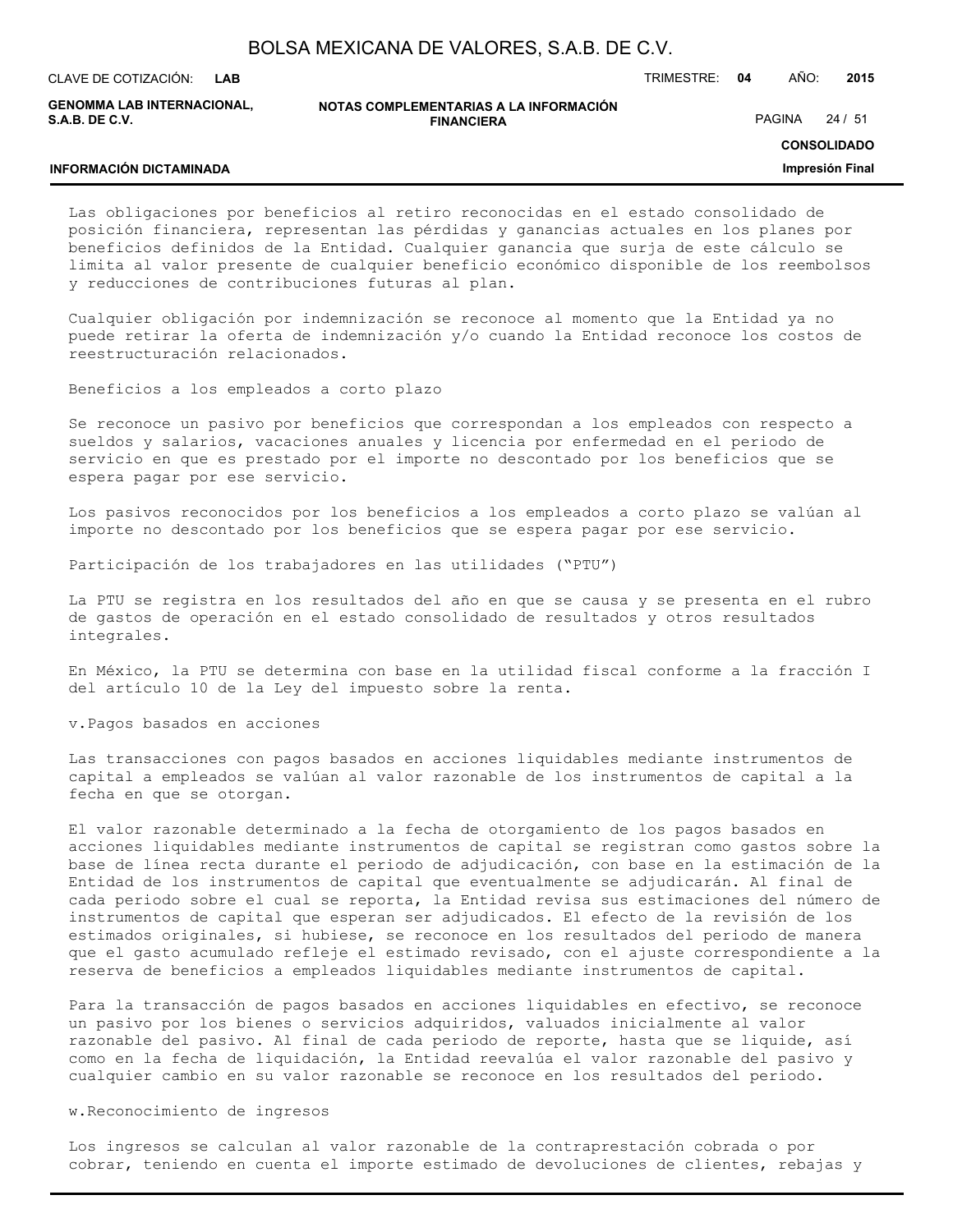CLAVE DE COTIZACIÓN: TRIMESTRE: **04** AÑO: **2015 LAB**

**GENOMMA LAB INTERNACIONAL, S.A.B. DE C.V.**

**NOTAS COMPLEMENTARIAS A LA INFORMACIÓN FINANCIERA**

PAGINA 25 / 51

**CONSOLIDADO**

**Impresión Final**

#### **INFORMACIÓN DICTAMINADA**

otros descuentos similares.

i.Venta de bienes

Los ingresos procedentes de la venta de bienes deben ser reconocidos cuando se cumplen todas y cada una de las siguientes condiciones:

•La Entidad ha transferido al comprador los riesgos y beneficios significativos que se derivan de la propiedad de los bienes;

•La Entidad no conserva para sí ninguna implicación en la gestión corriente de los bienes vendidos, en el grado usualmente asociado con la propiedad, ni retiene el control efectivo sobre los mismos;

•El importe de los ingresos pueda valuarse confiablemente;

•Sea probable que la Entidad reciba los beneficios económicos asociados con la transacción; y

•Los costos incurridos, o por incurrir, en relación con la transacción pueden ser valuados confiablemente.

ii.Ingresos por intereses

Los ingresos por intereses se reconocen cuando es probable que los beneficios económicos fluyan hacia la Entidad y el importe de los ingresos pueda ser valuado confiablemente.

x.Transacciones en moneda extranjera

Las transacciones en moneda extranjera se registran al tipo de cambio vigente a la fecha de su celebración. Los activos y pasivos monetarios en moneda extranjera se valúan en moneda nacional al tipo de cambio vigente a la fecha de los estados financieros consolidados. Las fluctuaciones cambiarias se registran en el estado consolidado de resultados y otros resultados integrales.

y.Utilidad por acción

La utilidad básica por acción ordinaria se calcula dividiendo la utilidad neta consolidada de la participación controladora entre el promedio ponderado de acciones ordinarias en circulación durante el ejercicio.

4.Juicios contables críticos y fuentes clave para la estimación de incertidumbres

En la aplicación de las políticas contables la administración de la Entidad realiza juicios, estimaciones y supuestos sobre algunos importes de los activos y pasivos de los estados financieros consolidados. Las estimaciones y supuestos asociados se basan en un análisis cualitativo y cuantitativo con base en el conocimiento de los diversos negocios que conforman la Entidad. Los resultados reales podrían diferir de dichas estimaciones.

Las estimaciones y supuestos se revisan regularmente. Las modificaciones a las estimaciones contables se reconocen en el periodo en el que se realiza la modificación y en periodos futuros si la modificación afecta tanto al periodo actual como a periodos subsecuentes.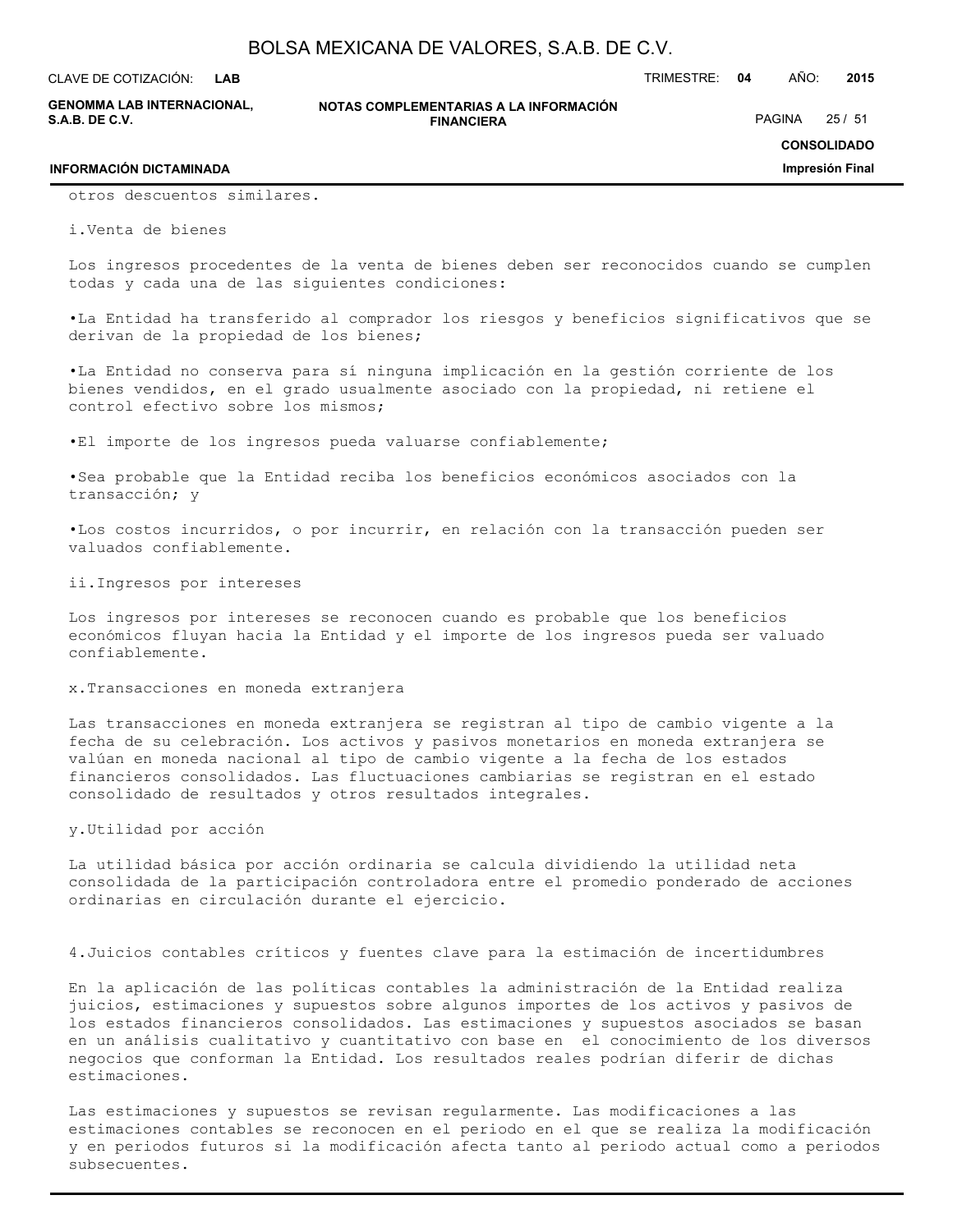**LAB**

CLAVE DE COTIZACIÓN: TRIMESTRE: **04** AÑO: **2015**

**GENOMMA LAB INTERNACIONAL, S.A.B. DE C.V.**

**NOTAS COMPLEMENTARIAS A LA INFORMACIÓN FINANCIERA**

PAGINA 26 / 51

**CONSOLIDADO**

#### **Impresión Final**

## **INFORMACIÓN DICTAMINADA**

Los juicios contables críticos y aspectos clave de incertidumbre al aplicar las estimaciones efectuadas a la fecha de los estados financieros consolidados son los siguientes:

a.Juicios críticos al aplicar las políticas contables

La Entidad está sujeta a transacciones o eventos contingentes sobre los cuales utiliza juicio profesional en el desarrollo de estimaciones de probabilidad de ocurrencia, los factores que se consideran en estas estimaciones son la situación legal actual a la fecha de la estimación y, la opinión de los asesores legales.

b.Fuentes clave de incertidumbre en las estimaciones

•La Entidad revisa la vida útil estimada de inmuebles, propiedades y equipo al final de cada período anual. El grado de incertidumbre relacionado con las estimaciones de las vidas útiles está relacionado con los cambios en el mercado y la utilización de los activos por los volúmenes de comercialización y desarrollo tecnológico.

•Al efectuar las pruebas de deterioro de los activos, la Entidad requiere efectuar estimaciones en el valor en uso asignado a sus inmuebles, propiedades y equipo y a las unidades generadoras de efectivo, en el caso de ciertos activos. Los cálculos del valor en uso requieren que la Entidad determine los flujos de efectivo futuros que deberían surgir de las unidades generadoras de efectivo y una tasa de descuento apropiada para calcular el valor actual. La Entidad utiliza proyecciones de flujos de efectivo de ingresos utilizando estimaciones de condiciones de mercado, determinación de precios, y volúmenes de comercialización y venta.

•La Entidad utiliza estimaciones para determinar las reservas de inventarios y cuentas por cobrar. Los factores que considera la Entidad en las estimaciones de inventarios son los volúmenes de comercialización y venta así como los movimientos en la demanda de algunos productos. Los factores que considera la Entidad en la estimación de cuentas de cobro dudoso son principalmente el riesgo de la situación financiera del cliente, cuentas no garantizadas y retrasos considerables en la cobranza de acuerdo con los límites de crédito establecidos.

La Entidad utiliza estimaciones para determinar la estimación de cuentas de cobro dudoso considerando los siguientes factores:

i.La Entidad realiza un análisis de antigüedad de saldos por cliente, donde se muestre el monto por vencer y los montos vencidos de acuerdo a los límites de créditos establecidos y según parámetros obtenidos con la experiencia, se asigna un porcentaje de reserva que le corresponde a cada una de ellas, este análisis da un primer indicio de deterioro.

ii.Una vez que se obtiene el monto preliminar de las cuentas por cobrar con deterioro, se deberá realizar un análisis de la situación financiera de todos los clientes incluidos, para determinar cuáles son los que presentan un deterioro razonable de la cuenta por cobrar y sobre estos registrar la provisión correspondiente.

La Entidad tiene la política de no aceptar devoluciones, excepto en el caso de productos caducos o productos fuera de línea, por lo que en el momento en el que la Entidad conoce la existencia de los mismos, reconoce la reserva correspondiente.

Con respecto a las bonificaciones, la Entidad reconoce la estimación de las mismas con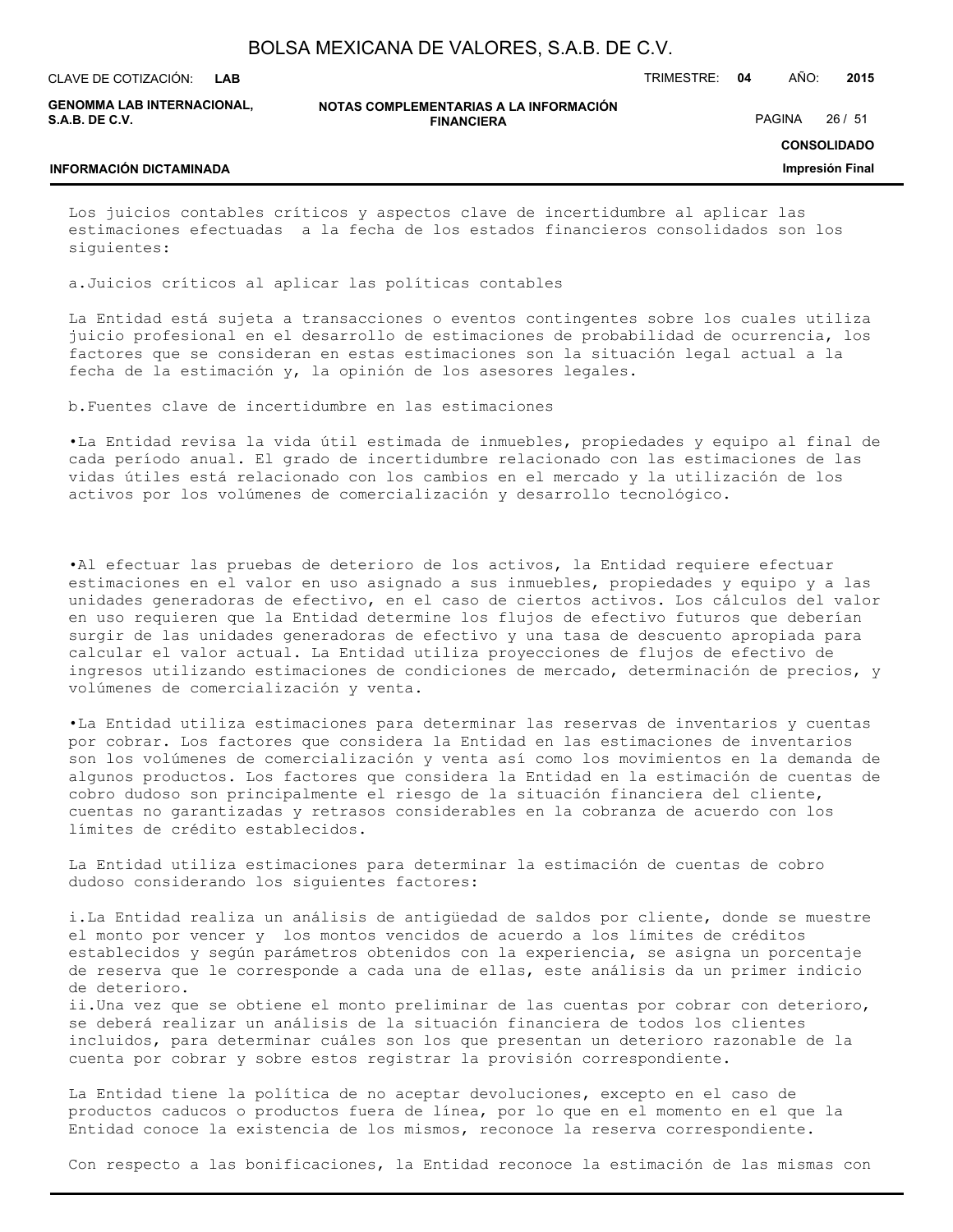**LAB**

CLAVE DE COTIZACIÓN: TRIMESTRE: **04** AÑO: **2015**

**GENOMMA LAB INTERNACIONAL, S.A.B. DE C.V.**

**INFORMACIÓN DICTAMINADA**

**NOTAS COMPLEMENTARIAS A LA INFORMACIÓN FINANCIERA**

PAGINA 27 / 51

**CONSOLIDADO**

**Impresión Final**

base en los planes comerciales autorizados a los clientes.

5.Combinaciones de negocios

Adquisición de negocios -

a.El 28 de octubre de 2015, la Entidad llevó acabo la adquisición del 51% restante de las acciones de Televisa Consumer Products, LLC por \$76,283, la cual se registró utilizando el método de compra. Con dicha transacción la Entidad es dueña del 100% de las acciones de Televisa Consumer Products, LLC.

b.Durante 2014, la Entidad adquirió Marzam, la cual se registró utilizando el método de compra.

El pago de la primera etapa de la compra se realizó el 26 de junio de 2014 por \$600,000, que correspondía al 49% de las acciones. Con el segundo pago realizado el 6 de octubre de 2014 por el 51% restante, se adquiere el 100% de la compañía y el control de la misma. El monto total de la contraprestación pagada asciende a \$1,857,197, habiendo generado un crédito mercantil por \$398,201. El resultado de dicha entidad ha sido incluido en los presentes estados financieros consolidados desde el día de la adquisición; su presentación esta dentro de operaciones discontinuas como se describe abajo.

A esa fecha, la Entidad manifestó su intención de vender el 51% de las acciones de Marzam, por lo que de acuerdo con la IFRS 5 Activos no Corrientes Mantenidos para la Venta y Operaciones Discontinuadas se decidió presentar en el estado de posición financiera de la Entidad, como activos disponibles para la venta y pasivos directamente asociados con activos mantenidos para su venta el 100% del estado de posición financiera de Marzam al 31 de diciembre de 2014, adicionalmente, en el estado de resultados de la Entidad en el rubro de operaciones discontinuas se encuentra el efecto neto de la eliminación de transacciones con Marzam del 6 de octubre al 31 de diciembre de 2014.

El 29 de septiembre de 2015, la Entidad realizó la venta del 50% más una acción de Marzam a Moench Coöperatief, U.A. por \$1,350,000; de acuerdo al contrato de compraventa la Entidad recibió \$1,050,000 y los \$300,000 restantes serán pagados un año después a la fecha de la venta de las acciones.

A partir de la fecha de cierre del contrato, Moench Coöperatief, U.A. tomó el control de las operaciones de Marzam. La relación comercial entre la Entidad y Marzam continuará siendo tan importante como lo había sido anteriormente.

c.Activos adquiridos y pasivos asumidos a la fecha de adquisición

Televisa Consumer Products, LLCGrupo Comercial e Industrial Marzam, S.A.P.I. de C.V. y Subsidiarias 20152014 Activos: Efectivo y equivalentes de efectivo\$64,111\$10,330 Cuentas por cobrar 36,9372,974,129 Inventarios  $-2,321,954$ Otros activos circulantes63297,580 Inmuebles, maquinaria y equipo137232,758 Otros activos -35,293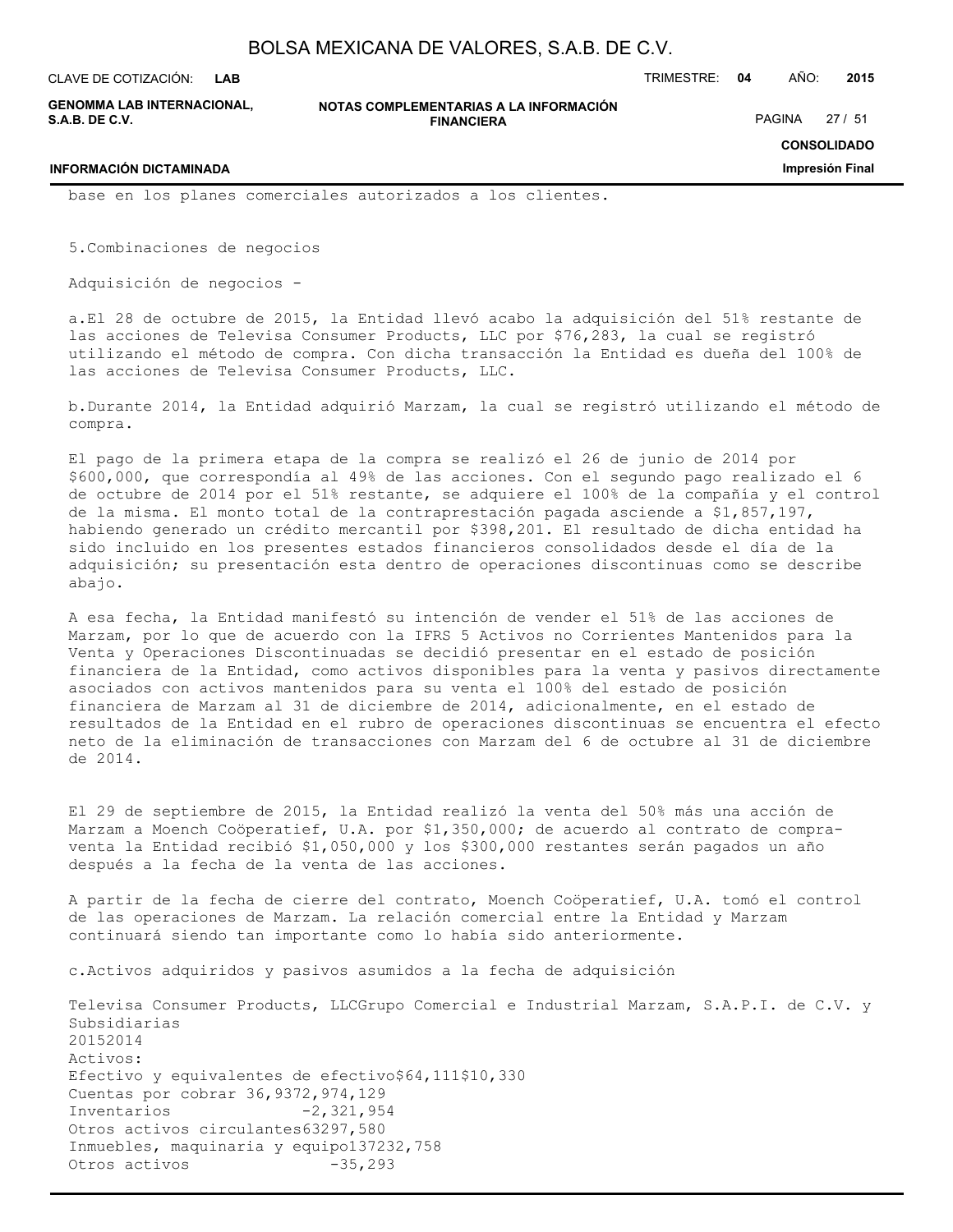| BOLSA MEXICANA DE VALORES, S.A.B. DE C.V. |  |  |  |
|-------------------------------------------|--|--|--|
|-------------------------------------------|--|--|--|

| CLAVE DE COTIZACIÓN:<br><b>LAB</b>                                                                                               |                                                                                                                                                                            | TRIMESTRE: | AÑO:<br>2015<br>04                    |
|----------------------------------------------------------------------------------------------------------------------------------|----------------------------------------------------------------------------------------------------------------------------------------------------------------------------|------------|---------------------------------------|
| <b>GENOMMA LAB INTERNACIONAL,</b><br>S.A.B. DE C.V.                                                                              | NOTAS COMPLEMENTARIAS A LA INFORMACIÓN<br><b>FINANCIERA</b>                                                                                                                |            | PAGINA<br>28/51<br><b>CONSOLIDADO</b> |
| INFORMACIÓN DICTAMINADA                                                                                                          |                                                                                                                                                                            |            | Impresión Final                       |
| Impuestos diferidos                                                                                                              | $-163,509$                                                                                                                                                                 |            |                                       |
| Pasivos:<br>Cuentas por pagar (35, 921) (3, 498, 190)<br>Documentos por pagar<br>Impuestos y gastos acumulados (4,552) (398,068) | $-(480, 299)$                                                                                                                                                              |            |                                       |
| Total de activos netos\$61,344\$1,458,996                                                                                        |                                                                                                                                                                            |            |                                       |
| d. Crédito mercantil de adquisición                                                                                              |                                                                                                                                                                            |            |                                       |
| Televisa Consumer Products, LLC<br>2015                                                                                          |                                                                                                                                                                            |            |                                       |
| Contraprestación transferida\$76,283<br>Más: participación no controladora30,059                                                 | Menos: valor razonable de los activos netos adquiridos61,344                                                                                                               |            |                                       |
|                                                                                                                                  | Crédito mercantil determinado en la adquisición\$44,998                                                                                                                    |            |                                       |
| transferidaAdquiridosmercantil<br>1,458,996\$398,201                                                                             | ContraprestaciónValor de los activos netosCrédito<br>Grupo Comercial e Industrial Marzam, S.A. de C.V. y Subsidiarias2014\$1,857,197\$                                     |            |                                       |
|                                                                                                                                  | e. Flujos de efectivo neto sobre la adquisición de subsidiarias                                                                                                            |            |                                       |
| 2015                                                                                                                             |                                                                                                                                                                            |            |                                       |
| Contraprestación pagada en efectivo\$76,283                                                                                      | Menos: saldos de efectivo y equivalente de efectivo adquiridos64,111                                                                                                       |            |                                       |
| \$12,172                                                                                                                         |                                                                                                                                                                            |            |                                       |
|                                                                                                                                  | 6. Efectivo, equivalentes de efectivo y efectivo restringido                                                                                                               |            |                                       |
| mercado de dinero.                                                                                                               | Para propósitos de los estados consolidados de flujos de efectivo, el efectivo y<br>equivalentes de efectivo incluye efectivo y bancos e inversiones en instrumentos en el |            |                                       |
|                                                                                                                                  | El efectivo y equivalentes de efectivo al final del periodo se integra como sigue:                                                                                         |            |                                       |
| 201520142013                                                                                                                     |                                                                                                                                                                            |            |                                       |
| Efectivo\$1,569,631\$1,094,325\$1,278,709<br>Equivalentes de efectivo:<br>Efectivo restringido 52,06917,8428,126                 | Mesa de dinero e inversiones en valores104, 20470, 129480, 309                                                                                                             |            |                                       |
| \$1,725,904\$1,182,296\$1,767,144                                                                                                |                                                                                                                                                                            |            |                                       |
| 7. Cuentas por cobrar                                                                                                            |                                                                                                                                                                            |            |                                       |

201520142013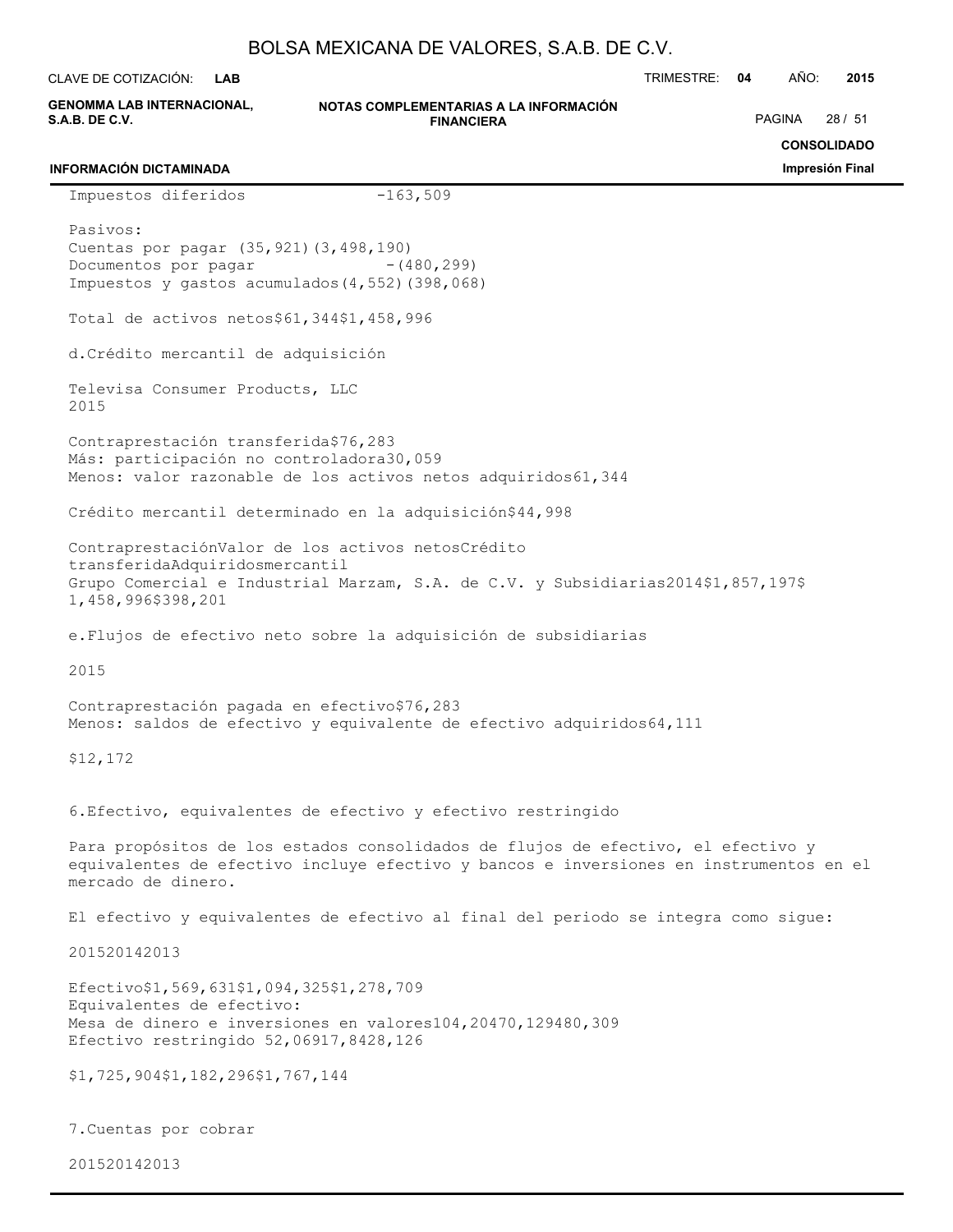**LAB**

CLAVE DE COTIZACIÓN: TRIMESTRE: **04** AÑO: **2015**

**GENOMMA LAB INTERNACIONAL, S.A.B. DE C.V.**

**NOTAS COMPLEMENTARIAS A LA INFORMACIÓN FINANCIERA**

PAGINA 29 / 51

**CONSOLIDADO**

#### **INFORMACIÓN DICTAMINADA**

Estimaciones para:

**Impresión Final** Clientes\$3,580,670\$5,173,714\$5,652,360

Cuentas de cobro dudoso(793,416)(89,902)(13,156) Reserva para devoluciones y bonificaciones(714,688)(919,503)(623,124) (1,508,104)(1,009,405)(636,280) 2,072,5664,164,3095,016,080 Impuestos por recuperar1,240,110865,066364,850 Deudores diversos300,000 Otras352,630319,316219,499 Estimación para otras cuentas por cobrar (235,431)

\$3,729,875\$5,348,691\$5,600,429

Los movimientos de la estimación para cuentas de cobro dudoso y otras cuentas por cobrar que se registran en gastos de venta, generales y de administración, fueron como sigue:

SaldoProvisión Saldo al InicialAdicionesUtilizadaCierre

2015\$(89,902)\$(938,945)\$ -\$(1,028,847)

 $2014\frac{13}{156}$   $\frac{156}{156}$   $\frac{76}{746}$   $\frac{5}{156}$   $\frac{20145}{156}$   $\frac{137}{156}$   $\frac{156}{156}$   $\frac{20145}{156}$   $\frac{137}{156}$   $\frac{156}{156}$   $\frac{20145}{156}$   $\frac{137}{156}$   $\frac{156}{156}$   $\frac{137}{156}$   $\frac{156}{156}$   $\frac{1$ 

2013\$(31,642)\$ -\$18,486\$(13,156)

Los movimientos de la estimación de devoluciones y bonificaciones fueron como sigue:

SaldoProvisión Saldo al InicialAdicionesutilizadaCierre

2015\$(919,503)\$(1,034,565)\$1,239,380\$(714,688)

2014\$(623,124)\$(1,417,769)\$1,121,390\$(919,503)

2013\$(545,047)\$(974,355)\$896,278\$(623,124)

a.Cuentas por cobrar a clientes

Las cuentas por cobrar a clientes que se revelan arriba se clasifican como cuentas por cobrar y por lo tanto se valúan al costo amortizado.

El plazo de crédito promedio sobre la venta de bienes es de 90 días. No se hace ningún cargo por intereses sobre las cuentas por cobrar a clientes. La Entidad reconoce una estimación para cuentas de cobro dudoso con base en importes irrecuperables determinados por experiencias de incumplimiento de la contraparte y un análisis de su posición financiera actual.

Antes de aceptar cualquier nuevo cliente, la Entidad evalúa la calidad crediticia del cliente potencial y define los límites de crédito por cliente. Los límites y calificaciones atribuidos a los clientes se revisan periódicamente. Las ventas a los diez clientes principales de la Entidad representan el 41%, 43% y 52% de las ventas netas consolidadas y el 77%, 56% y 77% del saldo de cuentas por cobrar en 2015, 2014 y 2013, respectivamente.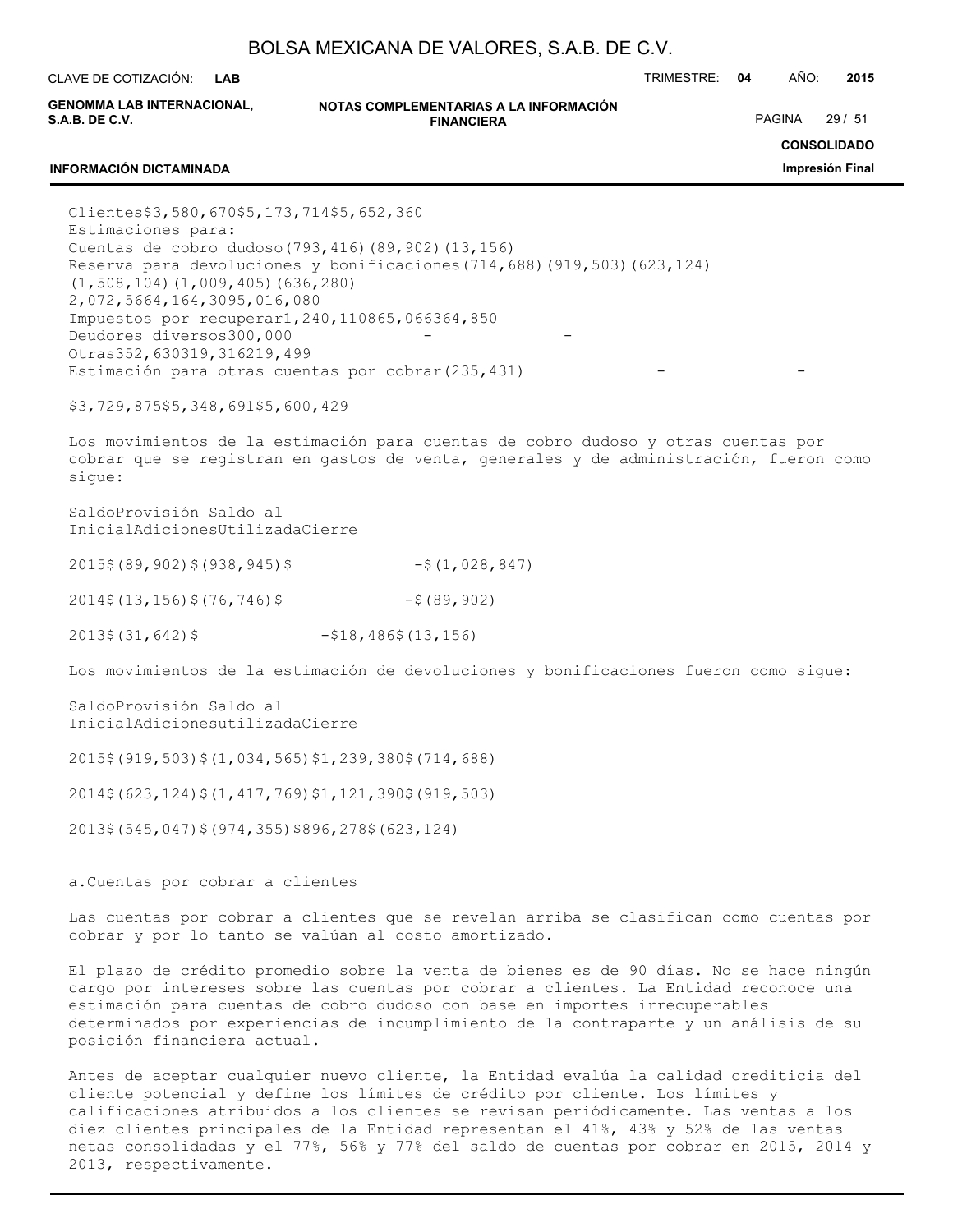**LAB**

CLAVE DE COTIZACIÓN: TRIMESTRE: **04** AÑO: **2015**

**GENOMMA LAB INTERNACIONAL, S.A.B. DE C.V.**

**INFORMACIÓN DICTAMINADA**

**NOTAS COMPLEMENTARIAS A LA INFORMACIÓN FINANCIERA**

PAGINA 30 / 51

**CONSOLIDADO**

#### **Impresión Final**

Las cuentas por cobrar a clientes reveladas en los párrafos anteriores incluyen los montos que están vencidos al final del periodo sobre el que se informa (ver abajo el análisis de antigüedad), pero para los cuales la Entidad no ha reconocido estimación alguna para cuentas de cobro dudoso debido a que no ha habido cambio significativo en la calidad crediticia y los importes aún se consideran recuperables. La Entidad no mantiene ningún colateral u otras mejoras crediticias sobre esos saldos, ni tiene el derecho legal de compensarlos contra algún monto que adeude la Entidad a la contraparte.

Antigüedad de las cuentas por cobrar vencidas pero no incobrables

201520142013

60-90 días\$80,331\$66,091\$208,230 Más de 90 días615,948869,569324,340

Total\$696,279\$935,660\$532,570

Antigüedad promedio (días)1109778

Al determinar la recuperabilidad de una cuenta por cobrar, la Entidad considera cualquier cambio en la calidad crediticia de la cuenta, a partir de la fecha en que se otorgó inicialmente el crédito hasta el final del periodo sobre el que se informa.

8.Inventarios

201520142013

Productos terminados\$1,143,928\$1,410,343\$1,326,614 Materia prima595,376445,109349,507 Estimación para inventarios obsoletos(697,529)(454,520)(472,667) 1,041,7751,400,9321,203,454 Mercancías en tránsito117,139194,080238,602

\$1,158,914\$1,595,012\$1,442,056

9.Activos disponibles para la venta

2014

Activos disponibles para la venta \$7,790,506

Pasivos directamente asociados con activos mantenidos para su venta \$4,487,400

Al 31 de diciembre de 2014, la Entidad manifestó su intención de vender el 51% de las acciones de Marzam, por lo que de acuerdo con la IFRS 5 Activos no Corrientes Mantenidos para la Venta y Operaciones Discontinuadas decidió presentar en el estado de posición financiera de la Entidad, como activos disponibles para la venta y pasivos directamente asociados con activos mantenidos para su venta el 100% del estado de posición financiera de Marzam al 31 de diciembre de 2014. Los activos disponibles para la venta y pasivos directamente asociados con activos mantenidos para su venta al 31 de diciembre de 2014, son: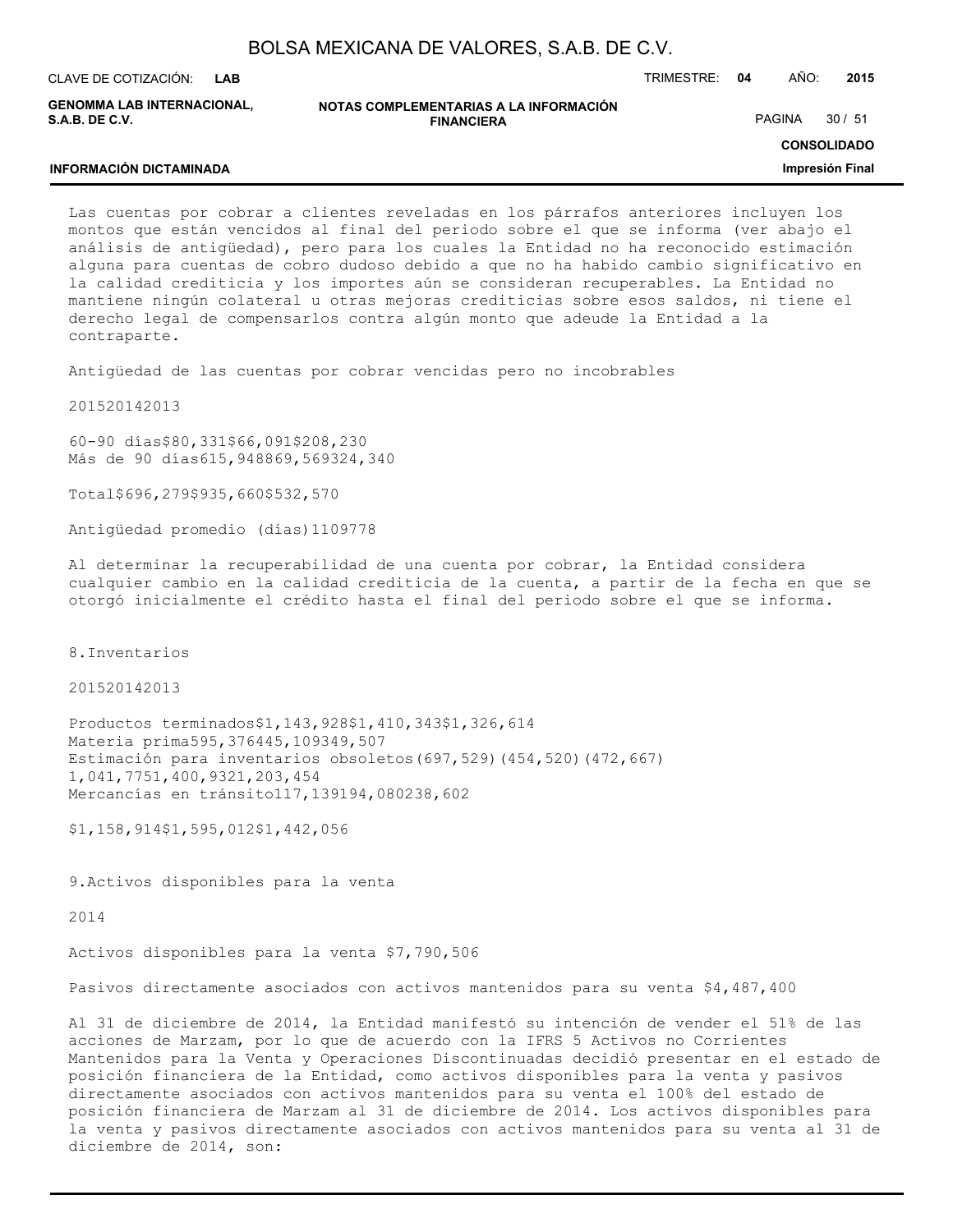| BOLSA MEXICANA DE VALORES, S.A.B. DE C.V. |  |  |  |
|-------------------------------------------|--|--|--|
|-------------------------------------------|--|--|--|

**GENOMMA LAB INTERNACIONAL, S.A.B. DE C.V.**

**NOTAS COMPLEMENTARIAS A LA INFORMACIÓN FINANCIERA**

PAGINA 31 / 51

**CONSOLIDADO Impresión Final**

#### **INFORMACIÓN DICTAMINADA**

2014

Efectivo y equivalentes de efectivo\$43,064 Cuentas por cobrar a clientes2,937,811 Otras cuentas por cobrar303,767 Inventarios3,226,224 Pagos anticipados5,748 Propiedades, planta y equipo208,883 Propiedades de inversión37,215 Impuesto sobre la renta diferido188,478 Otros activos6,017 Crédito mercantil833,299 Activos de Marzam, clasificados como disponibles para la venta7,790,506

Cuentas por pagar a proveedores3,644,986 Gastos acumulados y otras cuentas por pagar362,890 Participación de los trabajadores en las utilidades 20,534 Préstamos bancarios383,806 Beneficios a los empleados 75,184 Pasivos de Marzam, directamente asociados con activos mantenidos para su venta4,487,400

Activos netos de Marzam, clasificados como disponibles para su venta\$3,303,106

El 29 de septiembre de 2015, la Entidad realizó la venta del 50% más una acción de Marzam a Moench Coöperatief, U.A. por \$1,350,000; de acuerdo al contrato de compraventa la Entidad recibió \$1,050,000 y los \$300,000 restantes serán pagados un año después a la fecha de la venta de las acciones.

A partir de la fecha de cierre del contrato, Moench Coöperatief, U.A. tomó el control de las operaciones de Marzam. La relación comercial entre la Entidad y Marzam continuará siendo tan importante como lo había sido anteriormente.

#### 10.Inmuebles, propiedades y equipo

a.La conciliación de saldos iniciales y finales del valor en libros al 31 de diciembre de 2015, 2014 y 2013 es la siguiente: Saldo al 31 de diciembre de 2014Adiciones directasBajas por ventasTraspasos al activo Efecto de conversiónSaldo al 31 de diciembre de 2015

Edificio\$169,809\$  $-$ \$(3,074)\$  $-$ \$ -\$166,735 Mejoras a propiedades arrendadas76,5442,488(1,143) -9,14987,038 Equipo de laboratorio, moldes y maquinaria76,2173,309 5,15384,679 Equipo de transporte97,40325,061(62,026) -2,93963,377 Equipo de cómputo54,8617,608(3,259)2,8392,15764,206 Equipo de producción y grabación56,609238(64) -21957,002 Equipo de oficina, venta y telecomunicaciones193,6798,970(7,925)5,17121,024220,919 725,12247,674(77,491)8,01040,641743,956 Depreciación y amortización acumulada(340,859)(104,399)52,354 -(30,574) (423,478) 384,263(56,725)(25,137)8,01010,067320,478 Construcciones en proceso8,01814 - - - - - -1,4199,451 Terrenos65,3788,564(2,052) -4,82676,716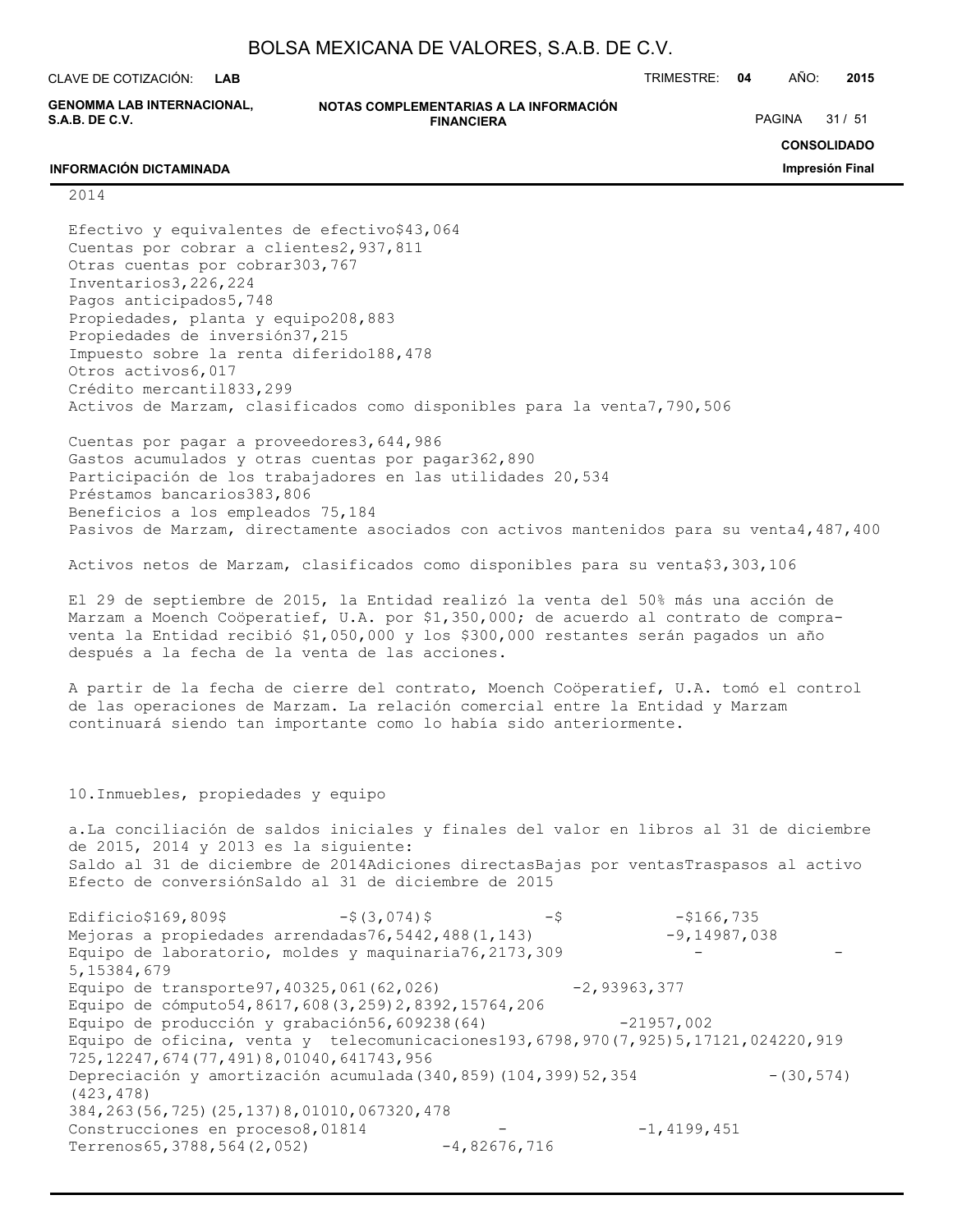**NOTAS COMPLEMENTARIAS A LA INFORMACIÓN FINANCIERA** CLAVE DE COTIZACIÓN: TRIMESTRE: **04** AÑO: **2015 CONSOLIDADO Impresión Final LAB GENOMMA LAB INTERNACIONAL, S.A.B. DE C.V. INFORMACIÓN DICTAMINADA** PAGINA 32 / 51 \$457,659\$(48,147)\$(27,189)\$8,010\$16,312\$406,645 Saldo al 31 de diciembre de 2013Adiciones directasBajas por ventasTraspasos al activo Efecto de conversiónSaldo al 31 de diciembre de 2014 Edificio \$175,450\$ - \$(7,859) \$2,218\$ - \$169,809 Mejoras a propiedades arrendadas71,5183,631(250) -1,64576,544 Equipo de laboratorio, moldes y maquinaria59,90614,625(152) -1,83876,217 Equipo de transporte84,72415,351(3,589) -91797,403 Equipo de cómputo47,3694,849(1,467)3,0001,11054,861 Equipo de producción y grabación56,468 - - - - - - - - - -141 56,609 Equipo de oficina, venta y telecomunicaciones111,67381,796(1,544)(1,915)3,669193,679 607,108120,252(14,861)3,3039,320725,122 Depreciación y amortización acumulada(268,037)(74,975)12,844 -(10,691) (340,859) 339,07145,277(2,017)3,303(1,371)384,263 Construcciones en proceso7,03189 - -8988,018 Terrenos62,281 - - - - - - - - - -3,09765,378 \$408,383\$45,366\$(2,017)\$3,303\$2,624\$457,659 Saldo al 1 de enero de 2013Adiciones directasBajas por ventasTraspasos al activoEfecto de conversiónSaldo al 31 de diciembre de 2013  $\text{Edificio$175,450$}$  -\$ -\$ -\$ -\$175,450 Mejoras a locales 71,061384 - - - -7371,518 Equipo de laboratorio, moldes y maquinaria47,70112,162 - -43 59,906 Equipo de transporte99,5349,444(24,279) -2584,724 Equipo de cómputo43,1152,696(144)1,6614147,369 Equipo de producción y grabación54,4132,049 - - - - - -656,468 Equipo de oficina, venta y telecomunicaciones81,48129,763(67)44650111,673 572,75556,498(24,490)2,107238607,108 Depreciación y amortización acumulada( $227,777$ )( $52,233$ )12,073 - (100) (268,037) 344,9784,265(12,417)2,107138339,071 Construcciones en proceso -7,031 -7,031 Terrenos58,6103,549 - - - - - -12262,281 \$403,588\$14,845\$(12,417)\$2,107\$260\$408,383 Las siguientes vidas útiles que se utilizan en el cálculo de la depreciación en promedio son: Vida útil en años Edificio40 Mejoras a propiedades arrendadas10 Equipo de laboratorio, moldes y maquinaria3 Equipo de transporte 4 Equipo de cómputo3 Equipo de producción y grabación3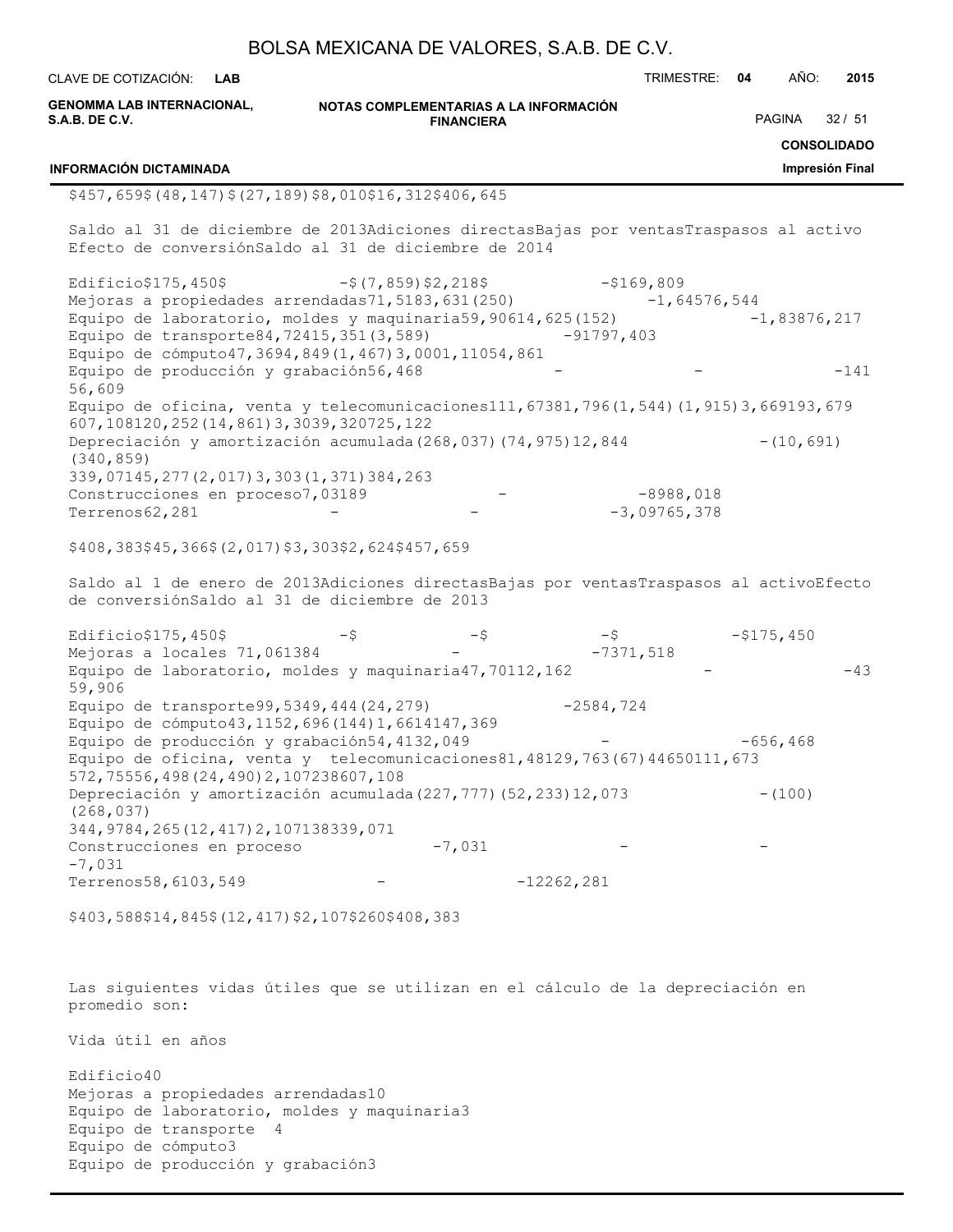|                                                                                                                                                     | BOLSA MEXICANA DE VALORES, S.A.B. DE C.V. |                                                             |                          |                                   |                          |                                  |                             |
|-----------------------------------------------------------------------------------------------------------------------------------------------------|-------------------------------------------|-------------------------------------------------------------|--------------------------|-----------------------------------|--------------------------|----------------------------------|-----------------------------|
| CLAVE DE COTIZACIÓN:<br><b>LAB</b>                                                                                                                  |                                           |                                                             |                          |                                   | TRIMESTRE:               | AÑO:<br>04                       | 2015                        |
| <b>GENOMMA LAB INTERNACIONAL,</b><br>S.A.B. DE C.V.                                                                                                 |                                           | NOTAS COMPLEMENTARIAS A LA INFORMACIÓN<br><b>FINANCIERA</b> |                          |                                   |                          | PAGINA                           | 33/51<br><b>CONSOLIDADO</b> |
| <b>INFORMACIÓN DICTAMINADA</b>                                                                                                                      |                                           |                                                             |                          |                                   |                          |                                  | Impresión Final             |
| Equipo de oficina, venta y telecomunicaciones10                                                                                                     |                                           |                                                             |                          |                                   |                          |                                  |                             |
| 11. Otros activos                                                                                                                                   |                                           |                                                             |                          |                                   |                          |                                  |                             |
| Saldo al 31 de diciembre de 2014Adiciones directasDesinversionesDeterioroTraspasos al<br>activoEfecto de conversiónSaldo al 31 de diciembre de 2015 |                                           |                                                             |                          |                                   |                          |                                  |                             |
| Activos de vida indefinida:<br>Marcas\$4,138,557\$98,948\$<br>Licencias1, 4516                                                                      |                                           | $ $$ (29,848) $$$                                           |                          |                                   | $-5120, 96654, 328, 623$ |                                  |                             |
| Derechos472,206<br>397,206                                                                                                                          |                                           |                                                             | $-(75,000)$              |                                   |                          | $-1,457$                         |                             |
| Anticipo de inversión2, 407, 19349, 262<br>$-1,661,691$                                                                                             |                                           |                                                             |                          | $-(794, 764)$                     |                          |                                  |                             |
| 7,019,407148,216<br>Activos de vida definida:                                                                                                       |                                           | $- (899, 612)$                                              |                          | $-120,9666,388,977$               |                          |                                  |                             |
| Software - Costos de desarrollo108, 3822, 251<br>110,788                                                                                            |                                           |                                                             |                          |                                   |                          | $-2, 142(1, 987)$                |                             |
| Licencias647, 61115, 240<br>Amortización acumulada (106, 417) (13, 834)<br>(108, 567)                                                               |                                           |                                                             |                          | $-$ (1,671) 11,711672,891         |                          | $-8,7612,923$                    |                             |
| 649, 5763, 657<br>Costos de desarrollo en proceso11, 6242, 421 (1, 124)                                                                             |                                           |                                                             | $-9, 23212, 647675, 112$ |                                   | $- (10, 459)$            |                                  |                             |
| $-2,462$<br>Depósitos en garantía y otros54,24750,633<br>97,047                                                                                     |                                           |                                                             |                          |                                   |                          | $-(6, 781)$ $(1, 052)$           |                             |
| \$7,734,854\$204,927\$(1,124)\$(899,612)\$(8,008)\$132,561\$7,163,598                                                                               |                                           |                                                             |                          |                                   |                          |                                  |                             |
| Saldo al 31 de diciembre de 2013Adiciones directasDesinversionesDeterioroTraspasos al<br>activoEfecto de conversiónSaldo al 31 de diciembre de 2014 |                                           |                                                             |                          |                                   |                          |                                  |                             |
| Activos de vida indefinida:<br>Marcas\$4,047,421\$12,958\$<br>Licencias1, 451                                                                       |                                           | -\$                                                         | -\$                      |                                   |                          | $-578, 17854, 138, 557$          |                             |
| $-1,451$<br>Derechos83,750397,206(8,750)<br>Anticipo de inversión2, 135, 922271, 271                                                                |                                           |                                                             |                          |                                   |                          | $-472, 206$                      |                             |
| $-2,407,193$<br>6, 268, 544681, 435(8, 750)                                                                                                         |                                           |                                                             |                          | $-78, 1787, 019, 407$             |                          |                                  |                             |
| Activos de vida definida:<br>Software - Costos de desarrollo79,72129,079(821)<br>108,382                                                            |                                           |                                                             |                          |                                   |                          | $-403$                           |                             |
| Licencias587,5161,569<br>Amortización acumulada (83,789) (23,046) 1,469<br>(106, 417)                                                               |                                           |                                                             |                          |                                   |                          | $-58,526647,611$<br>$- (1, 051)$ |                             |
| 583, 4487, 602648<br>Costos de desarrollo en proceso9, 33712, 008                                                                                   |                                           |                                                             | $-57,878649,576$         |                                   |                          | $- (9, 721)$                     |                             |
| $-11,624$<br>Depósitos en garantía y otros40,58113,798 (680)                                                                                        |                                           |                                                             |                          |                                   |                          |                                  | $-54854, 247$               |
| \$6,901,910\$714,843\$(8,782)\$                                                                                                                     |                                           |                                                             |                          | $-$ \$(9,721)\$136,604\$7,734,854 |                          |                                  |                             |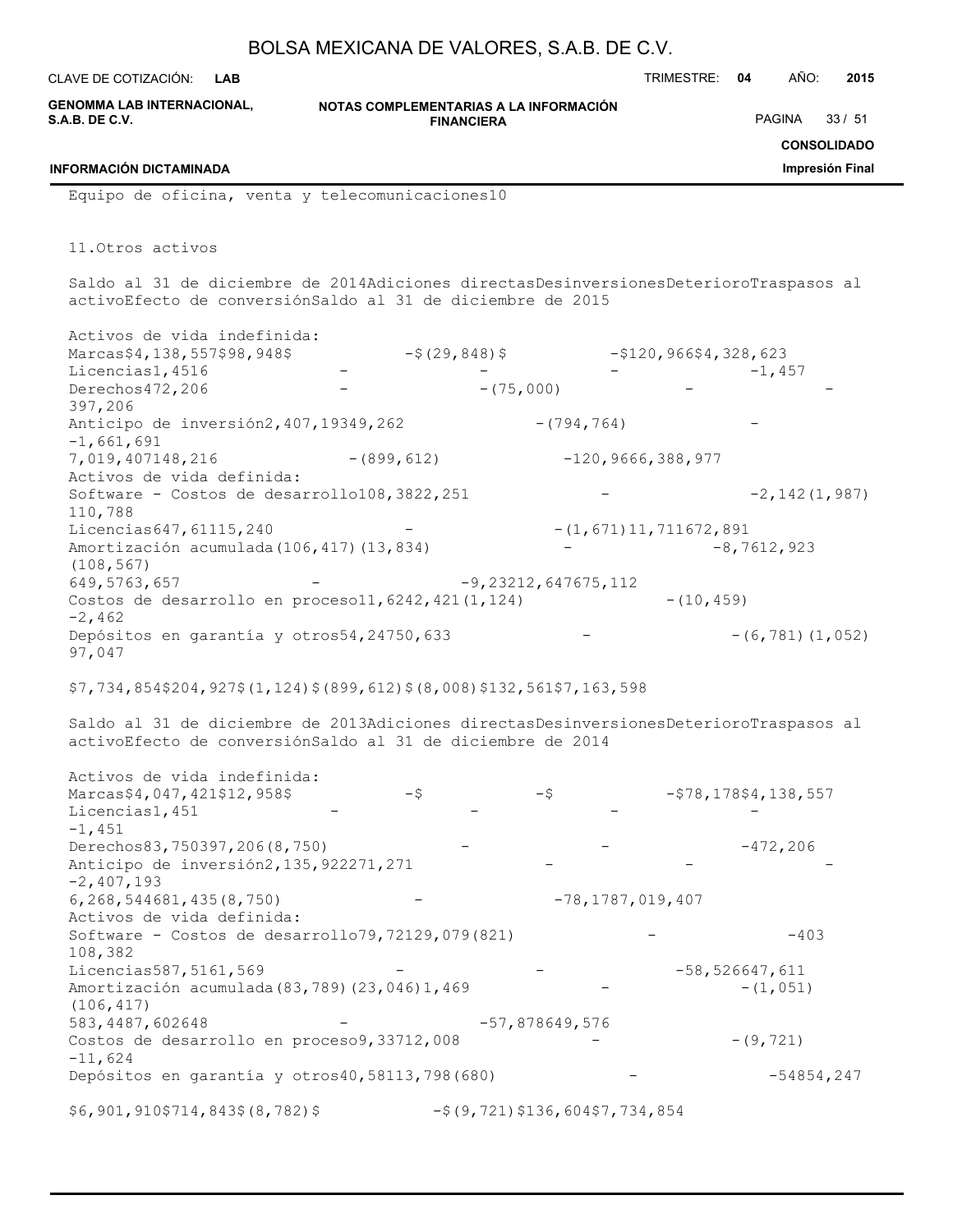|                                                                                                                                                                                                                                                                                                                          |               |                   | BOLSA MEXICANA DE VALORES, S.A.B. DE C.V. |                               |    |               |                             |
|--------------------------------------------------------------------------------------------------------------------------------------------------------------------------------------------------------------------------------------------------------------------------------------------------------------------------|---------------|-------------------|-------------------------------------------|-------------------------------|----|---------------|-----------------------------|
| CLAVE DE COTIZACIÓN:<br><b>LAB</b>                                                                                                                                                                                                                                                                                       |               |                   |                                           | TRIMESTRE:                    | 04 | AÑO:          | 2015                        |
| <b>GENOMMA LAB INTERNACIONAL,</b><br><b>S.A.B. DE C.V.</b>                                                                                                                                                                                                                                                               |               | <b>FINANCIERA</b> | NOTAS COMPLEMENTARIAS A LA INFORMACIÓN    |                               |    | <b>PAGINA</b> | 34/51<br><b>CONSOLIDADO</b> |
| <b>INFORMACIÓN DICTAMINADA</b>                                                                                                                                                                                                                                                                                           |               |                   |                                           |                               |    |               | Impresión Final             |
| Saldo al 1 de enero de 2013Adiciones directasDesinversionesDeterioroTraspasos al activo<br>Efecto de conversiónSaldo al 31 de diciembre de 2013                                                                                                                                                                          |               |                   |                                           |                               |    |               |                             |
| Activos de vida indefinida:<br>Marcas\$3,366,884\$521,386\$                                                                                                                                                                                                                                                              |               | $-5$              |                                           | $-$ \$158,895\$256\$4,047,421 |    |               |                             |
| Licencias1, 4456<br>Derechos95,417                                                                                                                                                                                                                                                                                       | $- (11, 667)$ |                   |                                           |                               |    | $-1,451$      |                             |
| 83,750<br>Anticipo de inversión808, 8951, 485, 922<br>$-2, 135, 922$                                                                                                                                                                                                                                                     |               |                   |                                           | $- (158, 895)$                |    |               |                             |
| 4, 272, 6412, 007, 314 (11, 667)                                                                                                                                                                                                                                                                                         |               |                   |                                           | $-2566, 268, 544$             |    |               |                             |
| Activos de vida definida:<br>Software - Costos de desarrollo56, 255383<br>Licencias21, 232551, 989                                                                                                                                                                                                                       |               |                   |                                           | $-14, 295587, 516$            |    |               | $-23, 386(303)$ 79, 721     |
| Amortización acumulada (71,779) (12,010)<br>$- (83, 789)$                                                                                                                                                                                                                                                                |               |                   |                                           |                               |    |               |                             |
| 5,708540,362<br>Costos de desarrollo en proceso29,8724,958                                                                                                                                                                                                                                                               |               |                   | $-23, 38613, 992583, 448$                 |                               |    | $-(25, 493)$  |                             |
| $-9,337$<br>Depósitos en garantía y otros45, 345673 (5, 575)                                                                                                                                                                                                                                                             |               |                   |                                           |                               |    | $-13840,581$  |                             |
| \$4,353,566\$2,553,307\$(17,242)\$                                                                                                                                                                                                                                                                                       |               |                   | $-$ \$(2,107) \$14,386\$6,901,910         |                               |    |               |                             |
| 12. Inversión en acciones en entidad asociada                                                                                                                                                                                                                                                                            |               |                   |                                           |                               |    |               |                             |
| i. Como se menciona en la Nota 1a, el 29 de septiembre de 2015, la Entidad realizó la<br>venta del 50% más una acción de Marzam, por lo que a partir de esa fecha la Entidad<br>reconoce el método de participación. Un resumen de la información financiera de la<br>asociada al 31 de diciembre de 2015 es como sigue: |               |                   |                                           |                               |    |               |                             |
| 2015<br>Balances generales:<br>Activo circulante\$5,031,458<br>Activo no circulante499, 112<br>Total pasivo 3,995,760                                                                                                                                                                                                    |               |                   |                                           |                               |    |               |                             |
| Capital contable\$1,534,810                                                                                                                                                                                                                                                                                              |               |                   |                                           |                               |    |               |                             |
| Estados de resultados:<br>Ingresos netos\$15,302,910<br>Costo de ventas 14, 108, 238<br>Utilidad bruta1, 194, 672<br>Gastos generales1, 078, 202<br>Utilidad antes de impuestos 116,470<br>Impuestos a la utilidad 43,360                                                                                                |               |                   |                                           |                               |    |               |                             |
| Utilidad neta\$73,110                                                                                                                                                                                                                                                                                                    |               |                   |                                           |                               |    |               |                             |
| Valor razonable de Marzam al 29 de septiembre de 2015\$2,700,000                                                                                                                                                                                                                                                         |               |                   |                                           |                               |    |               |                             |
| Valor razonable a la participación de la Entidad \$1,350,000<br>Utilidad reconocida del 1 de octubre al 31 de diciembre de 20152,478                                                                                                                                                                                     |               |                   |                                           |                               |    |               |                             |
| \$1,352,478<br>Utilidad reconocida del 1 de enero al 30 de septiembre de 2015 en operaciones<br>discontinuas \$68,154                                                                                                                                                                                                    |               |                   |                                           |                               |    |               |                             |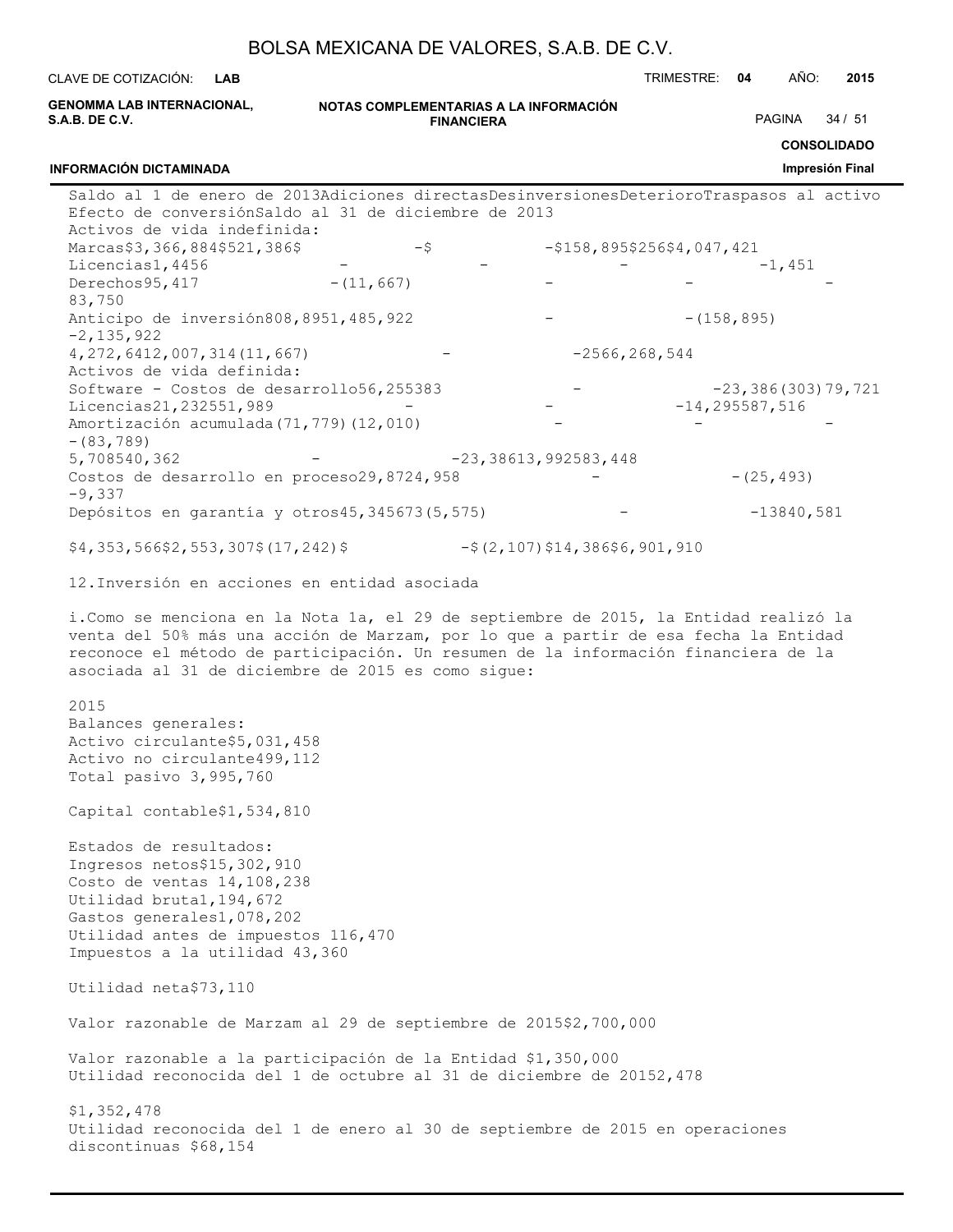CLAVE DE COTIZACIÓN: TRIMESTRE: **04** AÑO: **2015 LAB**

**GENOMMA LAB INTERNACIONAL, S.A.B. DE C.V.**

**NOTAS COMPLEMENTARIAS A LA INFORMACIÓN FINANCIERA**

PAGINA 35 / 51

**CONSOLIDADO**

**Impresión Final**

## **INFORMACIÓN DICTAMINADA**

Utilidad neta\$2,478

Utilidad reconocida del 5 de octubre al 31 de diciembre de 2014 en operaciones discontinuas \$12,943

Por el periodo comprendido del 26 de junio al 6 de octubre de 2014, la Entidad reconoció el método de participación de Marzam, ya que durante ese periodo le pertenecía el 49% de las acciones. El monto que se reconoció en resultados ascendió a (\$10,252).

ii.Como se menciona en la Nota 1b, el 28 de octubre de 2015, la Entidad realizó la adquisición del 51% restante de las acciones de Televisa Consumer Products, LLC, por lo cual dejó de reconocer el método de participación a esa fecha. El monto que se reconoció en resultados ascendió a \$9,546.

iii.La inversión en Televisa Consumer Products, LLP, entidad asociada constituida en los Estados Unidos de América, es del 49% de sus acciones. Dicha sociedad se constituyó en 2009 e inició operaciones durante 2011. La información financiera de la asociada de la Entidad se resume a continuación: 20142013 Balances generales: Activo circulante\$159,088\$122,213

Activo no circulante135161 Total pasivo (121,753)(86,290)

Capital contable\$37,470\$36,084

20142013

Estados de resultados: Ingresos netos\$260,563\$419,066 Costo de ventas 203,194327,930 Utilidad bruta57,36991,136 Gastos generales59,93168,189 Pérdida antes de impuestos (2,562)22,947 Impuestos a la utilidad 360

Pérdida neta\$(2,922)\$22,947

Participación de la Entidad en: Capital contable\$18,360\$17,681

Pérdida neta\$(1,432)\$11,244

13.Operaciones discontinuas

Como se menciona en la Nota 1 incisos a) y b) iv, la Entidad manifestó su intención de vender el 51% de las acciones de Marzam, por lo que de acuerdo con la IFRS 5 Activos no Corrientes Mantenidos para la Venta y Operaciones Discontinuadas ha decidido presentar en el estado de posición financiera de la Entidad, como activos disponibles para la venta y pasivos directamente asociados con activos mantenidos para su venta el 100% del estado de posición financiera de Marzam al 31 de diciembre de 2014, adicionalmente, en el estado de resultados y otros resultados integrales de la Entidad en el rubro de operaciones discontinuas se encuentra el efecto neto de la eliminación de transacciones con Marzam del 1 de enero al 29 de septiembre de 2015 y del 6 de octubre al 31 de diciembre de 2014.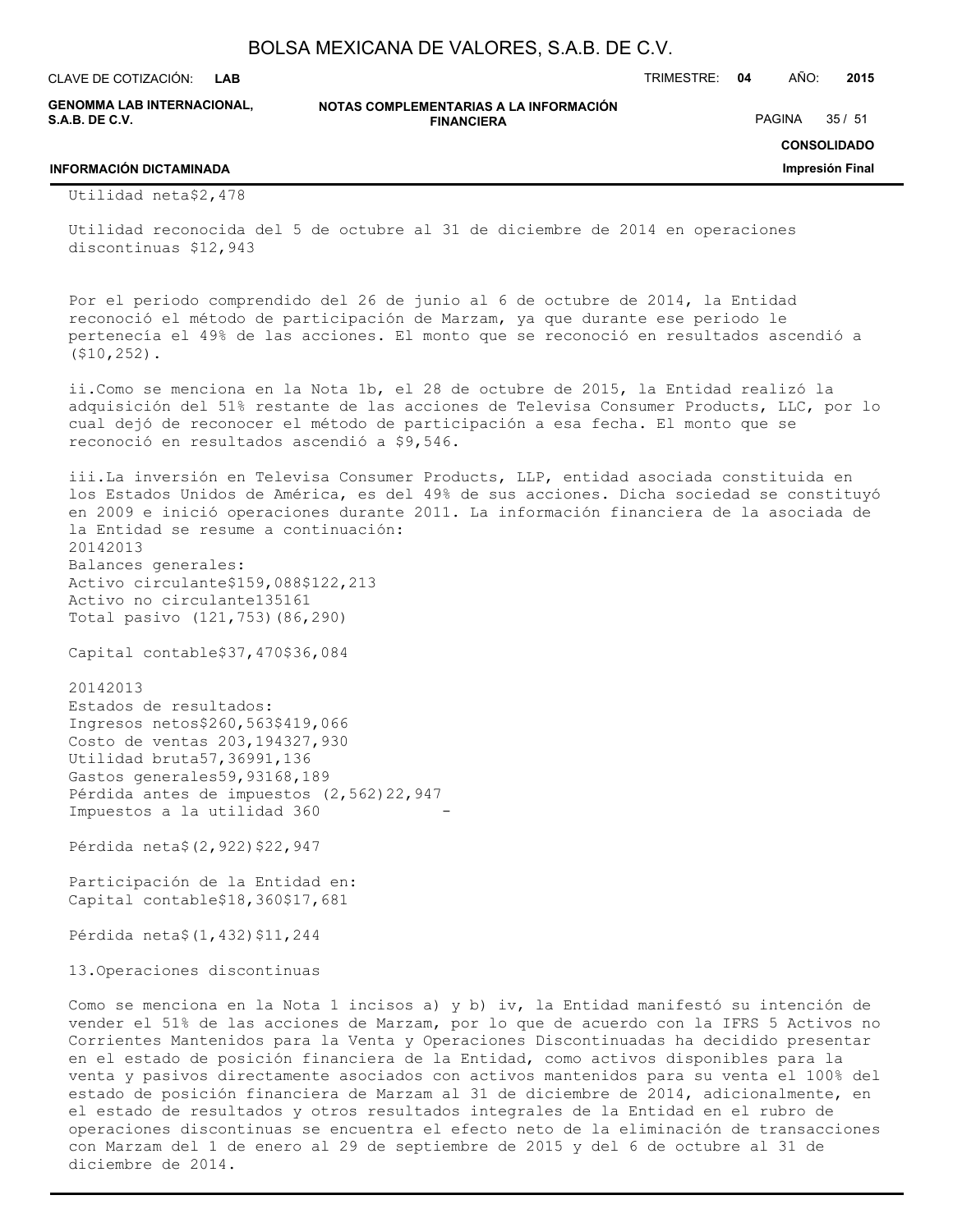| BOLSA MEXICANA DE VALORES, S.A.B. DE C.V. |  |  |
|-------------------------------------------|--|--|
|-------------------------------------------|--|--|

**GENOMMA LAB INTERNACIONAL, S.A.B. DE C.V.**

**NOTAS COMPLEMENTARIAS A LA INFORMACIÓN FINANCIERA**

PAGINA 36 / 51

**CONSOLIDADO**

#### **Impresión Final**

# **INFORMACIÓN DICTAMINADA**

Un resumen del estado de resultados y otros resultados integrales por el periodo comprendido del 1 de enero al 29 de septiembre de 2015 y del 6 de octubre al 31 de diciembre de 2014.

20152014 Estados de resultados: Ingresos netos\$11,036,221\$3,899,146 Costo de ventas 10,146,2183,622,402 Utilidad bruta890,003276,744 Gastos generales789,200249,889 Pérdida antes de impuestos 100,80326,855 Impuestos a la utilidad 32,64913,912

Utilidad neta\$68,154\$12,943

14.Préstamos bursátiles, bancarios y porción circulante de la deuda a largo plazo

Al 31 de diciembre se integran como sigue:

 201520142013 Certificados bursátiles Al 31 de diciembre de 2015, 2014 y 2013, la Entidad mantiene vigentes las siguientes emisiones de Certificados Bursátiles pagaderos al vencimiento:

LAB 13-1- Emitido el 8 de julio de 2013, con vencimiento el 2 de julio de 2018 con una tasa de interés flotante de TIIE + 0.70%\$2,000,000\$2,000,000\$2,000,000 LAB 13-2 Emitido el 3 de octubre de 2013, con vencimiento en 28 de septiembre de 2017 con una tasa de interés flotante de TIIE + 0.70%2,000,0002,000,0002,000,000

LAB 14 Emitido el 28 de noviembre de 2014, con vencimiento en 17 de enero de 2020 con una tasa de interés flotante de TIIE +  $0.60\frac{1}{500}$ ,0001,500,000

Créditos bancarios-Banco Nacional de Comercio Exterior, S.N.C.: Crédito por \$456 millones, que causa intereses mensuales a la tasa TIIE más 0.70 %. El capital se amortizará mediante setenta y dos amortizaciones iguales por \$6.3 millones iniciando el 17 de julio de 2015 y terminando el 18 de junio de 2021418,119456,131 -

Banco Santander Brasil, S. A.: Crédito simple con Banco Santander Brasil (Institución financiera Brasileña) por \$40 millones de reales brasileños, que causa intereses mensuales a la tasa fija de 17.47%. El pago del principal se hará en una sola exhibición al vencimiento el 13 de junio de 2016175,123

Banco Santander, S. A.: Crédito simple con Banco Santander México por \$69.3 millones, que causa intereses mensuales a la tasa fija de 5.29%. El pago del principal se hará en una sola exhibición al vencimiento el 25 de enero de 201669,300

 201520142013 Banco Patagonia, S. A.: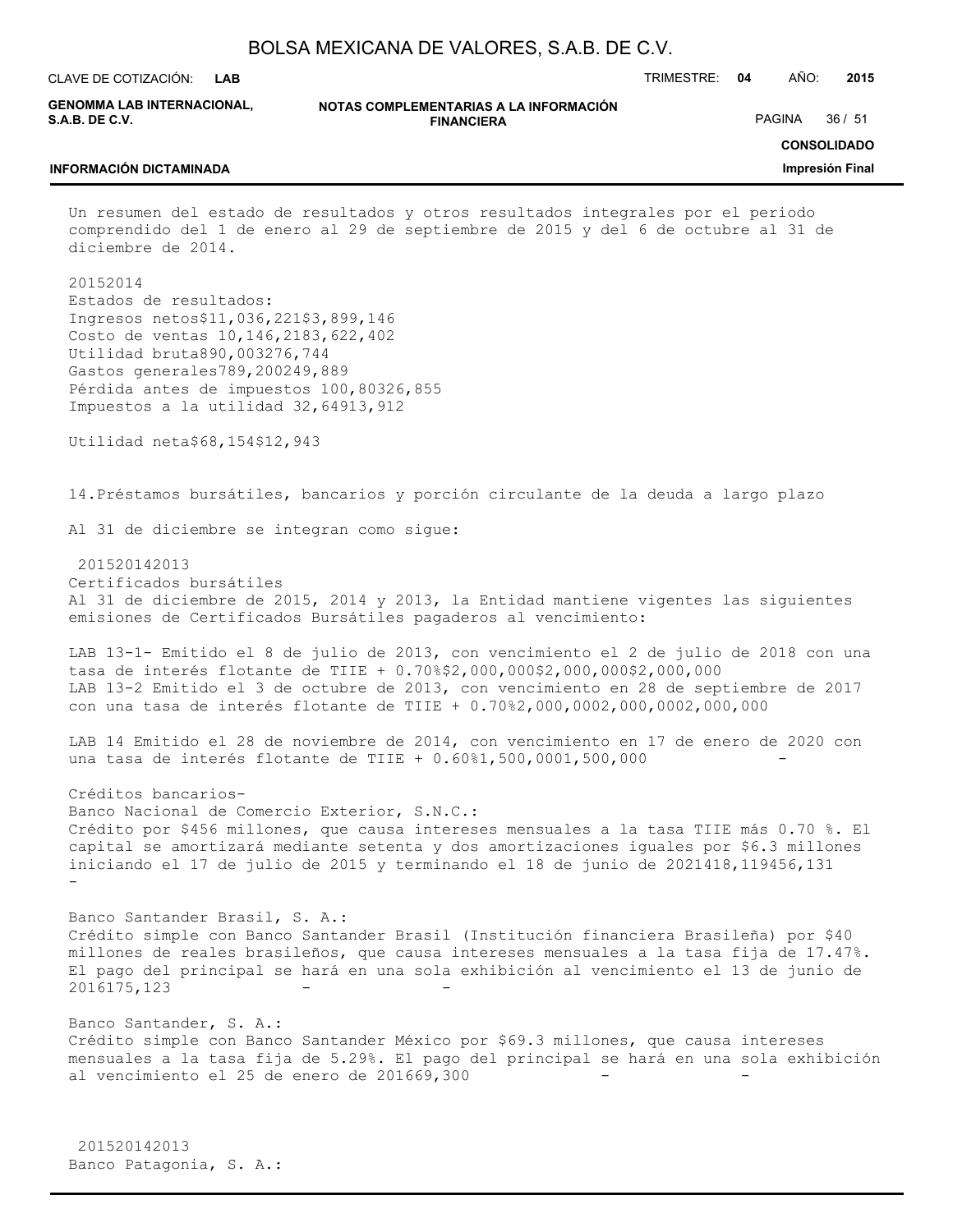| BOLSA MEXICANA DE VALORES, S.A.B. DE C.V. |  |  |
|-------------------------------------------|--|--|
|-------------------------------------------|--|--|

**GENOMMA LAB INTERNACIONAL, S.A.B. DE C.V.**

**INFORMACIÓN DICTAMINADA**

**NOTAS COMPLEMENTARIAS A LA INFORMACIÓN FINANCIERA**

PAGINA 37 / 51

### **CONSOLIDADO**

#### **Impresión Final**

Crédito revolvente con Banco Patagonia (Institución financiera Argentina) por \$20 millones de pesos argentinos documentado con pagarés, que causa intereses mensuales a la tasa fija de 28%. El pago del principal se hará en una sola exhibición al vencimiento el 31 de enero de 201626, 451

#### Banco Santander Río, S. A.:

Crédito simple con Banco Santander Río (Institución financiera Argentina) por \$10 millones de pesos argentinos documentado con pagarés, que causa intereses mensuales a la tasa fija de 15.25%. El pago del principal se hará mediante 9 amortizaciones trimestrales iguales con vencimiento a partir del 11 de junio de 2014 y hasta el 10 de junio de 20162,97811,50420,120

#### Banco Nacional de México, S. A.:

Crédito revolvente por \$600 millones de pesos documentado con pagarés, que hasta el 22 de diciembre de 2013, causó intereses trimestrales a la tasa fija de 6.23%. El pago del principal estaba contemplado el 14 de junio de 2016 mediante una única exhibición. Sin embargo, el 23 de diciembre de 2013, las condiciones del crédito fueron renegociadas. Desde la fecha de renegociación y hasta el 21 de diciembre de 2015 se devengarán intereses a una tasa fija de 5.97% y posteriormente y hasta el 14 de enero de 2019, fecha de vencimiento, los intereses se calcularán a la tasa flotante de TIIE más 0.85%. El capital se amortizará mediante seis amortizaciones trimestrales iguales por \$66.6 millones, iniciando el 22 de julio de 2017 y terminando el 22 de octubre de 2018 y una amortización final de \$200.4 millones de pesos en la fecha de vencimiento (pagado anticipadamente en septiembre de 2015) -600,000600,000

#### 201520142013

Banco Santander Brasil, S. A.:

vencimiento  $-43,067$ 

Crédito simple con Banco Santander Brasil (Institución financiera Brasileña) por \$40 millones de reales brasileños documentado con pagarés, que causa intereses mensuales a la tasa fija de 13.62%. El pago del principal se hará mediante 9 amortizaciones mensuales iguales con vencimiento a partir del 20 de junio de 2015 y hasta el 17 de marzo de 2015 -219,902

#### Banco Patagonia, S. A.:

Crédito simple con Banco Patagonia, S. A. (Institución financiera Argentina) por \$60 millones de pesos argentinos documentado con pagarés, que causa intereses mensuales a la tasa fija de 21.5% los primeros 12 meses del crédito. Los 24 meses restantes, causará intereses a tasa flotante BADLAR + 4.50%. El pago del principal se hará mediante 24 amortizaciones mensuales iniciando en diciembre de 2013 hasta el vencimiento el 22 de noviembre de 2015 -47,450115,692 Banco Patagonia, S. A.: Crédito revolvente con Banco Patagonia (Institución financiera Argentina) por \$25 millones de pesos argentinos documentado con pagarés, que causa intereses mensuales a la tasa fija de 18.5%. El pago del principal se hará en una sola exhibición al vencimiento el 31 de enero de 2015  $-43,136$ 

### Banco Patagonia, S. A.: Crédito revolvente con Banco Patagonia, S. A. (Institución financiera Argentina) por \$25 millones de pesos argentinos documentado con pagarés, que causa intereses mensuales a la tasa fija de 26.5%. El pago del principal se hará mediante una única exhibición al

Club Deal con HSBC México, S. A. y Banco Santander, S. A.: Crédito revolvente por un máximo de \$700 millones documentado con pagarés, que causa intereses trimestralmente a la tasa TIIE más 1.875 %. El pago del principal se hará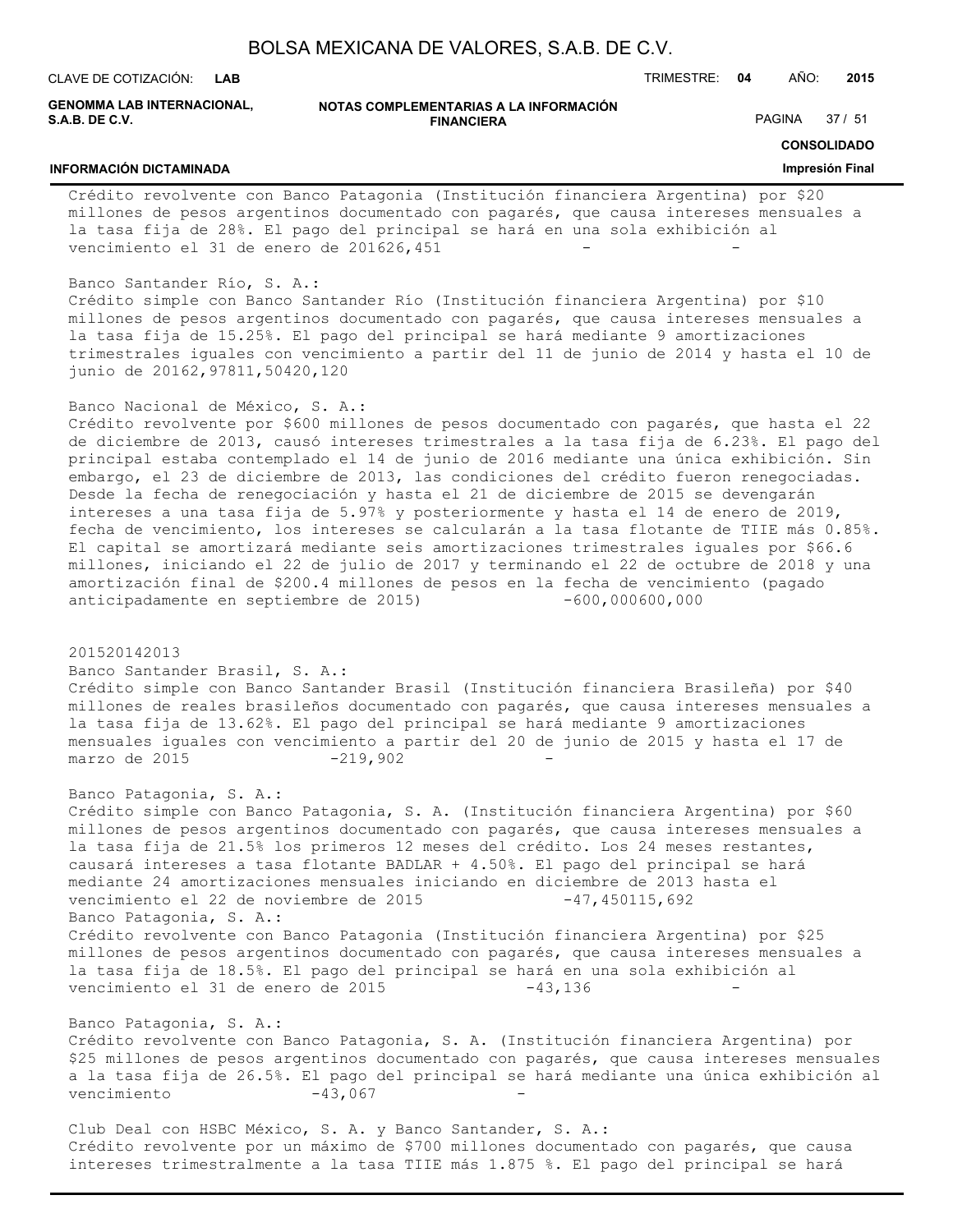| CLAVE DE COTIZACIÓN:<br><b>LAB</b>                                            |                                                                                                                                                                                                                                                                                                                                                                           | TRIMESTRE: | 04 | AÑO:          | 2015                   |
|-------------------------------------------------------------------------------|---------------------------------------------------------------------------------------------------------------------------------------------------------------------------------------------------------------------------------------------------------------------------------------------------------------------------------------------------------------------------|------------|----|---------------|------------------------|
| <b>GENOMMA LAB INTERNACIONAL,</b><br><b>S.A.B. DE C.V.</b>                    | NOTAS COMPLEMENTARIAS A LA INFORMACIÓN<br><b>FINANCIERA</b>                                                                                                                                                                                                                                                                                                               |            |    | <b>PAGINA</b> | 38/51                  |
|                                                                               |                                                                                                                                                                                                                                                                                                                                                                           |            |    |               | <b>CONSOLIDADO</b>     |
| <b>INFORMACIÓN DICTAMINADA</b>                                                |                                                                                                                                                                                                                                                                                                                                                                           |            |    |               | <b>Impresión Final</b> |
| $-500,000$                                                                    | mediante una única exhibición al vencimiento el 31 de marzo de 2014                                                                                                                                                                                                                                                                                                       |            |    |               |                        |
| 201520142013<br>Banco Patagonia, S. A.:<br>vencimiento el 31 de enero de 2014 | Crédito revolvente con Banco Patagonia (Institución financiera Argentina) por \$15<br>millones de pesos argentinos documentado con pagarés, que causa intereses mensualmente<br>a la tasa fija de 18.5%. El pago del principal se hará en una sola exhibición al                                                                                                          | $-15,431$  |    |               |                        |
| Banco Santander Brasil, S. A.:<br>junio de 2014                               | Crédito simple con Banco Santander Brasil (Institución financiera Brasileña) por \$40<br>millones de reales brasileños documentado con pagarés, que causa intereses mensualmente<br>a la tasa fija de 14.9%. El pago del principal se hará mediante 6 amortizaciones<br>mensuales iguales con vencimiento a partir del 20 de enero de 2014 y hasta el 20 de<br>$-222,527$ |            |    |               |                        |
| Otros 1, 1793, 003<br>6, 193, 1506, 924, 1935, 473, 770<br>Menos:             |                                                                                                                                                                                                                                                                                                                                                                           |            |    |               |                        |
| 400,579805,025                                                                | Préstamos bancarios a corto plazo y porción circulante de la deuda a largo plazo350,884                                                                                                                                                                                                                                                                                   |            |    |               |                        |
| Gasto por emisión de deuda13,03618,33617,893                                  |                                                                                                                                                                                                                                                                                                                                                                           |            |    |               |                        |
|                                                                               | Deuda a largo plazo\$5,829,230\$6,505,278\$4,650,852                                                                                                                                                                                                                                                                                                                      |            |    |               |                        |
|                                                                               | Los vencimientos de la deuda a largo plazo al 31 de diciembre de 2015 serán como sigue:                                                                                                                                                                                                                                                                                   |            |    |               |                        |
| A pagar durante                                                               |                                                                                                                                                                                                                                                                                                                                                                           |            |    |               |                        |
| 2017\$2,072,492<br>20182,070,485<br>2019 y años posteriores1, 686, 253        |                                                                                                                                                                                                                                                                                                                                                                           |            |    |               |                        |
| \$5,829,230                                                                   |                                                                                                                                                                                                                                                                                                                                                                           |            |    |               |                        |
| financieros consolidados.                                                     | Los contratos de los créditos establecen obligaciones de hacer y no hacer para la<br>Entidad. Todos estos requerimientos se cumplen a la fecha de emisión de estos estados                                                                                                                                                                                                |            |    |               |                        |
| 15. Beneficios al retiro                                                      |                                                                                                                                                                                                                                                                                                                                                                           |            |    |               |                        |
|                                                                               | El costo neto del periodo por las obligaciones derivadas por indemnizaciones al<br>personal por terminación de la relación laboral, beneficios por retiro y primas de<br>antigüedad, ascendió a \$775, \$409 y \$229 en 2015, 2014 y 2013, respectivamente. Otras<br>revelaciones que requieren las disposiciones contables se consideran poco importantes.               |            |    |               |                        |
| 16. Administración del riesgo                                                 |                                                                                                                                                                                                                                                                                                                                                                           |            |    |               |                        |

La Entidad tiene exposición a riesgos de mercado, operación y financieros derivados del uso de instrumentos financieros tales como tasa de interés, crédito, liquidez y riesgo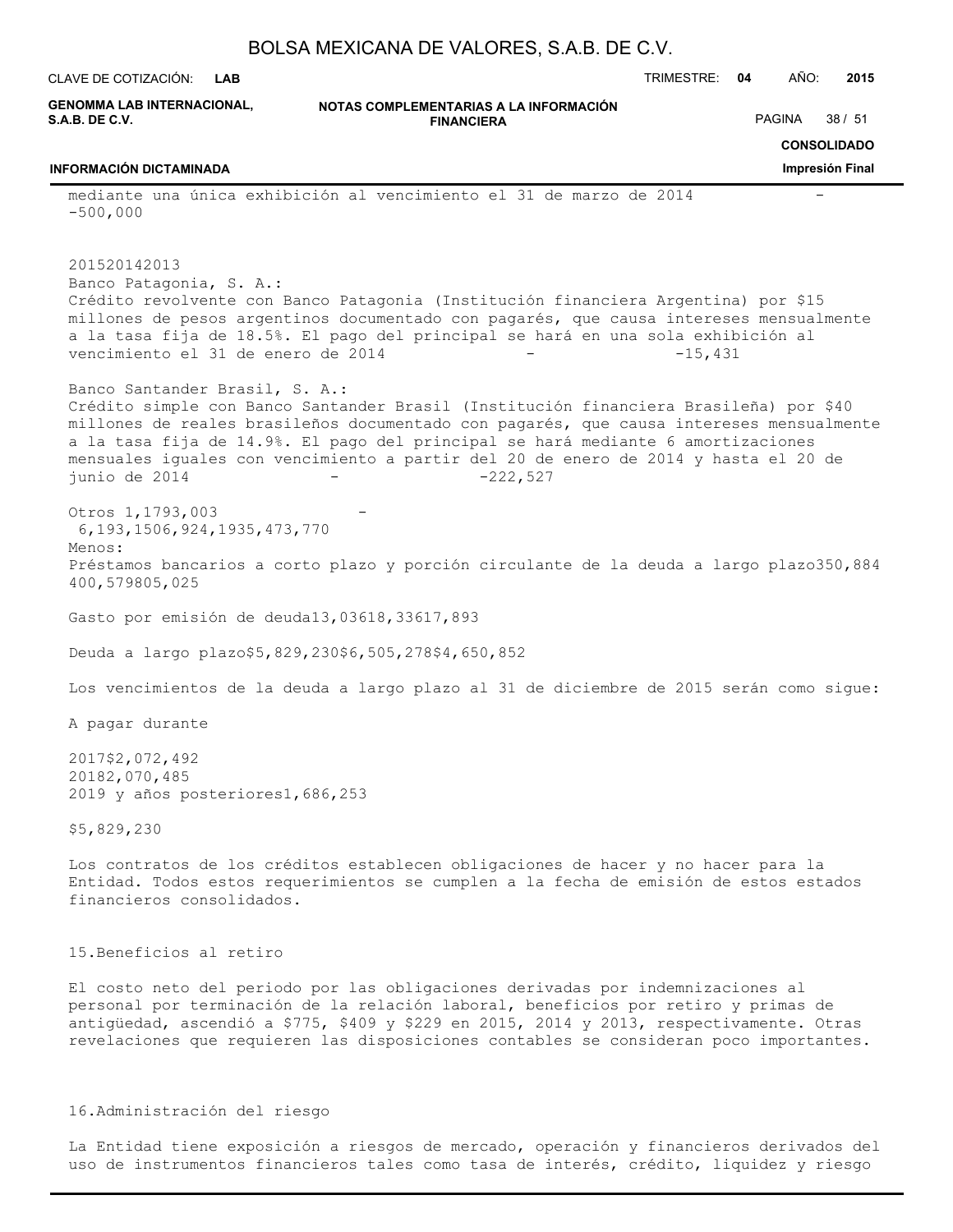| BOLSA MEXICANA DE VALORES, S.A.B. DE C.V. |  |  |
|-------------------------------------------|--|--|
|-------------------------------------------|--|--|

| CLAVE DE COTIZACIÓN: LAB                     |                                                             | TRIMESTRE: | 04     | AÑO: | 2015  |
|----------------------------------------------|-------------------------------------------------------------|------------|--------|------|-------|
| GENOMMA LAB INTERNACIONAL,<br>S.A.B. DE C.V. | NOTAS COMPLEMENTARIAS A LA INFORMACIÓN<br><b>FINANCIERA</b> |            | PAGINA |      | 39/51 |

#### **INFORMACIÓN DICTAMINADA**

**CONSOLIDADO**

#### **Impresión Final**

cambiario, los cuales se administran en forma centralizada. El Consejo de Administración establece y vigila las políticas y procedimientos para medir y administrar estos riesgos, los cuales se describen a continuación:

a.Administración del riesgo de capital - La Entidad administra su capital para asegurar que continuará como negocio en marcha mientras que maximiza el rendimiento a sus accionistas a través de la optimización de los saldos de capital, mediante un monitoreo continuo de la estructura deuda y capital.

La estructura de capital de la Entidad consiste en la deuda neta (los préstamos como se detallan en la Nota 14 compensados por saldos de efectivo y bancos) y el capital de la Entidad (compuesto por capital social emitido, reservas y utilidades acumuladas como se revela en la Nota 19).

Índice de endeudamiento

El índice de endeudamiento del periodo sobre el que se informa es el siguiente:

201520142013

Deuda (i)\$6,180,114\$6,905,857\$5,455,877 Efectivo y bancos1,725,9041,182,2961,767,144

Deuda neta\$4,454,210\$5,723,561\$3,688,733

Capital contable (ii)\$9,248,650\$10,503,107\$8,835,444

Índice de deuda neta a capital contable48%54%42%

(i)La deuda se define como el valor en libros de los préstamos a largo y corto plazo. (ii)El capital contable incluye todas las reservas y el capital social de la Entidad que son administrados como capital.

b.Administración del riesgo de tasa de interés - La Entidad se encuentra expuesta a riesgos en la tasa de interés debido a que tiene deuda contratada a tasas variables.

Las exposiciones de la Entidad por riesgo de tasas de interés se encuentran principalmente en tasas de interés TIIE sobre los pasivos financieros. El análisis de sensibilidad que determina la Entidad se prepara con base en la exposición a las tasas de interés de su deuda financiera total no cubierta sostenida en tasas variables, se prepara un análisis asumiendo que el importe del pasivo pendiente al final del período sobre el que se informa ha sido el pasivo pendiente para todo el año. La Entidad informa internamente al Consejo de Administración sobre el riesgo en las tasas de interés.

Análisis de sensibilidad para las tasas de interés

Los siguientes análisis de sensibilidad han sido determinados con base en la exposición a las tasas de interés al final del periodo sobre el que se informa. Para los pasivos a tasa variable, se prepara un análisis suponiendo que el importe del pasivo vigente al final del periodo sobre el que se informa ha sido el pasivo vigente para todo el año. Al momento de informar internamente al personal clave de la administración sobre el riesgo en las tasas de interés, se utiliza un incremento o decremento de 50 puntos, lo cual representa la evaluación de la administración sobre el posible cambio razonable en las tasas de interés.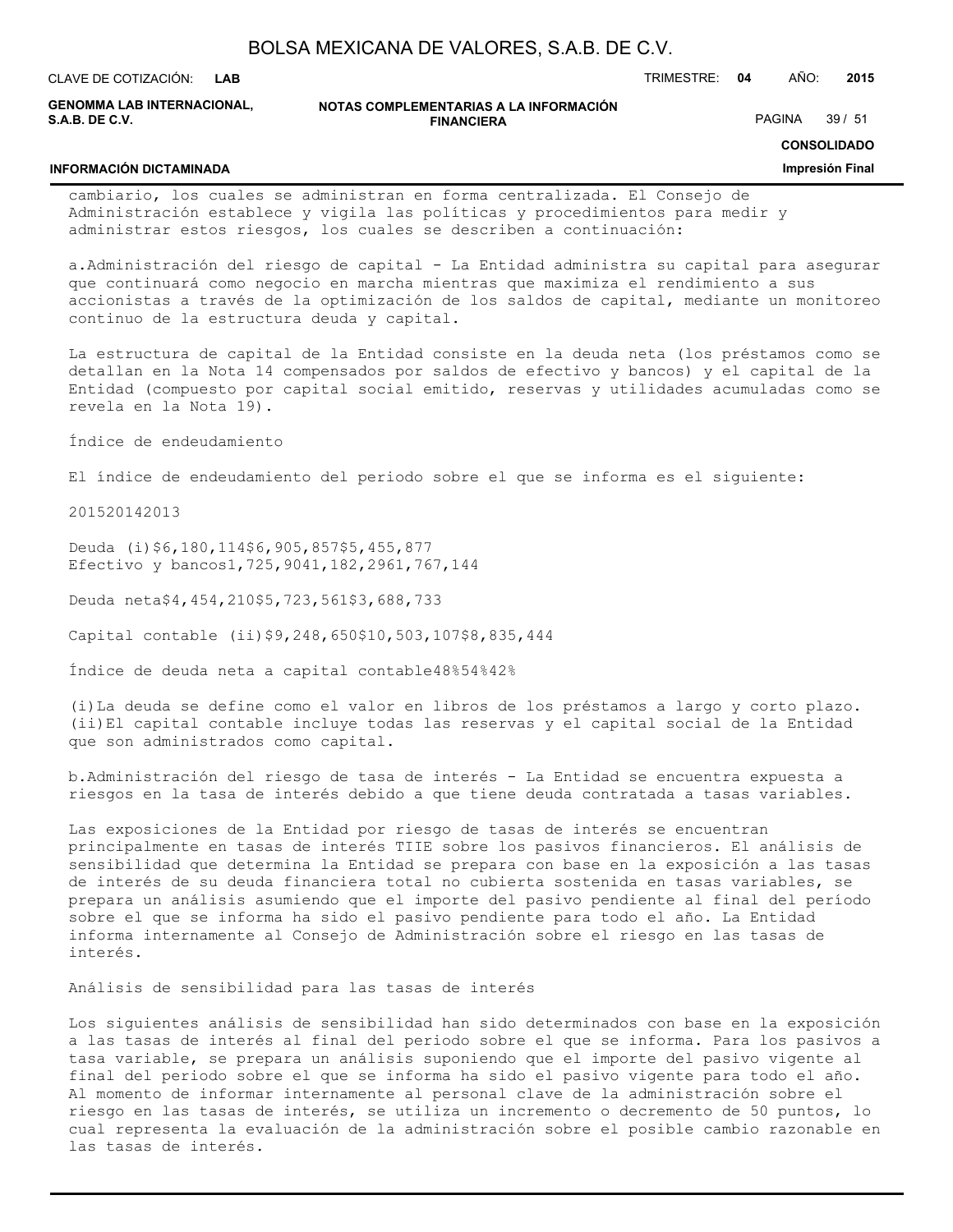**LAB**

CLAVE DE COTIZACIÓN: TRIMESTRE: **04** AÑO: **2015**

|                | <b>GENOMMA LAB INTERNACIONAL,</b> |
|----------------|-----------------------------------|
| S.A.B. DE C.V. |                                   |

**NOTAS COMPLEMENTARIAS A LA INFORMACIÓN FINANCIERA**

PAGINA 40 / 51

**CONSOLIDADO Impresión Final**

## **INFORMACIÓN DICTAMINADA**

Si las tasas de interés hubieran estado 50 puntos por encima/por debajo y todas las otras variables permanecieran constantes:

•El resultado del año que terminó el 31 de diciembre de 2015 aumentaría/disminuiría en \$30,960 (2014: aumento/disminución por \$18,000) (2013: aumento/disminución por \$23,613). Esto es principalmente atribuible a la exposición de la Entidad a las tasas de interés sobre sus préstamos a tasa variable.

c.Administración del riesgo de crédito - El riesgo de crédito se refiere al riesgo de que una de las partes incumpla con sus obligaciones contractuales resultando en una pérdida financiera para la Entidad. La Entidad ha adoptado una política de únicamente involucrarse con partes solventes y obtener suficientes garantías, cuando sea apropiado, como forma de mitigar el riesgo de la pérdida financiera ocasionada por los incumplimientos. La Entidad únicamente realiza transacciones con entidades que cuentan con una calificación de riesgo equivalente al grado de inversión o superior. Esta información la suministran agencias calificadoras independientes y, de no estar disponible, la Entidad utiliza otra información financiera disponible y sus propios registros comerciales para calificar a sus principales clientes. La exposición de la Entidad y las calificaciones de crédito de sus contrapartes se supervisan continuamente y el valor acumulado de las transacciones concluidas se distribuye entre las contrapartes aprobadas. La exposición de crédito es controlada por los límites de la contraparte que son revisadas y aprobadas por el comité de crédito de la Entidad.

Antes de otorgar crédito a cualquier cliente, se realiza una evaluación financiera y se solicitan referencias crediticias. Posteriormente se realiza una evaluación continua del crédito sobre la condición financiera de las cuentas por cobrar.

d.Administración del riesgo de liquidez - El Consejo de Administración de la Entidad es el órgano que tiene la responsabilidad final por la gestión de liquidez, quien ha establecido las políticas apropiadas para el control de ésta, a través del seguimiento del capital de trabajo, lo que permite que la gerencia pueda administrar los requerimientos de financiamiento a corto, mediano y largo plazo de la Entidad, manteniendo reservas de efectivo, disposición de líneas de crédito, monitoreando continuamente los flujos de efectivo, proyectados y reales, conciliando los perfiles de vencimiento de los activos y pasivos financieros.

La siguiente tabla detalla los vencimientos contractuales de la Entidad para sus pasivos financieros considerando los períodos de reembolso acordados. La tabla ha sido diseñada con base en los flujos de efectivo proyectados menos los pasivos financieros con base en la fecha en la cual la Entidad deberá hacer los pagos. La tabla incluye tanto los flujos de efectivo de intereses proyectados como los desembolsos de capital de la deuda financiera incluidos en los estados consolidados de posición financiera. En la medida en que los intereses sean a la tasa variable, el importe no descontado se deriva de las curvas en la tasa de interés al final del período sobre el que se informa. El vencimiento contractual se basa en la fecha mínima en la cual la Entidad deberá hacer el pago.

Al 31 de diciembre de 2015Menos de un añoDe uno a tres añosMás de tres añosTotal

Préstamos bursátiles y bancarios incluyendo porción circulante de la deuda a largo plazo\$613,299\$4,562,033\$1,800,447\$6,975,779 Cuentas y documentos por pagar a proveedores670,116 - - - -670,116 Otras cuentas por pagar y pasivos acumulados, acreedores diversos y beneficios a los empleados1,263,98752,9844,5311,321,502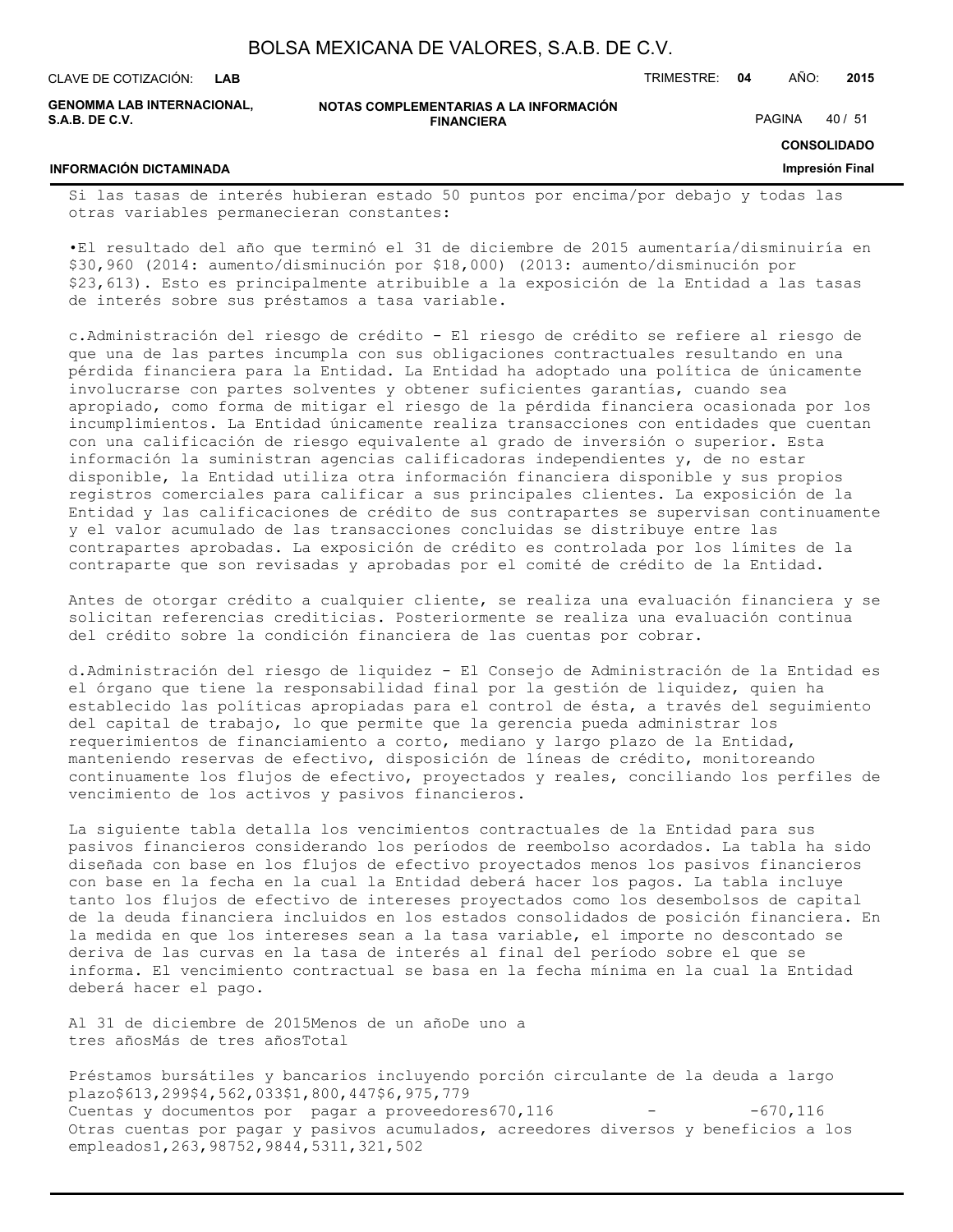CLAVE DE COTIZACIÓN: TRIMESTRE: **04** AÑO: **2015 LAB**

**GENOMMA LAB INTERNACIONAL, S.A.B. DE C.V.**

**NOTAS COMPLEMENTARIAS A LA INFORMACIÓN FINANCIERA**

PAGINA 41 / 51

**CONSOLIDADO**

**Impresión Final**

**INFORMACIÓN DICTAMINADA**

Total\$2,547,402\$4,615,017\$1,804,978\$8,967,397

Al 31 de diciembre de 2014Menos de un añoDe uno a tres añosMás de tres añosTotal

Préstamos bursátiles y bancarios incluyendo porción circulante de la deuda a largo plazo\$621,954\$2,812,647\$4,538,604\$7,973,205 Cuentas y documentos por pagar a proveedores1,554,690  $-$  -1,554,690 Otras cuentas por pagar y pasivos acumulados, acreedores diversos y beneficios a los empleados1,012,915 -67,1181,080,033

Total\$3,189,559\$2,812,647\$4,605,722\$10,607,928

Al 31 de diciembre de 2013Menos de un añoDe uno a tres añosMás de tres añosTotal

Préstamos bursátiles y bancarios incluyendo porción circulante de la deuda a largo plazo\$967,632\$1,010,370\$4,217,289\$6,195,291 Cuentas y documentos por pagar a proveedores1,  $644,125$  - -1,  $644,125$ Otras cuentas por pagar y pasivos acumulados, acreedores diversos y beneficios a los empleados664,14426,14025,930716,214

Total\$3,275,901\$1,036,510\$4,243,219\$8,555,630

Los importes incluidos en la deuda con instituciones de crédito, incluyen instrumentos a tasas de interés fija y variable. Los pasivos financieros a tasa de interés variable están sujetos a cambio, si los cambios en las tasas de interés variable difieren de aquellos estimados de tasas de interés determinados al final del período sobre el que se informa se presenta a valor razonable.

e.Administración del riesgo cambiario - La Entidad realiza transacciones denominadas en moneda extranjera; consecuentemente está expuesta a fluctuaciones en el tipo de cambio, las cuales son manejadas dentro de los parámetros de las políticas aprobadas.

Los valores en libros de los activos y pasivos monetarios denominados en moneda extranjera a los que la Entidad se encuentra expuesta principalmente al final del período sobre el que se informa, son los siguientes (cifras en miles):

201520142013 ActivosPasivosActivosPasivosActivosPasivos

Dólar Estadounidense72,81122,38291,63225,90155,4668,672

Otras divisas valuadas en dólares estadounidenses118,22048,366130,19156,081115,995 53,359

17.Valor razonable de los instrumentos financieros

El valor razonable de los instrumentos financieros que posteriormente se presentan, ha sido determinado por la Entidad usando la información disponible en el mercado u otras técnicas de valuación que requieren de juicio para desarrollar e interpretar las estimaciones de valores razonables. Asimismo, utiliza supuestos que se basan en las condiciones de mercado existentes a cada una de las fechas de los estados consolidados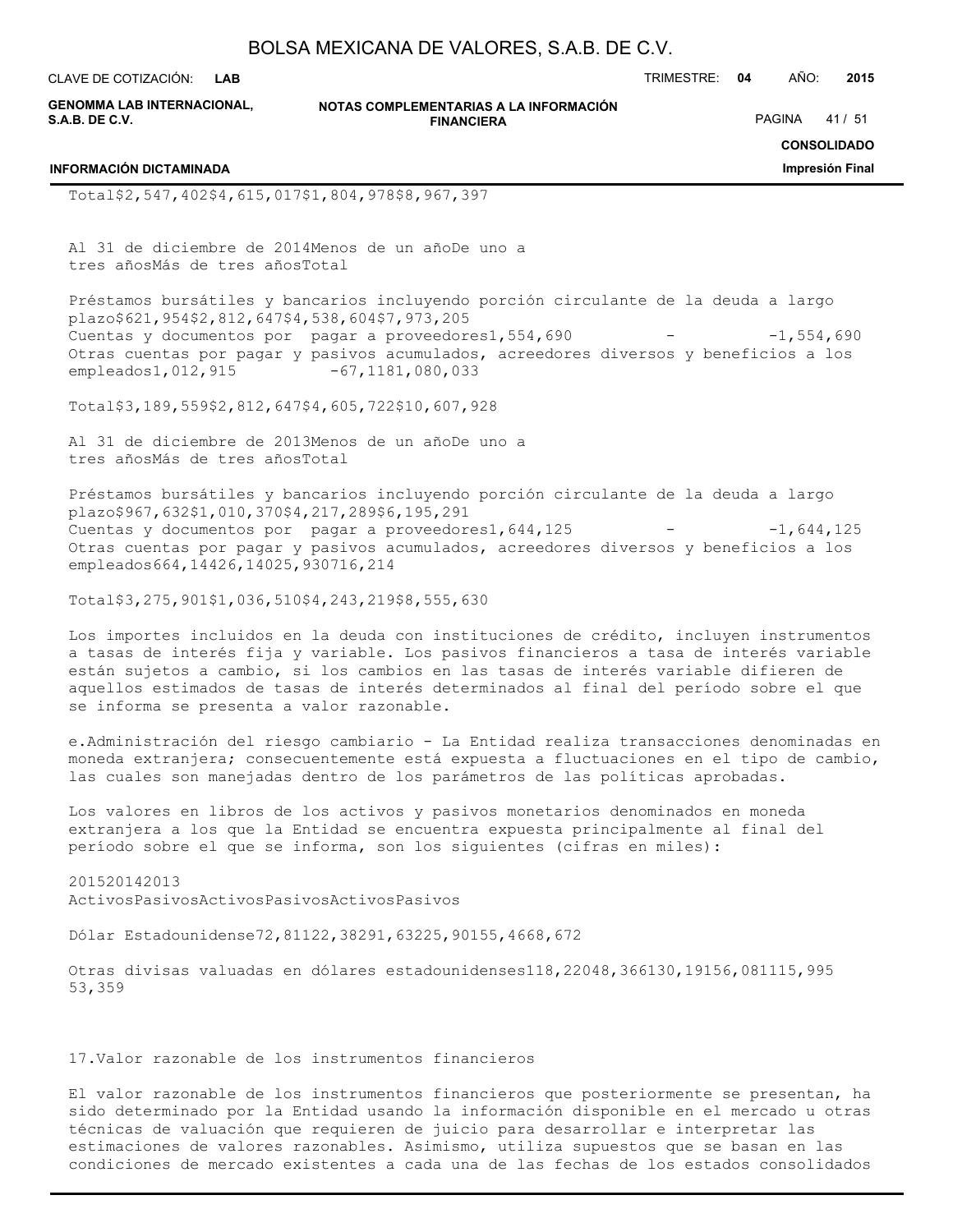| BOLSA MEXICANA DE VALORES, S.A.B. DE C.V. |  |  |
|-------------------------------------------|--|--|
|-------------------------------------------|--|--|

**INFORMACIÓN DICTAMINADA**

**GENOMMA LAB INTERNACIONAL, S.A.B. DE C.V.**

**NOTAS COMPLEMENTARIAS A LA INFORMACIÓN FINANCIERA**

PAGINA 42 / 51

**CONSOLIDADO**

#### **Impresión Final**

de posición financiera. Consecuentemente, los montos estimados que se presentan no necesariamente son indicativos de los montos que la Entidad podría realizar en un intercambio de mercado actual. El uso de diferentes supuestos y/o métodos de estimación podrían tener un efecto material en los montos estimados de valor razonable.

En la siguiente tabla se presenta un análisis de los instrumentos financieros que se miden con posterioridad al reconocimiento inicial por su valor razonable, agrupados en niveles 1 a 3 en función del grado en que se observa el valor razonable:

Nivel 1 son aquellos derivados de los precios cotizados (no ajustados) en los mercados activos para pasivos o activos idénticos; Nivel 2 son aquellos derivados de indicadores distintos a los precios cotizados incluidos dentro del Nivel 1, pero que incluyen indicadores que son observables para un activo o pasivo, ya sea directamente a precios cotizados o indirectamente, es decir derivados de estos precios; y Nivel 3 son aquellos derivados de las técnicas de valuación que incluyen los indicadores para los activos o pasivos, que no se basan en información observable del mercado (indicadores no observables).

Los importes de efectivo y equivalentes de efectivo de la Entidad, así como las cuentas por cobrar y por pagar de terceros y partes relacionadas, y la porción circulante de préstamos bancarios y deuda a largo plazo se aproximan a su valor razonable porque tienen vencimientos a corto plazo. La deuda a largo plazo de la Entidad se registra a su costo amortizado y, consiste en deuda que genera intereses a tasas fijas y variables que están relacionadas a indicadores de mercado.

Los importes en libros de los instrumentos financieros por categoría y sus valores razonables estimados al 31 de diciembre de 2015, 2014 y 2013 son como sigue:

201520142013 Valor en librosValor razonableValor en librosValor razonableValor en librosValor razonable Pasivos financieros medidos al costo amortizado (nivel 2) Préstamos bancarios y porción circulante de la deuda a largo plazo\$6,180,114\$6,010,378\$ 6,905,857\$6,939,281\$5,455,877\$5,431,379

El valor razonable de la deuda contraída con las instituciones de crédito se aproxima a la cantidad registrada en la contabilidad debido a la naturaleza de corto plazo de algunos de los vencimientos.

Los valores razonables mostrados al 31 de diciembre de 2015, no difieren de su valor en libros, excepto los préstamos bancarios, debido a que los valores observados en el mercado son muy similares a los registrados en este periodo.

Durante el período no existieron transferencias entre el Nivel 1 y 2.

#### 18.Pagos basados en acciones

En febrero de 2012, la Entidad otorgó un plan de beneficio en acciones voluntario a sus empleados. Las características del plan establecen un porcentaje de ahorro a discreción de cada participante por el 5, 10, 15 o 20% sujeto a cambio semestralmente. Esta aportación se destina en su totalidad a la compra de acciones de la Entidad y consiste en la aportación de una acción por cada tres acciones adquiridas. Tanto las acciones adquiridas por el empleado como las aportadas por la Entidad son depositadas en el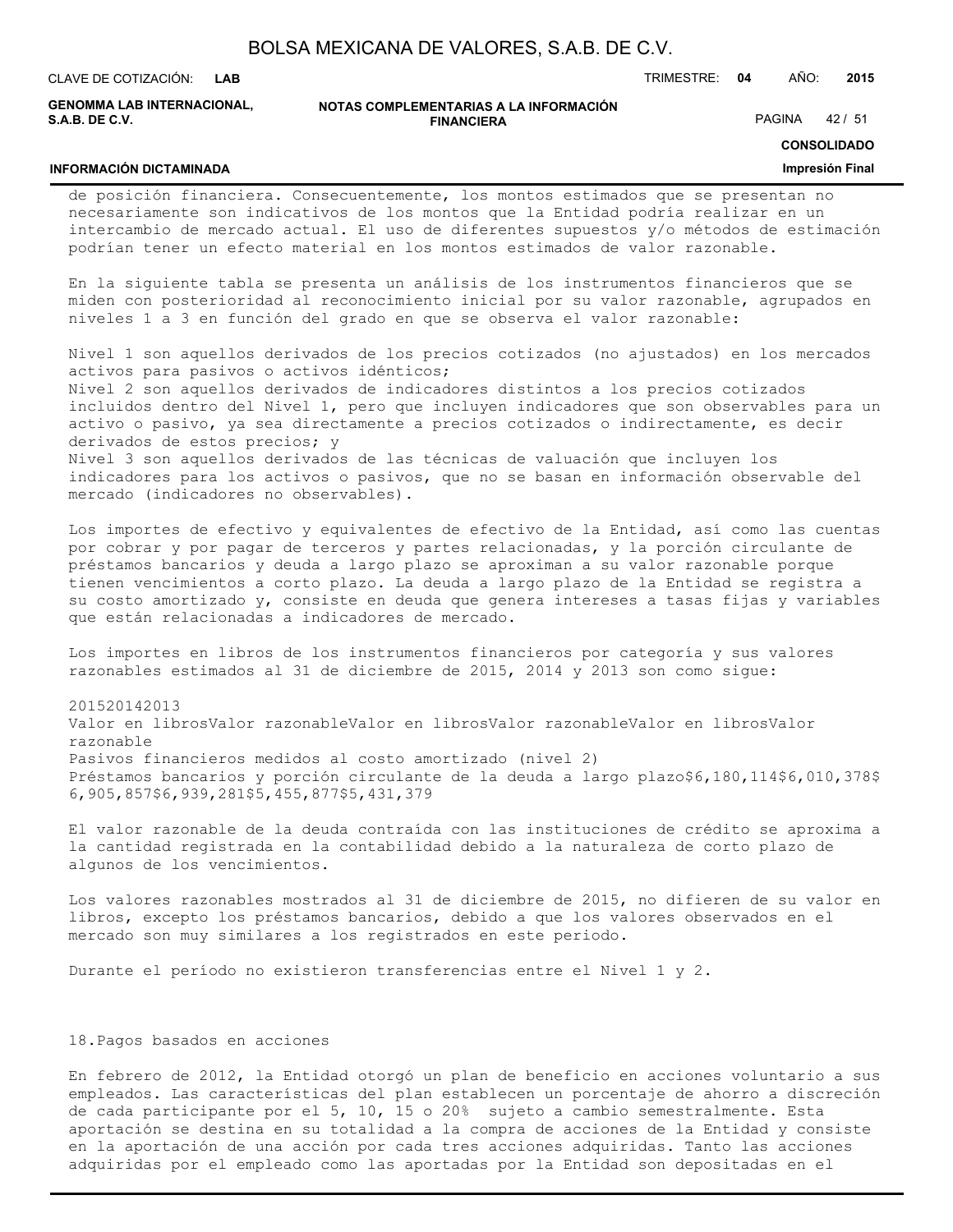| BOLSA MEXICANA DE VALORES, S.A.B. DE C.V. |  |
|-------------------------------------------|--|
|-------------------------------------------|--|

**NOTAS COMPLEMENTARIAS A LA INFORMACIÓN FINANCIERA** CLAVE DE COTIZACIÓN: TRIMESTRE: **04** AÑO: **2015 LAB GENOMMA LAB INTERNACIONAL, S.A.B. DE C.V.** PAGINA 43 / 51

#### **CONSOLIDADO**

## **Impresión Final**

contrato individual de intermediación bursátil de cada participante una vez cumplido un año de haber sido adquiridas. Este plan concluyó al 31 de diciembre de 2013 y el gasto reconocido en los resultados de utilidad integral consolidados de ese año fue de \$4,477.

19.Capital contable

**INFORMACIÓN DICTAMINADA**

a.El capital social a valor nominal al 31 de diciembre de 2015, 2014 y 2013 se integra como sigue:

Número de accionesImporte Capital fijo Serie B82,176\$150

Capital variable Serie B1,048,651,1941,914,156

1,048,733,370\$1,914,306

El capital social está integrado por acciones comunes nominativas sin valor nominal. El capital variable es ilimitado.

b.En Asamblea General Ordinaria de Accionistas celebrada el 20 de marzo de 2013, se acordó lo siguiente:

i.La recompra de acciones propias de la Entidad hasta por un monto máximo equivalente a las utilidades retenidas de la Entidad al 31 de diciembre de 2012 es decir, \$5,156,955.

ii.El total de acciones recompradas netas durante 2013 fue de 262,449 acciones y equivale al 0.02% del total de acciones del capital social de la Entidad. Las acciones recompradas corresponden al plan de beneficio en acciones para empleados descrito en la nota 18. El valor de mercado de las acciones al 31 de diciembre de 2013 es de \$36.62 pesos por acción. El monto neto de acciones recompradas durante 2013 fue de \$2,763.

iii.La cancelación de 4,016,056 acciones ordinarias, nominativas, sin expresión de valor nominal, serie B, representativas del capital variable de la Sociedad así como la consecuente disminución de la parte variable del capital social de la Sociedad en la cantidad de \$7,354.

iv.Se autoriza a la Entidad para que emita certificados bursátiles bajo un programa con vigencia de hasta 10 años contados a partir de su inscripción en el Registro Nacional de Valores (RNV), hasta por un monto total de \$8,000,000 o su equivalente en Unidades de Inversión y se autoriza a la Entidad para que solicite a la Comisión la inscripción preventiva de los certificados bursátiles en el RNV, bajo el programa con vigencia de hasta 10 años contados a partir de su inscripción en el RNV, hasta por un monto total de \$8,000,000 o su equivalente en Unidades de Inversión, así como a la Bolsa el listado de dichos certificados bursátiles en su listado de valores autorizados para cotizar y, para que realice, al amparo de dicho programa, una o más emisiones de certificados bursátiles ; o, en su caso, para que lleve a cabo la oferta pública en el extranjero bajo la regla 144ª y la regulación S de la Ley de Valores de los Estados Unidos de América (Securities Act of 1933) y la normatividad aplicable a los demás países en que se realice y/o, en su caso, para que contrate los instrumentos de cobertura que sean necesarios.

c.Las utilidades retenidas incluyen la reserva legal. De acuerdo con la Ley General de Sociedades Mercantiles, de las utilidades netas del ejercicio debe separarse un 5% como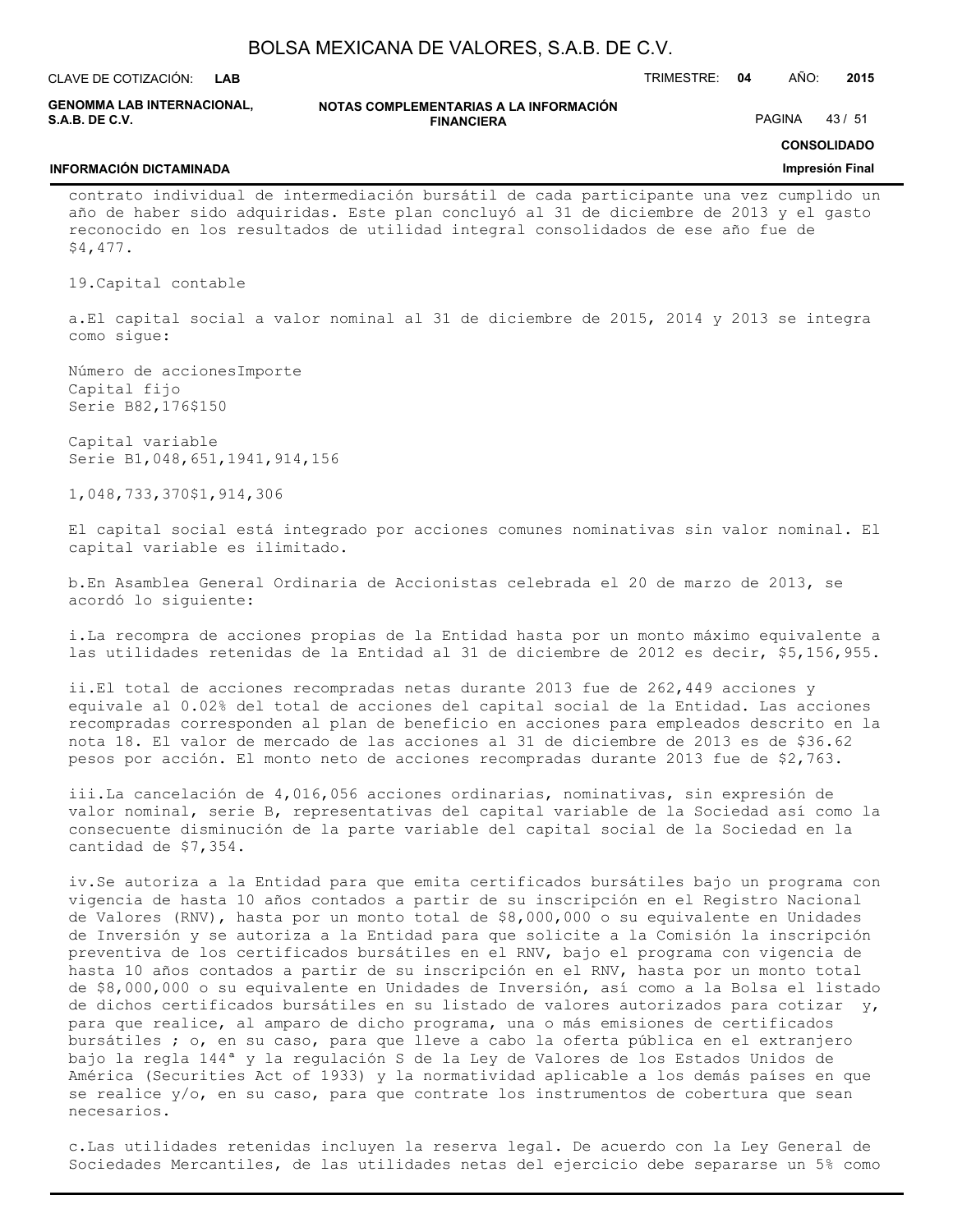| BOLSA MEXICANA DE VALORES, S.A.B. DE C.V. |  |  |
|-------------------------------------------|--|--|
|-------------------------------------------|--|--|

**INFORMACIÓN DICTAMINADA**

**GENOMMA LAB INTERNACIONAL, S.A.B. DE C.V.**

**NOTAS COMPLEMENTARIAS A LA INFORMACIÓN FINANCIERA**

PAGINA 44 / 51

**CONSOLIDADO**

#### **Impresión Final**

mínimo para formar la reserva legal, hasta que su importe ascienda al 20% del capital social a valor nominal. La reserva legal puede capitalizarse, pero no debe repartirse a menos que se disuelva la sociedad, y debe ser reconstituida cuando disminuya por cualquier motivo. Al 31 de diciembre de 2015, 2014 y 2013, su importe a valor nominal asciende a \$344,273, \$316,043 y \$249,609, respectivamente.

d.La distribución del capital contable, excepto por los importes actualizados del capital social aportado y de las utilidades retenidas fiscales, causará el ISR a cargo de la Entidad a la tasa vigente al momento de la distribución. El impuesto que se pague por dicha distribución, se podrá acreditar contra el ISR del ejercicio en el que se pague el impuesto sobre dividendos y en los dos ejercicios inmediatos siguientes, contra el impuesto del ejercicio y los pagos provisionales de los mismos.

Los dividendos pagados provenientes de utilidades generadas a partir del 1 de enero de 2014 a personas físicas residentes en México y a residentes en el extranjero, pudieran estar sujetos a un ISR adicional de hasta el 10%, el cual deberá ser retenido por la Entidad.

e.Los saldos de las cuentas fiscales del capital contable al 31 de diciembre, son:

201520142013

Cuenta de capital de aportación \$2,711,646\$2,567,214\$2,466,578 Cuenta de utilidad fiscal neta4,340,8614,300,3983,809,307

Total\$7,052,507\$6,867,612\$6,275,885

20.Saldos y transacciones en moneda extranjera

a.La posición monetaria en moneda extranjera al 31 de diciembre de 2015, 2014 y 2013 es:

201520142013 Miles de dólares estadounidenses: Activos72,81191,63255,466 Pasivos(22,382)(25,901)(8,672)

Posición larga50,42965,73146,794

Equivalentes en pesos\$874,429\$968,533\$611,373

Otras divisas en miles de dólares estadounidenses: Activos118,220130,191115,995 Pasivos(48,366)(56,081)(53,359)

Posición larga69,85474,11062,636

Equivalentes en pesos\$1,211,254\$1,091,996\$818,352

b.Las transacciones en moneda extranjera al 31 de diciembre de 2015, 2014 y 2013 fueron como sigue:

En miles de dólares estadounidenses

201520142013

Ventas de exportación  $-208$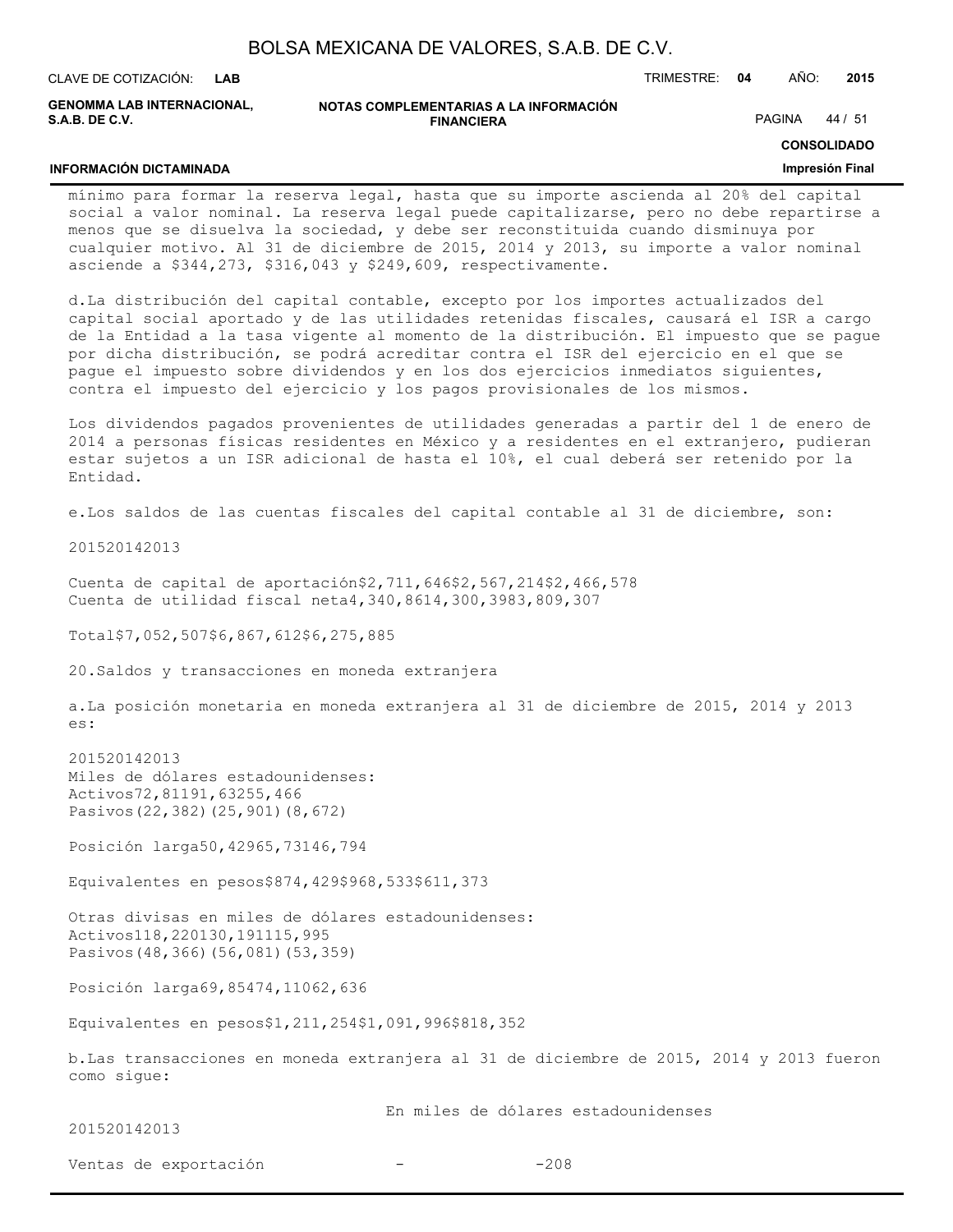|                                                                                                                                                                                                                                                                                           | BOLSA MEXICANA DE VALORES, S.A.B. DE C.V.                   |                                  |                                       |
|-------------------------------------------------------------------------------------------------------------------------------------------------------------------------------------------------------------------------------------------------------------------------------------------|-------------------------------------------------------------|----------------------------------|---------------------------------------|
| CLAVE DE COTIZACIÓN: LAB                                                                                                                                                                                                                                                                  |                                                             | TRIMESTRE:                       | AÑO:<br>2015<br>04                    |
| <b>GENOMMA LAB INTERNACIONAL,</b><br>S.A.B. DE C.V.                                                                                                                                                                                                                                       | NOTAS COMPLEMENTARIAS A LA INFORMACIÓN<br><b>FINANCIERA</b> |                                  | PAGINA<br>45/51<br><b>CONSOLIDADO</b> |
| <b>INFORMACIÓN DICTAMINADA</b>                                                                                                                                                                                                                                                            |                                                             |                                  | Impresión Final                       |
| Compras de importación2, 5364, 1425, 448<br>Compras de activos<br>Otros gastos6, 6023, 5534, 671                                                                                                                                                                                          | $-1616, 132$                                                |                                  |                                       |
| c. Los tipos de cambio en pesos, vigentes a la fecha de los estados financieros, fueron<br>como sigue:                                                                                                                                                                                    |                                                             |                                  |                                       |
| 2015201420132016                                                                                                                                                                                                                                                                          |                                                             | 31 de diciembre de31 de marzo de |                                       |
| Dólar estadounidense\$17.3398\$14.7348\$13.0652\$17.2370                                                                                                                                                                                                                                  |                                                             |                                  |                                       |
| 21. Saldos y transacciones con partes relacionadas                                                                                                                                                                                                                                        |                                                             |                                  |                                       |
| Los saldos y transacciones entre la Entidad y sus subsidiarias, las cuales son partes<br>relacionadas de la Entidad, han sido eliminados en la consolidación y no se revelan en<br>esta nota. Más adelante se detallan las transacciones entre la Entidad y otras partes<br>relacionadas. |                                                             |                                  |                                       |
| a. Los saldos por cobrar con partes relacionadas son:                                                                                                                                                                                                                                     |                                                             |                                  |                                       |
| 201520142013                                                                                                                                                                                                                                                                              |                                                             |                                  |                                       |
| Grupo Comercial e Industrial Marzam, S.A.P.I. de C.V.\$189,645\$                                                                                                                                                                                                                          |                                                             |                                  | -\$                                   |
| Televisa Consumer Products USA, LLC                                                                                                                                                                                                                                                       |                                                             | $-122, 71493, 126$               |                                       |
| \$189,645\$122,714\$93,126                                                                                                                                                                                                                                                                |                                                             |                                  |                                       |
| b. Transacciones comerciales                                                                                                                                                                                                                                                              |                                                             |                                  |                                       |
| Durante 2015, 2014 y 2013, las subsidiarias de la Entidad realizaron las siguientes<br>transacciones comerciales con partes relacionadas que no son miembros de la Entidad:                                                                                                               |                                                             |                                  |                                       |
| 201520142013                                                                                                                                                                                                                                                                              |                                                             |                                  |                                       |
| Ventas a Grupo Comercial e Industrial Marzam, S.A. de C.V.\$188,998\$1,040,138\$                                                                                                                                                                                                          |                                                             |                                  |                                       |
| Ventas a Televisa Consumer Products USA, LLC<br>Servicios profesionales pagados (203, 114) (146, 815) (128, 479)<br>Regalías1, 0687, 81712, 572                                                                                                                                           |                                                             | $-197,024343,445$                |                                       |
| c. Compensación del personal clave de la administración                                                                                                                                                                                                                                   |                                                             |                                  |                                       |
| La compensación a la administración y otros miembros clave de la administración durante<br>el año fue la siguiente:                                                                                                                                                                       |                                                             |                                  |                                       |
| 201520142013                                                                                                                                                                                                                                                                              |                                                             |                                  |                                       |
| Beneficios directos a corto plazo\$203,114\$146,815\$128,479                                                                                                                                                                                                                              |                                                             |                                  |                                       |
|                                                                                                                                                                                                                                                                                           |                                                             |                                  |                                       |

22.Otros gastos (ingresos), neto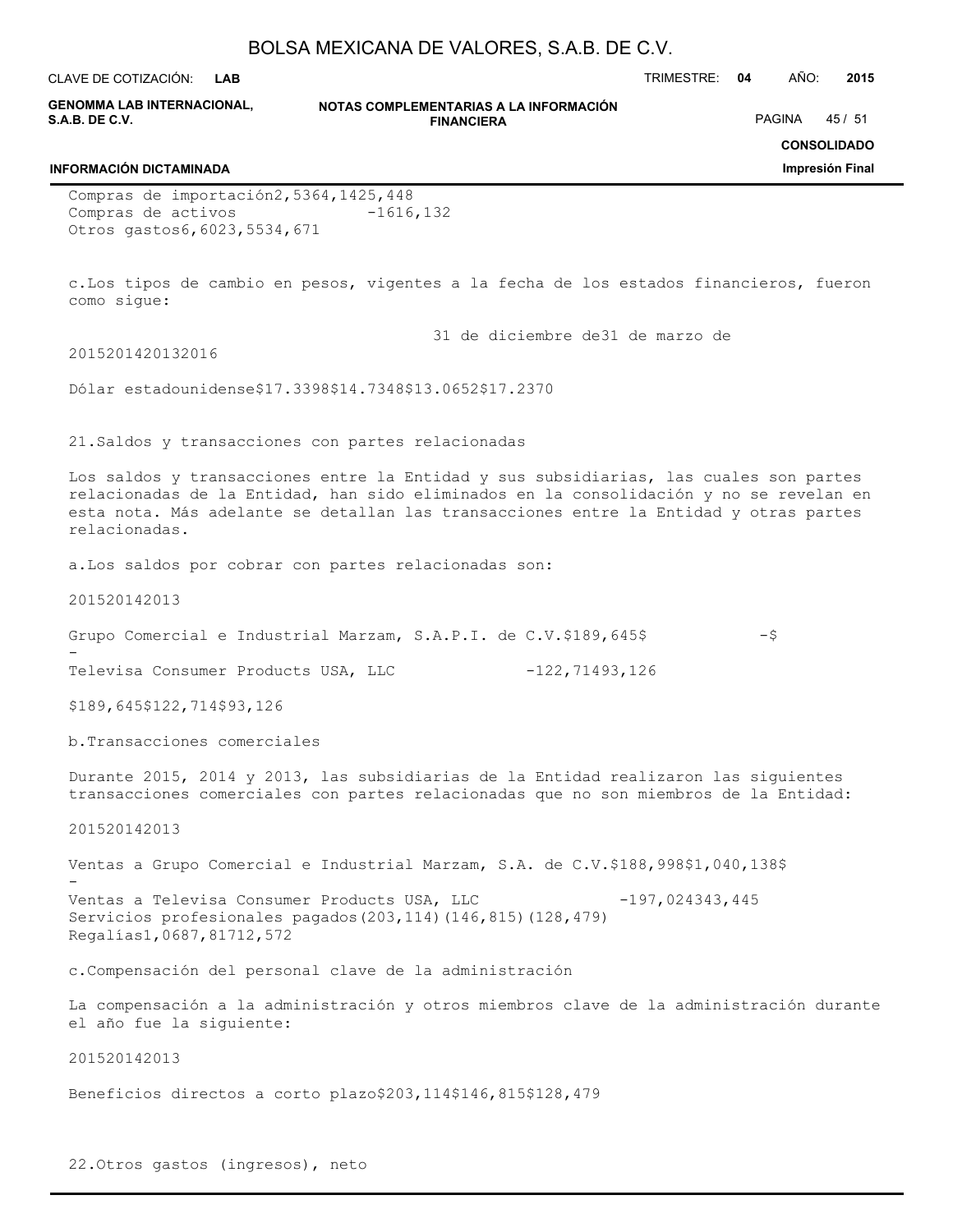**LAB**

CLAVE DE COTIZACIÓN: TRIMESTRE: **04** AÑO: **2015**

| 2015 |
|------|
|      |

**GENOMMA LAB INTERNACIONAL, S.A.B. DE C.V.**

**NOTAS COMPLEMENTARIAS A LA INFORMACIÓN FINANCIERA**

**CONSOLIDADO** PAGINA 46 / 51

**Impresión Final**

#### **INFORMACIÓN DICTAMINADA**

Se integran como sigue:

201520142013

Deterioro de activos de larga duración \$899,612\$ -\$ Pérdida (ganancia) por bajas de equipo6,136416(6,353) Actualización de saldos a favor de impuestos - - - - - - - (280) Otros, neto714(12,603)(3,086)

\$906,462\$(12,187)\$(9,719)

23.Impuestos a la utilidad

La Entidad está sujeta al ISR y hasta 2013 al IETU, por lo tanto el impuesto a la utilidad causado es el ISR y el que resultó mayor entre el ISR y el IETU hasta 2013.

ISR - Conforme a la nueva Ley de ISR de 2014 (Ley 2014) la tasa fue 30% para 2015, 2014 y 2013 y continuará al 30% para los años posteriores.

IETU - A partir de 2014 se abrogó el IETU, por lo tanto, hasta el 31 de diciembre de 2013 se causó este impuesto, tanto para los ingresos como las deducciones y ciertos créditos fiscales con base en flujos de efectivo de cada ejercicio. La tasa fue 17.5%. Debido a la abrogación del IETU, la Entidad canceló en 2013 el efecto diferido del IETU en los resultados del ejercicio.

Las tasas de ISR aplicables en el año de 2015, en los países en donde la Entidad tiene subsidiarias, se mencionan a continuación:

 $\approx$ 

Argentina35 Brasil34 Chile22.5 Colombia39 Costa Rica30 Ecuador22 Estados Unidos de América35 Perú28 República Dominicana27 Guatemala 25 El Salvador30 Honduras25 Nicaragua30 Panamá25 Bolivia25 España25

Las tasas de ISR en los países de Centro y Sudamérica en donde la Entidad opera van de un rango entre el 22.5% y el 39% como se menciona anteriormente. Adicionalmente, los periodos en los que pueden ser aplicadas las pérdidas fiscales en dichos países van de tres a ocho años.

Las operaciones en Colombia y Argentina están sujetas al impuesto al activo.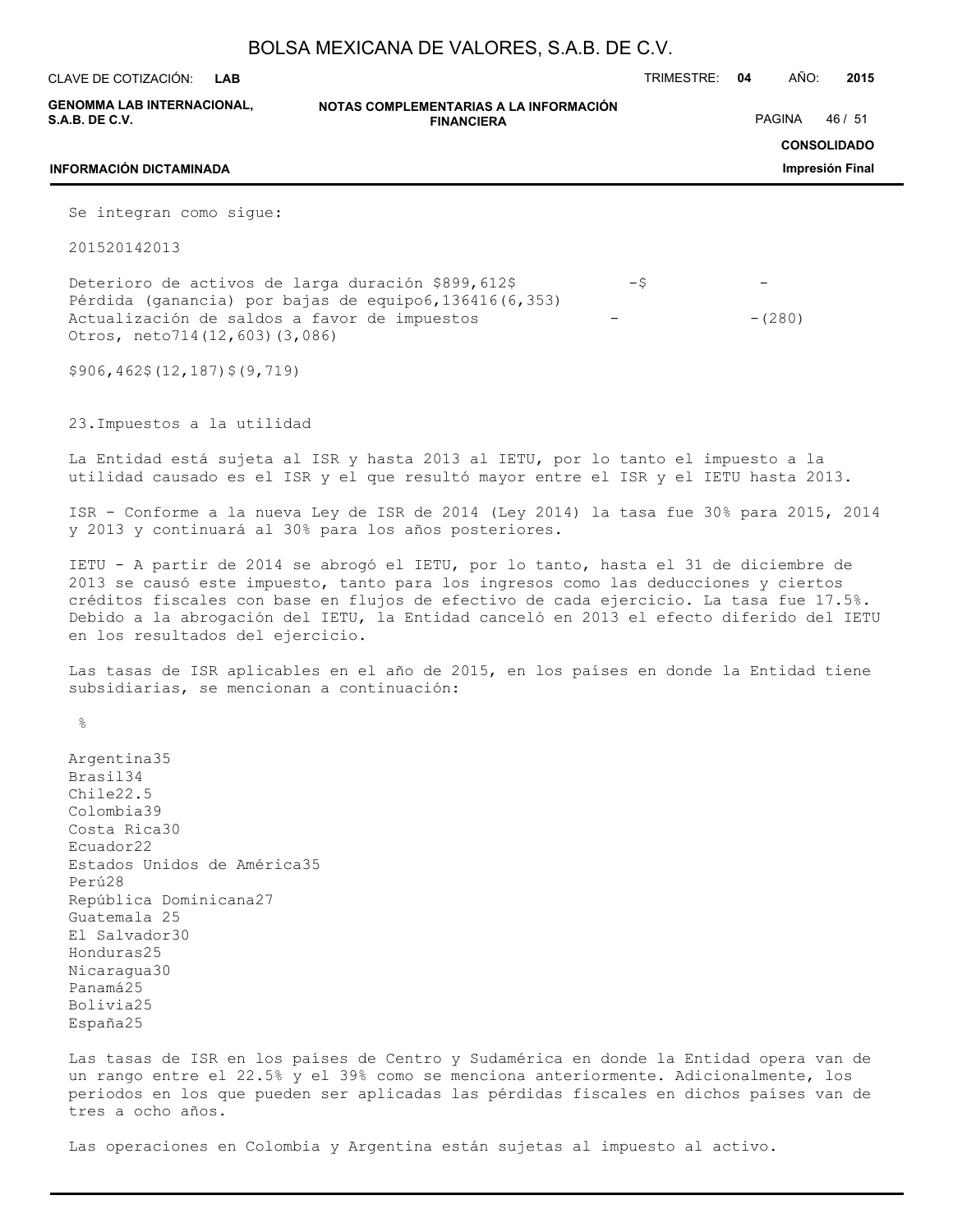| BOLSA MEXICANA DE VALORES, S.A.B. DE C.V. |  |  |
|-------------------------------------------|--|--|
|-------------------------------------------|--|--|

**NOTAS COMPLEMENTARIAS A LA INFORMACIÓN FINANCIERA** CLAVE DE COTIZACIÓN: TRIMESTRE: **04** AÑO: **2015 CONSOLIDADO LAB GENOMMA LAB INTERNACIONAL, S.A.B. DE C.V.** PAGINA 47 / 51

#### **INFORMACIÓN DICTAMINADA**

En Argentina existe un impuesto a las ganancias mínimas presuntas (IGMP) que resulta de aplicar la tasa del 1% sobre ciertos activos productivos, y se paga únicamente por el monto en que exceda al ISR del ejercicio. Si en algún año se efectuara un pago, este impuesto es acreditado contra el exceso del impuesto sobre la renta sobre el IGMP en los próximos diez años.

**Impresión Final**

a.El impuesto a la utilidad se integra como sigue:

201520142013 ISR: Causado\$616,923\$581,886\$408,719 Diferido(990,818)41,712386,264

\$(373,895)\$623,598\$794,983

La conciliación de la tasa legal del ISR y la tasa efectiva expresada como un porcentaje de la (pérdida) utilidad antes de impuestos a la utilidad es:

201520142013  $%$ 

Tasa legal303030 Más (menos) efecto de diferencias permanentes, principalmente gastos no deducibles y diferencias en tasas legales en operaciones del extranjero(4)(1)1

Tasa efectiva262931

b.Impuestos diferidos en balance

El siguiente es el análisis de los impuestos diferidos activos (pasivos) presentados en el estado consolidado de situación financiera:

201520142013 ISR diferido activo: Estimaciones para cuentas de cobro dudoso, devoluciones y bonificaciones\$523,060\$ 299,365\$189,621 Gastos acumulados98,52423,26637,384 Pérdidas fiscales por amortizar420,03535,26734,895 Reserva de inventarios y otros, neto222,508226,775189,341

ISR diferido activo1,264,127584,673451,241

ISR diferido (pasivo): Inventario fiscal actualizado de 2004 pendiente por acumular -(4,331) (8,084) Pagos anticipados(399,171)(549,637)(382,917) Otros activos(543,216)(708,396)(683,015)

ISR diferido pasivo(942,387)(1,262,364)(1,074,016)

Total activo (pasivo) neto\$321,740\$(677,691)\$(622,775)

Total activo\$323,435\$79,233\$37,641

Total (pasivo)\$(1,695)\$(756,924)\$(660,416)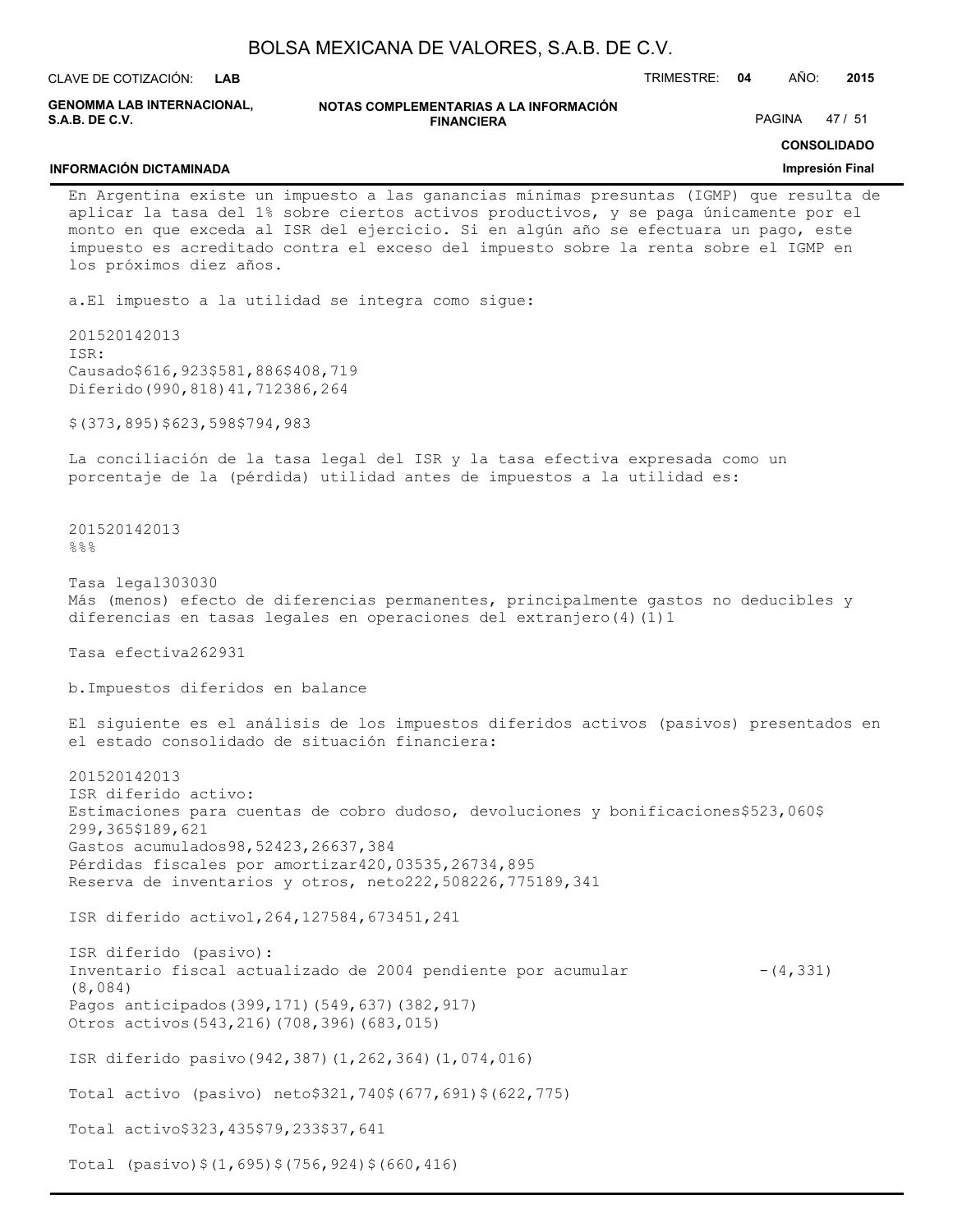| CLAVE DE COTIZACIÓN: LAB                                                       |                                                                                                                                                                                                                                                                                                                                                          | TRIMESTRE: | AÑO:<br>04 | 2015               |
|--------------------------------------------------------------------------------|----------------------------------------------------------------------------------------------------------------------------------------------------------------------------------------------------------------------------------------------------------------------------------------------------------------------------------------------------------|------------|------------|--------------------|
| <b>GENOMMA LAB INTERNACIONAL,</b><br>S.A.B. DE C.V.                            | NOTAS COMPLEMENTARIAS A LA INFORMACIÓN<br><b>FINANCIERA</b>                                                                                                                                                                                                                                                                                              |            | PAGINA     | 48 / 51            |
|                                                                                |                                                                                                                                                                                                                                                                                                                                                          |            |            | <b>CONSOLIDADO</b> |
| <b>INFORMACIÓN DICTAMINADA</b>                                                 |                                                                                                                                                                                                                                                                                                                                                          |            |            | Impresión Final    |
| ciertos requisitos. Los años de vencimiento y sus montos actualizados al 31 de | Los saldos de impuestos que corresponden a regímenes fiscales diferentes no se<br>compensan entre sí, y se muestran por separado en los balances generales adjuntos.<br>c. Los beneficios de las pérdidas fiscales actualizadas pendientes de amortizar por los<br>que ya se ha reconocido el activo por ISR diferido, pueden recuperarse cumpliendo con |            |            |                    |

Año dePérdidas vencimientoamortizables

2019\$6,930 2020360,143 202179 2022101,589 20236,832 202446,160 2025878,384

\$1,400,117

24.Contingencias

La Entidad y sus activos no están sujetos a acción alguna de tipo legal que no sean los de rutina y propios de su actividad.

25.Compromisos

Los gastos por renta ascendieron a \$100,603, \$96,616 y \$87,942, en 2015, 2014 y 2013, respectivamente; los contratos de arrendamiento vigentes son por un plazo forzoso de hasta 4 años y corresponden principalmente a diversos inmuebles en donde están ubicados sus almacenes. Los contratos requieren los siguientes pagos mínimos:

AñosImporte

2016\$60,849 201742,828 2018 y años posteriores70,491

\$174,168

26.Información por segmentos

La información por segmentos operativos se presenta con base en la clasificación de la Administración y se presenta información general por área geográfica.

Las operaciones entre segmentos han sido eliminadas. Los activos totales son aquellos utilizados en las operaciones de cada segmento. Los activos corporativos incluidos en el segmento de servicios son: efectivo, inversiones disponibles y a largo plazo, impuestos por recuperar y ciertos activos fijos.

La Administración ha identificado dos segmentos operativos divididos en nacional e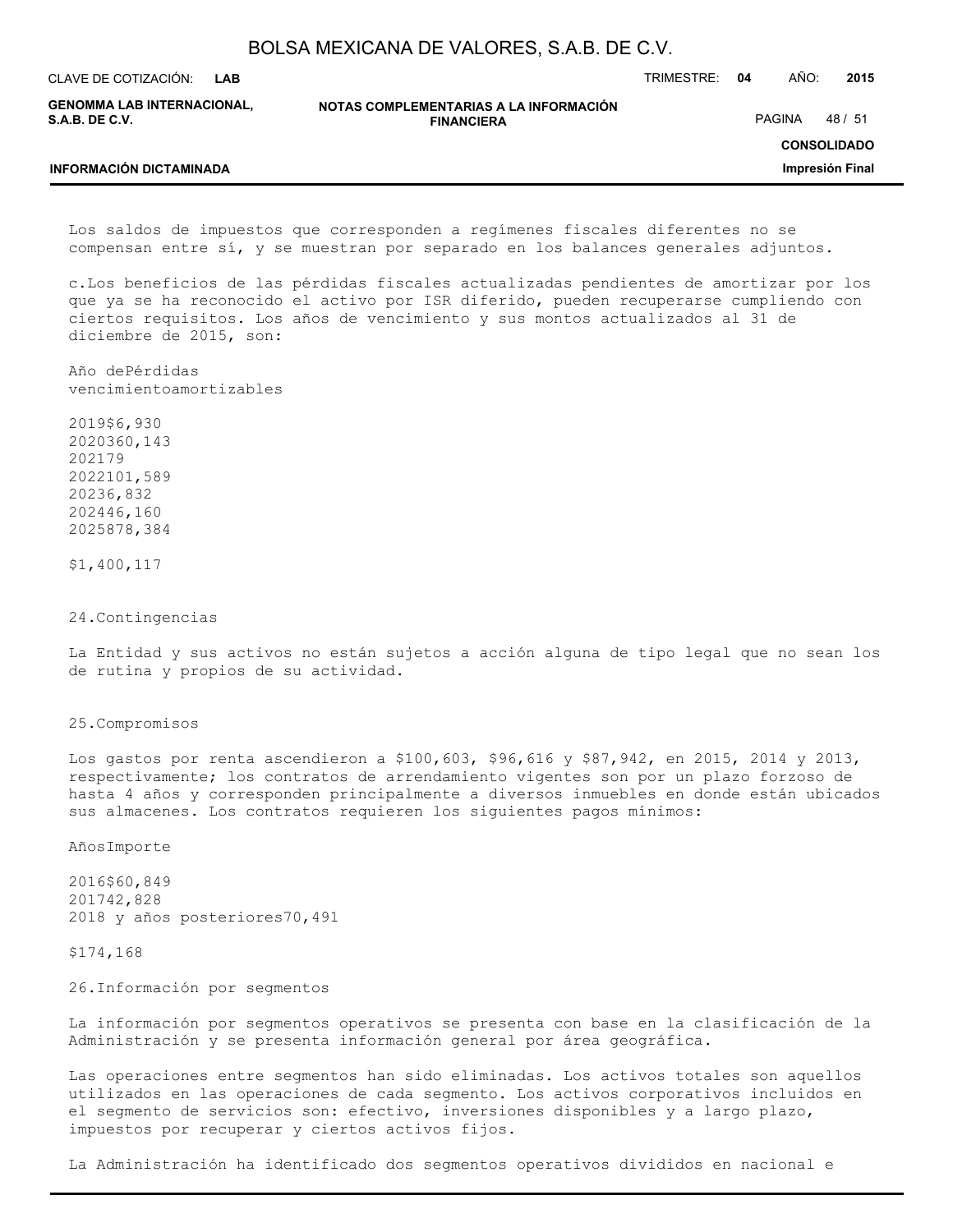CLAVE DE COTIZACIÓN: TRIMESTRE: **04** AÑO: **2015 LAB**

**INFORMACIÓN DICTAMINADA**

**GENOMMA LAB INTERNACIONAL, S.A.B. DE C.V.**

**NOTAS COMPLEMENTARIAS A LA INFORMACIÓN FINANCIERA**

PAGINA 49 / 51

**CONSOLIDADO**

**Impresión Final**

internacional, para lo cual consideró las siguientes premisas:

a)La actividad de negocios o un entorno económico particular, de la cual obtiene ingresos, mantiene activos o incurre en pasivos.

b)Por su importancia requiere la atención de la dirección de la entidad económica, para evaluar su desarrollo y tomar decisiones respecto de la asignación de recursos para su operación.

c)Se encuentra disponible información adicional a la financiera y está basada en un criterio de enfoque gerencial.

d)Los riesgos inherentes de negocio y de rendimientos son diferentes a los de otros segmentos operativos.

Al 31 de diciembre de 2015, la Entidad opera en 19 países además de México: Argentina, Bolivia, Brasil, Chile, Colombia, Costa Rica, Ecuador, El Salvador, Estados Unidos, Guatemala, Honduras, Nicaragua, Panamá, Paraguay, Perú, República Dominicana, Uruguay, Puerto Rico y Trinidad y Tobago.

Las decisiones de la Dirección General son tomadas evaluando los resultados de los segmentos, así como sus principales indicadores. La segregación de los segmentos se realiza en base a la naturaleza de los productos.

Los segmentos operativos son reportados de manera consistente con los reportes internos elaborados para proveer información a la Dirección General. El Director General es el responsable de la asignación de recursos, así como la evaluación de los segmentos operativos, por tanto, se considera la persona que toma las decisiones estratégicas.

a.Los siguientes cuadros muestran la información financiera por segmento de negocio. Las operaciones entre segmentos han sido eliminadas. Los activos totales son aquellos utilizados en las operaciones de cada segmento, principalmente:

2 0 15

### MéxicoInternacionalTotal

Ingresos\$3,918,234\$7,124,218\$11,042,452 Depreciación y amortización 54,39263,841118,233 Ingreso por intereses 1,98718,59920,586 Gasto por intereses (337,045)(55,517)(392,562) Impuestos a la utilidad(955,894)581,999(373,895) (Pérdida) utilidad de operaciones continuas(2,110,729)1,029,938(1,080,791) Total de activos13,119,3564,513,80317,633,159 Total de pasivos 7,019,9701,364,5398,384,509 Inversiones en activos productivos37,319102,840140,159

2 0 14

MéxicoInternacionalTotal

Ingresos\$6,108,202\$5,432,796\$11,540,998 Depreciación y amortización 65,79232,22998,021 Ingreso por intereses 4,4557,37211,827 Gasto por intereses (295,852)(64,151)(360,003) Impuestos a la utilidad229,847393,751623,598 Utilidad de operaciones continuas731,714762,4491,494,163 Total de activos20,798,4214,629,89425,428,315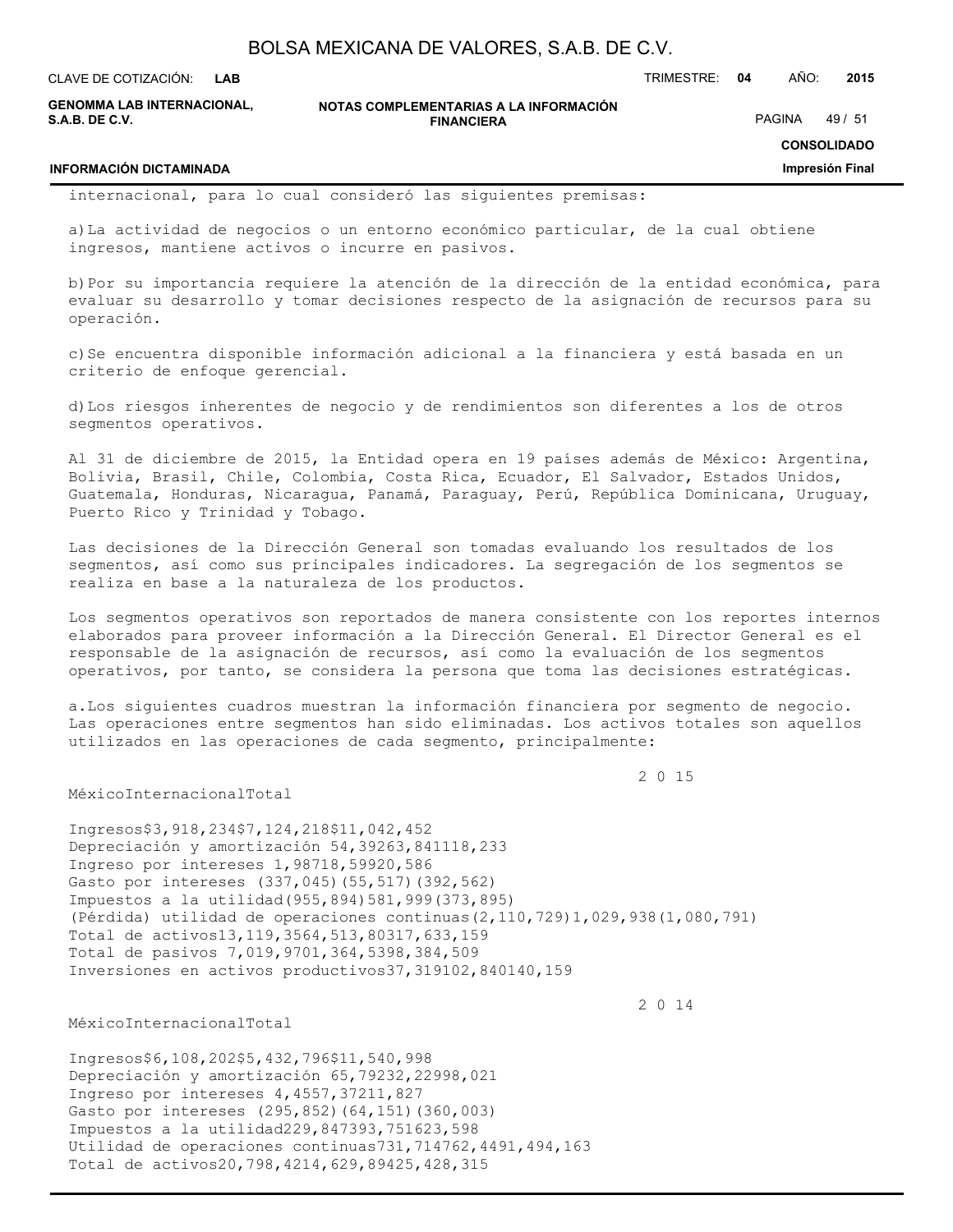|                                                                                                                                                                                                                                                                                                                                                              | BOLSA MEXICANA DE VALORES, S.A.B. DE C.V.                                                                                                                                                                                                                                                                                 |               |                                       |
|--------------------------------------------------------------------------------------------------------------------------------------------------------------------------------------------------------------------------------------------------------------------------------------------------------------------------------------------------------------|---------------------------------------------------------------------------------------------------------------------------------------------------------------------------------------------------------------------------------------------------------------------------------------------------------------------------|---------------|---------------------------------------|
| CLAVE DE COTIZACIÓN:<br><b>LAB</b>                                                                                                                                                                                                                                                                                                                           |                                                                                                                                                                                                                                                                                                                           | TRIMESTRE: 04 | AÑO:<br>2015                          |
| <b>GENOMMA LAB INTERNACIONAL,</b><br>S.A.B. DE C.V.                                                                                                                                                                                                                                                                                                          | NOTAS COMPLEMENTARIAS A LA INFORMACIÓN<br><b>FINANCIERA</b>                                                                                                                                                                                                                                                               |               | PAGINA<br>50/51                       |
| <b>INFORMACIÓN DICTAMINADA</b>                                                                                                                                                                                                                                                                                                                               |                                                                                                                                                                                                                                                                                                                           |               | <b>CONSOLIDADO</b><br>Impresión Final |
| Total de pasivos 12, 153, 6102, 771, 59814, 925, 208                                                                                                                                                                                                                                                                                                         | Inversiones en activos productivos2,578,963182,3282,761,291                                                                                                                                                                                                                                                               |               |                                       |
|                                                                                                                                                                                                                                                                                                                                                              |                                                                                                                                                                                                                                                                                                                           | 2 0 13        |                                       |
| MéxicoInternacionalTotal                                                                                                                                                                                                                                                                                                                                     |                                                                                                                                                                                                                                                                                                                           |               |                                       |
| Ingresos\$7,085,856\$4,274,833\$11,360,689<br>Depreciación y amortización 54,5919,65264,243<br>Ingreso por intereses 5,8656,98212,847<br>Gasto por intereses (259, 187) (39, 282) (298, 469)<br>Impuestos a la utilidad520, 369274, 614794, 983<br>Total de activos13, 427, 7083, 925, 16017, 352, 868<br>Total de pasivos 5, 814, 1742, 703, 2508, 517, 424 | Utilidad de operaciones continuas1, 258, 858551, 7521, 810, 610<br>Inversiones en activos productivos1, 913, 337808, 9102, 722, 247                                                                                                                                                                                       |               |                                       |
| 27. Nuevos pronunciamientos contables<br>pero aún no están vigentes:                                                                                                                                                                                                                                                                                         | Genomma no ha aplicado las siguientes IFRS nuevas y modificadas que han sido emitidas                                                                                                                                                                                                                                     |               |                                       |
| IFRS 9 Instrumentos Financieros2<br>IFRS 15Ingresos de Contratos con Clientes2<br>IFRS 16 Arrendamientos3<br>Depreciación y Amortización1<br>y su asociada o negocio conjuntos1<br>Excepción de Consolidación1                                                                                                                                               | Modificaciones a la IAS 1Iniciativa de Revelaciones1<br>Modificaciones a la IAS 16 y la IAS 38 Aclaración de los Métodos Aceptables de<br>Modificaciones a la IAS 10 e IAS 28Venta o aportación de bienes entre un inversionista<br>Modificaciones a la IFRS 10, IFRS 12 e IAS 28Entidades de Inversión: aplicación de la |               |                                       |
|                                                                                                                                                                                                                                                                                                                                                              | Modificaciones a las IFRS Mejoras anuales a las IFRS Ciclo 2012-20141                                                                                                                                                                                                                                                     |               |                                       |
| permitiéndose la aplicación temprana.<br>permitiéndose la aplicación temprana.<br>permitiéndose la aplicación anticipada.                                                                                                                                                                                                                                    | 1 Efectiva para los períodos anuales que comiencen a partir del 1 de enero de 2016,<br>2 Efectiva para los períodos anuales que comiencen a partir del 1 de enero de 2018,<br>3 Efectiva para los períodos anuales que comiencen a partir del 1 de enero de 2019,                                                         |               |                                       |
|                                                                                                                                                                                                                                                                                                                                                              | 28. Autorización de la emisión de los estados financieros                                                                                                                                                                                                                                                                 |               |                                       |
|                                                                                                                                                                                                                                                                                                                                                              | Los estados financieros consolidados adjuntos fueron autorizados para su emisión el 31<br>de marzo de 2016, por el Consejo de Administración, Comité de Auditoría y por la                                                                                                                                                |               |                                       |

Administración de la Entidad, consecuentemente, estos no reflejan los hechos ocurridos después de esa fecha, y están sujetos a la aprobación de la asamblea ordinaria de accionistas de la Entidad, quien puede decidir su modificación de acuerdo con lo dispuesto en la Ley General de Sociedades Mercantiles.

\* \* \* \* \* \*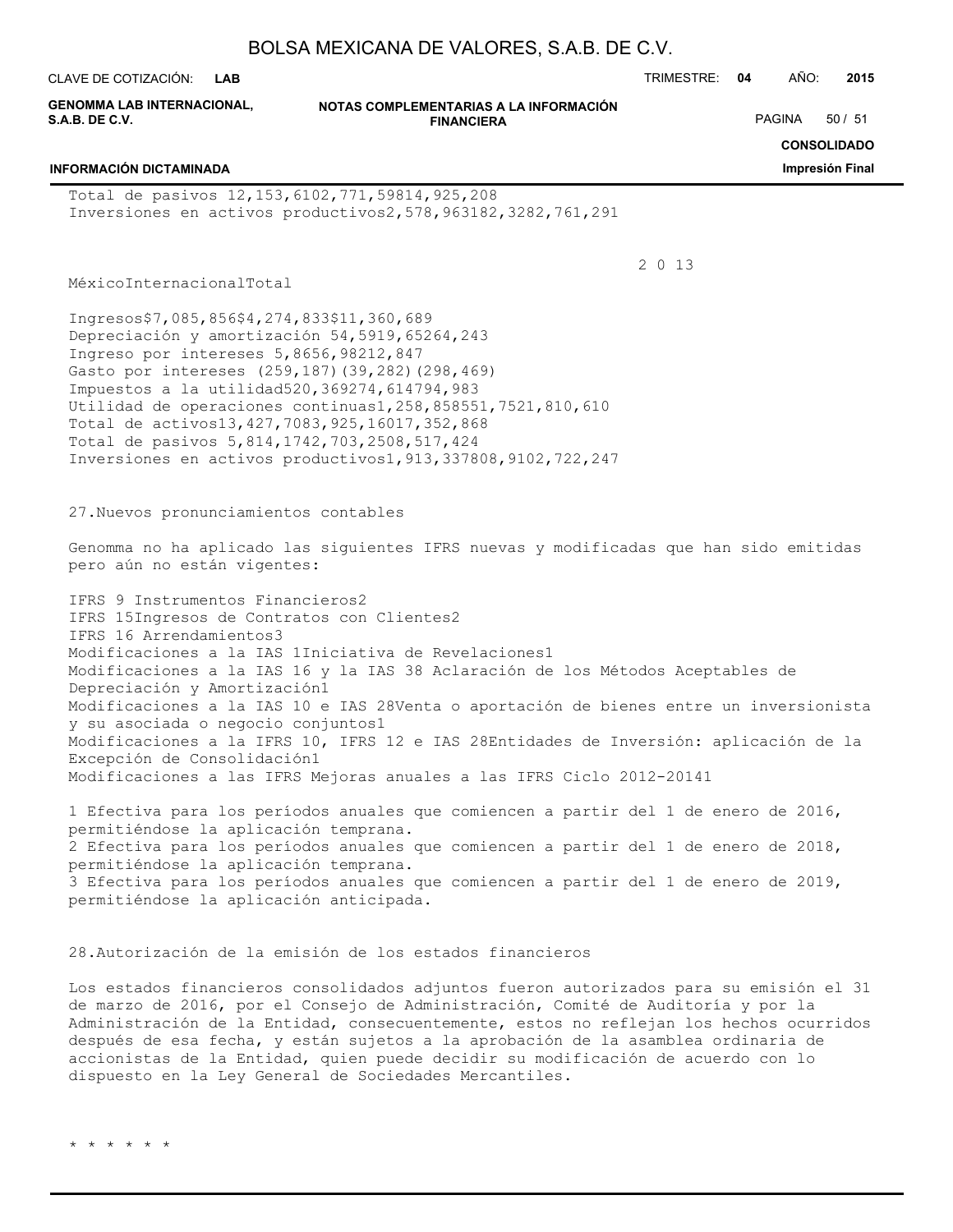| CLAVE DE COTIZACIÓN:                         | LAB |                                                             | TRIMESTRE: 04 | AÑO:   | 2015               |
|----------------------------------------------|-----|-------------------------------------------------------------|---------------|--------|--------------------|
| GENOMMA LAB INTERNACIONAL.<br>S.A.B. DE C.V. |     | NOTAS COMPLEMENTARIAS A LA INFORMACIÓN<br><b>FINANCIERA</b> |               | PAGINA | 51 / 51            |
|                                              |     |                                                             |               |        | <b>CONSOLIDADO</b> |
| <b>INFORMACIÓN DICTAMINADA</b>               |     |                                                             |               |        | Impresión Final    |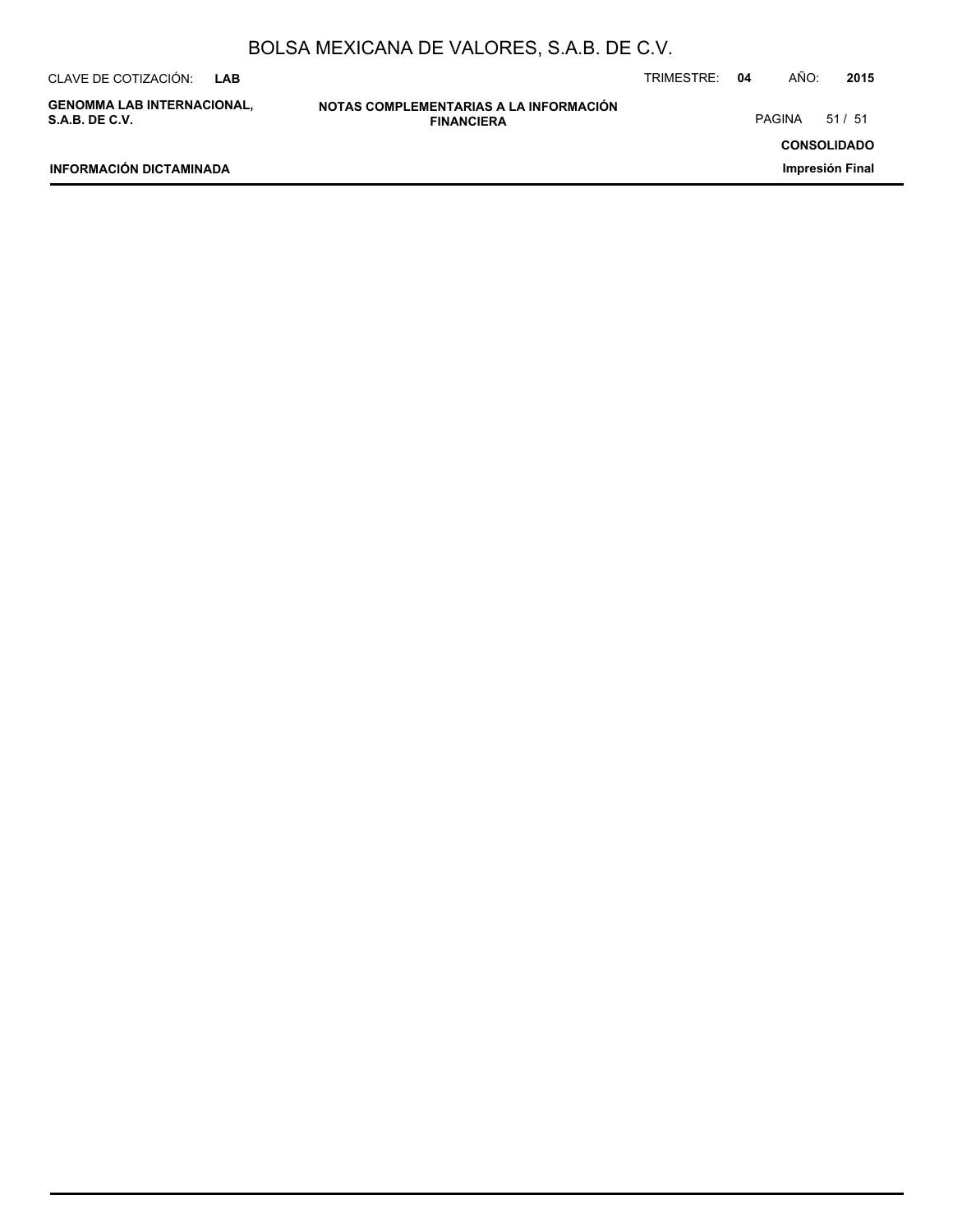CLAVE DE COTIZACIÓN TRIMESTRE **04** AÑO **2015 LAB**

**GENOMMA LAB INTERNACIONAL, S.A.B. DE C.V.**

# **INVERSIONES EN ASOCIADAS Y NEGOCIOS CONJUNTOS INFORMACIÓN DICTAMINADA (MILES DE PESOS)**

**CONSOLIDADO**

**Impresión Final**

| <b>NOMBRE DE LA EMPRESA</b>                               | <b>ACTIVIDAD PRINCIPAL</b>           | <b>NO. DE ACCIONES</b> | $%$ DE<br><b>TENEN</b> | <b>MONTO TOTAL</b>                    |                               |  |
|-----------------------------------------------------------|--------------------------------------|------------------------|------------------------|---------------------------------------|-------------------------------|--|
|                                                           |                                      |                        | <b>CIA</b>             | <b>COSTO DE</b><br><b>ADQUISICION</b> | <b>VALOR</b><br><b>ACTUAL</b> |  |
| <b>GRUPO COMERCIAL E NDUSTRIAL</b><br>MARZAM S.A. DE C.V. | DISTRIBUCIÓN DE MEDICAMENTOS<br>Y PC |                        | 49.99                  | 928.598                               | 1.352.478                     |  |
| <b>TOTAL DE INVERSIONES EN ASOCIADAS</b>                  |                                      |                        |                        | 928.598                               | 1,352,478                     |  |

### **OBSERVACIONES**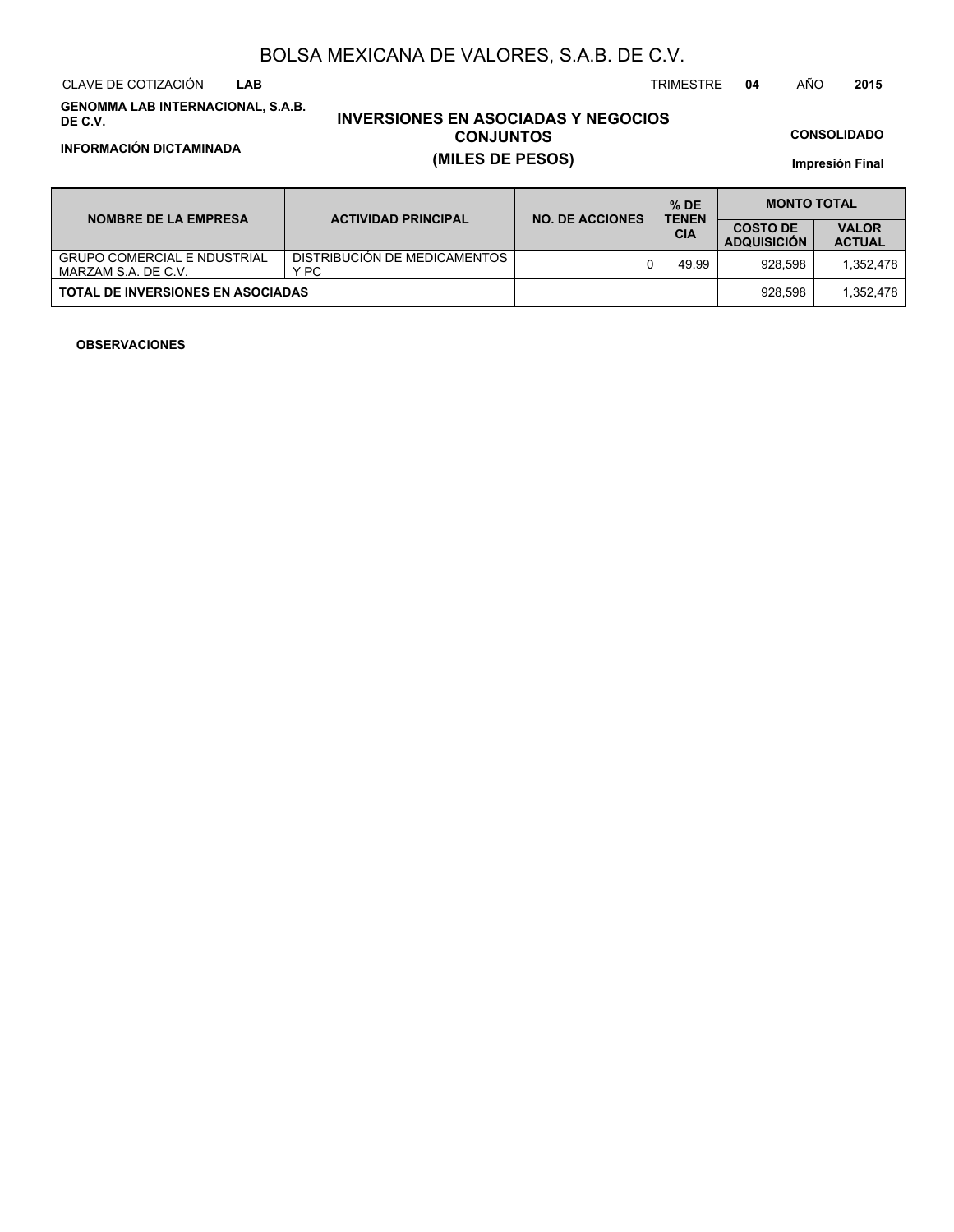#### CLAVE DE COTIZACIÓN

**INFORMACIÓN DICTAMINADA**

#### **GENOMMA LAB INTERNACIONAL, S.A.B. DE C.V.**

# **DESGLOSE DE CRÉDITOS**

### (MILES DE PESOS)

**CONSOLIDADO**

**Impresión Final**

|                               |                                                    |                                            |                                       |                                                          |                   | <b>VENCTOS, O AMORT, DENOMINADOS EN MONEDA NACIONAL</b> |                            |                     |                     | <b>VENCTOS, O AMORT, DENOMINADOS EN MONEDA EXTRANJERA</b> |            |                    |                            |                     |              |                       |
|-------------------------------|----------------------------------------------------|--------------------------------------------|---------------------------------------|----------------------------------------------------------|-------------------|---------------------------------------------------------|----------------------------|---------------------|---------------------|-----------------------------------------------------------|------------|--------------------|----------------------------|---------------------|--------------|-----------------------|
| TIPO DE CRÉDITO / INSTITUCIÓN | <b>INSTITUCION</b><br><b>EXTRANJERA</b><br>(SI/NO) | <b>FECHA DE FIRMA /</b><br><b>CONTRATO</b> | <b>FECHA DE</b><br><b>VENCIMIENTO</b> | <b>TASA DE</b><br><b>INTERÉS Y/O</b><br><b>SOBRETASA</b> |                   |                                                         | <b>INTERVALO DE TIEMPO</b> |                     |                     |                                                           |            |                    | <b>INTERVALO DE TIEMPO</b> |                     |              |                       |
|                               |                                                    |                                            |                                       |                                                          | <b>AÑO ACTUAL</b> | <b>HASTA 1 AÑO</b>                                      | <b>HASTA 2 AÑOS</b>        | <b>HASTA 3 AÑOS</b> | <b>HASTA 4 AÑOS</b> | HASTA 5 AÑOS O<br><b>MÁS</b>                              | AÑO ACTUAL | <b>HASTA 1 AÑO</b> | <b>HASTA 2 AÑOS</b>        | <b>HASTA 3 AÑOS</b> | HASTA 4 AÑOS | HASTA 5 AÑOS O<br>MÁS |
| <b>BANCARIOS</b>              |                                                    |                                            |                                       |                                                          |                   |                                                         |                            |                     |                     |                                                           |            |                    |                            |                     |              |                       |
| <b>COMERCIO EXTERIOR</b>      |                                                    |                                            |                                       |                                                          |                   |                                                         |                            |                     |                     |                                                           |            |                    |                            |                     |              |                       |
| <b>CON GARANTÍA</b>           |                                                    |                                            |                                       |                                                          |                   |                                                         |                            |                     |                     |                                                           |            |                    |                            |                     |              |                       |
| <b>BANCA COMERCIAL</b>        |                                                    |                                            |                                       |                                                          |                   |                                                         |                            |                     |                     |                                                           |            |                    |                            |                     |              |                       |
| BANCO NAL DE COM EXT SNC      | <b>NO</b>                                          | 25/10/2013                                 | 17/06/2021                            | 4.248% (VAR)                                             | N/A               | 76,022                                                  | 76,022                     | 76,022              | 76,022              | 114.031                                                   |            |                    |                            |                     |              |                       |
| <b>BANCO SANTANDER</b>        | <b>NO</b>                                          | 27/10/2015                                 | 25/01/2016                            | 5.290%                                                   | N/A               | 69,300                                                  | $\Omega$                   |                     |                     |                                                           |            |                    |                            |                     |              |                       |
| <b>BANCO SANTANDER RIO</b>    | SI                                                 | 10/06/2013                                 | 10/06/2016                            | 15.250%                                                  |                   |                                                         |                            |                     |                     |                                                           | N/A        | 2,977              |                            |                     |              |                       |
| <b>BANCO PATAGONIA</b>        | SI                                                 | 30/09/2015                                 | 31/01/2016                            | 24.500%                                                  |                   |                                                         |                            |                     |                     |                                                           | N/A        | 26,451             |                            |                     |              |                       |
| <b>BANCO SANTANDER BRASIL</b> | SI                                                 | 27/01/2014                                 | 15/02/2017                            | 5.800%                                                   |                   |                                                         |                            |                     |                     |                                                           | N/A        | 226                | 38                         |                     |              |                       |
| <b>BANCO SANTANDER BRASIL</b> | SI                                                 | 05/02/2014                                 | 15/02/2017                            | 5.800%                                                   |                   |                                                         |                            |                     |                     |                                                           | N/A        | 785                | 131                        |                     |              |                       |
| <b>BANCO SANTANDER BRASIL</b> | SI                                                 | 14/12/2015                                 | 13/06/2016                            | 17.470%                                                  |                   |                                                         |                            |                     |                     |                                                           | N/A        | 175,123            |                            |                     |              |                       |
| <b>OTROS</b>                  |                                                    |                                            |                                       |                                                          |                   |                                                         |                            |                     |                     |                                                           |            |                    |                            |                     |              |                       |
| <b>TOTAL BANCARIOS</b>        |                                                    |                                            |                                       |                                                          | $\mathbf{0}$      | 145,322                                                 | 76,022                     | 76,022              | 76,022              | 114,031                                                   |            | 205,562            | 169                        |                     | $\mathbf{0}$ |                       |

**LAB**

TRIMESTRE **<sup>04</sup>** AÑO**<sup>2015</sup>**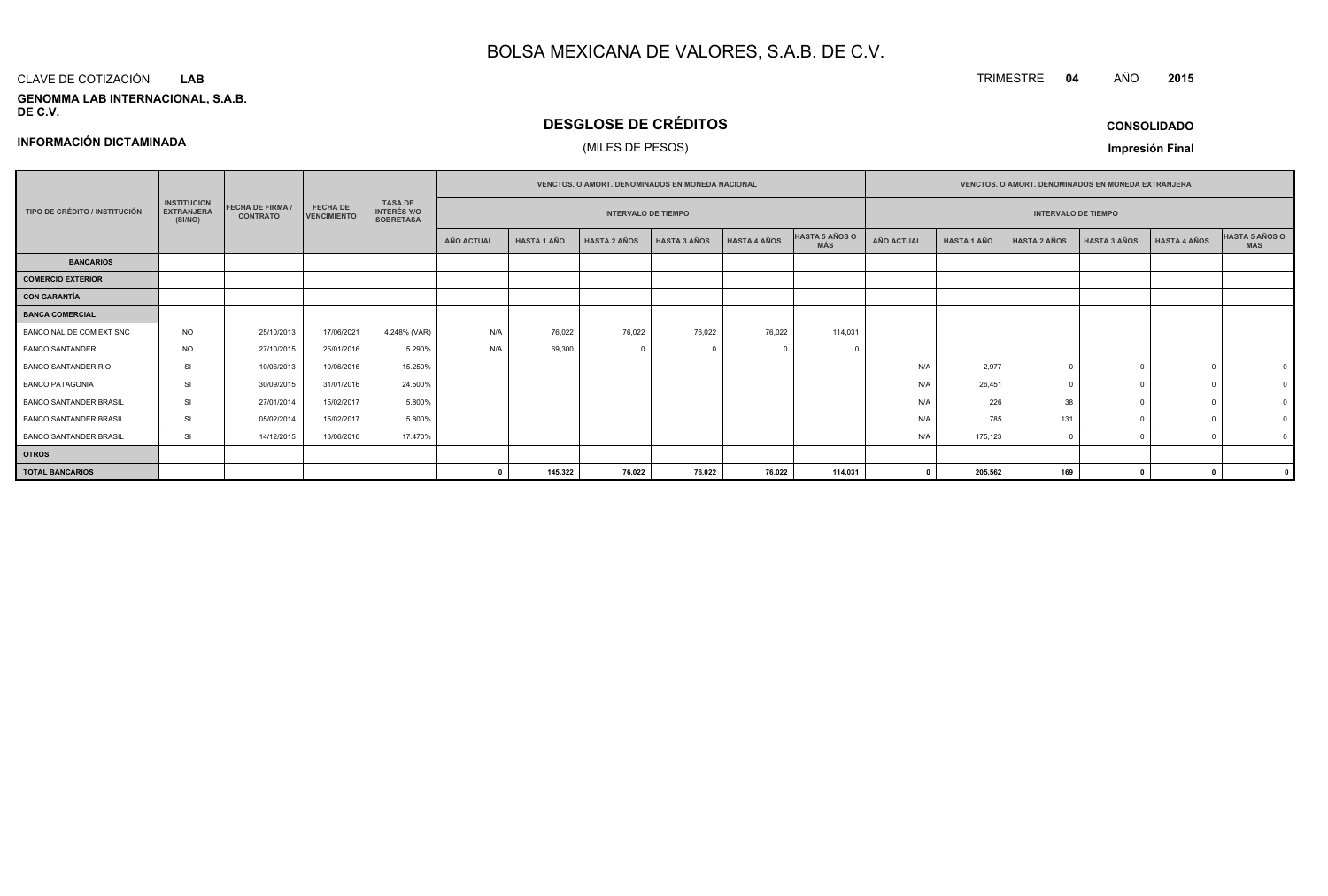#### CLAVE DE COTIZACIÓN TRIMESTRE **<sup>04</sup>** AÑO **<sup>2015</sup> LAB**

**GENOMMA LAB INTERNACIONAL, S.A.B. DE C.V.**

# **DESGLOSE DE CRÉDITOS**

**Impresión Final**

### **INFORMACIÓN DICTAMINADA**

### (MILES DE PESOS)

| TIPO DE CRÉDITO / INSTITUCIÓN                              | <b>INSTITUCION</b><br><b>EXTRANJERA</b><br>(SI/NO) | <b>FECHA DE FIRMA /</b><br><b>CONTRATO</b> |            |              | <b>VENCTOS, O AMORT, DENOMINADOS EN MONEDA NACIONAL</b> |                    |                     |                                       |                     | <b>VENCTOS, O AMORT, DENOMINADOS EN MONEDA EXTRANJERA</b> |                                                          |                    |                     |                     |                            |                       |  |  |  |  |
|------------------------------------------------------------|----------------------------------------------------|--------------------------------------------|------------|--------------|---------------------------------------------------------|--------------------|---------------------|---------------------------------------|---------------------|-----------------------------------------------------------|----------------------------------------------------------|--------------------|---------------------|---------------------|----------------------------|-----------------------|--|--|--|--|
|                                                            |                                                    |                                            |            |              |                                                         |                    |                     | <b>FECHA DE</b><br><b>VENCIMIENTO</b> |                     |                                                           | <b>TASA DE</b><br><b>INTERÉS Y/O</b><br><b>SOBRETASA</b> |                    |                     |                     | <b>INTERVALO DE TIEMPO</b> |                       |  |  |  |  |
|                                                            |                                                    |                                            |            |              | AÑO ACTUAL                                              | <b>HASTA 1 AÑO</b> | <b>HASTA 2 AÑOS</b> | <b>HASTA 3 AÑOS</b>                   | <b>HASTA 4 AÑOS</b> | <b>HASTA 5 AÑOS O</b><br>MÁS                              | <b>AÑO ACTUAL</b>                                        | <b>HASTA 1 AÑO</b> | <b>HASTA 2 AÑOS</b> | <b>HASTA 3 AÑOS</b> | <b>HASTA 4 AÑOS</b>        | HASTA 5 AÑOS O<br>MÁS |  |  |  |  |
| <b>BURSÁTILES</b>                                          |                                                    |                                            |            |              |                                                         |                    |                     |                                       |                     |                                                           |                                                          |                    |                     |                     |                            |                       |  |  |  |  |
| <b>LISTADAS EN BOLSA (MÉXICO Y/O</b><br><b>EXTRANJERO)</b> |                                                    |                                            |            |              |                                                         |                    |                     |                                       |                     |                                                           |                                                          |                    |                     |                     |                            |                       |  |  |  |  |
| <b>QUIROGRAFARIOS</b>                                      |                                                    |                                            |            |              |                                                         |                    |                     |                                       |                     |                                                           |                                                          |                    |                     |                     |                            |                       |  |  |  |  |
| EMISION CEBURES LAB 13-1                                   | <b>NO</b>                                          | 08/07/2013                                 | 02/07/2018 | 4.248% (VAR) | N/A                                                     |                    | $\Omega$            | 1,994,463                             |                     |                                                           |                                                          |                    |                     |                     |                            |                       |  |  |  |  |
| EMISION CEBURES LAB 13-2                                   | <b>NO</b>                                          | 03/10/2013                                 | 28/09/2017 | 4.248% (VAR) | N/A                                                     |                    | 1,996,301           |                                       |                     |                                                           |                                                          |                    |                     |                     |                            |                       |  |  |  |  |
| <b>EMISION CEBURES LAB 14</b>                              | <b>NO</b>                                          | 28/11/2014                                 | 17/01/2020 | 4.148% (VAR) | N/A                                                     |                    |                     |                                       |                     | 1,496,200                                                 |                                                          |                    |                     |                     |                            |                       |  |  |  |  |
| <b>CON GARANTÍA</b>                                        |                                                    |                                            |            |              |                                                         |                    |                     |                                       |                     |                                                           |                                                          |                    |                     |                     |                            |                       |  |  |  |  |
| <b>COLOCACIONES PRIVADAS</b>                               |                                                    |                                            |            |              |                                                         |                    |                     |                                       |                     |                                                           |                                                          |                    |                     |                     |                            |                       |  |  |  |  |
| <b>QUIROGRAFARIOS</b>                                      |                                                    |                                            |            |              |                                                         |                    |                     |                                       |                     |                                                           |                                                          |                    |                     |                     |                            |                       |  |  |  |  |
| <b>CON GARANTÍA</b>                                        |                                                    |                                            |            |              |                                                         |                    |                     |                                       |                     |                                                           |                                                          |                    |                     |                     |                            |                       |  |  |  |  |
| <b>TOTAL BURSÁTILES</b>                                    |                                                    |                                            |            |              |                                                         |                    | 1,996,301           | 1,994,463                             |                     | 1,496,200                                                 |                                                          |                    |                     |                     |                            |                       |  |  |  |  |

**CONSOLIDADO**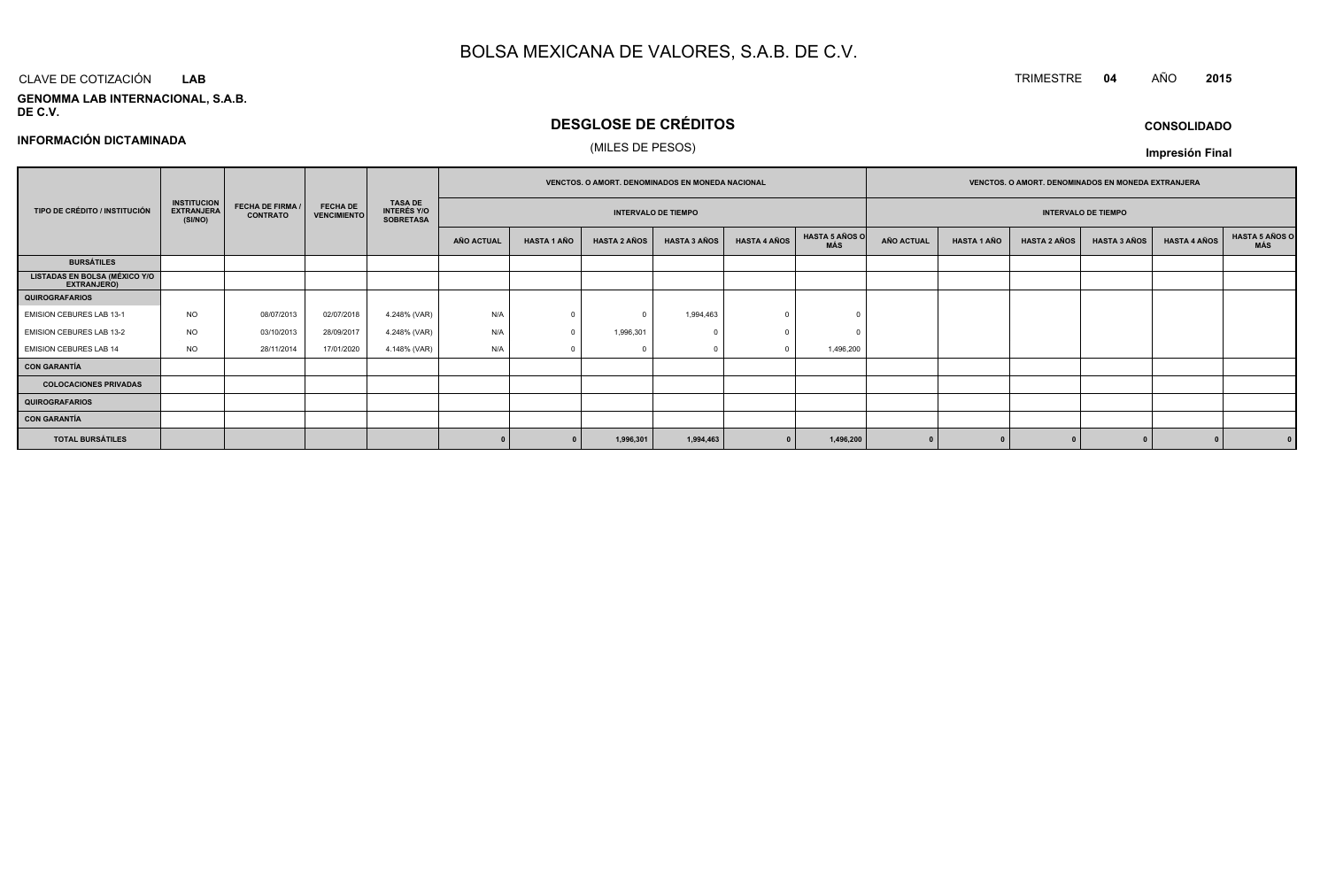#### CLAVE DE COTIZACIÓN**LAB**

**INFORMACIÓN DICTAMINADA**

#### **GENOMMA LAB INTERNACIONAL, S.A.B.DE C.V.**

### **DESGLOSE DE CRÉDITOS**

### (MILES DE PESOS)

|                                                                                       |                                                    |                              |                                       |                         |                    | VENCTOS. O AMORT. DENOMINADOS EN MONEDA NACIONAL |                     |                     |                              |                   |                    |                            | VENCTOS. O AMORT. DENOMINADOS EN MONEDA EXTRANJERA |                         |                       |
|---------------------------------------------------------------------------------------|----------------------------------------------------|------------------------------|---------------------------------------|-------------------------|--------------------|--------------------------------------------------|---------------------|---------------------|------------------------------|-------------------|--------------------|----------------------------|----------------------------------------------------|-------------------------|-----------------------|
| TIPO DE CRÉDITO / INSTITUCIÓN                                                         | <b>INSTITUCION</b><br><b>EXTRANJERA</b><br>(SI/NO) | <b>FECHA</b><br>CONCERTACIÓN | <b>FECHA DE</b><br><b>VENCIMIENTO</b> |                         |                    | <b>INTERVALO DE TIEMPO</b>                       |                     |                     |                              |                   |                    | <b>INTERVALO DE TIEMPO</b> |                                                    |                         |                       |
|                                                                                       |                                                    |                              |                                       | <b>AÑO ACTUAL</b>       | <b>HASTA 1 AÑO</b> | <b>HASTA 2 AÑOS</b>                              | <b>HASTA 3 AÑOS</b> | <b>HASTA 4 AÑOS</b> | <b>HASTA 5 AÑOS O</b><br>MÁS | <b>AÑO ACTUAL</b> | <b>HASTA 1 AÑO</b> | <b>HASTA 2 AÑOS</b>        | <b>HASTA 3 AÑOS</b>                                | <b>HASTA 4 AÑOS</b>     | HASTA 5 AÑOS O<br>MÁS |
| OTROS PASIVOS CIRCULANTES Y NO<br><b>CIRCULANTES CON COSTO</b>                        |                                                    |                              |                                       |                         |                    |                                                  |                     |                     |                              |                   |                    |                            |                                                    |                         |                       |
| <b>TOTAL OTROS PASIVOS</b><br><b>CIRCULANTES Y NO CIRCULANTES</b><br><b>CON COSTO</b> |                                                    |                              |                                       | $\Omega$                | $\mathbf 0$        | $\overline{0}$                                   | $\Omega$            | $\overline{0}$      | $\Omega$                     | $\mathbf 0$       | $\overline{0}$     | $\mathbf 0$                | $\mathbf{0}$                                       | $\overline{0}$          |                       |
|                                                                                       |                                                    |                              |                                       |                         |                    |                                                  |                     |                     |                              |                   |                    |                            |                                                    |                         |                       |
| <b>PROVEEDORES</b>                                                                    |                                                    |                              |                                       |                         |                    |                                                  |                     |                     |                              |                   |                    |                            |                                                    |                         |                       |
| PROVEED CONCENTRADO AGO'15                                                            | <b>NO</b>                                          | 31/08/2015                   | 31/12/2015                            | N/A                     | 16,155             |                                                  |                     |                     |                              |                   |                    |                            |                                                    |                         |                       |
| PROVEED CONCENTRADO SEP'15                                                            | <b>NO</b>                                          | 30/09/2015                   | 31/01/2016                            | N/A                     | 50,660             |                                                  |                     |                     |                              |                   |                    |                            |                                                    |                         |                       |
| PROVEED CONCENTRADO OCT'15                                                            | <b>NO</b>                                          | 31/10/2015                   | 29/02/2016                            | N/A                     | 110,237            |                                                  |                     |                     |                              |                   |                    |                            |                                                    |                         |                       |
| PROVEED CONCENTRADO NOV'15                                                            | <b>NO</b>                                          | 30/11/2015                   | 31/03/2016                            | N/A                     | 127,845            |                                                  |                     |                     |                              |                   |                    |                            |                                                    |                         |                       |
| PROVEED CONCENTRADO DIC'15                                                            | <b>NO</b>                                          | 31/12/2015                   | 30/04/2016                            | N/A                     | 214,984            |                                                  |                     |                     |                              |                   |                    |                            |                                                    |                         |                       |
| PROVEED CONCENTRADO AGO'15                                                            | SI                                                 | 31/08/2015                   | 31/12/2015                            |                         |                    |                                                  |                     |                     |                              | N/A               | 9,154              |                            |                                                    |                         |                       |
| PROVEED CONCENTRADO SEP'15                                                            | SI                                                 | 30/09/2015                   | 31/01/2016                            |                         |                    |                                                  |                     |                     |                              | N/A               | 7,668              |                            |                                                    |                         |                       |
| PROVEED CONCENTRADO OCT'15                                                            | SI                                                 | 31/10/2015                   | 29/02/2016                            |                         |                    |                                                  |                     |                     |                              | N/A               | 13,796             |                            |                                                    |                         |                       |
| PROVEED CONCENTRADO NOV'15                                                            | SI                                                 | 30/11/2015                   | 31/03/2016                            |                         |                    |                                                  |                     |                     |                              | N/A               | 37,589             |                            |                                                    |                         |                       |
| PROVEED CONCENTRADO DIC'15                                                            | SI                                                 | 31/12/2015                   | 30/04/2016                            |                         |                    |                                                  |                     |                     |                              | N/A               | 82,028             |                            |                                                    |                         |                       |
| <b>TOTAL PROVEEDORES</b>                                                              |                                                    |                              |                                       | $\overline{\mathbf{0}}$ | 519,881            |                                                  |                     |                     |                              | $\circ$           | 150,235            |                            |                                                    |                         |                       |
|                                                                                       |                                                    |                              |                                       |                         |                    |                                                  |                     |                     |                              |                   |                    |                            |                                                    |                         |                       |
| OTROS PASIVOS CIRCULANTES Y NO<br><b>CIRCULANTES</b>                                  |                                                    |                              |                                       |                         |                    |                                                  |                     |                     |                              |                   |                    |                            |                                                    |                         |                       |
| <b>VARIOS</b>                                                                         | <b>NO</b>                                          |                              |                                       | N/A                     | 380,699            | 11,958                                           | 10,765              | 461                 | 4,070                        |                   |                    |                            |                                                    |                         |                       |
| <b>VARIOS</b>                                                                         | <b>NO</b>                                          |                              |                                       |                         |                    |                                                  |                     |                     |                              | N/A               | 2,753              | 7,120                      | 23,141                                             | $\Omega$                |                       |
| VARIOS                                                                                | <b>SI</b>                                          |                              |                                       |                         |                    |                                                  |                     |                     |                              | N/A               | 837,767            | $\mathbf 0$                | $\mathbf 0$                                        | $\overline{0}$          |                       |
| <b>TOTAL OTROS PASIVOS</b><br><b>CIRCULANTES Y NO CIRCULANTES</b>                     |                                                    |                              |                                       | $\Omega$                | 380,699            | 11,958                                           | 10,765              | 461                 | 4,070                        | $\mathbf{0}$      | 840,520            | 7,120                      | 23,141                                             | $\overline{0}$          |                       |
|                                                                                       |                                                    |                              |                                       |                         |                    |                                                  |                     |                     |                              |                   |                    |                            |                                                    |                         |                       |
| <b>TOTAL GENERAL</b>                                                                  |                                                    |                              |                                       | $^{\circ}$              | 1,045,902          | 2,084,281                                        | 2,081,250           | 76,483              | 1.614.301                    | $\mathbf{0}$      | 1,196,317          | 7,289                      | 23,141                                             | $\overline{\mathbf{0}}$ |                       |

**<sup>0</sup> 1,045,902 2,084,281 2,081,250 76,483 1,614,301 <sup>0</sup> 1,196,317 7,289 23,141 <sup>0</sup> <sup>0</sup>**

**CONSOLIDADOImpresión Final**

**OBSERVACIONES**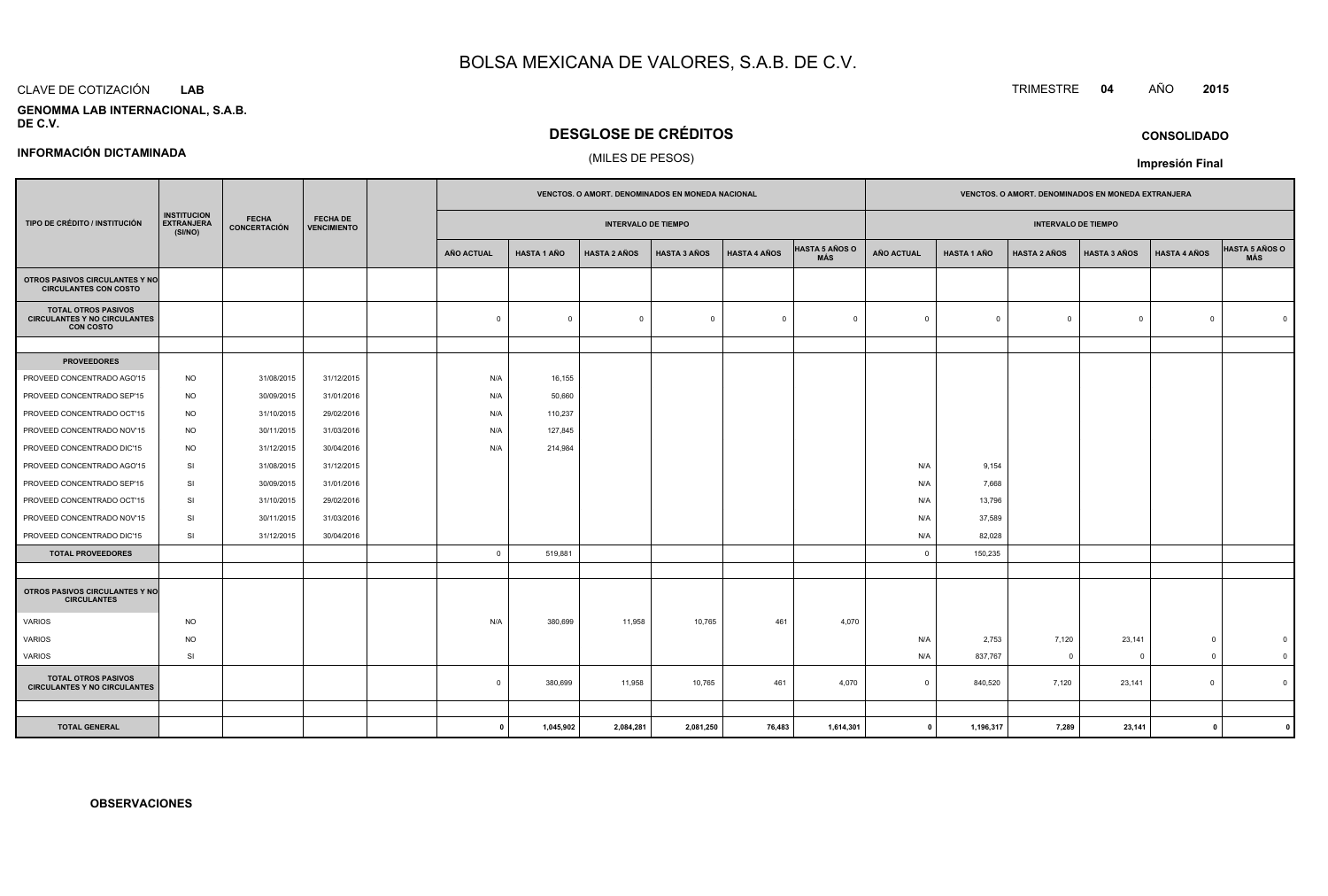#### CLAVE DE COTIZACIÓN: **LAB GENOMMA LAB INTERNACIONAL, S.A.B. DE C.V.**

#### **POSICIÓN MONETARIA EN MONEDA EXTRANJERA**

### **CONSOLIDADO**

TRIMESTRE: **04** AÑO: **2015**

#### **INFORMACIÓN DICTAMINADA**

**(MILES DE PESOS)**

### **Impresión Final**

| POSICIÓN EN MONEDA EXTRANJERA | <b>DÓLARES</b>          |           | <b>OTRAS MONEDAS</b>            |                       | <b>TOTAL MILES DE</b> |
|-------------------------------|-------------------------|-----------|---------------------------------|-----------------------|-----------------------|
| (MILES DE PESOS)              | <b>MILES DE DÓLARES</b> |           | MILES DE PESOS MILES DE DÓLARES | <b>MILES DE PESOS</b> | <b>PESOS</b>          |
| <b>ACTIVO MONETARIO</b>       | 72,811                  | 1,262,527 | 118,220                         | 2,049,906             | 3,312,433             |
| <b>CIRCULANTE</b>             | 72,811                  | 1,262,527 | 118,220                         | 2,049,906             | 3,312,433             |
| NO CIRCULANTE                 | 0                       | 0         | 0                               | 0                     | $\mathbf 0$           |
| <b>PASIVO</b>                 | 22,382                  | 388,100   | 48,366                          | 838,647               | 1,226,747             |
| <b>CIRCULANTE</b>             | 20,637                  | 357,837   | 48,356                          | 838,480               | 1,196,317             |
| NO CIRCULANTE                 | 1,745                   | 30,263    | 10                              | 167                   | 30,430                |
| <b>SALDO NETO</b>             | 50,429                  | 874,427   | 69,854                          | 1,211,259             | 2,085,686             |

#### **OBSERVACIONES**

OBSERVACIONES LAS MONEDAS UTILIZADAS PARA LA CONVERSIÓN DE ESTADOS FINANCIEROS DE SUBSIDIARIAS EXTRANJERAS Y LOS TIPOS DE CAMBIO UTILIZADOS SON LOS SIGUIENTES, (SE INCLUYE PAÍS, MONEDA DE REGISTRO, TIPO DE CAMBIO MONEDA DE REGISTRO A MONEDA FUNCIONAL (USD) Y TIPO DE CAMBIO MONEDA FUNCIONAL A MONEDA DE INFORME.

TIPO DE CAMBIO PARA CONVERTIR BALANCE GENERALM.R. A MONEDAM.F. A PESO PAISMONEDA DE REGISTRO (M.R.)FUNCIONAL (M.F.)MEXICANO ARGENTINAPESO ARGENTINO0.077317.3398 BRASILREAL0.252517.3398 USADÓLAR1.000017.3398 CHILEPESO CHILENO0.001417.3398 COLOMBIAPESO COLOMBIANO0.000317.3398 PERÚSOL0.293717.3398 ECUADORDÓLAR1.000017.3398 COSTA RICADÓLAR1.000017.3398 DOMINICANAPESO DOMINICANO0.022017.3398 LAB BRANDSDÓLAR1.000017.3398 ESPAÑAEURO1.090617.3398 TCPDÓLAR1.000017.3398 GUATEMALAQUETZAL0.131117.3398 EL SALVADORCOLÓN0.113917.3398 HONDURASLEMPIRA0.045217.3398 NICARAGUACÓRDOBA0.036017.3398 PANAMÁBALBOA1.000017.3398 BOLIVIABOLIVIANO0.144817.3398

ESTADO DE RESULTADOS ARGENTINAPESO ARGENTINO0.089117.07096 BRASILREAL0.257717.07096 USADÓLAR1.000017.07096 CHILEPESO CHILENO0.001417.07096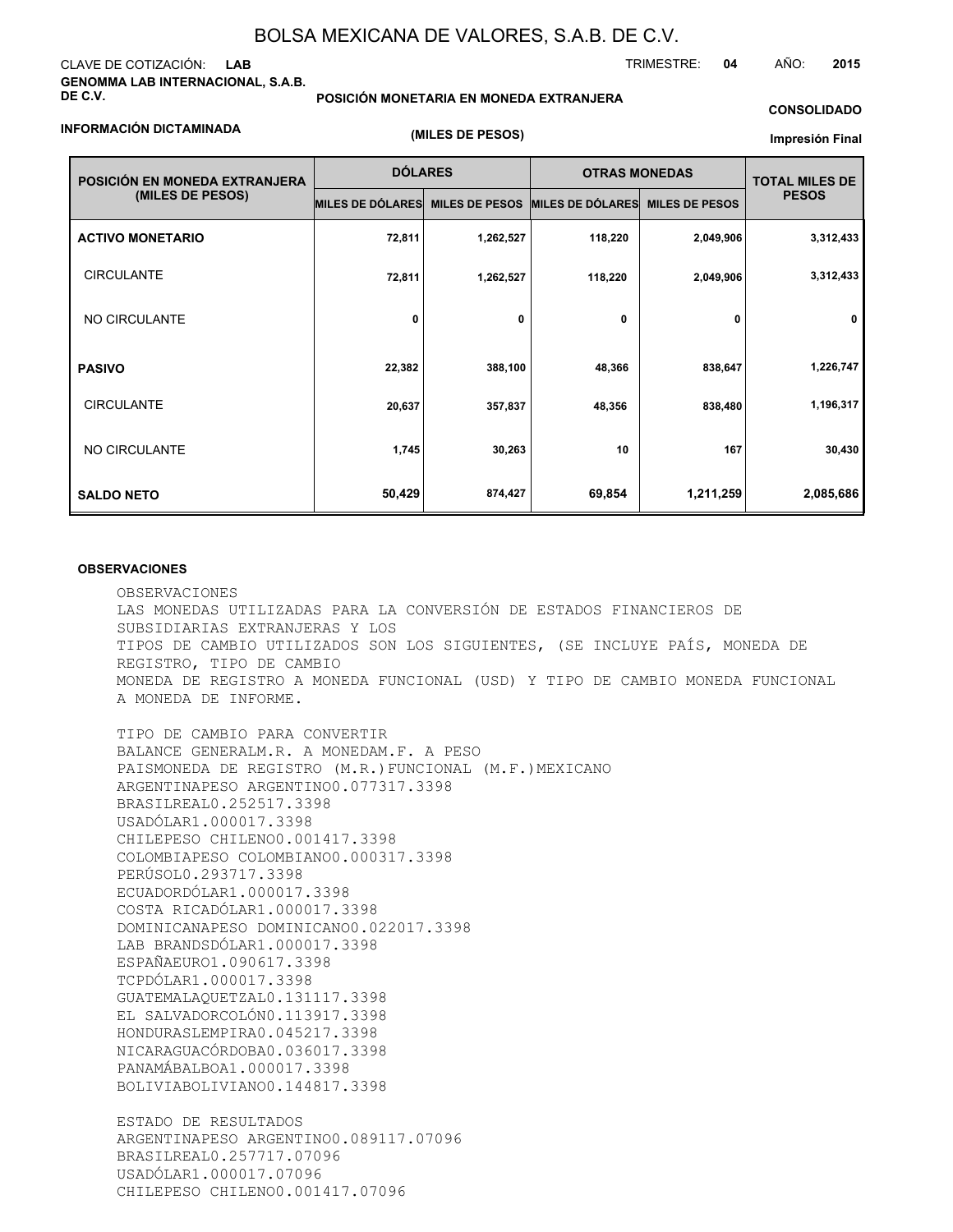CLAVE DE COTIZACIÓN: **LAB GENOMMA LAB INTERNACIONAL, S.A.B. DE C.V.**

#### **POSICIÓN MONETARIA EN MONEDA EXTRANJERA**

### **INFORMACIÓN DICTAMINADA**

### **(MILES DE PESOS)**

**CONSOLIDADO**

TRIMESTRE: **04** AÑO: **2015**

**Impresión Final**

COLOMBIAPESO COLOMBIANO0.000317.07096 PERÚSOL0.296517.07096 ECUADORDÓLAR1.000017.07096 COSTA RICADÓLAR1.000017.07096 DOMINICANAPESO DOMINICANO0.022017.07096 LAB BRANDSDÓLAR1.000017.07096 ESPAÑAEURO1.089517.07096 TCPDÓLAR1.000017.07096 GUATEMALAQUETZAL0.131517.07096 EL SALVADORCOLÓN0.114817.07096 HONDURASLEMPIRA0.046317.07096 NICARAGUACÓRDOBA0.035917.07096 PANAMÁBALBOA1.000017.07096 BOLIVIABOLIVIANO0.144917.07096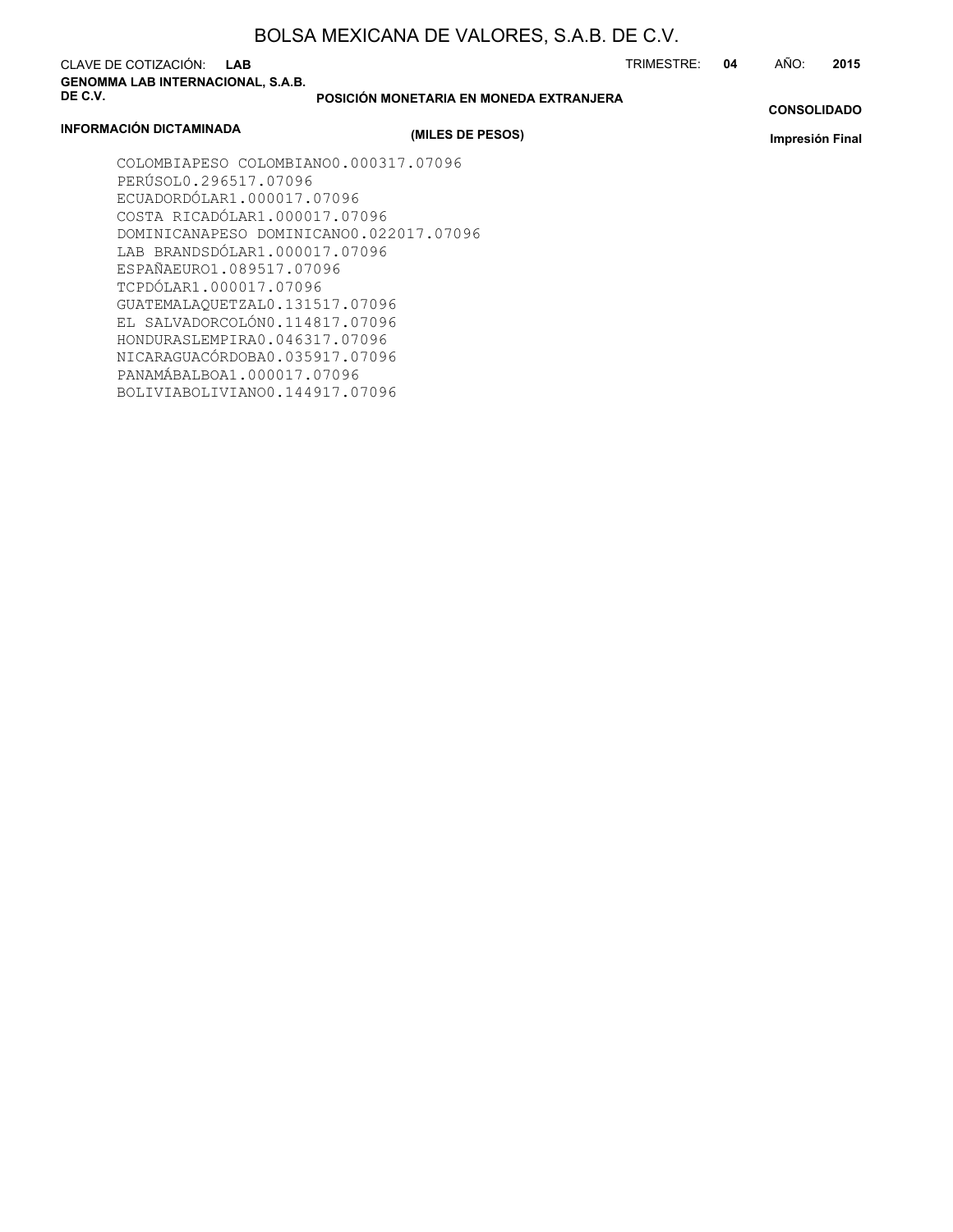#### **LAB**

**GENOMMA LAB INTERNACIONAL, S.A.B. DE C.V.**

**INSTRUMENTOS DE DEUDA**

PAGINA 1/2

#### **INFORMACIÓN DICTAMINADA**

## **CONSOLIDADO**

**Impresión Final**

# **LIMITACIONES FINANCIERAS SEGÚN CONTRATO, ESCRITURAS DE LA EMISION**

Con respecto a la emisión de certificados bursátiles Lab 13-1, 13-2 y 14, la **Y/O TITULO**compañía tiene las siguientes obligaciones de hacer y no hacer: Obligaciones de hacer

1. Divulgación y entrega de información. La emisora deberá cumplir con las obligaciones contraídas con el representante común, así como cumplir con todos los requerimientos de presentación o divulgación de información a que esté obligada en términos de la LMV, la circular única de emisoras y las demás disposiciones aplicables.

2. Destino de Fondos. La emisora deberá utilizar los recursos derivados de la segunda emisión exclusivamente para los fines que se señalan en la sección II.- "Destino de los Fondos" del presente suplemento.

3. Prelación de pago. Realizar todos los actos que sean necesarios a efecto de asegurar que en todo momento, las obligaciones de la emisora de conformidad con los certificados bursátiles constituyan obligaciones generales con una prelación de pago equivalente y no subordinada respecto de cualquier otro pasivo con costo.

4. Giro de negocio. Mantener mediante el desarrollo habitual de negocios, su giro preponderante de negocios y el de sus subsidiarias consideradas en conjunto.

Obligaciones de no hacer

1. Fusiones. La emisora podrá fusionarse siempre que (I) dicha fusión no origine una causa de vencimiento anticipado. Y (II) si la emisora es la sociedad fusionada, la sociedad fusionante asuma todas las obligaciones de la emisora derivadas de los certificados bursátiles.

2. Limitaciones al pago de dividendos. El emisor se abstendrá de pagar dividendos en efectivo o en especie si hubiere ocurrido y continúa una causa de vencimiento anticipado o si como consecuencia de dicho pago, ocurre una causa de vencimiento anticipado.

3. Gravámenes. Constituir o permitir la existencia de cualquier hipoteca, prenda o gravamen de cualquier naturaleza sobre activos de la emisora cuyo valor exceda del veinticinco por ciento (25%) del valor de los activos totales de la emisora, excepto por aquellos (I) otorgados en el curso ordinario de sus negocios, conforme a las condiciones prevalecientes en el mercado y conforme a su objeto social, (II )derivados de cualquier obligación de carácter fiscal, laboral o de seguridad social o creados por ministerio de ley , y (III) existentes previamente.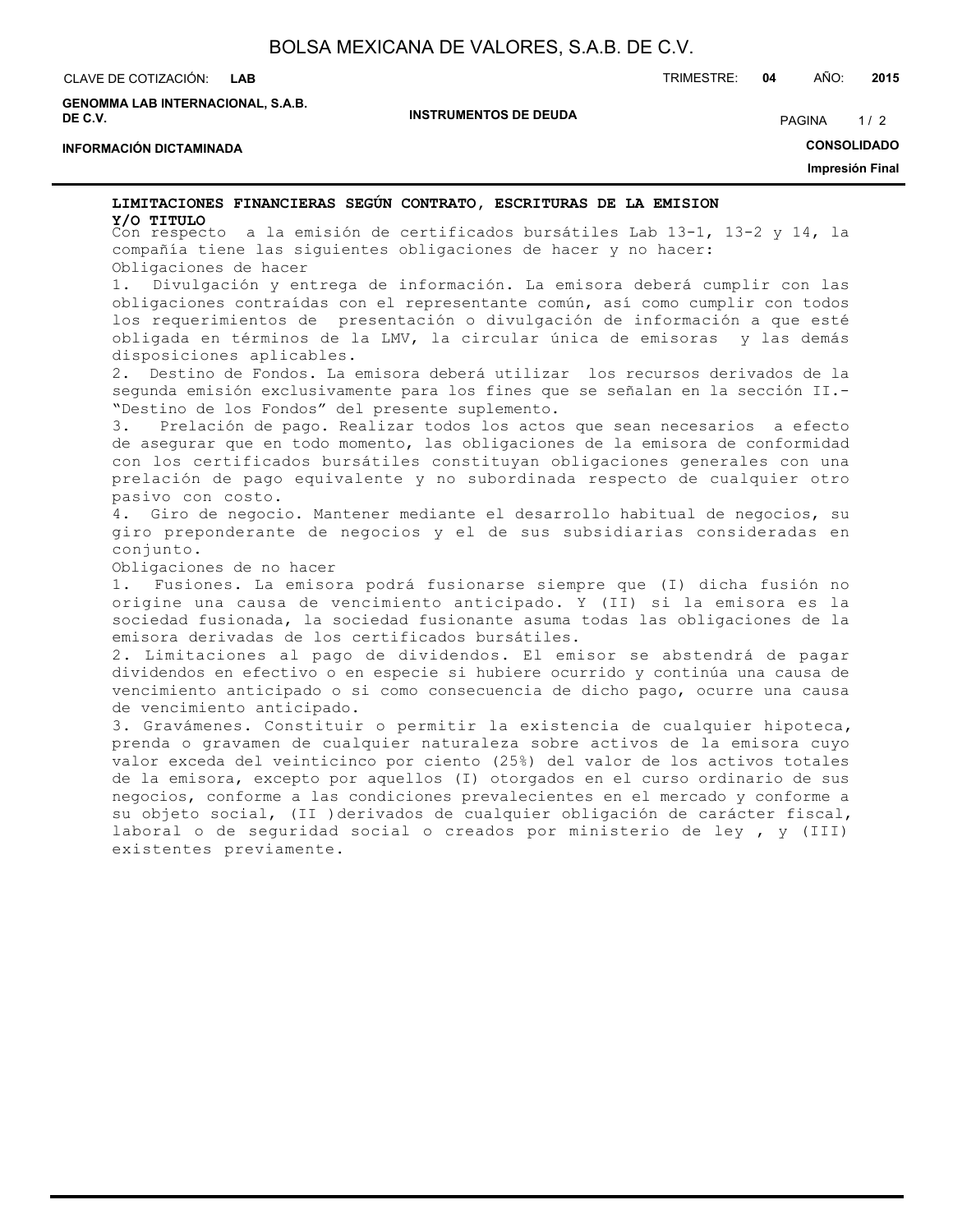| CLAVE DE COTIZACIÓN: LAB                            |                              | TRIMESTRE: | 04 | AÑO:   | 2015               |
|-----------------------------------------------------|------------------------------|------------|----|--------|--------------------|
| <b>GENOMMA LAB INTERNACIONAL, S.A.B.</b><br>DE C.V. | <b>INSTRUMENTOS DE DEUDA</b> |            |    | PAGINA | 2/2                |
| <b>INFORMACIÓN DICTAMINADA</b>                      |                              |            |    |        | <b>CONSOLIDADO</b> |
|                                                     |                              |            |    |        | Impresión Final    |

### **SITUACIÓN ACTUAL DE LAS LIMITACIONES FINANCIERAS**

A la fecha, la compañía se encuentra en cumplimiento de las diversas obligaciones contraídas de hacer y no hacer.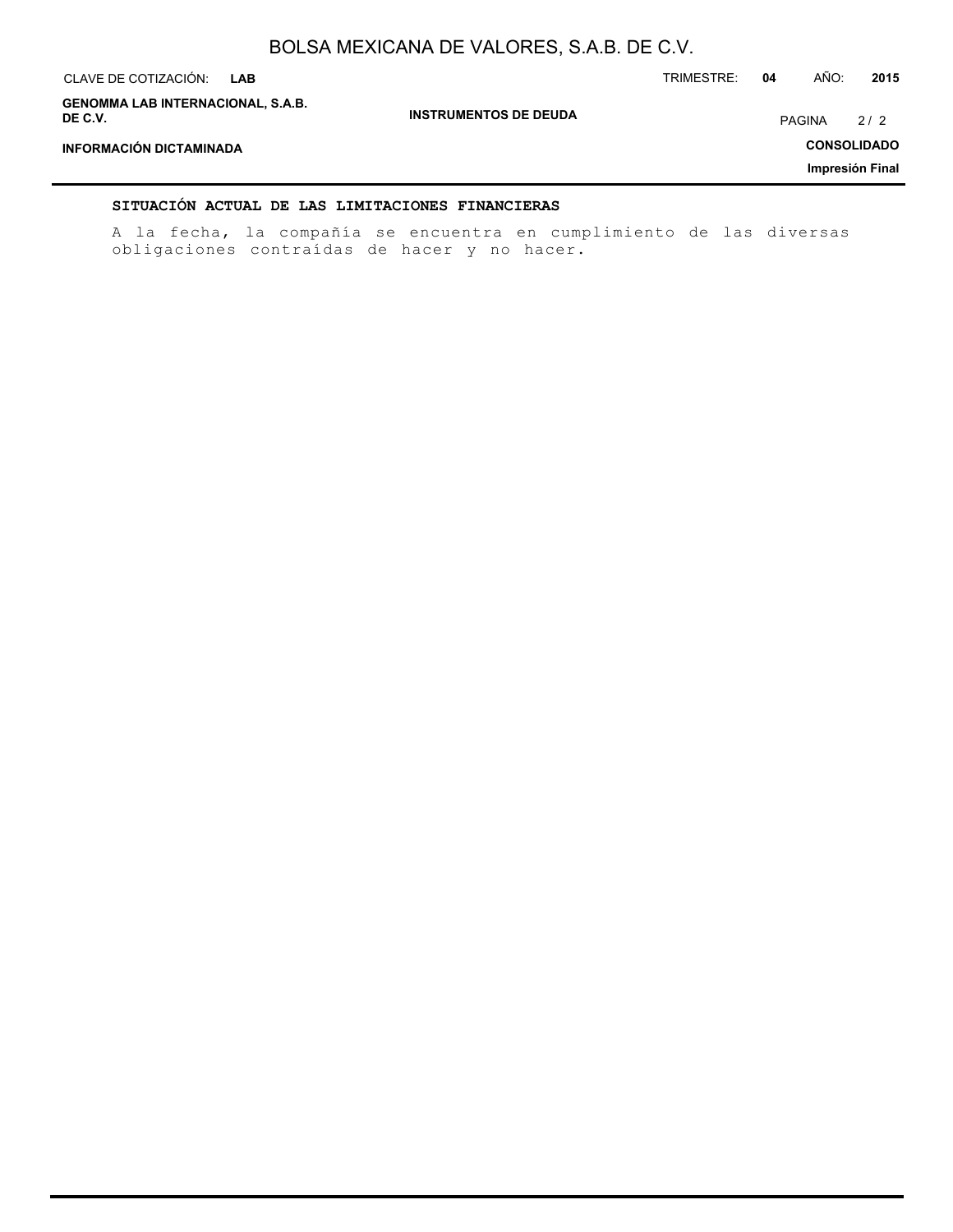CLAVE DE COTIZACIÓN TRIMESTRE **04** AÑO **2015 LAB**

**INFORMACIÓN DICTAMINADA**

**GENOMMA LAB INTERNACIONAL, S.A.B. DE C.V.**

### **DISTRIBUCIÓN DE INGRESOS POR PRODUCTO INGRESOS TOTALES (MILES DE PESOS)**

**CONSOLIDADO**

**Impresión Final**

| <b>PRINCIPALES PRODUCTOS O LINEA</b> | <b>VENTAS</b>  |                | $%$ DE<br><b>PARTICIPACION EN</b> | <b>PRINCIPALES</b> |                 |  |  |  |  |  |
|--------------------------------------|----------------|----------------|-----------------------------------|--------------------|-----------------|--|--|--|--|--|
| <b>DE PRODUCTOS</b>                  | <b>VOLUMEN</b> | <b>IMPORTE</b> | <b>EL MERCADO</b>                 | <b>MARCAS</b>      | <b>CLIENTES</b> |  |  |  |  |  |
| <b>INGRESOS NACIONALES</b>           |                |                |                                   |                    |                 |  |  |  |  |  |
| <b>FARMA</b>                         | 57,163,867     | 2,071,819      | 0.00                              | <b>VARIAS</b>      | <b>VARIOS</b>   |  |  |  |  |  |
| PC                                   | 77,218,873     | 1.846.414      | 0.00                              | <b>VARIAS</b>      | <b>VARIOS</b>   |  |  |  |  |  |
| INGRESOS POR EXPORTACIÓN             |                |                |                                   |                    |                 |  |  |  |  |  |

| INGRESOS DE SUBSIDIARIAS EN EL EXTRANJERO |             |            |      |               |               |  |  |  |  |  |
|-------------------------------------------|-------------|------------|------|---------------|---------------|--|--|--|--|--|
| <b>FARMA/PC</b>                           |             | 7,096,698  | 0.00 | <b>VARIAS</b> | <b>VARIOS</b> |  |  |  |  |  |
| <b>SERVICIOS</b>                          |             | 27,520     |      | <b>VARIAS</b> | <b>VARIOS</b> |  |  |  |  |  |
| <b>TOTAL</b>                              | 134,382,740 | 11,042,451 |      |               |               |  |  |  |  |  |

**OBSERVACIONES**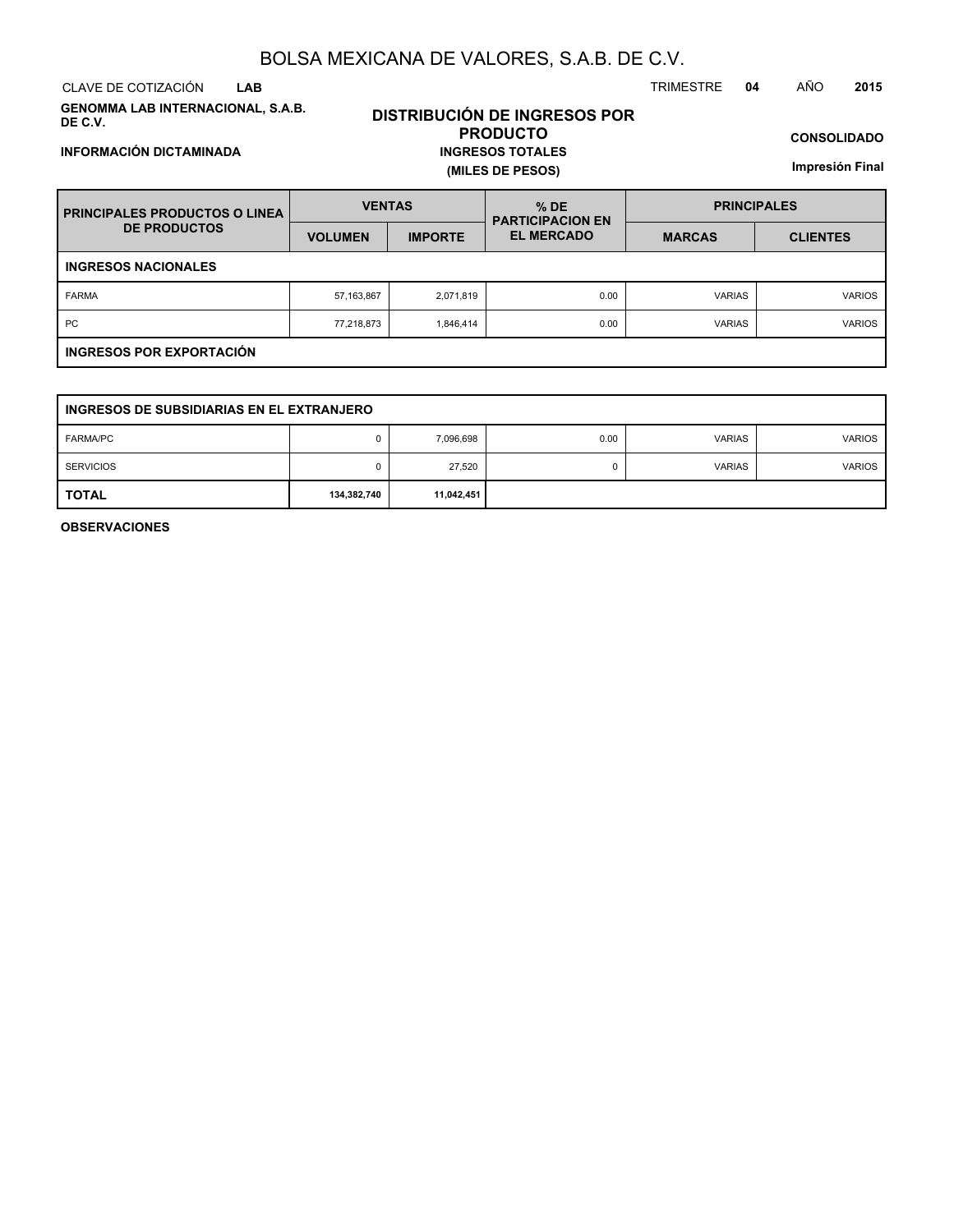**GENOMMA LAB INTERNACIONAL, S.A.B. DE C.V.**CLAVE DE COTIZACIÓN**LAB**

**INFORMACIÓN DICTAMINADA**

# **INTEGRACIÓN DEL CAPITAL SOCIALPAGADO**

### **CARACTERISTICAS DE LAS ACCIONES**

**CONSOLIDADO**

**Impresión Final**

| VALOR NOMINAL(\$) VIGENTE<br><b>SERIES</b> |         | <b>CUPÓN</b>        |                         | <b>NUMERO DE ACCIONES</b> | <b>CAPITAL SOCIAL</b>    |             |                 |           |
|--------------------------------------------|---------|---------------------|-------------------------|---------------------------|--------------------------|-------------|-----------------|-----------|
|                                            |         | <b>PORCIÓN FIJA</b> | <b>PORCIÓN VARIABLE</b> | <b>MEXICANOS</b>          | <b>LIBRE SUSCRIPCIÓN</b> | <b>FIJO</b> | <b>VARIABLE</b> |           |
| lв                                         | 0.00000 |                     | 82.176                  | 1,048,651,194             | 534,812,109              | 513,839,085 | 150             | 1,914,156 |
| TOTAL                                      |         |                     | 82.176                  | 1,048,651,194             | 534,812,109              | 513,839,085 | 150             | 1,914,156 |

**TOTAL DE ACCIONES QUE REPRESENTAN EL CAPITAL SOCIAL PAGADO A LAFECHA DE ENVIO DE LA INFORMACIÓN:** $1,048,733,370$ 

**OBSERVACIONES**

TRIMESTRE **<sup>04</sup>** AÑO**<sup>2015</sup>**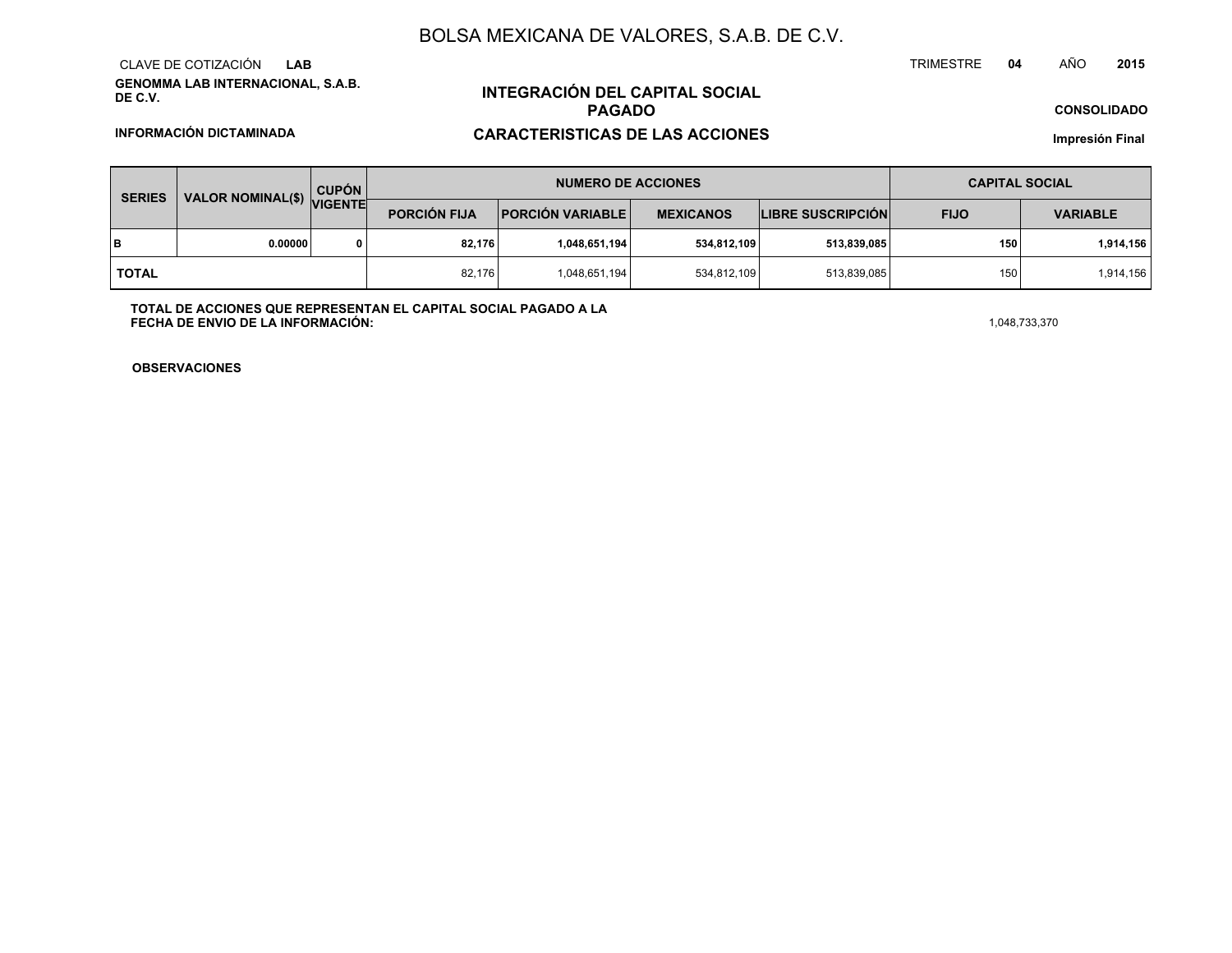CLAVE DE COTIZACIÓN: **LAB**

**GENOMMA LAB INTERNACIONAL, S.A.B. DE C.V.**

**INSTRUMENTOS FINANCIEROS DERIVADOS**

TRIMESTRE: **04** AÑO: **2015**

 $1/2$ PAGINA **/ 2**

#### **INFORMACIÓN DICTAMINADA**

**CONSOLIDADO Impresión Final**

Genomma Lab Internacional, S. A. B. de C. V. Antonio Dovalí Jaime No. Ext. 70, Torre C Piso 2, No. Int. Despacho A Colonia Santa Fe, C. P. 01210, México, D. F. R.F.C.: GLI-961030-TU5

México, D. F. a 29 de abril de 2016

Asunto: Se presenta escrito en atención al requerimiento según Oficio No. 151- 2/76211/2009 de fecha 20 de Enero de 2009, mediante el cual se solicita de diversa información y documentación respecto a las operaciones con instrumentos financieros derivados en las que pudo haber participado en su caso la empresa: Genomma Lab Internacional, S. A. B. de C. V. R.F.C.: GLI-961030-TU5

VICEPRESIDENCIA DE SUPERVISIÓN BURSATIL. VICEPRESIDENCIA DE NORMATIVIDAD. DIRECCIÓN GENERAL DE SUPERVISIÓN DE MERCADOS. DIRECCIÓN GENERAL DE AUTORIZACIONES.

#### PRESENTE

ANTONIO ZAMORA GALLAND (R.F.C.: ZAGA-670912-FA5), en representación de GENOMMA LAB INTERNACIONAL, S. A. B. DE C. V. (R.F.C.: GLI-961030-TU5), personalidad que acredito con copia del instrumento notarial que se acompaña al presente como Anexo 1 (se incluye original para cotejo), con domicilio fiscal en Antonio Dovalí Jaime No Ext. 70 Torre C Piso 2, No. Int. Despacho A, Colonia Santa Fe, C P. 01210, México, D. F., Tel.:5081-0000, y señalando el mismo domicilio para oír y recibir toda clase de notificaciones que a este asunto se refieran, atentamente comparezco y expongo que:

1.Mediante Oficio No. 151-2/76211/2009 de fecha 20 de Enero de 2009, así como del Anexo 1 que forma parte integrante de dicho Oficio, la Dirección General de Supervisión de Mercados de la Comisión Nacional Bancaria y de Valores, a efecto de conocer la participación de las empresas públicas en operaciones con instrumentos financieros derivados ya sea para incrementar su rentabilidad o contar con determinada cobertura respecto a algún riesgo, requiere que Genomma Lab Internacional, S. A. B. de C. V. (en adelante mi representada), divulgue de conformidad con el citado oficio y como complemento a su reporte trimestral, información cualitativa y cuantitativa sobre las posiciones que en su caso tuvo en instrumentos financieros derivados, reconocidos o no como activos o pasivos en el estado de situación financiera o balance general.

2.A fin de cumplir con el requerimiento de información y documentación que se solicita según el Oficio No. 151-2/76211/2009 de fecha 20 de Enero de 2009, se hace del conocimiento de esa H. Dirección General de Supervisión de Mercados de la Comisión Nacional Bancaria y de Valores, que mi representada a la fecha no cuenta con la información cualitativa y cuantitativa respecto a cualquiera de los aspectos solicitados en el Oficio 151-2/76211/2009, ya que no ha celebrado operaciones que involucren la contratación de instrumentos financieros derivados de acuerdo a lo establecido en la NIIF 9 "Instrumentos financieros" y la NIC 39 "Instrumentos financieros reconocimiento y valuación", de las Normas Internacionales de Información Financiera (IFRS, por sus siglas en inglés).